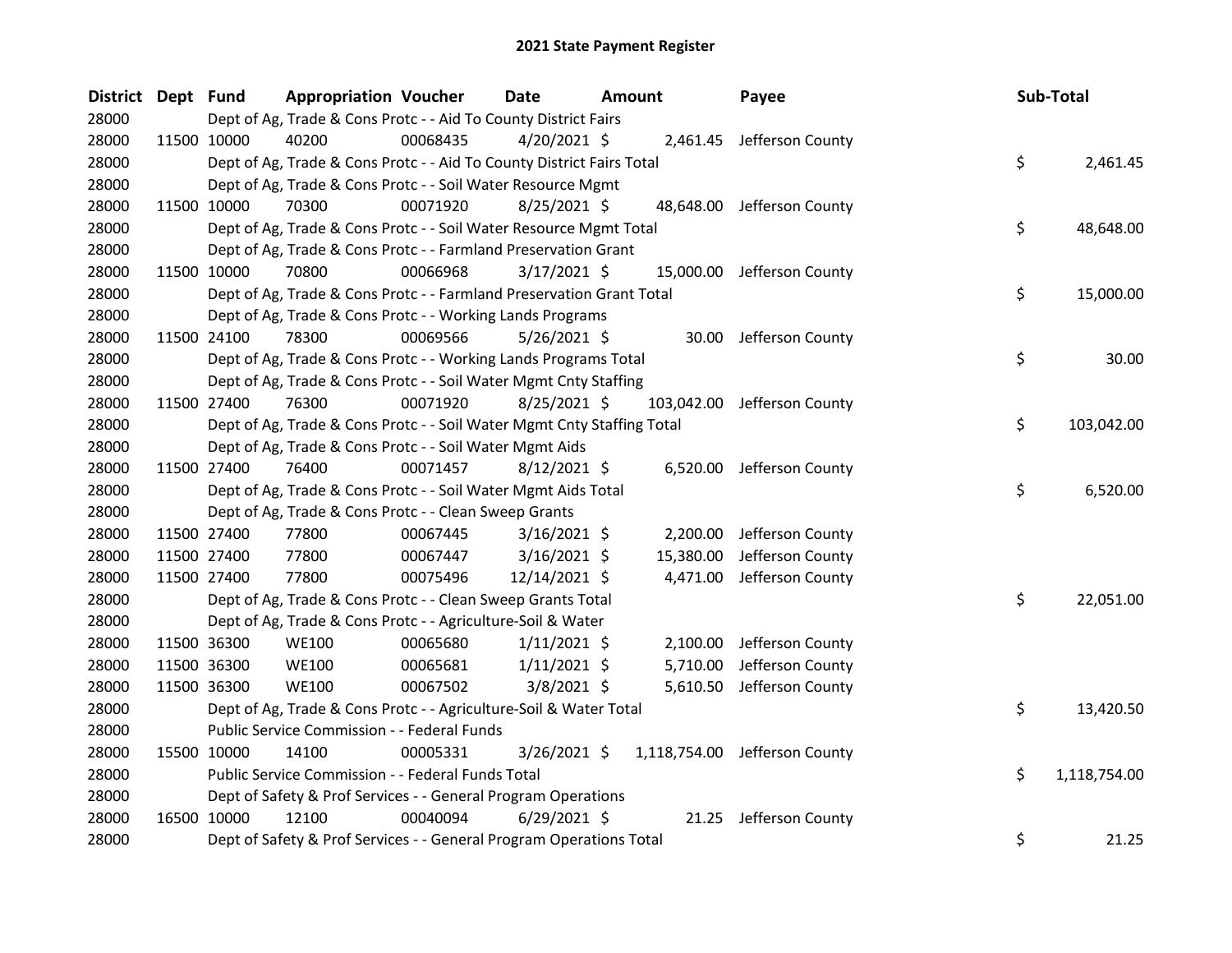| District Dept Fund |             | <b>Appropriation Voucher</b>                                          |          | <b>Date</b>    | Amount |           | Payee                      | Sub-Total |           |
|--------------------|-------------|-----------------------------------------------------------------------|----------|----------------|--------|-----------|----------------------------|-----------|-----------|
| 28000              |             | Wisconsin Historical Society - - General Program Operations-Prf       |          |                |        |           |                            |           |           |
| 28000              | 24500 10000 | 14100                                                                 | 00032867 | $8/5/2021$ \$  |        | 30.00     | Jefferson County           |           |           |
| 28000              |             | Wisconsin Historical Society - - General Program Operations-Prf Total |          |                |        |           |                            | \$        | 30.00     |
| 28000              |             | Dept of Natural Resources - - Gen Program Ops-State Funds             |          |                |        |           |                            |           |           |
| 28000              | 37000 21200 | 16100                                                                 | 00455352 | $1/8/2021$ \$  |        | 150.00    | Jefferson County           |           |           |
| 28000              | 37000 21200 | 16100                                                                 | 00455371 | $1/20/2021$ \$ |        | 25.00     | Jefferson County           |           |           |
| 28000              |             | Dept of Natural Resources - - Gen Program Ops-State Funds Total       |          |                |        |           |                            | \$        | 175.00    |
| 28000              |             | Dept of Natural Resources - - GPO -Federal Funds                      |          |                |        |           |                            |           |           |
| 28000              | 37000 21200 | 38100                                                                 | 00466841 | $3/12/2021$ \$ |        |           | 6,378.22 Jefferson County  |           |           |
| 28000              |             | Dept of Natural Resources - - GPO -Federal Funds Total                |          |                |        |           |                            | \$        | 6,378.22  |
| 28000              |             | Dept of Natural Resources - - Venison Processing                      |          |                |        |           |                            |           |           |
| 28000              | 37000 21200 | 54900                                                                 | 00464599 | $2/22/2021$ \$ |        | 270.00    | Jefferson County           |           |           |
| 28000              | 37000 21200 | 54900                                                                 | 00487033 | $6/8/2021$ \$  |        | 250.00    | Jefferson County           |           |           |
| 28000              |             | Dept of Natural Resources - - Venison Processing Total                |          |                |        |           |                            | \$        | 520.00    |
| 28000              |             | Dept of Natural Resources - - Enf A - Boating Enforcement             |          |                |        |           |                            |           |           |
| 28000              | 37000 21200 | 55000                                                                 | 00466841 | $3/12/2021$ \$ |        |           | 13,139.47 Jefferson County |           |           |
| 28000              |             | Dept of Natural Resources - - Enf A - Boating Enforcement Total       |          |                |        |           |                            | \$        | 13,139.47 |
| 28000              |             | Dept of Natural Resources - - Enf A - Snow Enforcement                |          |                |        |           |                            |           |           |
| 28000              | 37000 21200 | 55200                                                                 | 00509618 | $9/20/2021$ \$ |        |           | 11,341.84 Jefferson County |           |           |
| 28000              |             | Dept of Natural Resources - - Enf A - Snow Enforcement Total          |          |                |        |           |                            | \$        | 11,341.84 |
| 28000              |             | Dept of Natural Resources - - Wildlife Damage Claims & Abat           |          |                |        |           |                            |           |           |
| 28000              | 37000 21200 | 55300                                                                 | 00464605 | $2/22/2021$ \$ |        | 2,235.74  | Jefferson County           |           |           |
| 28000              | 37000 21200 | 55300                                                                 | 00487033 | $6/8/2021$ \$  |        | 2,965.86  | Jefferson County           |           |           |
| 28000              | 37000 21200 | 55300                                                                 | 00501355 | $9/1/2021$ \$  |        | 9,237.92  | Jefferson County           |           |           |
| 28000              | 37000 21200 | 55300                                                                 | 00520250 | 12/3/2021 \$   |        |           | 974.73 Jefferson County    |           |           |
| 28000              |             | Dept of Natural Resources - - Wildlife Damage Claims & Abat Total     |          |                |        |           |                            | \$        | 15,414.25 |
| 28000              |             | Dept of Natural Resources - - Resaids - County Cons Aids              |          |                |        |           |                            |           |           |
| 28000              | 37000 21200 | 56300                                                                 | 00486009 | $6/7/2021$ \$  |        | 2,861.00  | Jefferson County           |           |           |
| 28000              |             | Dept of Natural Resources - - Resaids - County Cons Aids Total        |          |                |        |           |                            | \$        | 2,861.00  |
| 28000              |             | Dept of Natural Resources - - Ra- Cnty Snow Trail & Area Aid          |          |                |        |           |                            |           |           |
| 28000              | 37000 21200 | 57400                                                                 | 00460130 | $2/1/2021$ \$  |        | 22,351.09 | Jefferson County           |           |           |
| 28000              | 37000 21200 | 57400                                                                 | 00515429 | 10/21/2021 \$  |        | 37,440.00 | Jefferson County           |           |           |
| 28000              |             | Dept of Natural Resources - - Ra- Cnty Snow Trail & Area Aid Total    |          |                |        |           |                            | \$        | 59,791.09 |
| 28000              |             | Dept of Natural Resources - - Ra- Snowmobile Trail Areas              |          |                |        |           |                            |           |           |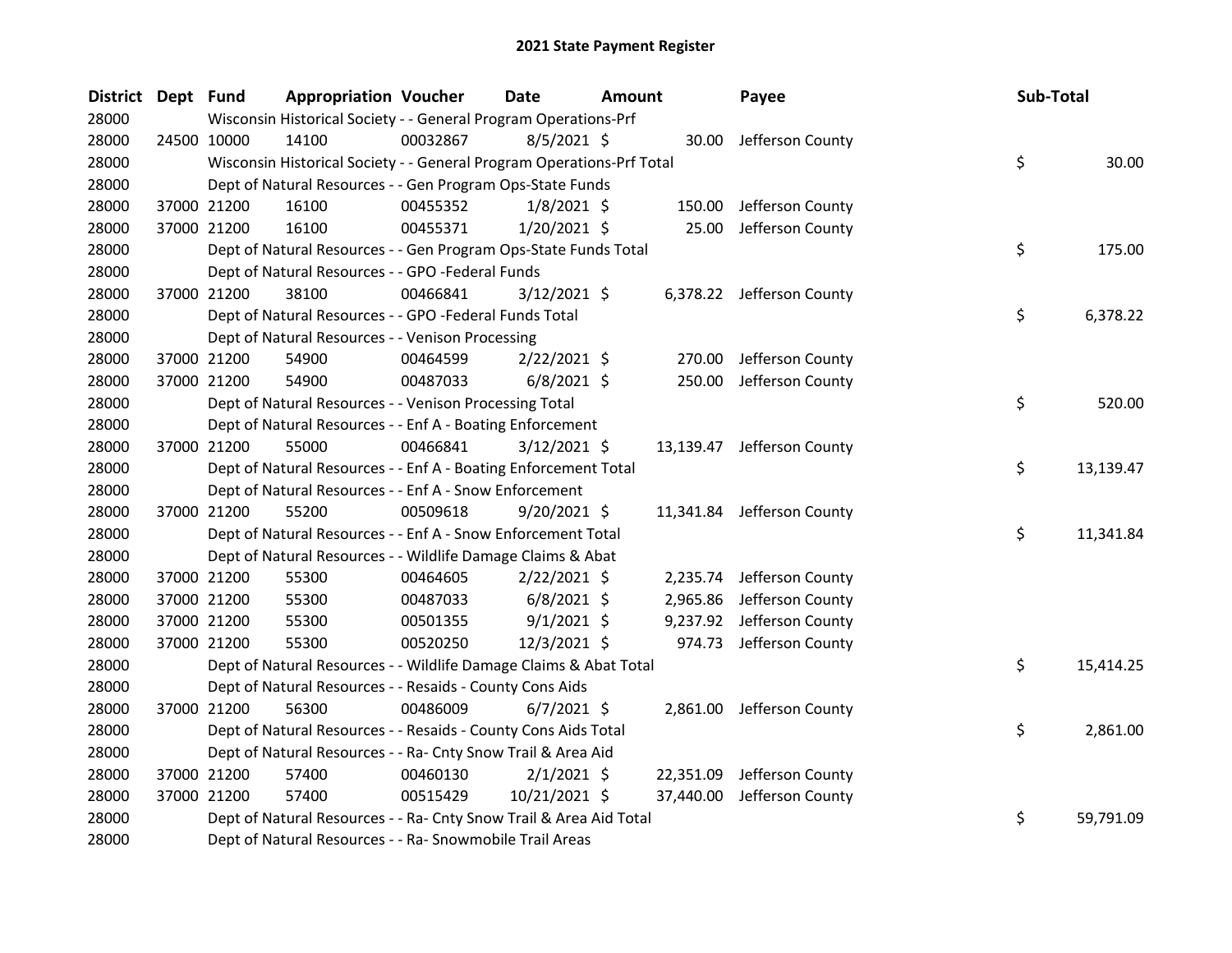| District Dept Fund |             | <b>Appropriation Voucher</b>                                      |          | Date           | <b>Amount</b> |           | Payee                       | Sub-Total |            |
|--------------------|-------------|-------------------------------------------------------------------|----------|----------------|---------------|-----------|-----------------------------|-----------|------------|
| 28000              | 37000 21200 | 57500                                                             | 00510110 | $9/23/2021$ \$ |               | 33,660.00 | Jefferson County            |           |            |
| 28000              |             | Dept of Natural Resources - - Ra- Snowmobile Trail Areas Total    |          |                |               |           |                             | \$        | 33,660.00  |
| 28000              |             | Dept of Natural Resources - - Ea - Lake Protection                |          |                |               |           |                             |           |            |
| 28000              | 37000 21200 | 66300                                                             | 00504695 | $8/25/2021$ \$ |               |           | 1,100.00 Jefferson County   |           |            |
| 28000              |             | Dept of Natural Resources - - Ea - Lake Protection Total          |          |                |               |           |                             | \$        | 1,100.00   |
| 28000              |             | Dept of Natural Resources - - Ea - Invasive Aqu & Lake Mon        |          |                |               |           |                             |           |            |
| 28000              | 37000 21200 | 67800                                                             | 00469720 | 3/25/2021 \$   |               |           | 11,703.02 Jefferson County  |           |            |
| 28000              |             | Dept of Natural Resources - - Ea - Invasive Aqu & Lake Mon Total  |          |                |               |           |                             | \$        | 11,703.02  |
| 28000              |             | Dept of Natural Resources - - Res Acq & Dev - Federal Funds       |          |                |               |           |                             |           |            |
| 28000              | 37000 21200 | 78200                                                             | 00481058 | 5/28/2021 \$   |               |           | 28.62 Jefferson County      |           |            |
| 28000              |             | Dept of Natural Resources - - Res Acq & Dev - Federal Funds Total |          |                |               |           |                             | \$        | 28.62      |
| 28000              |             | Dept of Natural Resources - - Gifts And Donations                 |          |                |               |           |                             |           |            |
| 28000              | 37000 21200 | 89000                                                             | 00452043 | $1/7/2021$ \$  |               |           | 881.41 Jefferson County     |           |            |
| 28000              |             | Dept of Natural Resources - - Gifts And Donations Total           |          |                |               |           |                             | \$        | 881.41     |
| 28000              |             | Dept of Natural Resources - - Land Acquisition                    |          |                |               |           |                             |           |            |
| 28000              | 37000 36300 | TA100                                                             | 00501508 | $9/3/2021$ \$  |               | 6.00      | Jefferson County            |           |            |
| 28000              | 37000 36300 | TA100                                                             | 00518950 | 12/8/2021 \$   |               | 2.00      | Jefferson County            |           |            |
| 28000              |             | Dept of Natural Resources - - Land Acquisition Total              |          |                |               |           |                             | \$        | 8.00       |
| 28000              |             | WI Dept of Transportation - - Eldly&Disa Co/Aid Sf                |          |                |               |           |                             |           |            |
| 28000              | 39500 21100 | 16800                                                             | 00650068 | $2/5/2021$ \$  |               |           | 222,837.00 Jefferson County |           |            |
| 28000              |             | WI Dept of Transportation - - Eldly&Disa Co/Aid Sf Total          |          |                |               |           |                             | \$        | 222,837.00 |
| 28000              |             | WI Dept of Transportation - - Eldly&Disa Aid Fd Fd                |          |                |               |           |                             |           |            |
| 28000              | 39500 21100 | 18300                                                             | 00655984 | $2/22/2021$ \$ |               | 14,908.96 | Jefferson County            |           |            |
| 28000              | 39500 21100 | 18300                                                             | 00742935 | $9/7/2021$ \$  |               | 21,755.99 | Jefferson County            |           |            |
| 28000              | 39500 21100 | 18300                                                             | 00744313 | 9/9/2021 \$    |               | 22,206.24 | Jefferson County            |           |            |
| 28000              | 39500 21100 | 18300                                                             | 00778252 | 11/26/2021 \$  |               | 21,287.10 | Jefferson County            |           |            |
| 28000              |             | WI Dept of Transportation - - Eldly&Disa Aid Fd Fd Total          |          |                |               |           |                             | \$        | 80,158.29  |
| 28000              |             | WI Dept of Transportation - - Hwy Sfty Loc Aid Ffd                |          |                |               |           |                             |           |            |
| 28000              | 39500 21100 | 18500                                                             | 00729418 | $8/4/2021$ \$  |               | 470.68    | Jefferson County            |           |            |
| 28000              | 39500 21100 | 18500                                                             | 00729431 | $8/4/2021$ \$  |               | 9,465.49  | Jefferson County            |           |            |
| 28000              | 39500 21100 | 18500                                                             | 00741254 | $9/2/2021$ \$  |               | 1,367.00  | Jefferson County            |           |            |
| 28000              | 39500 21100 | 18500                                                             | 00767511 | 10/28/2021 \$  |               | 1,220.00  | Jefferson County            |           |            |
| 28000              | 39500 21100 | 18500                                                             | 00773212 | 11/12/2021 \$  |               | 694.18    | Jefferson County            |           |            |
| 28000              | 39500 21100 | 18500                                                             | 00773213 | 11/12/2021 \$  |               | 1,000.18  | Jefferson County            |           |            |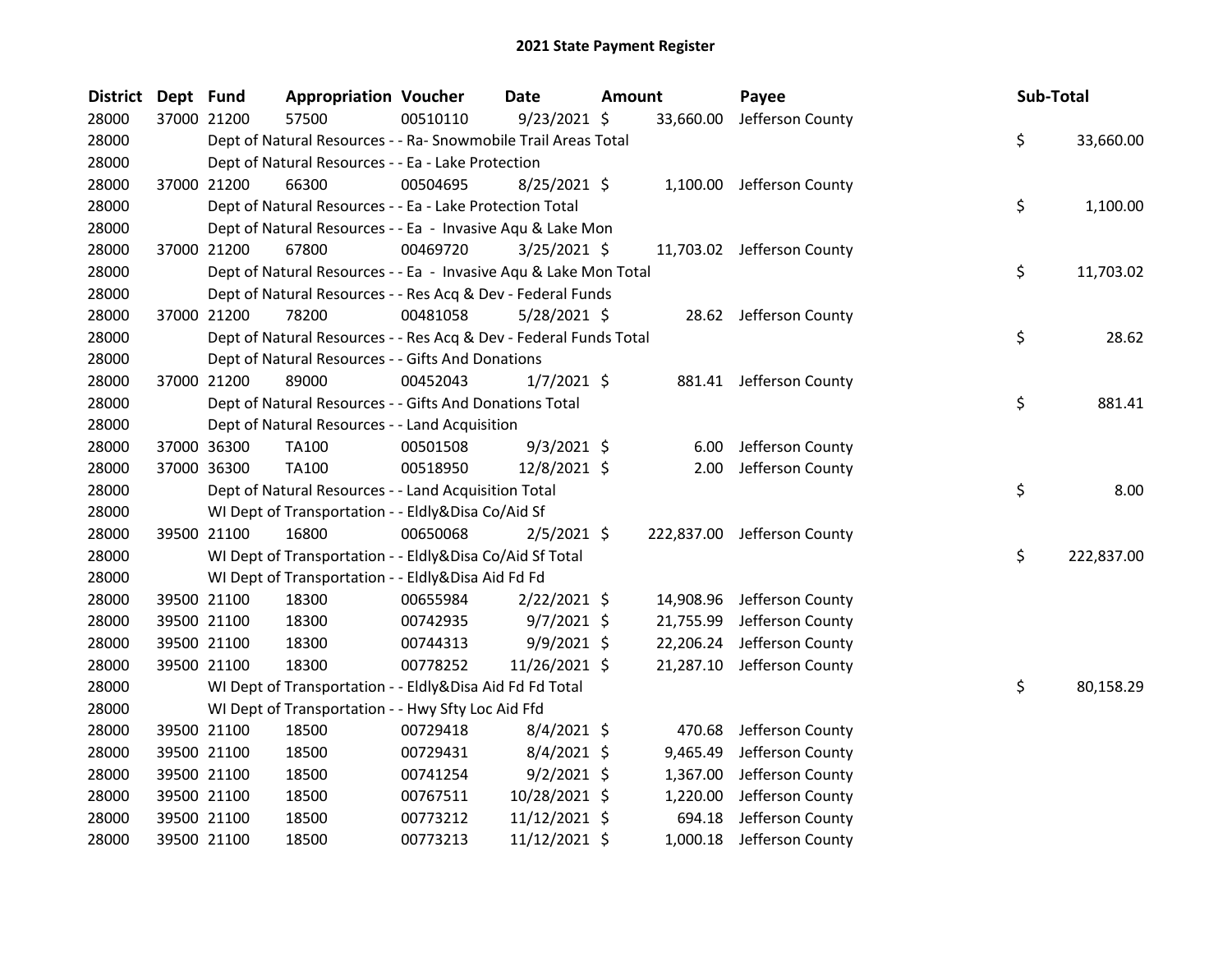| <b>District</b> | Dept Fund |             | <b>Appropriation Voucher</b>                             |          | <b>Date</b>    | Amount       | Payee            | Sub-Total          |
|-----------------|-----------|-------------|----------------------------------------------------------|----------|----------------|--------------|------------------|--------------------|
| 28000           |           | 39500 21100 | 18500                                                    | 00773214 | 11/12/2021 \$  | 4,684.17     | Jefferson County |                    |
| 28000           |           | 39500 21100 | 18500                                                    | 00773217 | 11/12/2021 \$  | 7,456.50     | Jefferson County |                    |
| 28000           |           | 39500 21100 | 18500                                                    | 00773218 | 11/12/2021 \$  | 6,591.73     | Jefferson County |                    |
| 28000           |           | 39500 21100 | 18500                                                    | 00773219 | 11/12/2021 \$  | 14,205.57    | Jefferson County |                    |
| 28000           |           |             | WI Dept of Transportation - - Hwy Sfty Loc Aid Ffd Total |          |                |              |                  | \$<br>47,155.50    |
| 28000           |           |             | WI Dept of Transportation - - Trans Aids To Co.-Sf       |          |                |              |                  |                    |
| 28000           |           | 39500 21100 | 19000                                                    | 00631627 | $1/4/2021$ \$  | 555,019.23   | Jefferson County |                    |
| 28000           |           | 39500 21100 | 19000                                                    | 00710722 | $7/6/2021$ \$  | 1,110,038.46 | Jefferson County |                    |
| 28000           |           | 39500 21100 | 19000                                                    | 00751281 | 10/4/2021 \$   | 555,019.23   | Jefferson County |                    |
| 28000           |           |             | WI Dept of Transportation - - Trans Aids To Co.-Sf Total |          |                |              |                  | \$<br>2,220,076.92 |
| 28000           |           |             | WI Dept of Transportation - - Loc Rd Imp Prg St Fd       |          |                |              |                  |                    |
| 28000           |           | 39500 21100 | 27800                                                    | 00777297 | $12/1/2021$ \$ | 5,199.45     | Jefferson County |                    |
| 28000           |           |             | WI Dept of Transportation - - Loc Rd Imp Prg St Fd Total |          |                |              |                  | \$<br>5,199.45     |
| 28000           |           |             | WI Dept of Transportation - - Hwy Mgmt & Opers Sf        |          |                |              |                  |                    |
| 28000           |           | 39500 21100 | 36500                                                    | 00643504 | $1/22/2021$ \$ | 540.00       | Jefferson County |                    |
| 28000           |           | 39500 21100 | 36500                                                    | 00654731 | $2/17/2021$ \$ | 540.00       | Jefferson County |                    |
| 28000           |           | 39500 21100 | 36500                                                    | 00664654 | $3/12/2021$ \$ | 540.00       | Jefferson County |                    |
| 28000           |           | 39500 21100 | 36500                                                    | 00685127 | $4/27/2021$ \$ | 540.00       | Jefferson County |                    |
| 28000           |           | 39500 21100 | 36500                                                    | 00693211 | $5/14/2021$ \$ | 540.00       | Jefferson County |                    |
| 28000           |           | 39500 21100 | 36500                                                    | 00699868 | $5/27/2021$ \$ | 540.00       | Jefferson County |                    |
| 28000           |           | 39500 21100 | 36500                                                    | 00720268 | $7/13/2021$ \$ | 719.97       | Jefferson County |                    |
| 28000           |           | 39500 21100 | 36500                                                    | 00735273 | 8/16/2021 \$   | 540.00       | Jefferson County |                    |
| 28000           |           | 39500 21100 | 36500                                                    | 00747662 | $9/20/2021$ \$ | 540.00       | Jefferson County |                    |
| 28000           |           | 39500 21100 | 36500                                                    | 00758918 | 10/7/2021 \$   | 540.00       | Jefferson County |                    |
| 28000           |           | 39500 21100 | 36500                                                    | 00780279 | 12/3/2021 \$   | 540.00       | Jefferson County |                    |
| 28000           |           | 39500 21100 | 36500                                                    | 00791426 | 12/27/2021 \$  | 540.00       | Jefferson County |                    |
| 28000           |           | 39500 21100 | 36500                                                    | 00791428 | 12/27/2021 \$  | 540.00       | Jefferson County |                    |
| 28000           |           |             | WI Dept of Transportation - - Hwy Mgmt & Opers Sf Total  |          |                |              |                  | \$<br>7,199.97     |
| 28000           |           |             | WI Dept of Transportation - - Routine Maint Sf           |          |                |              |                  |                    |
| 28000           |           | 39500 21100 | 36800                                                    | 00636373 | $1/5/2021$ \$  | 2,089.17     | Jefferson County |                    |
| 28000           |           | 39500 21100 | 36800                                                    | 00641163 | $1/15/2021$ \$ | 134,358.25   | Jefferson County |                    |
| 28000           |           | 39500 21100 | 36800                                                    | 00641474 | $1/20/2021$ \$ | 266,761.12   | Jefferson County |                    |
| 28000           |           | 39500 21100 | 36800                                                    | 00641475 | 1/20/2021 \$   | 7,879.32     | Jefferson County |                    |
| 28000           |           | 39500 21100 | 36800                                                    | 00641476 | $1/20/2021$ \$ | 4,603.49     | Jefferson County |                    |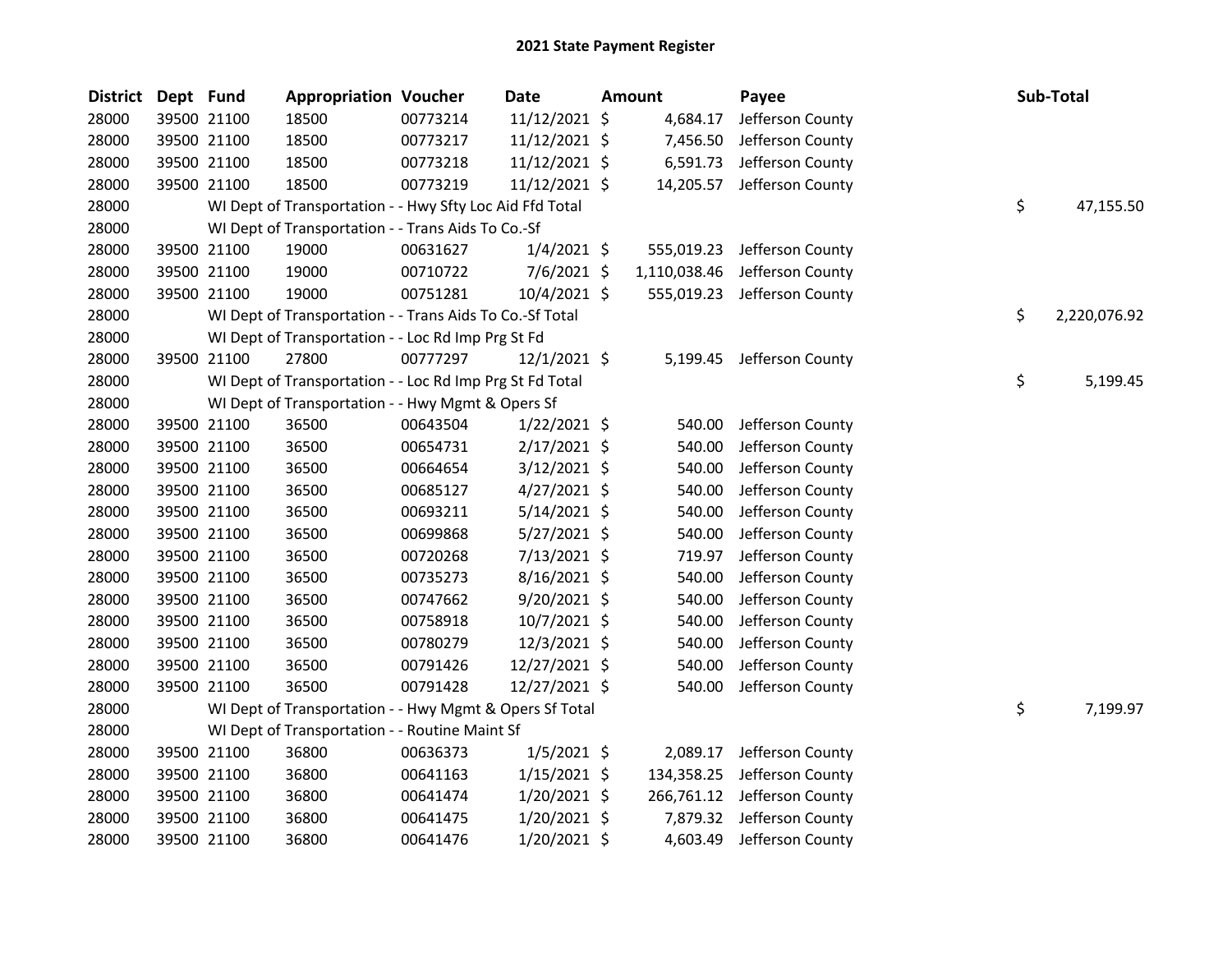| <b>District</b> | Dept Fund |             | <b>Appropriation Voucher</b> |          | Date           | <b>Amount</b> | Payee                     | Sub-Total |
|-----------------|-----------|-------------|------------------------------|----------|----------------|---------------|---------------------------|-----------|
| 28000           |           | 39500 21100 | 36800                        | 00641477 | 1/20/2021 \$   | 2,047.03      | Jefferson County          |           |
| 28000           |           | 39500 21100 | 36800                        | 00643504 | $1/22/2021$ \$ | 2,669.05      | Jefferson County          |           |
| 28000           |           | 39500 21100 | 36800                        | 00647561 | $2/2/2021$ \$  | 38,027.99     | Jefferson County          |           |
| 28000           |           | 39500 21100 | 36800                        | 00650620 | $2/5/2021$ \$  | 261,900.59    | Jefferson County          |           |
| 28000           |           | 39500 21100 | 36800                        | 00654731 | 2/17/2021 \$   | 17,876.18     | Jefferson County          |           |
| 28000           |           | 39500 21100 | 36800                        | 00664654 | $3/12/2021$ \$ |               | 6,961.12 Jefferson County |           |
| 28000           |           | 39500 21100 | 36800                        | 00666745 | $3/19/2021$ \$ | 1,111.24      | Jefferson County          |           |
| 28000           |           | 39500 21100 | 36800                        | 00675631 | $4/7/2021$ \$  | 427,441.40    | Jefferson County          |           |
| 28000           |           | 39500 21100 | 36800                        | 00682497 | $4/21/2021$ \$ | 144.24        | Jefferson County          |           |
| 28000           |           | 39500 21100 | 36800                        | 00683077 | $4/23/2021$ \$ | 377,421.44    | Jefferson County          |           |
| 28000           |           | 39500 21100 | 36800                        | 00685127 | $4/27/2021$ \$ | 15,637.90     | Jefferson County          |           |
| 28000           |           | 39500 21100 | 36800                        | 00689263 | $5/6/2021$ \$  | 1,297.39      | Jefferson County          |           |
| 28000           |           | 39500 21100 | 36800                        | 00693211 | $5/14/2021$ \$ | 68,644.03     | Jefferson County          |           |
| 28000           |           | 39500 21100 | 36800                        | 00698353 | $5/26/2021$ \$ | 13,646.30     | Jefferson County          |           |
| 28000           |           | 39500 21100 | 36800                        | 00698355 | $5/26/2021$ \$ | 159,601.33    | Jefferson County          |           |
| 28000           |           | 39500 21100 | 36800                        | 00698358 | 5/26/2021 \$   | 1,196.29      | Jefferson County          |           |
| 28000           |           | 39500 21100 | 36800                        | 00699868 | $5/27/2021$ \$ | 8,890.02      | Jefferson County          |           |
| 28000           |           | 39500 21100 | 36800                        | 00701181 | $6/2/2021$ \$  | 24,499.69     | Jefferson County          |           |
| 28000           |           | 39500 21100 | 36800                        | 00701182 | $6/2/2021$ \$  | 59,579.47     | Jefferson County          |           |
| 28000           |           | 39500 21100 | 36800                        | 00719011 | $7/12/2021$ \$ | 32,007.05     | Jefferson County          |           |
| 28000           |           | 39500 21100 | 36800                        | 00720268 | 7/13/2021 \$   | 5,639.62      | Jefferson County          |           |
| 28000           |           | 39500 21100 | 36800                        | 00721056 | 7/15/2021 \$   | 28,783.72     | Jefferson County          |           |
| 28000           |           | 39500 21100 | 36800                        | 00722842 | 7/21/2021 \$   | 742.45        | Jefferson County          |           |
| 28000           |           | 39500 21100 | 36800                        | 00724688 | 7/26/2021 \$   | 1,294.74      | Jefferson County          |           |
| 28000           |           | 39500 21100 | 36800                        | 00734080 | 8/13/2021 \$   | 543.98        | Jefferson County          |           |
| 28000           |           | 39500 21100 | 36800                        | 00735273 | 8/16/2021 \$   | 910.88        | Jefferson County          |           |
| 28000           |           | 39500 21100 | 36800                        | 00735424 | 8/18/2021 \$   | 66,028.86     | Jefferson County          |           |
| 28000           |           | 39500 21100 | 36800                        | 00735427 | 8/18/2021 \$   | 109,646.76    | Jefferson County          |           |
| 28000           |           | 39500 21100 | 36800                        | 00746598 | $9/15/2021$ \$ | 92,136.39     | Jefferson County          |           |
| 28000           |           | 39500 21100 | 36800                        | 00746608 | $9/15/2021$ \$ | 47,571.53     | Jefferson County          |           |
| 28000           |           | 39500 21100 | 36800                        | 00747662 | 9/20/2021 \$   | 1,138.25      | Jefferson County          |           |
| 28000           |           | 39500 21100 | 36800                        | 00750445 | $9/23/2021$ \$ | 136.24        | Jefferson County          |           |
| 28000           |           | 39500 21100 | 36800                        | 00758918 | 10/7/2021 \$   | 3,584.29      | Jefferson County          |           |
| 28000           |           | 39500 21100 | 36800                        | 00765152 | 10/22/2021 \$  | 62,439.12     | Jefferson County          |           |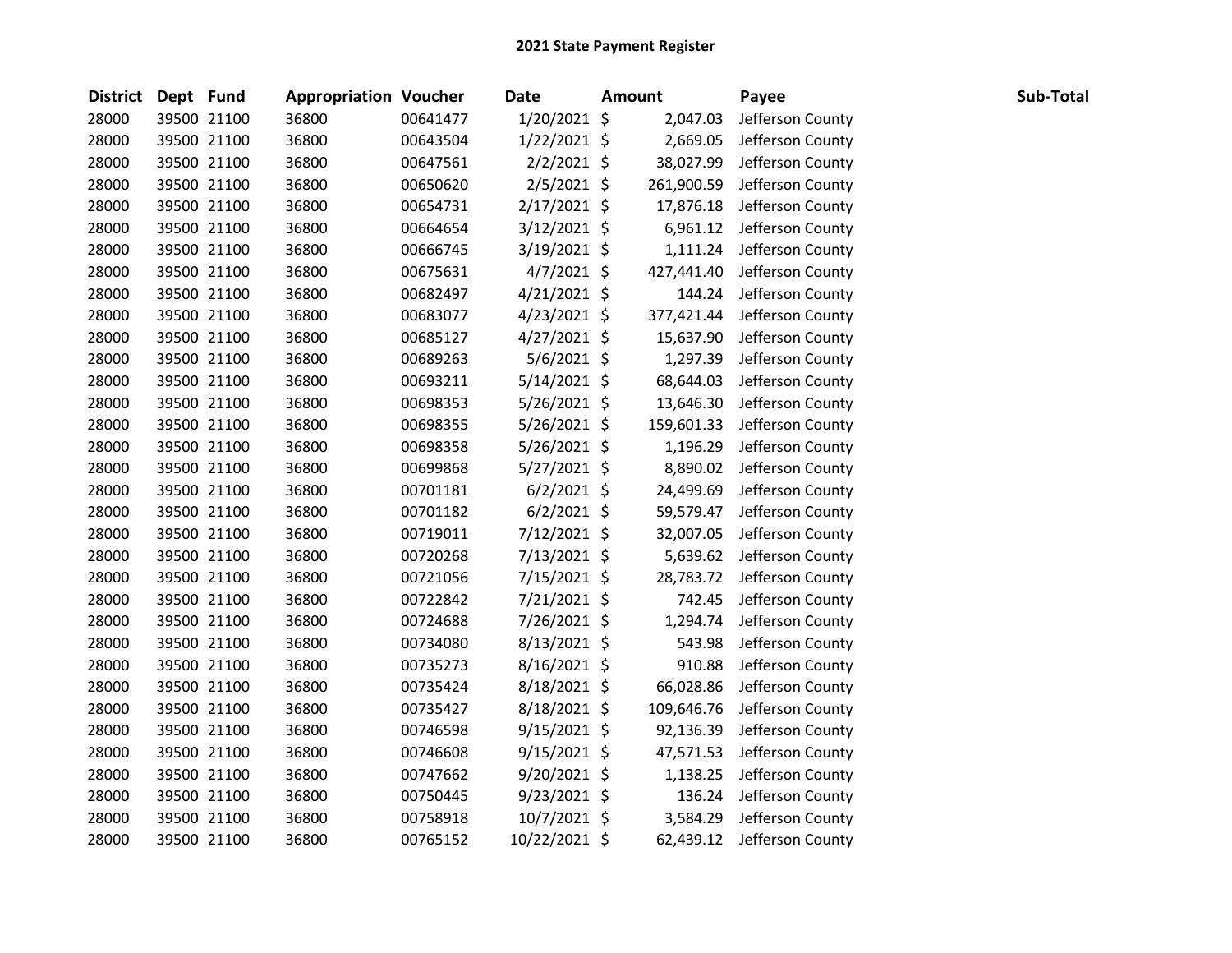| <b>District</b> | Dept Fund |             | <b>Appropriation Voucher</b>                                       |          | <b>Date</b>    | <b>Amount</b> | Payee                      | Sub-Total          |
|-----------------|-----------|-------------|--------------------------------------------------------------------|----------|----------------|---------------|----------------------------|--------------------|
| 28000           |           | 39500 21100 | 36800                                                              | 00765155 | 10/22/2021 \$  | 63,596.75     | Jefferson County           |                    |
| 28000           |           | 39500 21100 | 36800                                                              | 00768907 | $11/2/2021$ \$ | 895.75        | Jefferson County           |                    |
| 28000           |           | 39500 21100 | 36800                                                              | 00771334 | 11/8/2021 \$   | 61,118.64     | Jefferson County           |                    |
| 28000           |           | 39500 21100 | 36800                                                              | 00771876 | 11/9/2021 \$   | 67,227.40     | Jefferson County           |                    |
| 28000           |           | 39500 21100 | 36800                                                              | 00776463 | 11/22/2021 \$  | 434.16        | Jefferson County           |                    |
| 28000           |           | 39500 21100 | 36800                                                              | 00780279 | 12/3/2021 \$   |               | 34,537.81 Jefferson County |                    |
| 28000           |           | 39500 21100 | 36800                                                              | 00780560 | 12/7/2021 \$   |               | 38,012.91 Jefferson County |                    |
| 28000           |           | 39500 21100 | 36800                                                              | 00791426 | 12/27/2021 \$  |               | 11,951.55 Jefferson County |                    |
| 28000           |           | 39500 21100 | 36800                                                              | 00791428 | 12/27/2021 \$  |               | 10,729.61 Jefferson County |                    |
| 28000           |           |             | WI Dept of Transportation - - Routine Maint Sf Total               |          |                |               |                            | \$<br>2,645,392.51 |
| 28000           |           |             | Department of Corrections - - Purchased Services For Offende       |          |                |               |                            |                    |
| 28000           |           | 41000 10000 | 11100                                                              | 00412206 | $2/25/2021$ \$ | 2,438.00      | Jefferson County           |                    |
| 28000           |           | 41000 10000 | 11100                                                              | 00412209 | $2/25/2021$ \$ | 1,696.00      | Jefferson County           |                    |
| 28000           |           | 41000 10000 | 11100                                                              | 00417423 | 3/24/2021 \$   |               | 2,544.00 Jefferson County  |                    |
| 28000           |           | 41000 10000 | 11100                                                              | 00424643 | 5/5/2021 \$    | 2,756.00      | Jefferson County           |                    |
| 28000           |           | 41000 10000 | 11100                                                              | 00435365 | $6/29/2021$ \$ | 1,908.00      | Jefferson County           |                    |
| 28000           |           | 41000 10000 | 11100                                                              | 00435367 | $6/29/2021$ \$ | 2,120.00      | Jefferson County           |                    |
| 28000           |           | 41000 10000 | 11100                                                              | 00438020 | 7/12/2021 \$   | 2,862.00      | Jefferson County           |                    |
| 28000           |           | 41000 10000 | 11100                                                              | 00450068 | $9/13/2021$ \$ | 2,120.00      | Jefferson County           |                    |
| 28000           |           | 41000 10000 | 11100                                                              | 00452690 | $9/24/2021$ \$ | 2,544.00      | Jefferson County           |                    |
| 28000           |           | 41000 10000 | 11100                                                              | 00461336 | 11/9/2021 \$   | 1,908.00      | Jefferson County           |                    |
| 28000           |           | 41000 10000 | 11100                                                              | 00461356 | 11/9/2021 \$   |               | 2,014.00 Jefferson County  |                    |
| 28000           |           | 41000 10000 | 11100                                                              | 00469100 | 12/20/2021 \$  |               | 1,696.00 Jefferson County  |                    |
| 28000           |           |             | Department of Corrections - - Purchased Services For Offende Total |          |                |               |                            | \$<br>26,606.00    |
| 28000           |           |             | Department of Corrections - - Corrections Contracts And Agre       |          |                |               |                            |                    |
| 28000           |           | 41000 10000 | 11400                                                              | 00401198 | $1/4/2021$ \$  | 6,175.20      | Jefferson County           |                    |
| 28000           |           | 41000 10000 | 11400                                                              | 00401200 | $1/4/2021$ \$  | 33,963.60     | Jefferson County           |                    |
| 28000           |           | 41000 10000 | 11400                                                              | 00402130 | $1/4/2021$ \$  | 6,226.66      | Jefferson County           |                    |
| 28000           |           | 41000 10000 | 11400                                                              | 00402133 | $1/4/2021$ \$  | 8,954.04      | Jefferson County           |                    |
| 28000           |           | 41000 10000 | 11400                                                              | 00402134 | $1/4/2021$ \$  | 4,682.86      | Jefferson County           |                    |
| 28000           |           | 41000 10000 | 11400                                                              | 00402135 | $1/4/2021$ \$  | 8,130.68      | Jefferson County           |                    |
| 28000           |           | 41000 10000 | 11400                                                              | 00402136 | 1/4/2021 \$    | 6,586.88      | Jefferson County           |                    |
| 28000           |           | 41000 10000 | 11400                                                              | 00403761 | $1/13/2021$ \$ | 10,185.79     | Jefferson County           |                    |
| 28000           |           | 41000 10000 | 11400                                                              | 00406470 | 2/3/2021 \$    |               | 27,170.88 Jefferson County |                    |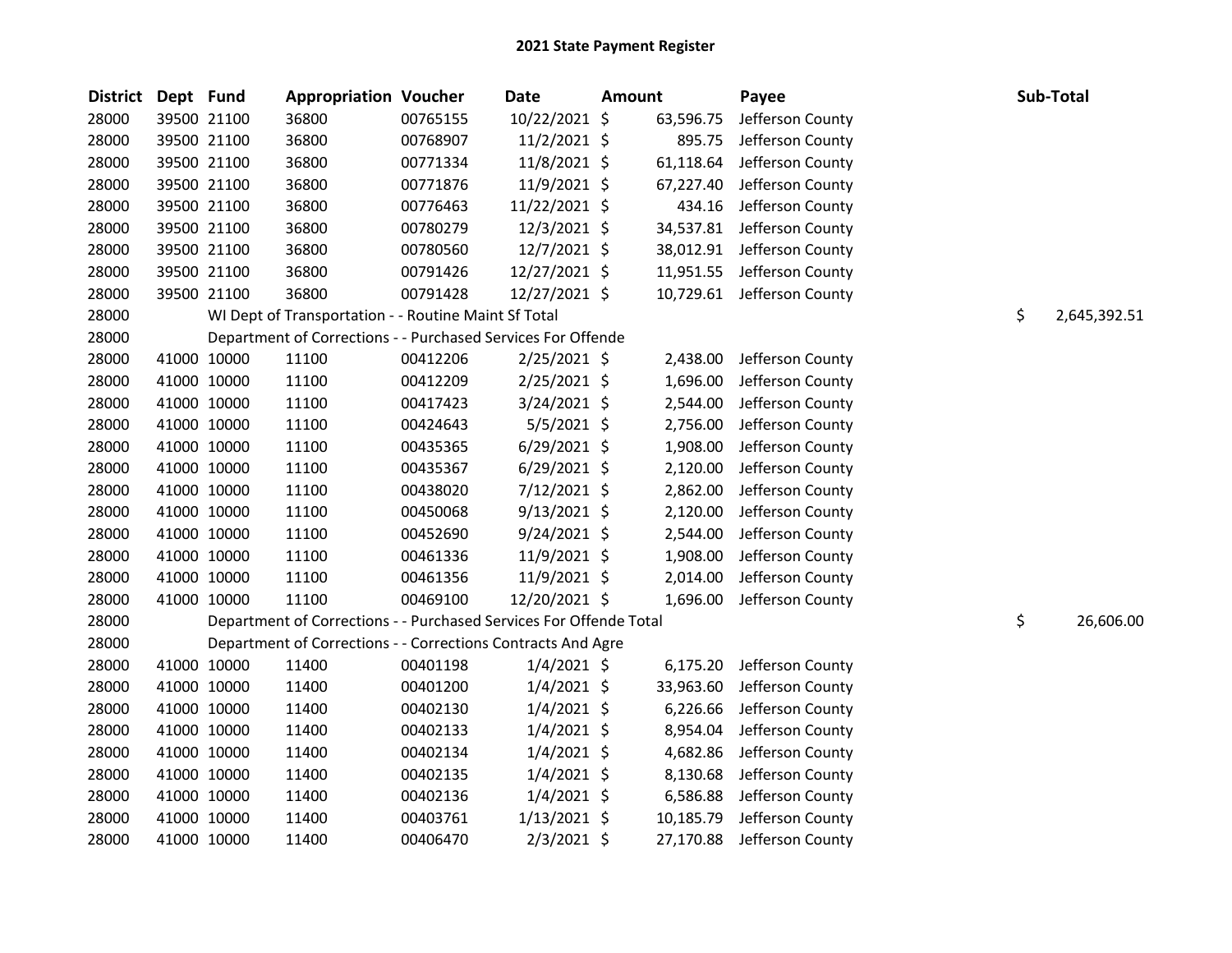| District Dept Fund |             | <b>Appropriation Voucher</b> |          | <b>Date</b>    | <b>Amount</b> | Payee                     | Sub-Total |
|--------------------|-------------|------------------------------|----------|----------------|---------------|---------------------------|-----------|
| 28000              | 41000 10000 | 11400                        | 00406473 | 1/29/2021 \$   | 6,381.04      | Jefferson County          |           |
| 28000              | 41000 10000 | 11400                        | 00409748 | $2/16/2021$ \$ | 11,710.72     | Jefferson County          |           |
| 28000              | 41000 10000 | 11400                        | 00411279 | 2/23/2021 \$   | 3,344.90      | Jefferson County          |           |
| 28000              | 41000 10000 | 11400                        | 00411394 | $3/5/2021$ \$  | 5,712.06      | Jefferson County          |           |
| 28000              | 41000 10000 | 11400                        | 00412382 | $3/1/2021$ \$  | 3,293.44      | Jefferson County          |           |
| 28000              | 41000 10000 | 11400                        | 00413121 | $3/11/2021$ \$ | 20,017.94     | Jefferson County          |           |
| 28000              | 41000 10000 | 11400                        | 00415056 | $3/12/2021$ \$ | 7,862.30      | Jefferson County          |           |
| 28000              | 41000 10000 | 11400                        | 00415743 | $3/15/2021$ \$ | 6,020.82      | Jefferson County          |           |
| 28000              | 41000 10000 | 11400                        | 00417919 | $4/2/2021$ \$  | 15,489.46     | Jefferson County          |           |
| 28000              | 41000 10000 | 11400                        | 00417923 | $4/2/2021$ \$  | 4,322.64      | Jefferson County          |           |
| 28000              | 41000 10000 | 11400                        | 00421091 | $4/14/2021$ \$ | 6,381.04      | Jefferson County          |           |
| 28000              | 41000 10000 | 11400                        | 00421147 | $4/15/2021$ \$ | 6,127.72      | Jefferson County          |           |
| 28000              | 41000 10000 | 11400                        | 00421760 | 4/30/2021 \$   | 19,194.58     | Jefferson County          |           |
| 28000              | 41000 10000 | 11400                        | 00421764 | 4/30/2021 \$   | 4,785.78      | Jefferson County          |           |
| 28000              | 41000 10000 | 11400                        | 00425678 | $5/12/2021$ \$ | 14,868.00     | Jefferson County          |           |
| 28000              | 41000 10000 | 11400                        | 00428225 | $5/21/2021$ \$ | 11,372.66     | Jefferson County          |           |
| 28000              | 41000 10000 | 11400                        | 00428831 | 5/28/2021 \$   | 4,631.40      | Jefferson County          |           |
| 28000              | 41000 10000 | 11400                        | 00428832 | 5/28/2021 \$   | 18,525.60     | Jefferson County          |           |
| 28000              | 41000 10000 | 11400                        | 00431364 | $6/9/2021$ \$  | 9,674.48      | Jefferson County          |           |
| 28000              | 41000 10000 | 11400                        | 00431939 | $6/11/2021$ \$ | 15,252.76     | Jefferson County          |           |
| 28000              | 41000 10000 | 11400                        | 00433930 | $6/21/2021$ \$ | 16,312.82     | Jefferson County          |           |
| 28000              | 41000 10000 | 11400                        | 00434115 | $6/30/2021$ \$ | 3,447.82      | Jefferson County          |           |
| 28000              | 41000 10000 | 11400                        | 00434116 | $6/30/2021$ \$ | 18,885.82     | Jefferson County          |           |
| 28000              | 41000 10000 | 11400                        | 00438115 | 7/13/2021 \$   | 12,116.08     | Jefferson County          |           |
| 28000              | 41000 10000 | 11400                        | 00438895 | 7/15/2021 \$   | 1,440.88      | Jefferson County          |           |
| 28000              | 41000 10000 | 11400                        | 00438898 | 7/15/2021 \$   | 27,016.50     | Jefferson County          |           |
| 28000              | 41000 10000 | 11400                        | 00439122 | $7/14/2021$ \$ | 17,136.18     | Jefferson County          |           |
| 28000              | 41000 10000 | 11400                        | 00444377 | $9/1/2021$ \$  | 30,309.94     | Jefferson County          |           |
| 28000              | 41000 10000 | 11400                        | 00444941 | $8/17/2021$ \$ | 9,094.18      | Jefferson County          |           |
| 28000              | 41000 10000 | 11400                        | 00448924 | $9/8/2021$ \$  | 11,578.50     | Jefferson County          |           |
| 28000              | 41000 10000 | 11400                        | 00450241 | $9/14/2021$ \$ | 16,003.28     | Jefferson County          |           |
| 28000              | 41000 10000 | 11400                        | 00452492 | 10/1/2021 \$   | 25,009.56     | Jefferson County          |           |
| 28000              | 41000 10000 | 11400                        | 00456099 | 10/14/2021 \$  | 15,469.68     | Jefferson County          |           |
| 28000              | 41000 10000 | 11400                        | 00458852 | 10/26/2021 \$  |               | 4,991.62 Jefferson County |           |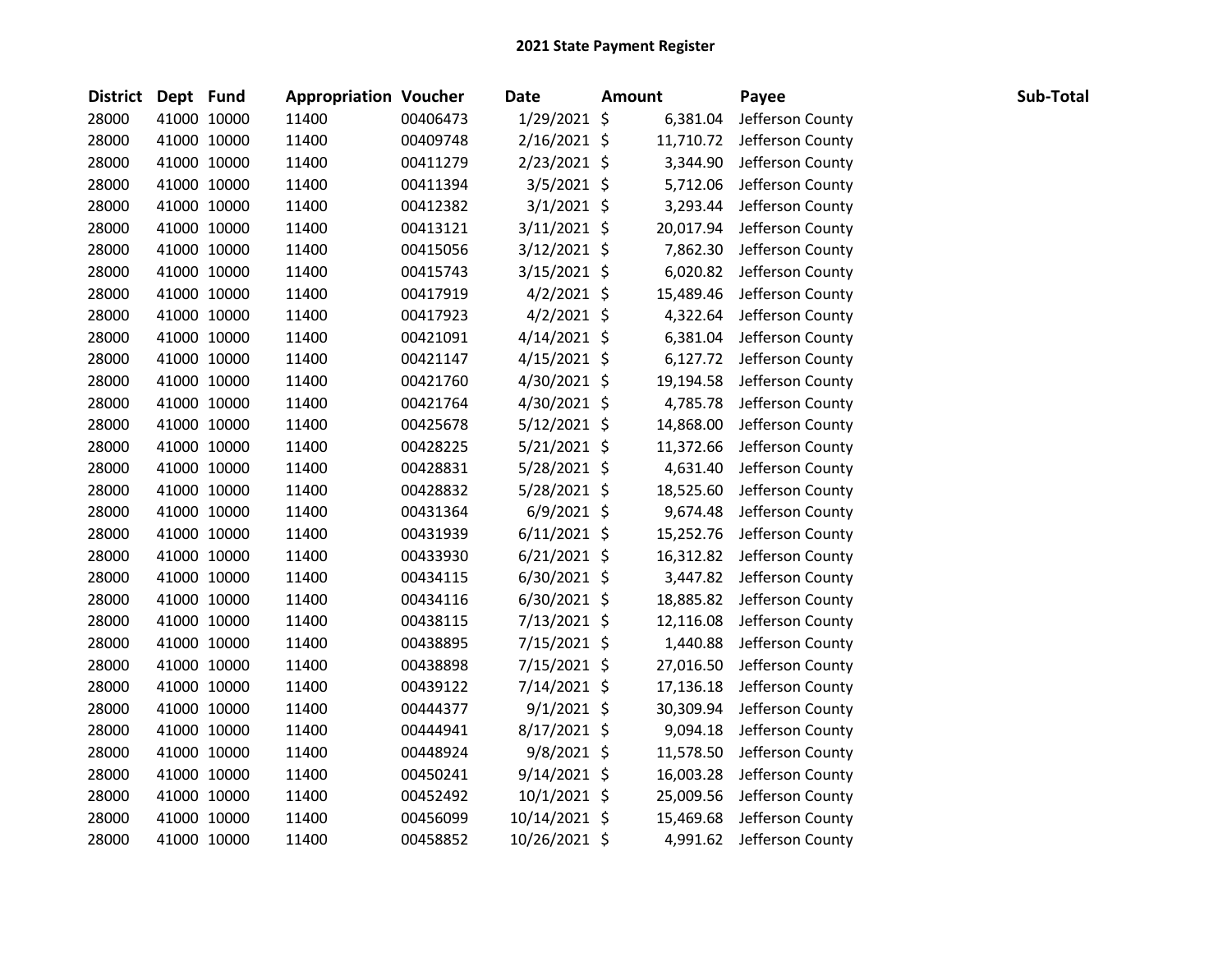| <b>District</b> | Dept Fund |             | <b>Appropriation Voucher</b>                                       |          | <b>Date</b>    | <b>Amount</b> | Payee                                                                                                         | Sub-Total          |
|-----------------|-----------|-------------|--------------------------------------------------------------------|----------|----------------|---------------|---------------------------------------------------------------------------------------------------------------|--------------------|
| 28000           |           | 41000 10000 | 11400                                                              | 00461834 | 11/12/2021 \$  | 15,819.60     | Jefferson County                                                                                              |                    |
| 28000           |           | 41000 10000 | 11400                                                              | 00462136 | 11/12/2021 \$  | 2,315.70      | Jefferson County                                                                                              |                    |
| 28000           |           | 41000 10000 | 11400                                                              | 00467766 | 12/15/2021 \$  |               | 11,658.48 Jefferson County                                                                                    |                    |
| 28000           |           |             | Department of Corrections - - Corrections Contracts And Agre Total |          |                |               |                                                                                                               | \$<br>545,652.57   |
| 28000           |           |             |                                                                    |          |                |               | Department of Corrections - - Reimbursing Counties For Probation, Extended Supervision And Parole Holds       |                    |
| 28000           |           | 41000 10000 | 11600                                                              | 00459507 | 10/29/2021 \$  |               | 26,680.00 Jefferson County                                                                                    |                    |
| 28000           |           |             |                                                                    |          |                |               | Department of Corrections - - Reimbursing Counties For Probation, Extended Supervision And Parole Holds Total | \$<br>26,680.00    |
| 28000           |           |             | Department of Health Services - - State/Federal Aids               |          |                |               |                                                                                                               |                    |
| 28000           |           | 43500 10000 | 00000                                                              | 92106    | $1/4/2021$ \$  | 280,513.00    | Jefferson County                                                                                              |                    |
| 28000           |           | 43500 10000 | 00000                                                              | 92107    | $2/1/2021$ \$  | 240,781.00    | Jefferson County                                                                                              |                    |
| 28000           |           | 43500 10000 | 00000                                                              | 92108    | $3/1/2021$ \$  | 108,803.00    | Jefferson County                                                                                              |                    |
| 28000           |           | 43500 10000 | 00000                                                              | 92109    | $4/1/2021$ \$  | 838,358.00    | Jefferson County                                                                                              |                    |
| 28000           |           | 43500 10000 | 00000                                                              | 92110    | $5/3/2021$ \$  | 348,263.00    | Jefferson County                                                                                              |                    |
| 28000           |           | 43500 10000 | 00000                                                              | 92111    | $6/1/2021$ \$  | 274,879.00    | Jefferson County                                                                                              |                    |
| 28000           |           | 43500 10000 | 00000                                                              | 92112    | $6/16/2021$ \$ | 163,015.00    | Jefferson County                                                                                              |                    |
| 28000           |           | 43500 10000 | 00000                                                              | 92200    | $7/1/2021$ \$  | 244,245.00    | Jefferson County                                                                                              |                    |
| 28000           |           | 43500 10000 | 00000                                                              | 92201    | $8/2/2021$ \$  | 1,695,375.00  | Jefferson County                                                                                              |                    |
| 28000           |           | 43500 10000 | 00000                                                              | 92202    | $9/1/2021$ \$  | 251,911.00    | Jefferson County                                                                                              |                    |
| 28000           |           | 43500 10000 | 00000                                                              | 92204    | 10/1/2021 \$   | 147,062.00    | Jefferson County                                                                                              |                    |
| 28000           |           | 43500 10000 | 00000                                                              | 92206    | 11/1/2021 \$   | 223,368.00    | Jefferson County                                                                                              |                    |
| 28000           |           | 43500 10000 | 00000                                                              | 92207    | 12/1/2021 \$   | 237,881.00    | Jefferson County                                                                                              |                    |
| 28000           |           |             | Department of Health Services - - State/Federal Aids Total         |          |                |               |                                                                                                               | \$<br>5,054,454.00 |
| 28000           |           |             | Department of Health Services - - Federal Wic Operations           |          |                |               |                                                                                                               |                    |
| 28000           |           | 43500 10000 | 14800                                                              | 00397707 | $1/7/2021$ \$  | 308.00        | Jefferson County                                                                                              |                    |
| 28000           |           | 43500 10000 | 14800                                                              | 00405099 | 1/29/2021 \$   | 344.30        | Jefferson County                                                                                              |                    |
| 28000           |           | 43500 10000 | 14800                                                              | 00410629 | 3/12/2021 \$   | 319.50        | Jefferson County                                                                                              |                    |
| 28000           |           | 43500 10000 | 14800                                                              | 00417313 | $4/16/2021$ \$ | 250.00        | Jefferson County                                                                                              |                    |
| 28000           |           | 43500 10000 | 14800                                                              | 00423146 | $5/13/2021$ \$ | 292.00        | Jefferson County                                                                                              |                    |
| 28000           |           | 43500 10000 | 14800                                                              | 00428024 | $6/10/2021$ \$ | 317.00        | Jefferson County                                                                                              |                    |
| 28000           |           | 43500 10000 | 14800                                                              | 00435391 | 7/9/2021 \$    | 255.50        | Jefferson County                                                                                              |                    |
| 28000           |           | 43500 10000 | 14800                                                              | 00441631 | 8/19/2021 \$   | 405.50        | Jefferson County                                                                                              |                    |
| 28000           |           | 43500 10000 | 14800                                                              | 00446569 | $9/10/2021$ \$ | 244.00        | Jefferson County                                                                                              |                    |
| 28000           |           | 43500 10000 | 14800                                                              | 00452023 | 10/15/2021 \$  | 211.50        | Jefferson County                                                                                              |                    |
| 28000           |           | 43500 10000 | 14800                                                              | 00462601 | 11/18/2021 \$  | 456.83        | Jefferson County                                                                                              |                    |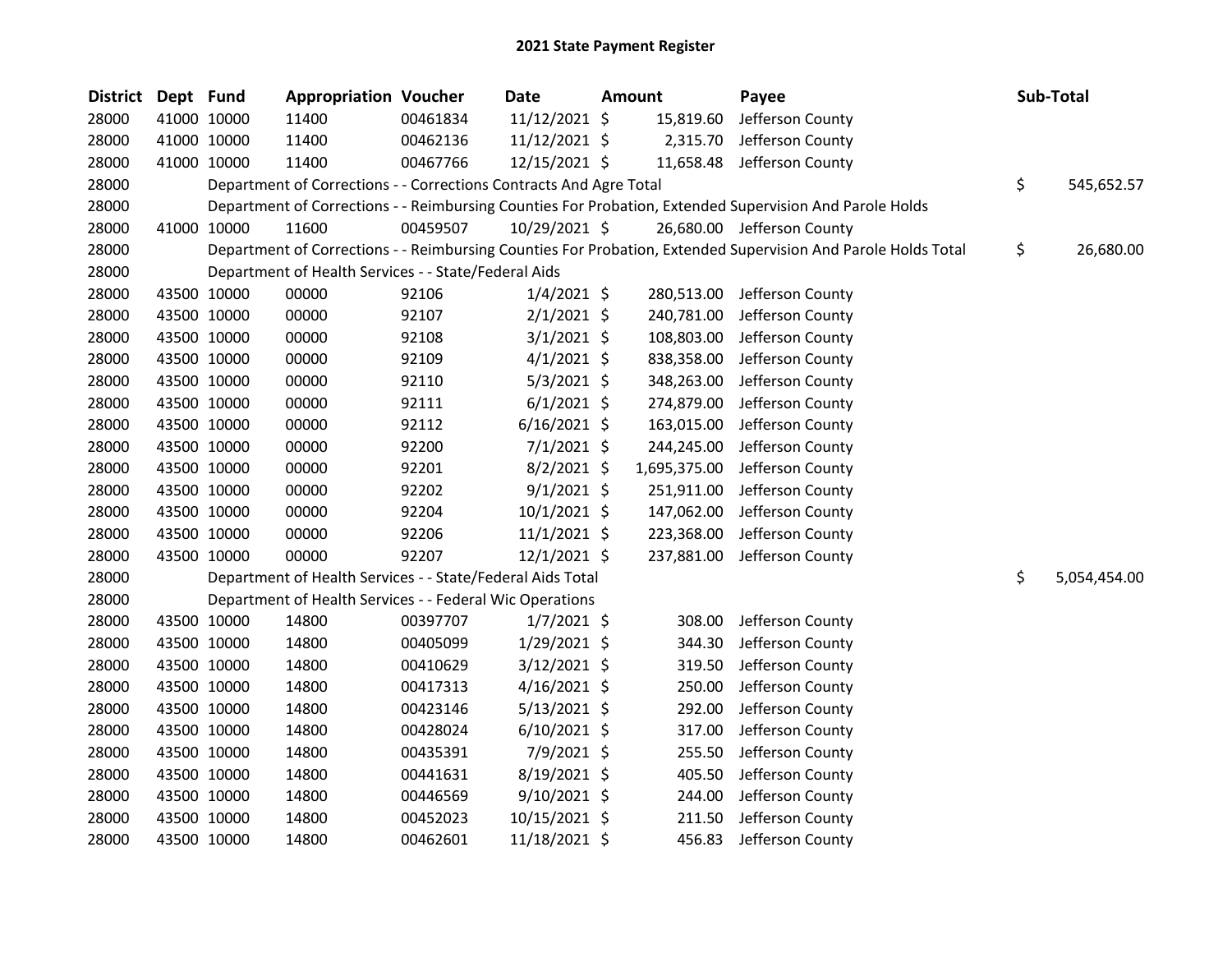| <b>District</b> | Dept Fund |             | <b>Appropriation Voucher</b>                                           |          | Date           | Amount |        | Payee                   | Sub-Total |          |
|-----------------|-----------|-------------|------------------------------------------------------------------------|----------|----------------|--------|--------|-------------------------|-----------|----------|
| 28000           |           | 43500 10000 | 14800                                                                  | 00464234 | 12/10/2021 \$  |        | 338.50 | Jefferson County        |           |          |
| 28000           |           |             | Department of Health Services - - Federal Wic Operations Total         |          |                |        |        |                         | \$        | 3,742.63 |
| 28000           |           |             | Department of Health Services - - Federal Projects Operations          |          |                |        |        |                         |           |          |
| 28000           |           | 43500 10000 | 14900                                                                  | 00461535 | $12/1/2021$ \$ |        |        | 668.07 Jefferson County |           |          |
| 28000           |           | 43500 10000 | 14900                                                                  | 00465652 | 12/23/2021 \$  |        | 333.57 | Jefferson County        |           |          |
| 28000           |           | 43500 10000 | 14900                                                                  | 00467323 | 12/13/2021 \$  |        | 63.75  | Jefferson County        |           |          |
| 28000           |           |             | Department of Health Services - - Federal Projects Operations Total    |          |                |        |        |                         | \$        | 1,065.39 |
| 28000           |           |             | Department of Health Services - - General Program Operations           |          |                |        |        |                         |           |          |
| 28000           |           | 43500 10000 | 40100                                                                  | 00401540 | $1/5/2021$ \$  |        | 15.00  | Jefferson County        |           |          |
| 28000           |           | 43500 10000 | 40100                                                                  | 00421237 | $4/13/2021$ \$ |        | 1.50   | Jefferson County        |           |          |
| 28000           |           | 43500 10000 | 40100                                                                  | 00426315 | $5/11/2021$ \$ |        | 1.50   | Jefferson County        |           |          |
| 28000           |           | 43500 10000 | 40100                                                                  | 00431500 | $6/8/2021$ \$  |        | 1.00   | Jefferson County        |           |          |
| 28000           |           | 43500 10000 | 40100                                                                  | 00431501 | $6/8/2021$ \$  |        | 15.00  | Jefferson County        |           |          |
| 28000           |           | 43500 10000 | 40100                                                                  | 00449639 | $9/14/2021$ \$ |        | 1.50   | Jefferson County        |           |          |
| 28000           |           | 43500 10000 | 40100                                                                  | 00455407 | 10/13/2021 \$  |        | 1.50   | Jefferson County        |           |          |
| 28000           |           |             | Department of Health Services - - General Program Operations Total     |          |                |        |        |                         | \$        | 37.00    |
| 28000           |           |             | Department of Health Services - - Medical Assistance State Admin       |          |                |        |        |                         |           |          |
| 28000           |           | 43500 10000 | 44000                                                                  | 00401540 | $1/5/2021$ \$  |        | 15.00  | Jefferson County        |           |          |
| 28000           |           | 43500 10000 | 44000                                                                  | 00421237 | $4/13/2021$ \$ |        | 1.50   | Jefferson County        |           |          |
| 28000           |           | 43500 10000 | 44000                                                                  | 00426315 | $5/11/2021$ \$ |        | 1.50   | Jefferson County        |           |          |
| 28000           |           | 43500 10000 | 44000                                                                  | 00431500 | $6/8/2021$ \$  |        | 1.00   | Jefferson County        |           |          |
| 28000           |           | 43500 10000 | 44000                                                                  | 00431501 | $6/8/2021$ \$  |        | 15.00  | Jefferson County        |           |          |
| 28000           |           | 43500 10000 | 44000                                                                  | 00449639 | $9/14/2021$ \$ |        | 1.50   | Jefferson County        |           |          |
| 28000           |           | 43500 10000 | 44000                                                                  | 00455407 | 10/13/2021 \$  |        | 1.50   | Jefferson County        |           |          |
| 28000           |           |             | Department of Health Services - - Medical Assistance State Admin Total |          |                |        |        |                         | \$        | 37.00    |
| 28000           |           |             | Department of Health Services - - General Program Operations           |          |                |        |        |                         |           |          |
| 28000           |           | 43500 10000 | 80100                                                                  | 00444912 | 8/17/2021 \$   |        |        | 276.50 Jefferson County |           |          |
| 28000           |           |             | Department of Health Services - - General Program Operations Total     |          |                |        |        |                         | \$        | 276.50   |
| 28000           |           |             | Department of Health Services - - Administrative And Support-Fis       |          |                |        |        |                         |           |          |
| 28000           |           | 43500 10000 | 82100                                                                  | 00443934 | 8/16/2021 \$   |        | 645.00 | Jefferson County        |           |          |
| 28000           |           |             | Department of Health Services - - Administrative And Support-Fis Total |          |                |        |        |                         | \$        | 645.00   |
| 28000           |           |             | Department of Health Services - - Federal Block Grant Operations       |          |                |        |        |                         |           |          |
| 28000           |           | 43500 10000 | 89200                                                                  | 00444912 | $8/17/2021$ \$ |        | 118.50 | Jefferson County        |           |          |
| 28000           |           |             | Department of Health Services - - Federal Block Grant Operations Total |          |                |        |        |                         | \$        | 118.50   |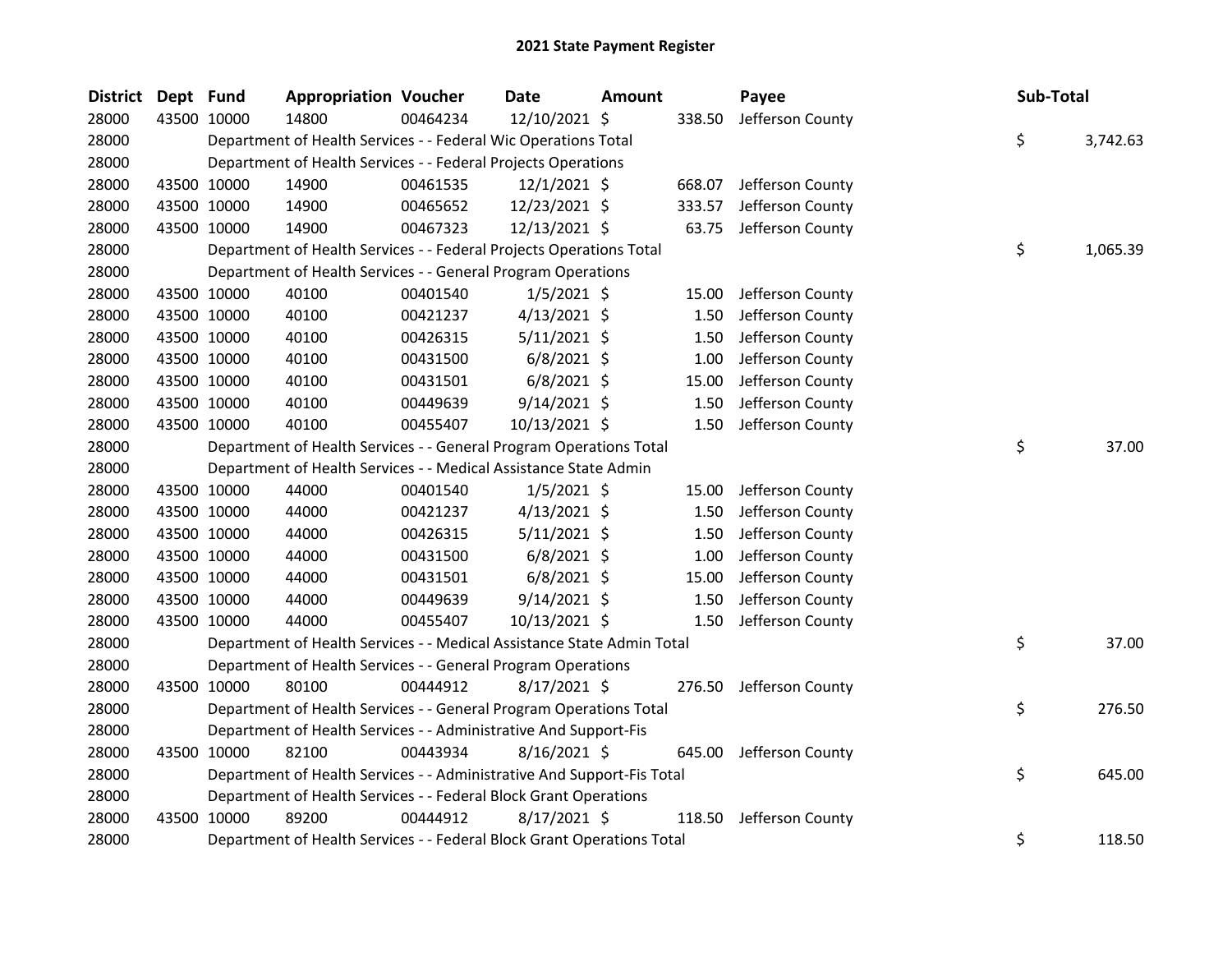| District Dept Fund |             | <b>Appropriation Voucher</b>                                           |          | <b>Date</b>    | <b>Amount</b> | Payee            | Sub-Total |        |
|--------------------|-------------|------------------------------------------------------------------------|----------|----------------|---------------|------------------|-----------|--------|
| 28000              |             | Dept of Children and Families - - Fees For Administrative Servic       |          |                |               |                  |           |        |
| 28000              | 43700 10000 | 23100                                                                  | 00080567 | $2/16/2021$ \$ | 225.00        | Jefferson County |           |        |
| 28000              | 43700 10000 | 23100                                                                  | 00083423 | 4/20/2021 \$   | 195.00        | Jefferson County |           |        |
| 28000              | 43700 10000 | 23100                                                                  | 00087306 | 7/23/2021 \$   | 185.00        | Jefferson County |           |        |
| 28000              | 43700 10000 | 23100                                                                  | 00090922 | 11/2/2021 \$   | 80.00         | Jefferson County |           |        |
| 28000              |             | Dept of Children and Families - - Fees For Administrative Servic Total |          |                |               |                  | \$        | 685.00 |
| 28000              |             | Dept of Children and Families - - General Aids                         |          |                |               |                  |           |        |
| 28000              | 43700 10000 | 99000                                                                  | 00079001 | $1/5/2021$ \$  | 851.97        | Jefferson County |           |        |
| 28000              | 43700 10000 | 99000                                                                  | 00079052 | $1/5/2021$ \$  | 44,611.39     | Jefferson County |           |        |
| 28000              | 43700 10000 | 99000                                                                  | 00079745 | 1/29/2021 \$   | 228,894.60    | Jefferson County |           |        |
| 28000              | 43700 10000 | 99000                                                                  | 00079939 | $2/1/2021$ \$  | 108.28        | Jefferson County |           |        |
| 28000              | 43700 10000 | 99000                                                                  | 00080157 | 2/5/2021 \$    | 38,478.15     | Jefferson County |           |        |
| 28000              | 43700 10000 | 99000                                                                  | 00080263 | $2/5/2021$ \$  | 171.90        | Jefferson County |           |        |
| 28000              | 43700 10000 | 99000                                                                  | 00080399 | 2/10/2021 \$   | 177.90        | Jefferson County |           |        |
| 28000              | 43700 10000 | 99000                                                                  | 00081233 | $3/5/2021$ \$  | 387,776.68    | Jefferson County |           |        |
| 28000              | 43700 10000 | 99000                                                                  | 00081312 | $3/5/2021$ \$  | 1,388.92      | Jefferson County |           |        |
| 28000              | 43700 10000 | 99000                                                                  | 00081396 | 3/8/2021 \$    | 6,045.00      | Jefferson County |           |        |
| 28000              | 43700 10000 | 99000                                                                  | 00082224 | 3/29/2021 \$   | 1,498.00      | Jefferson County |           |        |
| 28000              | 43700 10000 | 99000                                                                  | 00082582 | $4/5/2021$ \$  | 3.37          | Jefferson County |           |        |
| 28000              | 43700 10000 | 99000                                                                  | 00082634 | $4/5/2021$ \$  | 888.36        | Jefferson County |           |        |
| 28000              | 43700 10000 | 99000                                                                  | 00082635 | $4/5/2021$ \$  | 298,410.94    | Jefferson County |           |        |
| 28000              | 43700 10000 | 99000                                                                  | 00083888 | 4/30/2021 \$   | 258,852.40    | Jefferson County |           |        |
| 28000              | 43700 10000 | 99000                                                                  | 00084101 | 5/5/2021 \$    | 6,299.95      | Jefferson County |           |        |
| 28000              | 43700 10000 | 99000                                                                  | 00084248 | $5/5/2021$ \$  | 163,876.45    | Jefferson County |           |        |
| 28000              | 43700 10000 | 99000                                                                  | 00084925 | 5/18/2021 \$   | 177.71        | Jefferson County |           |        |
| 28000              | 43700 10000 | 99000                                                                  | 00085550 | $6/4/2021$ \$  | 22,814.49     | Jefferson County |           |        |
| 28000              | 43700 10000 | 99000                                                                  | 00085616 | $6/7/2021$ \$  | 58,504.17     | Jefferson County |           |        |
| 28000              | 43700 10000 | 99000                                                                  | 00086549 | 6/30/2021 \$   | 8,474.00      | Jefferson County |           |        |
| 28000              | 43700 10000 | 99000                                                                  | 00086677 | 7/7/2021 \$    | 97,320.64     | Jefferson County |           |        |
| 28000              | 43700 10000 | 99000                                                                  | 00087099 | 7/19/2021 \$   | 14,624.36     | Jefferson County |           |        |
| 28000              | 43700 10000 | 99000                                                                  | 00087552 | 7/30/2021 \$   | 218,896.79    | Jefferson County |           |        |
| 28000              | 43700 10000 | 99000                                                                  | 00087686 | 7/30/2021 \$   | 56,444.00     | Jefferson County |           |        |
| 28000              | 43700 10000 | 99000                                                                  | 00087922 | 8/5/2021 \$    | 60,333.66     | Jefferson County |           |        |
| 28000              | 43700 10000 | 99000                                                                  | 00088926 | 9/7/2021 \$    | 1,384,643.75  | Jefferson County |           |        |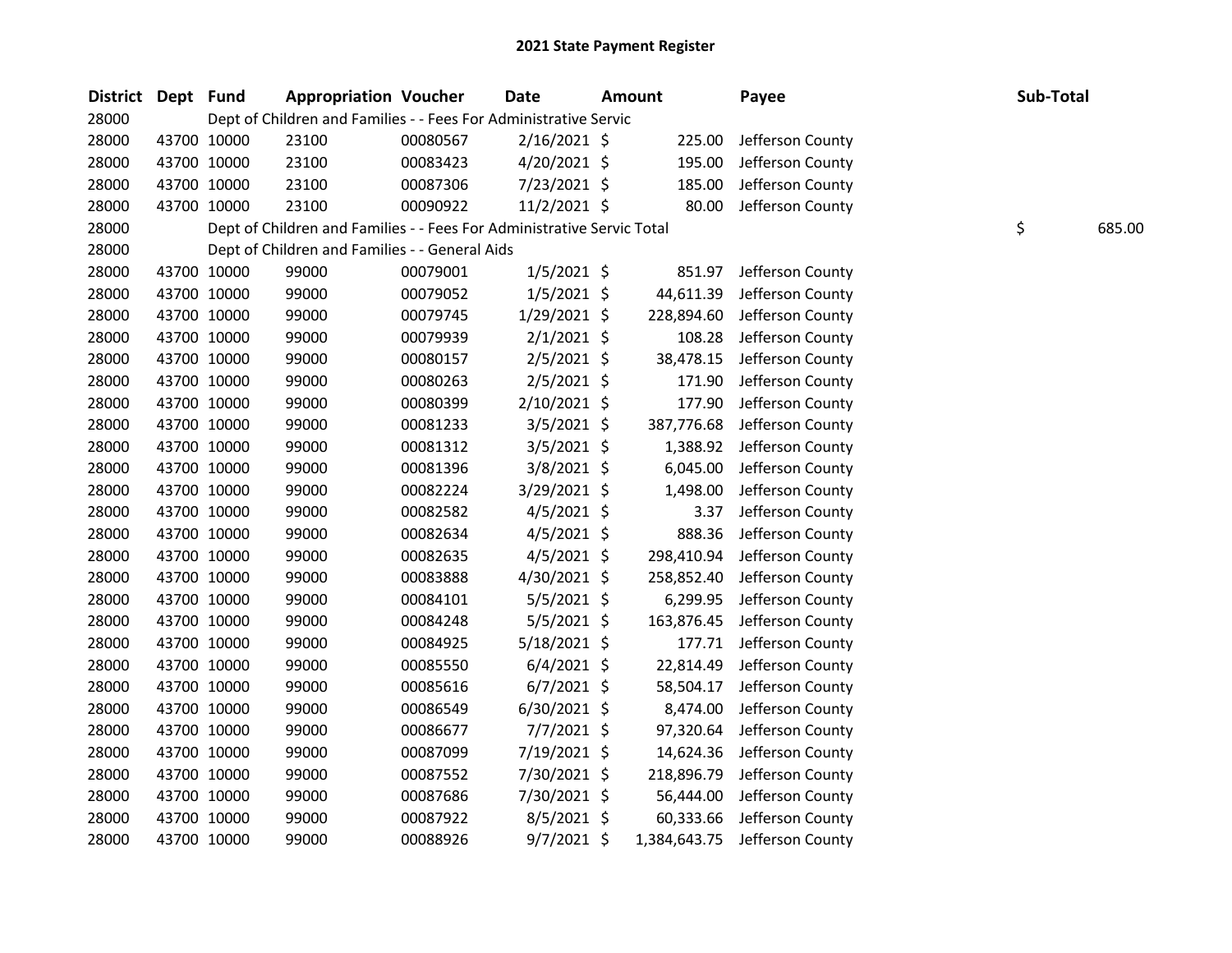| <b>District</b> | Dept Fund |             | <b>Appropriation Voucher</b>                                  |          | <b>Date</b>    | Amount |            | Payee            | Sub-Total          |
|-----------------|-----------|-------------|---------------------------------------------------------------|----------|----------------|--------|------------|------------------|--------------------|
| 28000           |           | 43700 10000 | 99000                                                         | 00089104 | 9/10/2021 \$   |        | 59,470.92  | Jefferson County |                    |
| 28000           |           | 43700 10000 | 99000                                                         | 00089897 | 10/5/2021 \$   |        | 1,098.12   | Jefferson County |                    |
| 28000           |           | 43700 10000 | 99000                                                         | 00089981 | 10/5/2021 \$   |        | 71,512.26  | Jefferson County |                    |
| 28000           |           | 43700 10000 | 99000                                                         | 00090746 | 10/29/2021 \$  |        | 210,043.47 | Jefferson County |                    |
| 28000           |           | 43700 10000 | 99000                                                         | 00090875 | 11/3/2021 \$   |        | 47,175.77  | Jefferson County |                    |
| 28000           |           | 43700 10000 | 99000                                                         | 00091013 | 11/5/2021 \$   |        | 51,371.93  | Jefferson County |                    |
| 28000           |           | 43700 10000 | 99000                                                         | 00092108 | 12/3/2021 \$   |        | 32,972.00  | Jefferson County |                    |
| 28000           |           | 43700 10000 | 99000                                                         | 00092208 | 12/6/2021 \$   |        | 44,431.65  | Jefferson County |                    |
| 28000           |           |             | Dept of Children and Families - - General Aids Total          |          |                |        |            |                  | \$<br>3,878,643.95 |
| 28000           |           |             | Dept of Workforce Development - - Auxiliary Services          |          |                |        |            |                  |                    |
| 28000           |           | 44500 10000 | 13000                                                         | 00310342 | $1/4/2021$ \$  |        | 95.00      | Jefferson County |                    |
| 28000           |           | 44500 10000 | 13000                                                         | 00313431 | $2/2/2021$ \$  |        | 95.00      | Jefferson County |                    |
| 28000           |           | 44500 10000 | 13000                                                         | 00317061 | 3/2/2021 \$    |        | 80.00      | Jefferson County |                    |
| 28000           |           | 44500 10000 | 13000                                                         | 00320869 | $4/2/2021$ \$  |        | 100.00     | Jefferson County |                    |
| 28000           |           | 44500 10000 | 13000                                                         | 00324414 | 5/4/2021 \$    |        | 90.00      | Jefferson County |                    |
| 28000           |           | 44500 10000 | 13000                                                         | 00327606 | $6/2/2021$ \$  |        | 50.00      | Jefferson County |                    |
| 28000           |           | 44500 10000 | 13000                                                         | 00331391 | 7/2/2021 \$    |        | 40.00      | Jefferson County |                    |
| 28000           |           | 44500 10000 | 13000                                                         | 00335291 | 8/3/2021 \$    |        | 40.00      | Jefferson County |                    |
| 28000           |           | 44500 10000 | 13000                                                         | 00339083 | $9/2/2021$ \$  |        | 45.00      | Jefferson County |                    |
| 28000           |           | 44500 10000 | 13000                                                         | 00343071 | $10/4/2021$ \$ |        | 50.00      | Jefferson County |                    |
| 28000           |           | 44500 10000 | 13000                                                         | 00347110 | $11/2/2021$ \$ |        | 70.00      | Jefferson County |                    |
| 28000           |           | 44500 10000 | 13000                                                         | 00350759 | 12/2/2021 \$   |        | 70.00      | Jefferson County |                    |
| 28000           |           |             | Dept of Workforce Development - - Auxiliary Services Total    |          |                |        |            |                  | \$<br>825.00       |
| 28000           |           |             | Dept of Workforce Development - - Workforce Invest And Assist |          |                |        |            |                  |                    |
| 28000           |           | 44500 10000 | 14100                                                         | 00312228 | $1/21/2021$ \$ |        | 85.33      | Jefferson County |                    |
| 28000           |           | 44500 10000 | 14100                                                         | 00312230 | $1/21/2021$ \$ |        | 946.32     | Jefferson County |                    |
| 28000           |           | 44500 10000 | 14100                                                         | 00315348 | 2/18/2021 \$   |        | 85.33      | Jefferson County |                    |
| 28000           |           | 44500 10000 | 14100                                                         | 00315350 | 2/18/2021 \$   |        | 946.32     | Jefferson County |                    |
| 28000           |           | 44500 10000 | 14100                                                         | 00319272 | 3/22/2021 \$   |        | 946.32     | Jefferson County |                    |
| 28000           |           | 44500 10000 | 14100                                                         | 00319438 | 3/22/2021 \$   |        | 85.33      | Jefferson County |                    |
| 28000           |           | 44500 10000 | 14100                                                         | 00322908 | $4/22/2021$ \$ |        | 85.33      | Jefferson County |                    |
| 28000           |           | 44500 10000 | 14100                                                         | 00322910 | $4/22/2021$ \$ |        | 946.32     | Jefferson County |                    |
| 28000           |           | 44500 10000 | 14100                                                         | 00325909 | 5/19/2021 \$   |        | 946.32     | Jefferson County |                    |
| 28000           |           | 44500 10000 | 14100                                                         | 00326292 | 5/20/2021 \$   |        | 85.33      | Jefferson County |                    |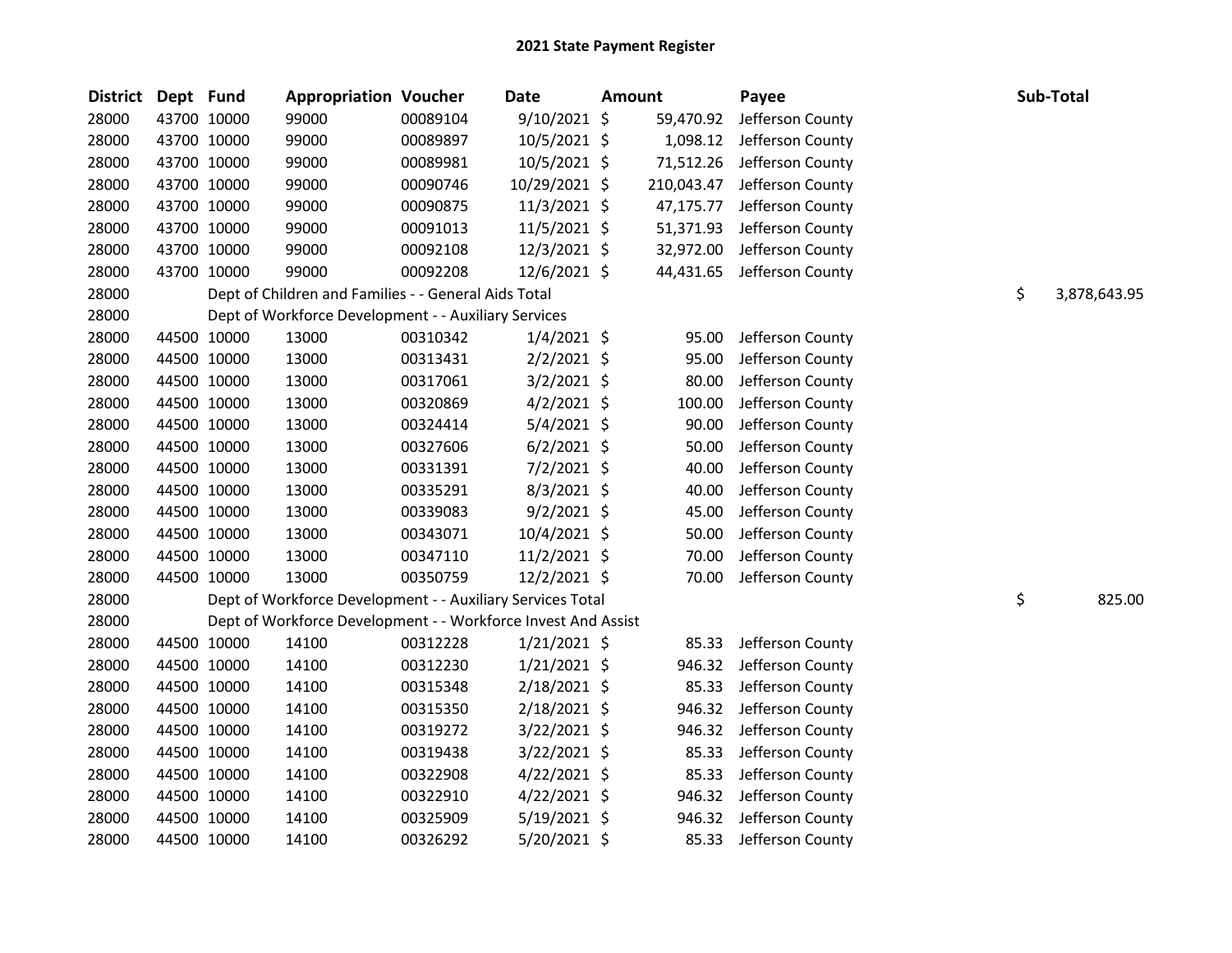| <b>District</b> | Dept Fund |             | <b>Appropriation Voucher</b>                                        |          | <b>Date</b>    | <b>Amount</b> |        | Payee                     | Sub-Total       |
|-----------------|-----------|-------------|---------------------------------------------------------------------|----------|----------------|---------------|--------|---------------------------|-----------------|
| 28000           |           | 44500 10000 | 14100                                                               | 00331759 | 7/6/2021 \$    |               | 946.32 | Jefferson County          |                 |
| 28000           |           | 44500 10000 | 14100                                                               | 00333125 | 7/16/2021 \$   |               | 946.32 | Jefferson County          |                 |
| 28000           |           | 44500 10000 | 14100                                                               | 00337461 | 8/20/2021 \$   |               | 946.32 | Jefferson County          |                 |
| 28000           |           | 44500 10000 | 14100                                                               | 00341110 | 9/20/2021 \$   |               | 946.32 | Jefferson County          |                 |
| 28000           |           | 44500 10000 | 14100                                                               | 00345443 | 10/19/2021 \$  |               |        | 946.32 Jefferson County   |                 |
| 28000           |           | 44500 10000 | 14100                                                               | 00349724 | 11/24/2021 \$  |               |        | 946.32 Jefferson County   |                 |
| 28000           |           | 44500 10000 | 14100                                                               | 00353143 | 12/17/2021 \$  |               |        | 946.32 Jefferson County   |                 |
| 28000           |           |             | Dept of Workforce Development - - Workforce Invest And Assist Total |          |                |               |        |                           | \$<br>11,782.49 |
| 28000           |           |             | Dept of Workforce Development - - Title Ib Aids State GPR           |          |                |               |        |                           |                 |
| 28000           |           | 44500 10000 | 50900                                                               | 00340122 | $9/24/2021$ \$ |               | 4.05   | Jefferson County          |                 |
| 28000           |           | 44500 10000 | 50900                                                               | 00345019 | 10/29/2021 \$  |               |        | 13.84 Jefferson County    |                 |
| 28000           |           |             | Dept of Workforce Development - - Title Ib Aids State GPR Total     |          |                |               |        |                           | \$<br>17.89     |
| 28000           |           |             | Dept of Workforce Development - - Title Ib Operations Federal       |          |                |               |        |                           |                 |
| 28000           |           | 44500 10000 | 54100                                                               | 00312228 | $1/21/2021$ \$ |               |        | 113.11 Jefferson County   |                 |
| 28000           |           | 44500 10000 | 54100                                                               | 00312230 | $1/21/2021$ \$ |               |        | 1,059.91 Jefferson County |                 |
| 28000           |           | 44500 10000 | 54100                                                               | 00315348 | 2/18/2021 \$   |               | 113.11 | Jefferson County          |                 |
| 28000           |           | 44500 10000 | 54100                                                               | 00315350 | 2/18/2021 \$   |               |        | 1,059.91 Jefferson County |                 |
| 28000           |           | 44500 10000 | 54100                                                               | 00319272 | $3/22/2021$ \$ |               |        | 1,059.91 Jefferson County |                 |
| 28000           |           | 44500 10000 | 54100                                                               | 00319438 | $3/22/2021$ \$ |               |        | 113.11 Jefferson County   |                 |
| 28000           |           | 44500 10000 | 54100                                                               | 00322908 | $4/22/2021$ \$ |               |        | 113.11 Jefferson County   |                 |
| 28000           |           | 44500 10000 | 54100                                                               | 00322910 | $4/22/2021$ \$ |               |        | 1,059.91 Jefferson County |                 |
| 28000           |           | 44500 10000 | 54100                                                               | 00325909 | $5/19/2021$ \$ |               |        | 1,059.91 Jefferson County |                 |
| 28000           |           | 44500 10000 | 54100                                                               | 00326292 | 5/20/2021 \$   |               | 113.11 | Jefferson County          |                 |
| 28000           |           | 44500 10000 | 54100                                                               | 00331759 | 7/6/2021 \$    |               |        | 1,059.91 Jefferson County |                 |
| 28000           |           | 44500 10000 | 54100                                                               | 00333125 | 7/16/2021 \$   |               |        | 1,059.91 Jefferson County |                 |
| 28000           |           | 44500 10000 | 54100                                                               | 00337461 | 8/20/2021 \$   |               |        | 1,059.91 Jefferson County |                 |
| 28000           |           | 44500 10000 | 54100                                                               | 00341110 | 9/20/2021 \$   |               |        | 1,059.91 Jefferson County |                 |
| 28000           |           | 44500 10000 | 54100                                                               | 00345443 | 10/19/2021 \$  |               |        | 1,059.91 Jefferson County |                 |
| 28000           |           | 44500 10000 | 54100                                                               | 00349724 | 11/24/2021 \$  |               |        | 1,059.91 Jefferson County |                 |
| 28000           |           | 44500 10000 | 54100                                                               | 00353143 | 12/17/2021 \$  |               |        | 1,059.91 Jefferson County |                 |
| 28000           |           |             | Dept of Workforce Development - - Title Ib Operations Federal Total |          |                |               |        |                           | \$<br>13,284.47 |
| 28000           |           |             | Dept of Workforce Development - - Title Ib Aids Federal Prf         |          |                |               |        |                           |                 |
| 28000           |           | 44500 10000 | 54400                                                               | 00340122 | $9/24/2021$ \$ |               | 14.95  | Jefferson County          |                 |
| 28000           |           | 44500 10000 | 54400                                                               | 00345019 | 10/29/2021 \$  |               |        | 51.16 Jefferson County    |                 |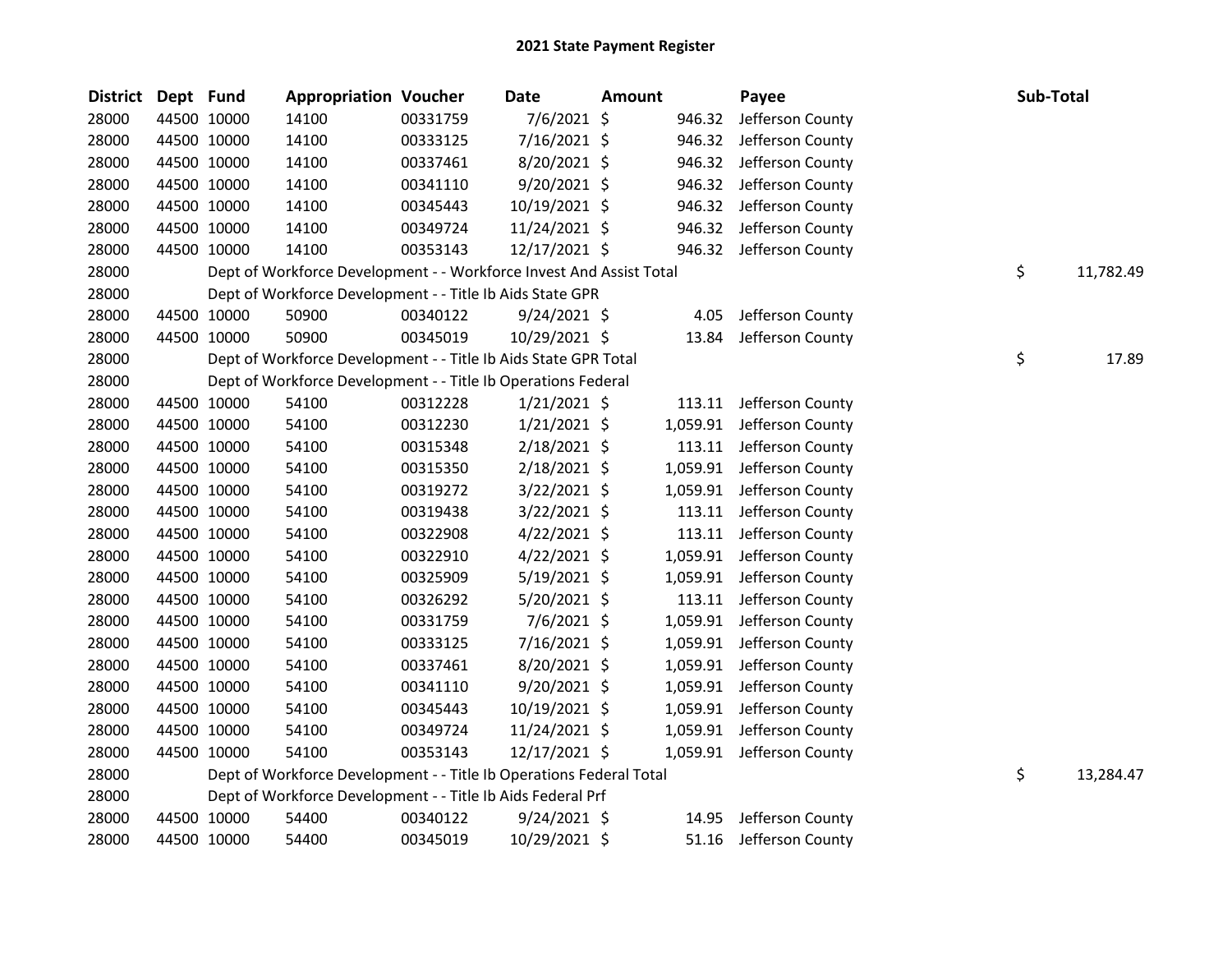| District Dept Fund |             |             | <b>Appropriation Voucher</b>                                          |          | <b>Date</b>    | <b>Amount</b> |           | Payee                      | Sub-Total |            |
|--------------------|-------------|-------------|-----------------------------------------------------------------------|----------|----------------|---------------|-----------|----------------------------|-----------|------------|
| 28000              |             |             | Dept of Workforce Development - - Title Ib Aids Federal Prf Total     |          |                |               |           |                            | \$        | 66.11      |
| 28000              |             |             | Dept of Workforce Development - - Wc Ops Uninsured Emplyr Admin       |          |                |               |           |                            |           |            |
| 28000              |             | 44500 22700 | 17700                                                                 | 00315967 | 2/23/2021 \$   |               | 10.00     | Jefferson County           |           |            |
| 28000              |             | 44500 22700 | 17700                                                                 | 00315969 | $2/23/2021$ \$ |               | 15.00     | Jefferson County           |           |            |
| 28000              |             | 44500 22700 | 17700                                                                 | 00336433 | 8/13/2021 \$   |               | 15.00     | Jefferson County           |           |            |
| 28000              |             | 44500 22700 | 17700                                                                 | 00336434 | $8/13/2021$ \$ |               | 35.00     | Jefferson County           |           |            |
| 28000              |             |             | Dept of Workforce Development - - Wc Ops Uninsured Emplyr Admin Total |          |                |               |           |                            | \$        | 75.00      |
| 28000              |             |             | Department of Justice - - Officer training reimbursement              |          |                |               |           |                            |           |            |
| 28000              |             | 45500 10000 | 21400                                                                 | 00105646 | 11/22/2021 \$  |               | 14,400.00 | Jefferson County           |           |            |
| 28000              |             |             | Department of Justice - - Officer training reimbursement Total        |          |                |               |           |                            | \$        | 14,400.00  |
| 28000              |             |             | Department of Justice - - Crime Laboratories, Dna                     |          |                |               |           |                            |           |            |
| 28000              |             | 45500 10000 | 22100                                                                 | 00100338 | 7/14/2021 \$   |               | 2,210.00  | Jefferson County           |           |            |
| 28000              |             |             | Department of Justice - - Crime Laboratories, Dna Total               |          |                |               |           |                            | \$        | 2,210.00   |
| 28000              |             |             | Department of Justice - - Federal Aid, Local Assistance               |          |                |               |           |                            |           |            |
| 28000              |             | 45500 10000 | 25100                                                                 | 00094686 | $2/18/2021$ \$ |               | 1,648.48  | Jefferson County           |           |            |
| 28000              | 45500 10000 |             | 25100                                                                 | 00097552 | $5/6/2021$ \$  |               | 4,766.54  | Jefferson County           |           |            |
| 28000              |             | 45500 10000 | 25100                                                                 | 00099803 | 7/8/2021 \$    |               |           | 6,779.12 Jefferson County  |           |            |
| 28000              |             | 45500 10000 | 25100                                                                 | 00100908 | 8/4/2021 \$    |               | 1,894.54  | Jefferson County           |           |            |
| 28000              |             | 45500 10000 | 25100                                                                 | 00104354 | 10/28/2021 \$  |               | 1,200.00  | Jefferson County           |           |            |
| 28000              |             |             | Department of Justice - - Federal Aid, Local Assistance Total         |          |                |               |           |                            | \$        | 16,288.68  |
| 28000              |             |             | Department of Justice - - Alt Prosecution Alcohol Drugs               |          |                |               |           |                            |           |            |
| 28000              |             | 45500 10000 | 27100                                                                 | 00095057 | $2/22/2021$ \$ |               | 42,392.27 | Jefferson County           |           |            |
| 28000              |             | 45500 10000 | 27100                                                                 | 00098181 | $5/18/2021$ \$ |               | 11,905.28 | Jefferson County           |           |            |
| 28000              |             | 45500 10000 | 27100                                                                 | 00101909 | 8/30/2021 \$   |               | 75,030.85 | Jefferson County           |           |            |
| 28000              |             | 45500 10000 | 27100                                                                 | 00104828 | 11/18/2021 \$  |               | 44,877.27 | Jefferson County           |           |            |
| 28000              |             |             | Department of Justice - - Alt Prosecution Alcohol Drugs Total         |          |                |               |           |                            | \$        | 174,205.67 |
| 28000              |             |             | Department of Justice - - Crime Victim Witness Assist                 |          |                |               |           |                            |           |            |
| 28000              |             | 45500 10000 | 53200                                                                 | 00095442 | $3/5/2021$ \$  |               | 9,757.17  | Jefferson County           |           |            |
| 28000              |             | 45500 10000 | 53200                                                                 | 00100536 | 7/15/2021 \$   |               |           | 19,801.55 Jefferson County |           |            |
| 28000              |             |             | Department of Justice - - Crime Victim Witness Assist Total           |          |                |               |           |                            | \$        | 29,558.72  |
| 28000              |             |             | Department of Justice - - County Reimb Victim-Witness                 |          |                |               |           |                            |           |            |
| 28000              |             | 45500 10000 | 53900                                                                 | 00095441 | $3/5/2021$ \$  |               |           | 5,572.41 Jefferson County  |           |            |
| 28000              |             |             | Department of Justice - - County Reimb Victim-Witness Total           |          |                |               |           |                            | \$        | 5,572.41   |
| 28000              |             |             | Department of Justice - - Federal Aid, State Operations               |          |                |               |           |                            |           |            |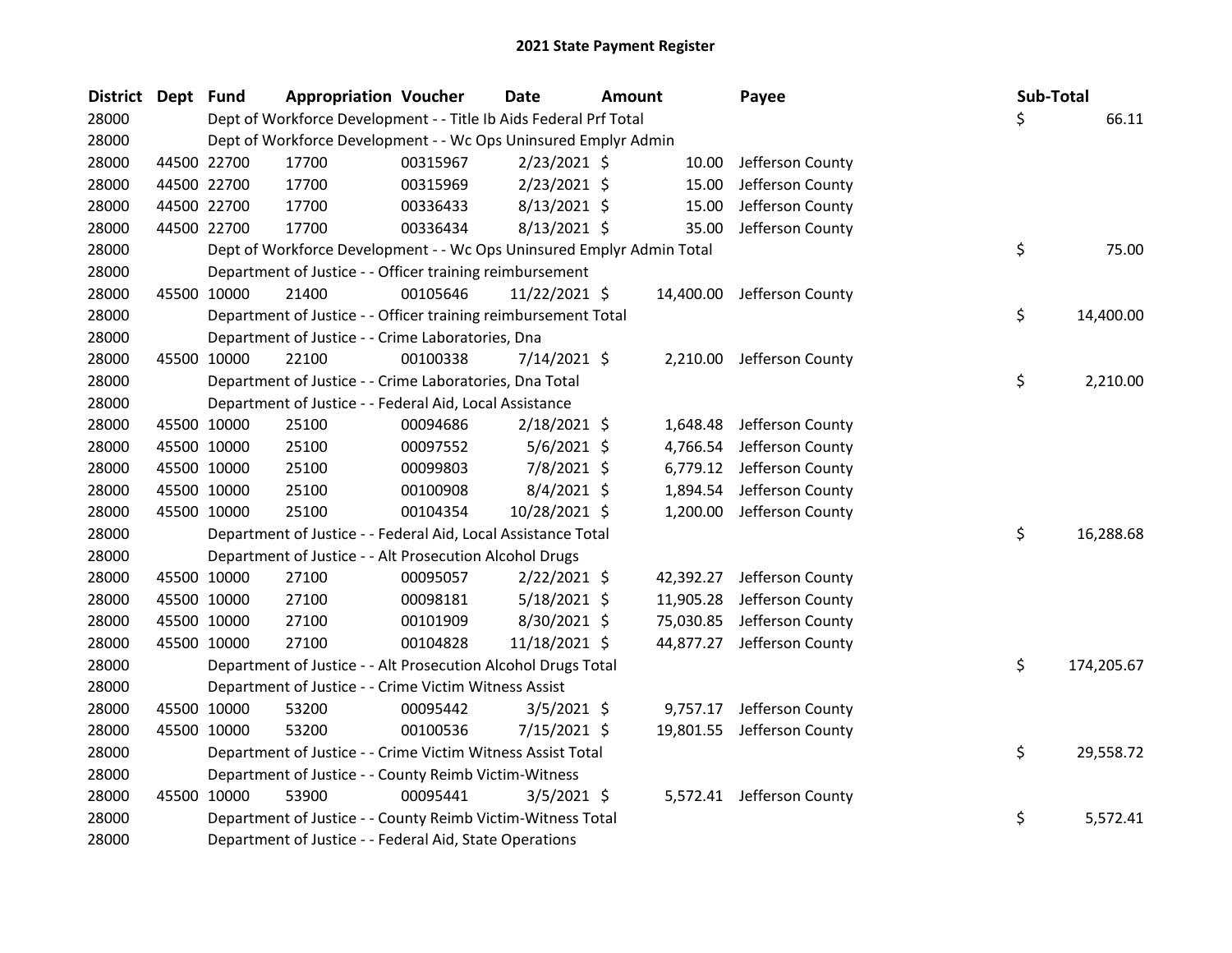| District Dept Fund |             | <b>Appropriation Voucher</b>                                            |          | <b>Date</b>    | <b>Amount</b> |           | Payee                      | Sub-Total |           |
|--------------------|-------------|-------------------------------------------------------------------------|----------|----------------|---------------|-----------|----------------------------|-----------|-----------|
| 28000              | 45500 10000 | 54300                                                                   | 00103788 | 11/17/2021 \$  |               | 38.95     | Jefferson County           |           |           |
| 28000              |             | Department of Justice - - Federal Aid, State Operations Total           |          |                |               |           |                            | \$        | 38.95     |
| 28000              |             | Department of Military Affairs - - Emergency Response Equipment         |          |                |               |           |                            |           |           |
| 28000              | 46500 10000 | 30800                                                                   | 00089621 | $2/11/2021$ \$ |               |           | 7,310.70 Jefferson County  |           |           |
| 28000              |             | Department of Military Affairs - - Emergency Response Equipment Total   |          |                |               |           |                            | \$        | 7,310.70  |
| 28000              |             | Department of Military Affairs - - Federal Aid, Local Assistance        |          |                |               |           |                            |           |           |
| 28000              | 46500 10000 | 34200                                                                   | 00090151 | $2/19/2021$ \$ |               |           | 55,953.26 Jefferson County |           |           |
| 28000              | 46500 10000 | 34200                                                                   | 00093576 | $5/10/2021$ \$ |               | 11,266.65 | Jefferson County           |           |           |
| 28000              |             | Department of Military Affairs - - Federal Aid, Local Assistance Total  |          |                |               |           |                            | \$        | 67,219.91 |
| 28000              |             | Department of Military Affairs - - Federal Aid, Homeland Security       |          |                |               |           |                            |           |           |
| 28000              | 46500 10000 | 35000                                                                   | 00100943 | 10/6/2021 \$   |               | 3,917.84  | Jefferson County           |           |           |
| 28000              |             | Department of Military Affairs - - Federal Aid, Homeland Security Total |          |                |               |           |                            | \$        | 3,917.84  |
| 28000              |             | Department of Military Affairs - - St Emerg Response Bd Grant Pif       |          |                |               |           |                            |           |           |
| 28000              | 46500 27200 | 36400                                                                   | 00090222 | $2/22/2021$ \$ |               | 27,658.43 | Jefferson County           |           |           |
| 28000              |             | Department of Military Affairs - - St Emerg Response Bd Grant Pif Total |          |                |               |           |                            | \$        | 27,658.43 |
| 28000              |             | Department of Veterans Affairs - - County Grants                        |          |                |               |           |                            |           |           |
| 28000              | 48500 58200 | 26700                                                                   | 00091432 | $3/12/2021$ \$ |               |           | 13,000.00 Jefferson County |           |           |
| 28000              |             | Department of Veterans Affairs - - County Grants Total                  |          |                |               |           |                            | \$        | 13,000.00 |
| 28000              |             | Department of Veterans Affairs - - Veterans Transportation Grant        |          |                |               |           |                            |           |           |
| 28000              | 48500 58200 | 28000                                                                   | 00102978 | 12/3/2021 \$   |               | 6,711.90  | Jefferson County           |           |           |
| 28000              |             | Department of Veterans Affairs - - Veterans Transportation Grant Total  |          |                |               |           |                            | \$        | 6,711.90  |
| 28000              |             | Department of Administration - - Low-Income Assistance Grants           |          |                |               |           |                            |           |           |
| 28000              | 50500 23500 | 37100                                                                   | 00139958 | $1/29/2021$ \$ |               | 14,995.21 | Jefferson County           |           |           |
| 28000              | 50500 23500 | 37100                                                                   | 00140966 | $2/17/2021$ \$ |               | 14,302.02 | Jefferson County           |           |           |
| 28000              | 50500 23500 | 37100                                                                   | 00142336 | 3/16/2021 \$   |               | 13,435.54 | Jefferson County           |           |           |
| 28000              | 50500 23500 | 37100                                                                   | 00143926 | $4/15/2021$ \$ |               | 10,150.02 | Jefferson County           |           |           |
| 28000              | 50500 23500 | 37100                                                                   | 00145780 | $5/17/2021$ \$ |               | 6,178.01  | Jefferson County           |           |           |
| 28000              | 50500 23500 | 37100                                                                   | 00147118 | $6/15/2021$ \$ |               | 16,373.99 | Jefferson County           |           |           |
| 28000              | 50500 23500 | 37100                                                                   | 00149845 | 8/5/2021 \$    |               | 10,507.63 | Jefferson County           |           |           |
| 28000              |             | Department of Administration - - Low-Income Assistance Grants Total     |          |                |               |           |                            | \$        | 85,942.42 |
| 28000              |             | Department of Administration - - Land Information Program; Loca         |          |                |               |           |                            |           |           |
| 28000              | 50500 26900 | 17300                                                                   | 00138465 | $1/29/2021$ \$ |               | 1,000.00  | Jefferson County           |           |           |
| 28000              | 50500 26900 | 17300                                                                   | 00145531 | $5/12/2021$ \$ |               | 25,000.00 | Jefferson County           |           |           |
| 28000              | 50500 26900 | 17300                                                                   | 00152304 | 9/27/2021 \$   |               | 25,000.00 | Jefferson County           |           |           |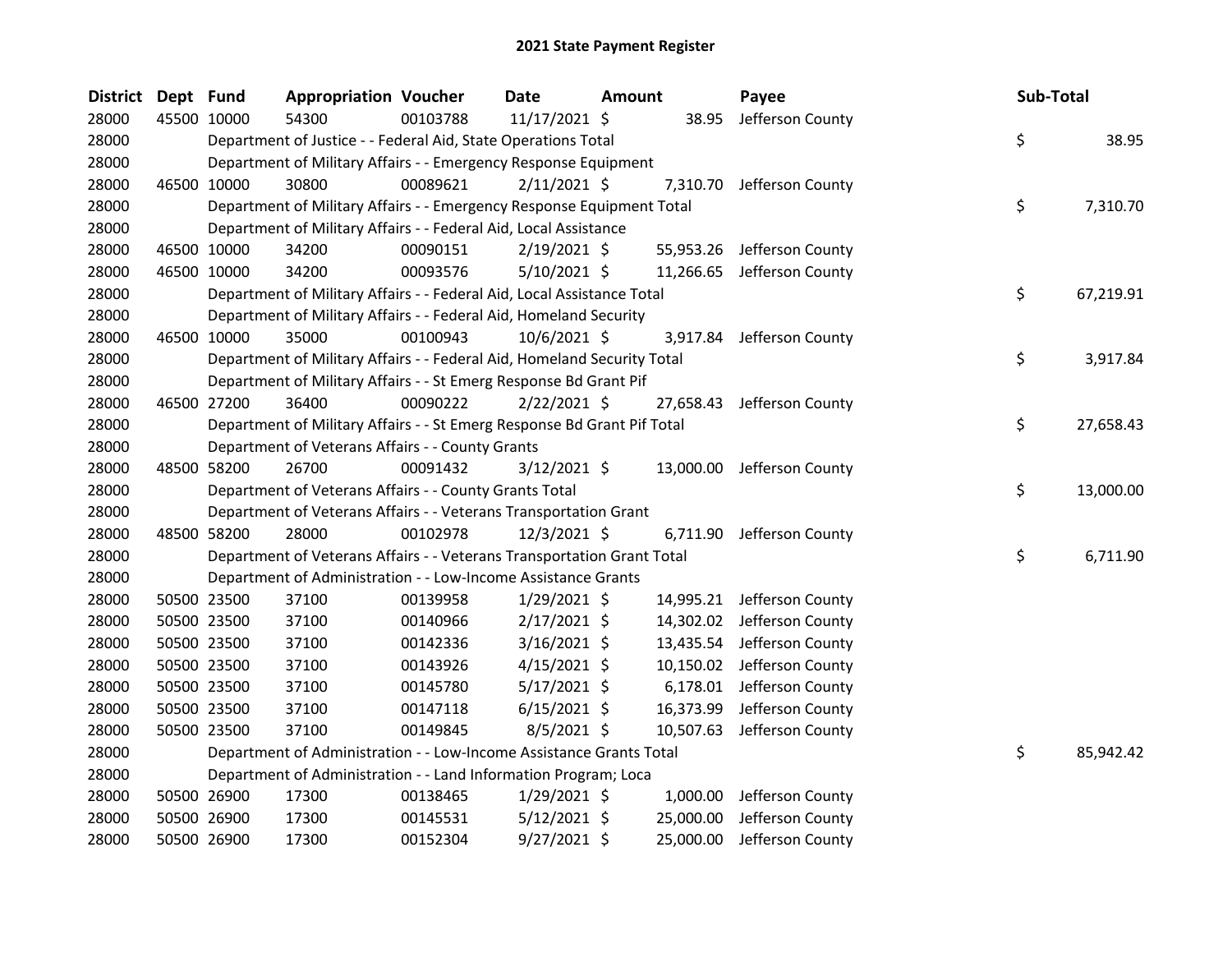| District Dept Fund |             | <b>Appropriation Voucher</b>                                          |          | Date           | <b>Amount</b> |           | Payee                                                                                                   | Sub-Total       |
|--------------------|-------------|-----------------------------------------------------------------------|----------|----------------|---------------|-----------|---------------------------------------------------------------------------------------------------------|-----------------|
| 28000              |             | Department of Administration - - Land Information Program; Loca Total |          |                |               |           |                                                                                                         | \$<br>51,000.00 |
| 28000              |             | Ethics Commission - - General Program Ops, GPR                        |          |                |               |           |                                                                                                         |                 |
| 28000              | 52100 10000 | 10100                                                                 | 00001078 | 8/5/2021 \$    |               | 75.00     | Jefferson County                                                                                        |                 |
| 28000              | 52100 10000 | 10100                                                                 | 00001079 | 8/5/2021 \$    |               | 45.00     | Jefferson County                                                                                        |                 |
| 28000              |             | Ethics Commission - - General Program Ops, GPR Total                  |          |                |               |           |                                                                                                         | \$<br>120.00    |
| 28000              |             | Public Defender Board - - Trial Representation                        |          |                |               |           |                                                                                                         |                 |
| 28000              | 55000 10000 | 10300                                                                 | 00296869 | 7/22/2021 \$   |               | 6.00      | Jefferson County                                                                                        |                 |
| 28000              |             | Public Defender Board - - Trial Representation Total                  |          |                |               |           |                                                                                                         | \$<br>6.00      |
| 28000              |             |                                                                       |          |                |               |           | Public Defender Board - - Transcript, Discovery and Records Provided to the Public Defender Board       |                 |
| 28000              | 55000 10000 | 10600                                                                 | 00278550 | $2/22/2021$ \$ |               | 2,943.80  | Jefferson County                                                                                        |                 |
| 28000              | 55000 10000 | 10600                                                                 | 00282087 | $3/22/2021$ \$ |               | 3.50      | Jefferson County                                                                                        |                 |
| 28000              | 55000 10000 | 10600                                                                 | 00291123 | $5/19/2021$ \$ |               | 2,335.20  | Jefferson County                                                                                        |                 |
| 28000              | 55000 10000 | 10600                                                                 | 00300730 | 7/30/2021 \$   |               | 1,983.40  | Jefferson County                                                                                        |                 |
| 28000              | 55000 10000 | 10600                                                                 | 00308704 | 10/29/2021 \$  |               | 1,611.80  | Jefferson County                                                                                        |                 |
| 28000              |             |                                                                       |          |                |               |           | Public Defender Board - - Transcript, Discovery and Records Provided to the Public Defender Board Total | \$<br>8,877.70  |
| 28000              |             | Department of Revenue - - GPR Earned                                  |          |                |               |           |                                                                                                         |                 |
| 28000              | 56600 10000 | 100GE                                                                 | 00190373 | 1/28/2021 \$   |               | 3.00      | Jefferson County                                                                                        |                 |
| 28000              | 56600 10000 | 100GE                                                                 | 00210677 | 7/21/2021 \$   |               | 3.00      | Jefferson County                                                                                        |                 |
| 28000              | 56600 10000 | 100GE                                                                 | 00220474 | 11/23/2021 \$  |               | 3.00      | Jefferson County                                                                                        |                 |
| 28000              |             | Department of Revenue - - GPR Earned Total                            |          |                |               |           |                                                                                                         | \$<br>9.00      |
| 28000              |             | Department of Revenue - - Warrants and Satisfactions                  |          |                |               |           |                                                                                                         |                 |
| 28000              | 56600 10000 | 10100                                                                 | 00190213 | $2/12/2021$ \$ |               | 210.50    | Jefferson County                                                                                        |                 |
| 28000              | 56600 10000 | 10100                                                                 | 00190214 | $2/12/2021$ \$ |               | 210.50    | Jefferson County                                                                                        |                 |
| 28000              | 56600 10000 | 10100                                                                 | 00190215 | $2/12/2021$ \$ |               | 210.50    | Jefferson County                                                                                        |                 |
| 28000              | 56600 10000 | 10100                                                                 | 00190216 | $2/12/2021$ \$ |               | 210.50    | Jefferson County                                                                                        |                 |
| 28000              | 56600 10000 | 10100                                                                 | 00190217 | $2/12/2021$ \$ |               | 210.50    | Jefferson County                                                                                        |                 |
| 28000              | 56600 10000 | 10100                                                                 | 00190218 | $2/12/2021$ \$ |               | 210.50    | Jefferson County                                                                                        |                 |
| 28000              | 56600 10000 | 10100                                                                 | 00190568 | $2/3/2021$ \$  |               | 1,415.00  | Jefferson County                                                                                        |                 |
| 28000              | 56600 10000 | 10100                                                                 | 00209732 | 7/23/2021 \$   |               | 75.00     | Jefferson County                                                                                        |                 |
| 28000              |             | Department of Revenue - - Warrants and Satisfactions Total            |          |                |               |           |                                                                                                         | \$<br>2,753.00  |
| 28000              |             | Department of Revenue - - Misc Revenue Holding Clearing               |          |                |               |           |                                                                                                         |                 |
| 28000              | 56600 10000 | 99500                                                                 | 00188833 | $1/8/2021$ \$  |               | 43,554.06 | Jefferson County                                                                                        |                 |
| 28000              | 56600 10000 | 99500                                                                 | 00190463 | $2/1/2021$ \$  |               | 51.70     | Jefferson County                                                                                        |                 |
| 28000              | 56600 10000 | 99500                                                                 | 00190899 | $2/5/2021$ \$  |               | 39,328.10 | Jefferson County                                                                                        |                 |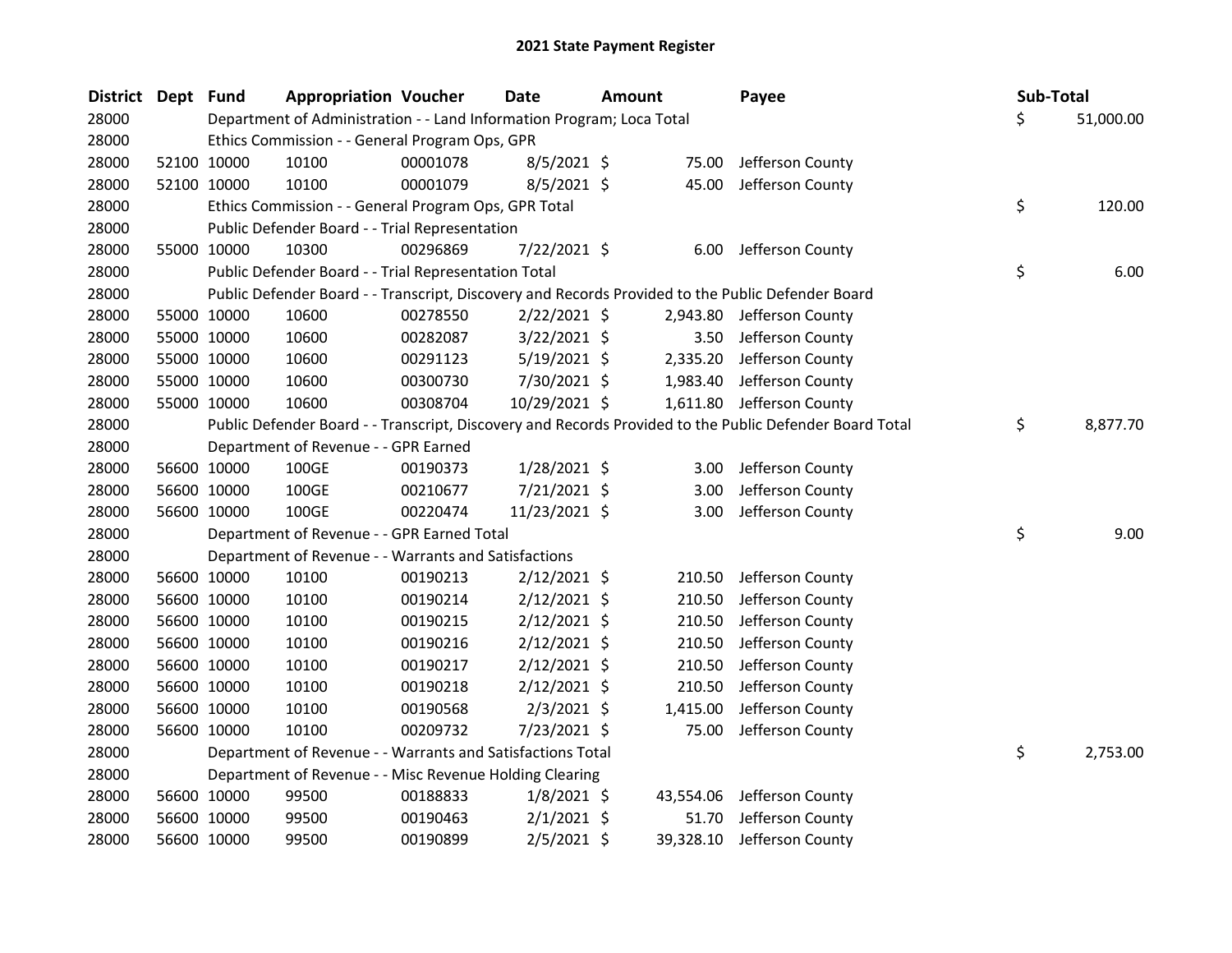| <b>District</b> | Dept Fund |             | <b>Appropriation Voucher</b> |          | <b>Date</b>    | <b>Amount</b> | Payee            | Sub-Total |
|-----------------|-----------|-------------|------------------------------|----------|----------------|---------------|------------------|-----------|
| 28000           |           | 56600 10000 | 99500                        | 00191991 | $2/22/2021$ \$ | 218.00        | Jefferson County |           |
| 28000           |           | 56600 10000 | 99500                        | 00191992 | 2/22/2021 \$   | 29.25         | Jefferson County |           |
| 28000           |           | 56600 10000 | 99500                        | 00192616 | $3/1/2021$ \$  | 94.45         | Jefferson County |           |
| 28000           |           | 56600 10000 | 99500                        | 00192617 | $3/1/2021$ \$  | 6,695.80      | Jefferson County |           |
| 28000           |           | 56600 10000 | 99500                        | 00192618 | $3/1/2021$ \$  | 7,008.73      | Jefferson County |           |
| 28000           |           | 56600 10000 | 99500                        | 00192619 | $3/1/2021$ \$  | 2,550.40      | Jefferson County |           |
| 28000           |           | 56600 10000 | 99500                        | 00192620 | $3/1/2021$ \$  | 293.00        | Jefferson County |           |
| 28000           |           | 56600 10000 | 99500                        | 00192621 | $3/1/2021$ \$  | 3,676.13      | Jefferson County |           |
| 28000           |           | 56600 10000 | 99500                        | 00193497 | 3/5/2021 \$    | 145,009.16    | Jefferson County |           |
| 28000           |           | 56600 10000 | 99500                        | 00194082 | 3/8/2021 \$    | 49.01         | Jefferson County |           |
| 28000           |           | 56600 10000 | 99500                        | 00194083 | 3/8/2021 \$    | 46.90         | Jefferson County |           |
| 28000           |           | 56600 10000 | 99500                        | 00194084 | 3/8/2021 \$    | 1,187.00      | Jefferson County |           |
| 28000           |           | 56600 10000 | 99500                        | 00194085 | 3/8/2021 \$    | 285.83        | Jefferson County |           |
| 28000           |           | 56600 10000 | 99500                        | 00194086 | 3/8/2021 \$    | 954.23        | Jefferson County |           |
| 28000           |           | 56600 10000 | 99500                        | 00194934 | $3/15/2021$ \$ | 279.00        | Jefferson County |           |
| 28000           |           | 56600 10000 | 99500                        | 00194935 | $3/15/2021$ \$ | 4,809.54      | Jefferson County |           |
| 28000           |           | 56600 10000 | 99500                        | 00194936 | 3/15/2021 \$   | 2,718.17      | Jefferson County |           |
| 28000           |           | 56600 10000 | 99500                        | 00194937 | $3/15/2021$ \$ | 727.82        | Jefferson County |           |
| 28000           |           | 56600 10000 | 99500                        | 00194938 | $3/15/2021$ \$ | 865.34        | Jefferson County |           |
| 28000           |           | 56600 10000 | 99500                        | 00195773 | 3/22/2021 \$   | 166.35        | Jefferson County |           |
| 28000           |           | 56600 10000 | 99500                        | 00195774 | 3/22/2021 \$   | 867.00        | Jefferson County |           |
| 28000           |           | 56600 10000 | 99500                        | 00195775 | $3/22/2021$ \$ | 949.35        | Jefferson County |           |
| 28000           |           | 56600 10000 | 99500                        | 00195776 | 3/22/2021 \$   | 508.68        | Jefferson County |           |
| 28000           |           | 56600 10000 | 99500                        | 00195777 | 3/22/2021 \$   | 49.85         | Jefferson County |           |
| 28000           |           | 56600 10000 | 99500                        | 00196456 | 3/29/2021 \$   | 51.29         | Jefferson County |           |
| 28000           |           | 56600 10000 | 99500                        | 00196457 | 3/29/2021 \$   | 952.18        | Jefferson County |           |
| 28000           |           | 56600 10000 | 99500                        | 00196458 | 3/29/2021 \$   | 438.33        | Jefferson County |           |
| 28000           |           | 56600 10000 | 99500                        | 00196459 | 3/29/2021 \$   | 134.00        | Jefferson County |           |
| 28000           |           | 56600 10000 | 99500                        | 00196460 | 3/29/2021 \$   | 681.21        | Jefferson County |           |
| 28000           |           | 56600 10000 | 99500                        | 00197193 | $4/5/2021$ \$  | 528.75        | Jefferson County |           |
| 28000           |           | 56600 10000 | 99500                        | 00197194 | 4/5/2021 \$    | 116.00        | Jefferson County |           |
| 28000           |           | 56600 10000 | 99500                        | 00197195 | 4/5/2021 \$    | 1,053.85      | Jefferson County |           |
| 28000           |           | 56600 10000 | 99500                        | 00197196 | 4/5/2021 \$    | 298.50        | Jefferson County |           |
| 28000           |           | 56600 10000 | 99500                        | 00197197 | $4/5/2021$ \$  | 202.36        | Jefferson County |           |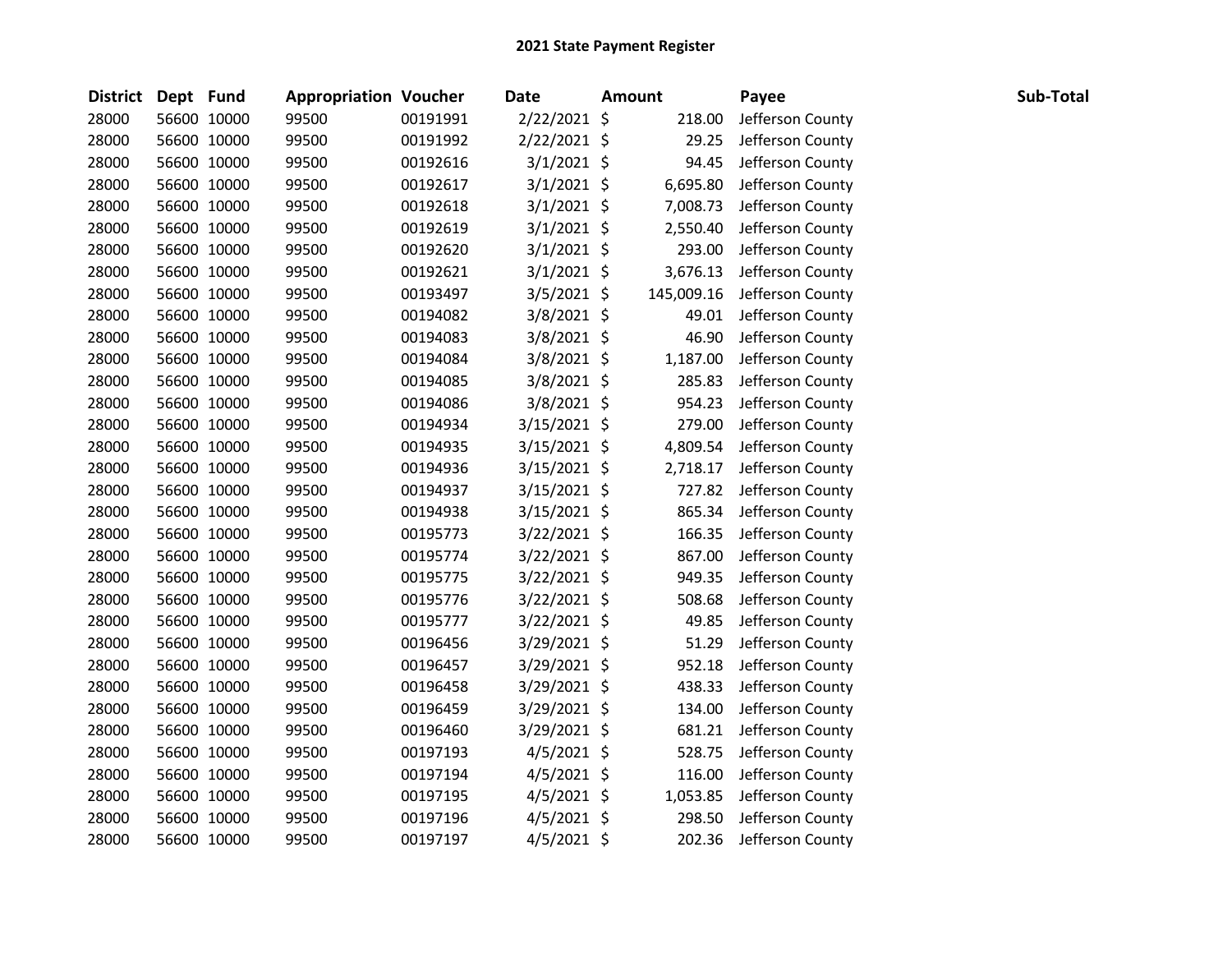| <b>District</b> | Dept Fund |             | <b>Appropriation Voucher</b> |          | <b>Date</b>    | <b>Amount</b> |            | Payee            | Sub-Total |
|-----------------|-----------|-------------|------------------------------|----------|----------------|---------------|------------|------------------|-----------|
| 28000           |           | 56600 10000 | 99500                        | 00197770 | $4/7/2021$ \$  |               | 122,377.07 | Jefferson County |           |
| 28000           |           | 56600 10000 | 99500                        | 00198409 | $4/12/2021$ \$ |               | 101.01     | Jefferson County |           |
| 28000           |           | 56600 10000 | 99500                        | 00198410 | $4/12/2021$ \$ |               | 278.00     | Jefferson County |           |
| 28000           |           | 56600 10000 | 99500                        | 00198411 | $4/12/2021$ \$ |               | 154.58     | Jefferson County |           |
| 28000           |           | 56600 10000 | 99500                        | 00199147 | 4/20/2021 \$   |               | 908.90     | Jefferson County |           |
| 28000           |           | 56600 10000 | 99500                        | 00199148 | $4/20/2021$ \$ |               | 1,616.50   | Jefferson County |           |
| 28000           |           | 56600 10000 | 99500                        | 00199149 | $4/20/2021$ \$ |               | 117.63     | Jefferson County |           |
| 28000           |           | 56600 10000 | 99500                        | 00199150 | $4/20/2021$ \$ |               | 64.00      | Jefferson County |           |
| 28000           |           | 56600 10000 | 99500                        | 00199151 | 4/20/2021 \$   |               | 911.82     | Jefferson County |           |
| 28000           |           | 56600 10000 | 99500                        | 00199783 | 4/26/2021 \$   |               | 2,115.69   | Jefferson County |           |
| 28000           |           | 56600 10000 | 99500                        | 00199784 | $4/26/2021$ \$ |               | 2,277.00   | Jefferson County |           |
| 28000           |           | 56600 10000 | 99500                        | 00199785 | 4/26/2021 \$   |               | 1,218.51   | Jefferson County |           |
| 28000           |           | 56600 10000 | 99500                        | 00199786 | 4/26/2021 \$   |               | 255.75     | Jefferson County |           |
| 28000           |           | 56600 10000 | 99500                        | 00199787 | $4/26/2021$ \$ |               | 117.65     | Jefferson County |           |
| 28000           |           | 56600 10000 | 99500                        | 00200399 | $5/3/2021$ \$  |               | 306.93     | Jefferson County |           |
| 28000           |           | 56600 10000 | 99500                        | 00200400 | $5/3/2021$ \$  |               | 888.46     | Jefferson County |           |
| 28000           |           | 56600 10000 | 99500                        | 00200401 | $5/3/2021$ \$  |               | 259.25     | Jefferson County |           |
| 28000           |           | 56600 10000 | 99500                        | 00200402 | $5/3/2021$ \$  |               | 510.40     | Jefferson County |           |
| 28000           |           | 56600 10000 | 99500                        | 00201143 | 5/7/2021 \$    |               | 150.67     | Jefferson County |           |
| 28000           |           | 56600 10000 | 99500                        | 00201144 | 5/7/2021 \$    |               | 83,900.51  | Jefferson County |           |
| 28000           |           | 56600 10000 | 99500                        | 00201595 | $5/10/2021$ \$ |               | 24.26      | Jefferson County |           |
| 28000           |           | 56600 10000 | 99500                        | 00202224 | $5/17/2021$ \$ |               | 768.95     | Jefferson County |           |
| 28000           |           | 56600 10000 | 99500                        | 00202225 | 5/17/2021 \$   |               | 2,326.57   | Jefferson County |           |
| 28000           |           | 56600 10000 | 99500                        | 00202226 | $5/17/2021$ \$ |               | 318.64     | Jefferson County |           |
| 28000           |           | 56600 10000 | 99500                        | 00202227 | $5/17/2021$ \$ |               | 1,033.39   | Jefferson County |           |
| 28000           |           | 56600 10000 | 99500                        | 00202933 | $5/24/2021$ \$ |               | 66.10      | Jefferson County |           |
| 28000           |           | 56600 10000 | 99500                        | 00202934 | $5/24/2021$ \$ |               | 2,534.11   | Jefferson County |           |
| 28000           |           | 56600 10000 | 99500                        | 00202935 | $5/24/2021$ \$ |               | 1,316.71   | Jefferson County |           |
| 28000           |           | 56600 10000 | 99500                        | 00202936 | $5/24/2021$ \$ |               | 1,038.40   | Jefferson County |           |
| 28000           |           | 56600 10000 | 99500                        | 00203650 | $6/1/2021$ \$  |               | 332.00     | Jefferson County |           |
| 28000           |           | 56600 10000 | 99500                        | 00203651 | $6/1/2021$ \$  |               | 186.00     | Jefferson County |           |
| 28000           |           | 56600 10000 | 99500                        | 00203652 | $6/1/2021$ \$  |               | 84.19      | Jefferson County |           |
| 28000           |           | 56600 10000 | 99500                        | 00203653 | $6/1/2021$ \$  |               | 132.00     | Jefferson County |           |
| 28000           |           | 56600 10000 | 99500                        | 00204369 | $6/7/2021$ \$  |               | 86,660.69  | Jefferson County |           |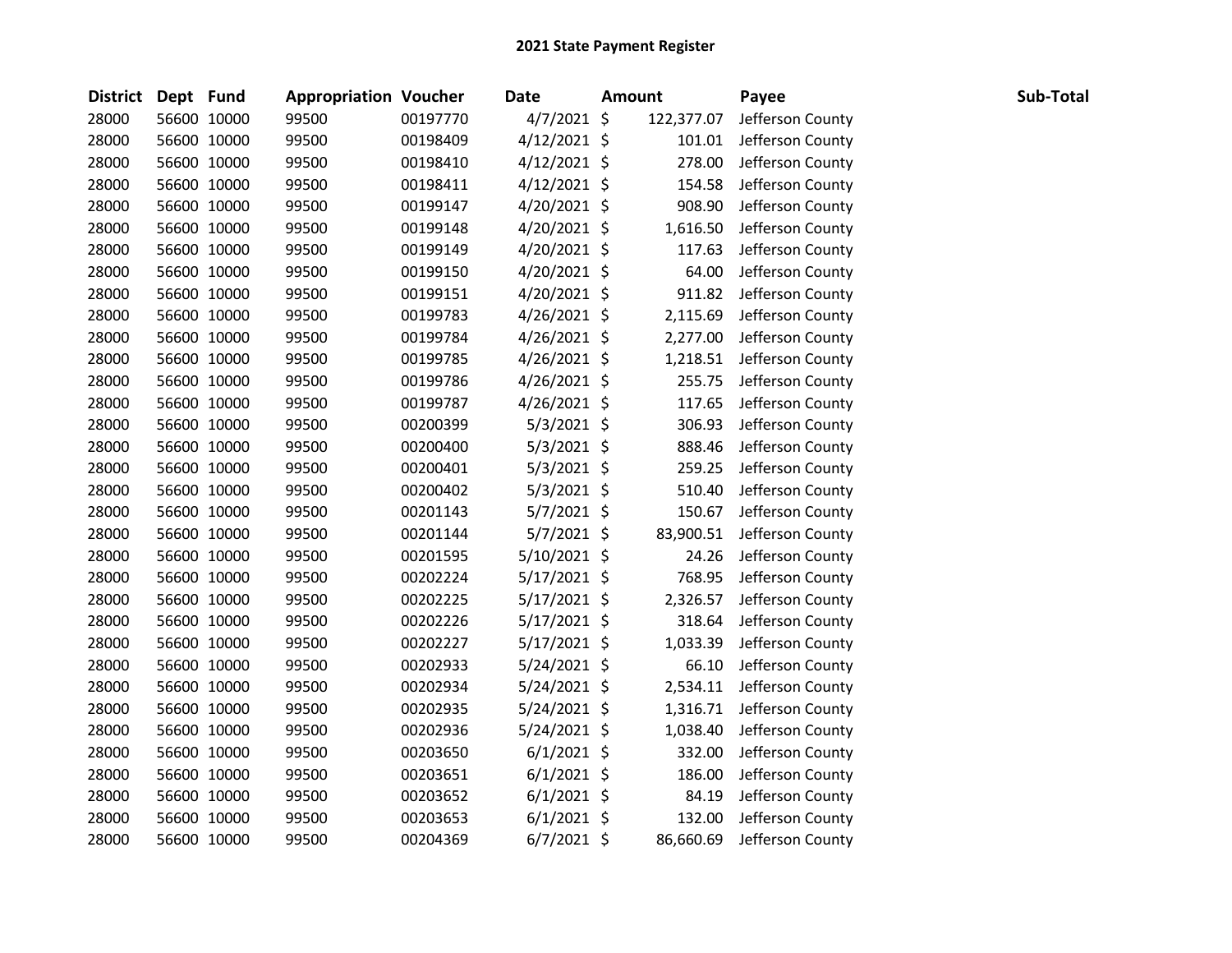| <b>District</b> | Dept Fund |             | <b>Appropriation Voucher</b> |          | <b>Date</b>    | <b>Amount</b> |           | Payee            | Sub-Total |
|-----------------|-----------|-------------|------------------------------|----------|----------------|---------------|-----------|------------------|-----------|
| 28000           |           | 56600 10000 | 99500                        | 00204742 | $6/7/2021$ \$  |               | 388.72    | Jefferson County |           |
| 28000           |           | 56600 10000 | 99500                        | 00204743 | $6/7/2021$ \$  |               | 23.74     | Jefferson County |           |
| 28000           |           | 56600 10000 | 99500                        | 00204744 | $6/7/2021$ \$  |               | 782.44    | Jefferson County |           |
| 28000           |           | 56600 10000 | 99500                        | 00205340 | $6/14/2021$ \$ |               | 160.00    | Jefferson County |           |
| 28000           |           | 56600 10000 | 99500                        | 00205341 | $6/14/2021$ \$ |               | 135.00    | Jefferson County |           |
| 28000           |           | 56600 10000 | 99500                        | 00205342 | $6/14/2021$ \$ |               | 348.04    | Jefferson County |           |
| 28000           |           | 56600 10000 | 99500                        | 00205846 | $6/21/2021$ \$ |               | 969.56    | Jefferson County |           |
| 28000           |           | 56600 10000 | 99500                        | 00205847 | $6/21/2021$ \$ |               | 91.00     | Jefferson County |           |
| 28000           |           | 56600 10000 | 99500                        | 00208067 | $6/28/2021$ \$ |               | 366.00    | Jefferson County |           |
| 28000           |           | 56600 10000 | 99500                        | 00208068 | $6/28/2021$ \$ |               | 23.74     | Jefferson County |           |
| 28000           |           | 56600 10000 | 99500                        | 00208507 | 7/6/2021 \$    |               | 105.89    | Jefferson County |           |
| 28000           |           | 56600 10000 | 99500                        | 00208508 | 7/6/2021 \$    |               | 431.25    | Jefferson County |           |
| 28000           |           | 56600 10000 | 99500                        | 00208947 | 7/8/2021 \$    |               | 55,253.29 | Jefferson County |           |
| 28000           |           | 56600 10000 | 99500                        | 00209380 | 7/12/2021 \$   |               | 78.40     | Jefferson County |           |
| 28000           |           | 56600 10000 | 99500                        | 00210167 | 7/19/2021 \$   |               | 48.92     | Jefferson County |           |
| 28000           |           | 56600 10000 | 99500                        | 00210168 | 7/19/2021 \$   |               | 193.50    | Jefferson County |           |
| 28000           |           | 56600 10000 | 99500                        | 00210169 | 7/19/2021 \$   |               | 34.48     | Jefferson County |           |
| 28000           |           | 56600 10000 | 99500                        | 00211699 | 8/6/2021 \$    |               | 57,168.28 | Jefferson County |           |
| 28000           |           | 56600 10000 | 99500                        | 00212115 | 8/9/2021 \$    |               | 174.83    | Jefferson County |           |
| 28000           |           | 56600 10000 | 99500                        | 00212116 | 8/9/2021 \$    |               | 43.75     | Jefferson County |           |
| 28000           |           | 56600 10000 | 99500                        | 00212636 | 8/16/2021 \$   |               | 69.00     | Jefferson County |           |
| 28000           |           | 56600 10000 | 99500                        | 00212637 | 8/16/2021 \$   |               | 76.29     | Jefferson County |           |
| 28000           |           | 56600 10000 | 99500                        | 00212638 | 8/16/2021 \$   |               | 344.35    | Jefferson County |           |
| 28000           |           | 56600 10000 | 99500                        | 00213122 | 8/23/2021 \$   |               | 1,046.22  | Jefferson County |           |
| 28000           |           | 56600 10000 | 99500                        | 00213544 | $8/30/2021$ \$ |               | 621.39    | Jefferson County |           |
| 28000           |           | 56600 10000 | 99500                        | 00213545 | 8/30/2021 \$   |               | 1,433.00  | Jefferson County |           |
| 28000           |           | 56600 10000 | 99500                        | 00213995 | $9/7/2021$ \$  |               | 169.73    | Jefferson County |           |
| 28000           |           | 56600 10000 | 99500                        | 00213996 | $9/7/2021$ \$  |               | 24.84     | Jefferson County |           |
| 28000           |           | 56600 10000 | 99500                        | 00214309 | 9/8/2021 \$    |               | 46,954.67 | Jefferson County |           |
| 28000           |           | 56600 10000 | 99500                        | 00215315 | 9/20/2021 \$   |               | 35.68     | Jefferson County |           |
| 28000           |           | 56600 10000 | 99500                        | 00215316 | 9/20/2021 \$   |               | 258.00    | Jefferson County |           |
| 28000           |           | 56600 10000 | 99500                        | 00216126 | 10/4/2021 \$   |               | 156.34    | Jefferson County |           |
| 28000           |           | 56600 10000 | 99500                        | 00216559 | 10/7/2021 \$   |               | 50,297.81 | Jefferson County |           |
| 28000           |           | 56600 10000 | 99500                        | 00217489 | 10/18/2021 \$  |               | 218.00    | Jefferson County |           |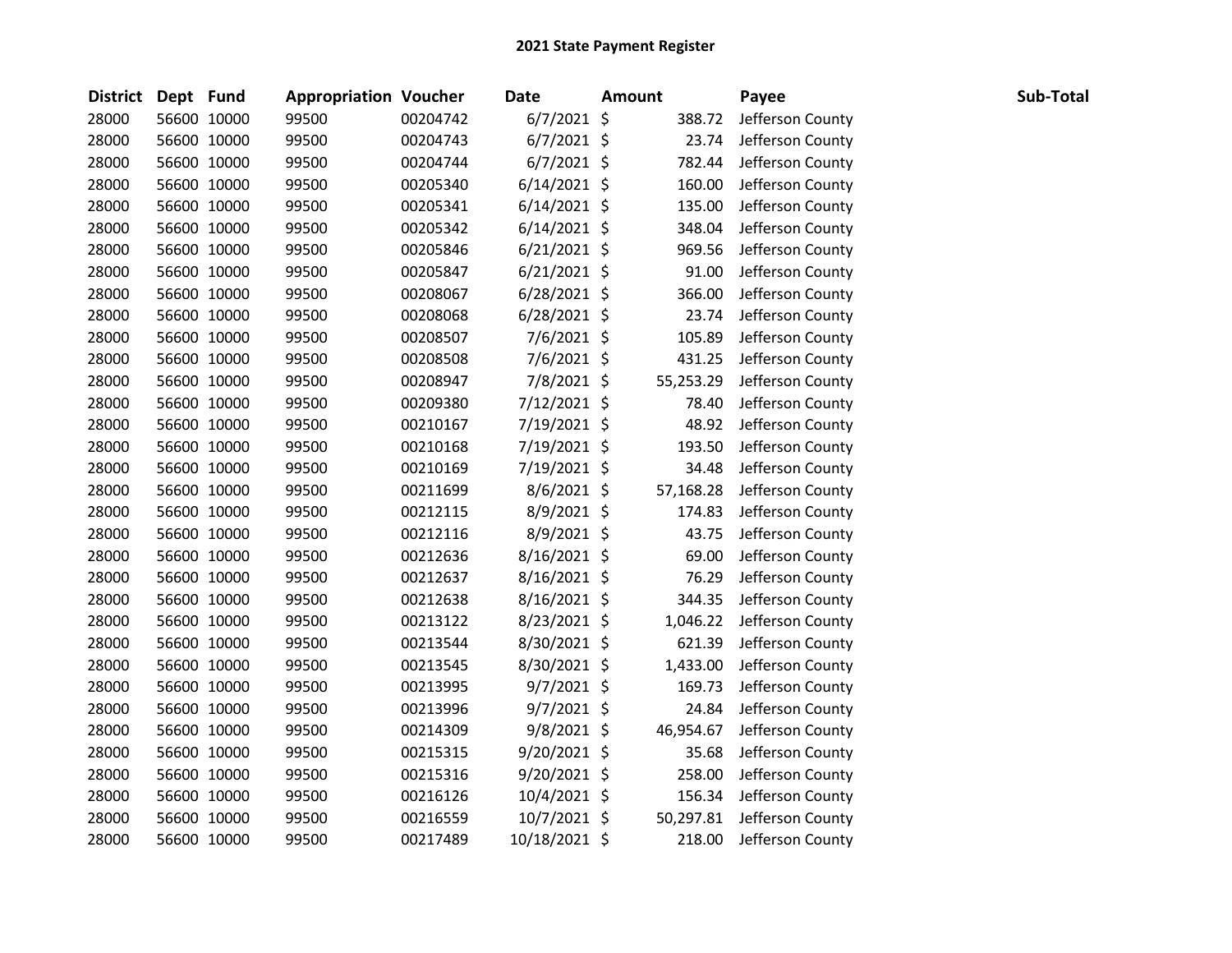| <b>District</b> | Dept Fund |             | <b>Appropriation Voucher</b>                                          |          | <b>Date</b>    | <b>Amount</b> | Payee                          | Sub-Total           |
|-----------------|-----------|-------------|-----------------------------------------------------------------------|----------|----------------|---------------|--------------------------------|---------------------|
| 28000           |           | 56600 10000 | 99500                                                                 | 00217490 | 10/18/2021 \$  | 313.00        | Jefferson County               |                     |
| 28000           |           | 56600 10000 | 99500                                                                 | 00218098 | 10/25/2021 \$  | 566.00        | Jefferson County               |                     |
| 28000           |           | 56600 10000 | 99500                                                                 | 00218605 | $11/1/2021$ \$ | 99.10         | Jefferson County               |                     |
| 28000           |           | 56600 10000 | 99500                                                                 | 00219156 | 11/5/2021 \$   | 50,591.92     | Jefferson County               |                     |
| 28000           |           | 56600 10000 | 99500                                                                 | 00219985 | 11/16/2021 \$  | 634.00        | Jefferson County               |                     |
| 28000           |           | 56600 10000 | 99500                                                                 | 00220767 | 11/30/2021 \$  | 262.00        | Jefferson County               |                     |
| 28000           |           | 56600 10000 | 99500                                                                 | 00221300 | 12/7/2021 \$   | 45,390.77     | Jefferson County               |                     |
| 28000           |           |             | Department of Revenue - - Misc Revenue Holding Clearing Total         |          |                |               |                                | \$<br>899,164.60    |
| 28000           |           |             | Circuit Courts - - Circuit Court Costs                                |          |                |               |                                |                     |
| 28000           |           | 62500 10000 | 10500                                                                 | 00002104 | $1/29/2021$ \$ | 162,316.00    | Jefferson County               |                     |
| 28000           |           | 62500 10000 | 10500                                                                 | 00002202 | 7/14/2021 \$   | 2,609.63      | Jefferson County               |                     |
| 28000           |           | 62500 10000 | 10500                                                                 | 00002237 | 7/26/2021 \$   | 286,091.00    | Jefferson County               |                     |
| 28000           |           |             | Circuit Courts - - Circuit Court Costs Total                          |          |                |               |                                | \$<br>451,016.63    |
| 28000           |           |             | Shared Revenue and Tax Relief - - County And Municipal Aid            |          |                |               |                                |                     |
| 28000           |           | 83500 10000 | 10500                                                                 | 00081473 | 7/26/2021 \$   | 176,581.28    | Jefferson County               |                     |
| 28000           |           | 83500 10000 | 10500                                                                 | 00088574 | 11/15/2021 \$  |               | 1,000,627.23 Jefferson County  |                     |
| 28000           |           |             | Shared Revenue and Tax Relief - - County And Municipal Aid Total      |          |                |               |                                | \$<br>1,177,208.51  |
| 28000           |           |             | Shared Revenue and Tax Relief - - Exempt Computer Aid                 |          |                |               |                                |                     |
| 28000           |           | 83500 10000 | 10900                                                                 | 00083342 | 7/26/2021 \$   |               | 66,488.46 Jefferson County     |                     |
| 28000           |           |             | Shared Revenue and Tax Relief - - Exempt Computer Aid Total           |          |                |               |                                | \$<br>66,488.46     |
| 28000           |           |             | Shared Revenue and Tax Relief - - Utility Aid                         |          |                |               |                                |                     |
| 28000           |           | 83500 10000 | 11000                                                                 | 00081473 | 7/26/2021 \$   |               | 132,269.92 Jefferson County    |                     |
| 28000           |           | 83500 10000 | 11000                                                                 | 00088574 | 11/15/2021 \$  |               | 788,668.51 Jefferson County    |                     |
| 28000           |           |             | Shared Revenue and Tax Relief - - Utility Aid Total                   |          |                |               |                                | \$<br>920,938.43    |
| 28000           |           |             | Shared Revenue and Tax Relief - - Personal Property Aid               |          |                |               |                                |                     |
| 28000           |           | 83500 10000 | 11100                                                                 | 00076528 | $5/3/2021$ \$  |               | 102,833.22 Jefferson County    |                     |
| 28000           |           |             | Shared Revenue and Tax Relief - - Personal Property Aid Total         |          |                |               |                                | \$<br>102,833.22    |
| 28000           |           |             | Shared Revenue and Tax Relief - - School Lvy Tx/First Dollar Cr       |          |                |               |                                |                     |
| 28000           |           | 83500 10000 | 30200                                                                 | 00082668 | 7/26/2021 \$   |               | 11,543,250.52 Jefferson County |                     |
| 28000           |           | 83500 10000 | 30200                                                                 | 00086064 | 7/26/2021 \$   |               | 1,879,724.53 Jefferson County  |                     |
| 28000           |           |             | Shared Revenue and Tax Relief - - School Lvy Tx/First Dollar Cr Total |          |                |               |                                | \$<br>13,422,975.05 |
| 28000           |           |             | Shared Revenue and Tax Relief - - County Sales Tax Reptd/Distd        |          |                |               |                                |                     |
| 28000           |           | 83500 10000 | 43100                                                                 | 00073886 | $1/29/2021$ \$ |               | 598,185.82 Jefferson County    |                     |
| 28000           |           | 83500 10000 | 43100                                                                 | 00073974 | 2/26/2021 \$   |               | 625,387.74 Jefferson County    |                     |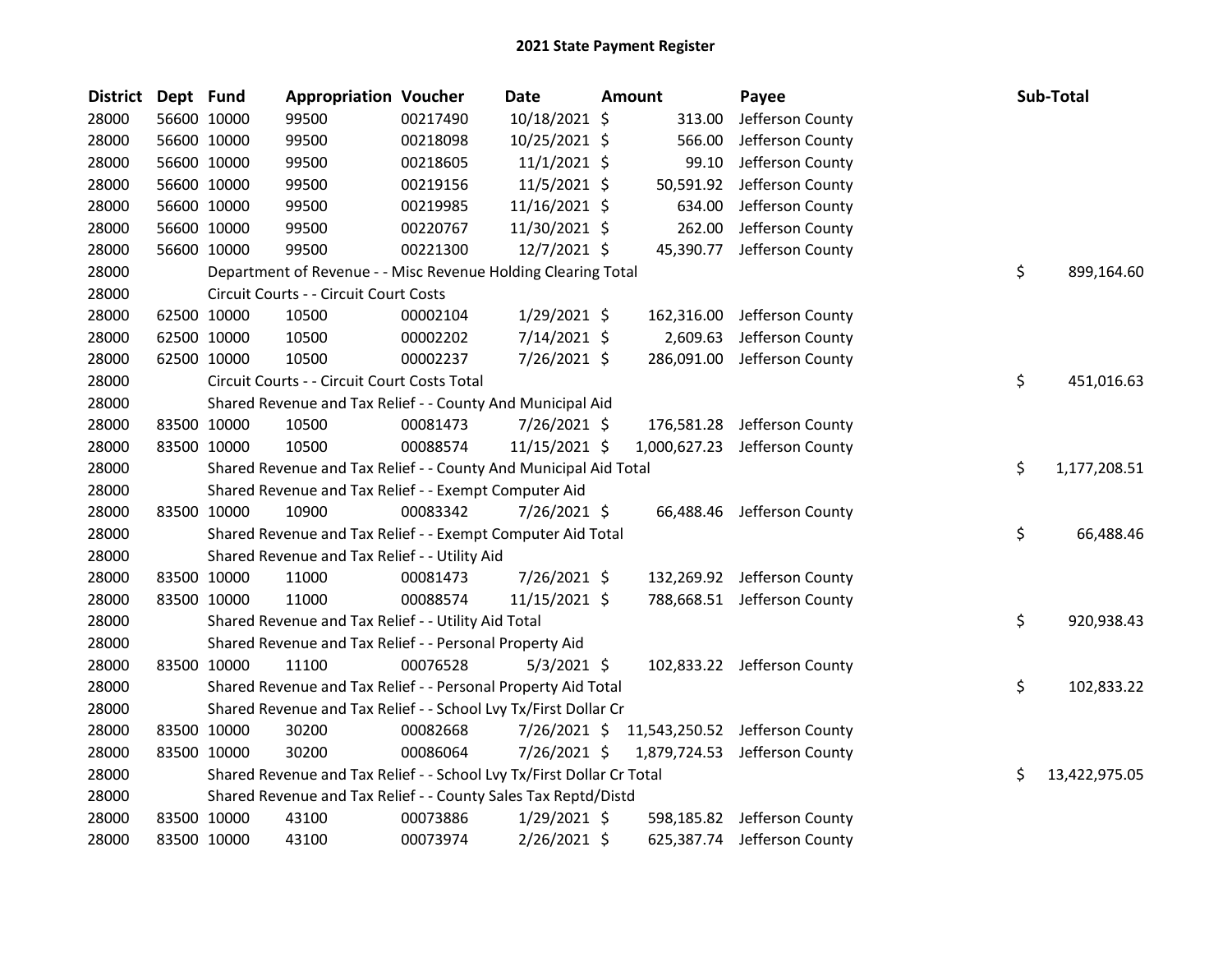| <b>District</b> | Dept Fund |             | <b>Appropriation Voucher</b>                                         |          | Date           | Amount       | Payee            |     | <b>Sub-Total</b> |
|-----------------|-----------|-------------|----------------------------------------------------------------------|----------|----------------|--------------|------------------|-----|------------------|
| 28000           |           | 83500 10000 | 43100                                                                | 00074687 | $3/31/2021$ \$ | 439,164.97   | Jefferson County |     |                  |
| 28000           |           | 83500 10000 | 43100                                                                | 00079130 | $4/30/2021$ \$ | 608,051.70   | Jefferson County |     |                  |
| 28000           |           | 83500 10000 | 43100                                                                | 00079934 | $5/28/2021$ \$ | 686,974.18   | Jefferson County |     |                  |
| 28000           |           | 83500 10000 | 43100                                                                | 00080665 | $6/30/2021$ \$ | 739,857.74   | Jefferson County |     |                  |
| 28000           |           | 83500 10000 | 43100                                                                | 00086207 | 7/30/2021 \$   | 736,127.96   | Jefferson County |     |                  |
| 28000           |           | 83500 10000 | 43100                                                                | 00086770 | $8/31/2021$ \$ | 572,610.11   | Jefferson County |     |                  |
| 28000           |           | 83500 10000 | 43100                                                                | 00087072 | $9/30/2021$ \$ | 760,150.53   | Jefferson County |     |                  |
| 28000           |           | 83500 10000 | 43100                                                                | 00087761 | 10/29/2021 \$  | 653,982.60   | Jefferson County |     |                  |
| 28000           |           | 83500 10000 | 43100                                                                | 00089771 | 11/30/2021 \$  | 628,889.41   | Jefferson County |     |                  |
| 28000           |           | 83500 10000 | 43100                                                                | 00089855 | 12/30/2021 \$  | 753,507.01   | Jefferson County |     |                  |
| 28000           |           |             | Shared Revenue and Tax Relief - - County Sales Tax Reptd/Distd Total |          |                |              |                  | \$. | 7,802,889.77     |
| 28000           |           |             | Shared Revenue and Tax Relief - - Lottery & Gaming Credit            |          |                |              |                  |     |                  |
| 28000           | 83500     | 52100       | 36300                                                                | 00074547 | $3/22/2021$ \$ | 3,178,347.60 | Jefferson County |     |                  |
| 28000           |           |             | Shared Revenue and Tax Relief - - Lottery & Gaming Credit Total      |          |                |              |                  | Ś.  | 3,178,347.60     |
| 28000 Total     |           |             |                                                                      |          |                |              |                  |     | 44,818,357.86    |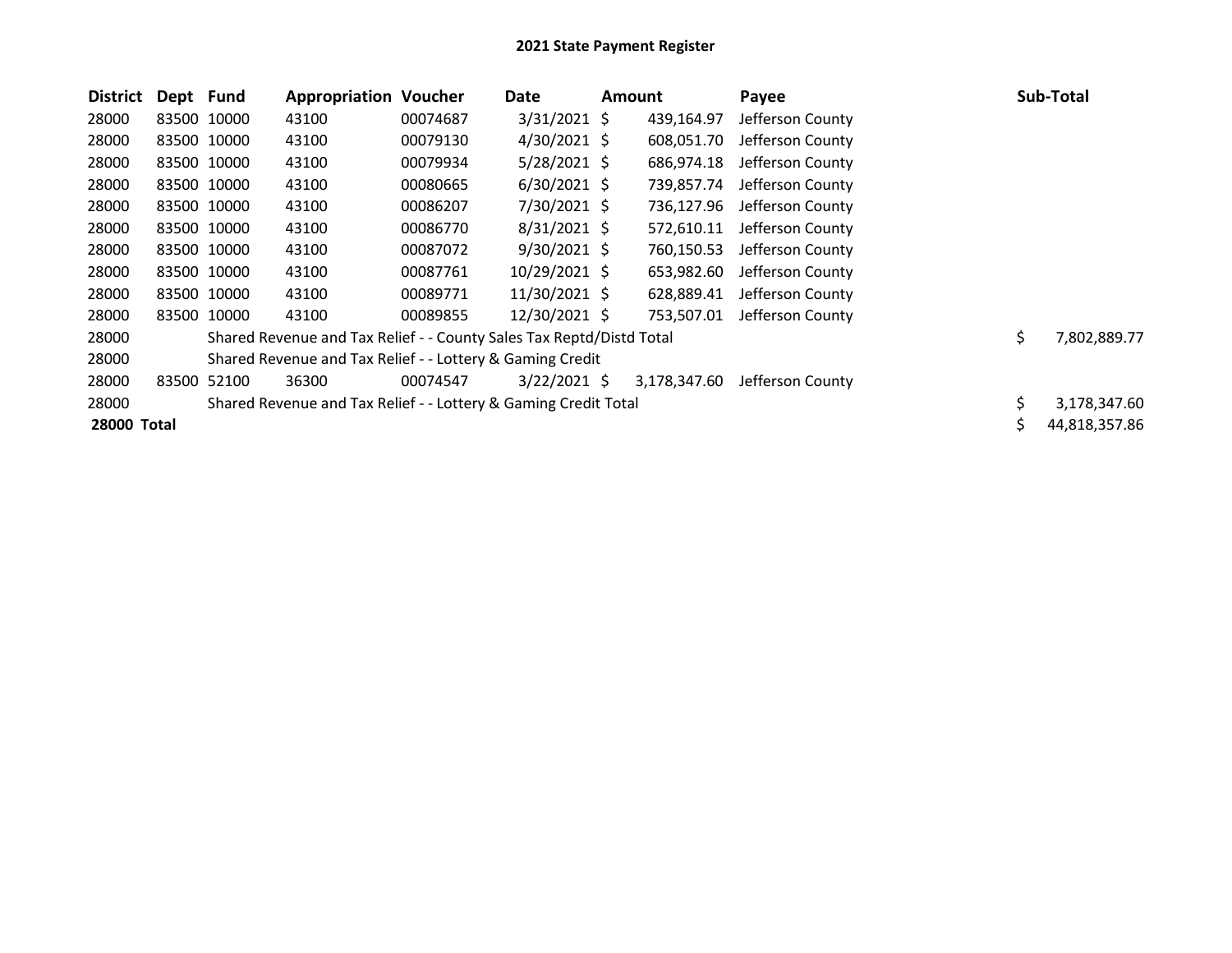| District Dept Fund |             | <b>Appropriation Voucher</b>                                       |          | <b>Date</b>    | Amount |           | Payee                     | Sub-Total |           |
|--------------------|-------------|--------------------------------------------------------------------|----------|----------------|--------|-----------|---------------------------|-----------|-----------|
| 28002              |             | Dept of Safety & Prof Services - - Fire Dues Distribution          |          |                |        |           |                           |           |           |
| 28002              | 16500 10000 | 22500                                                              | 00040938 | $7/16/2021$ \$ |        |           | 5,873.38 Town of Aztalan  |           |           |
| 28002              |             | Dept of Safety & Prof Services - - Fire Dues Distribution Total    |          |                |        |           |                           | \$        | 5,873.38  |
| 28002              |             | Dept of Natural Resources - - Aids In Lieu Of Taxes - Gener        |          |                |        |           |                           |           |           |
| 28002              | 37000 10000 | 50300                                                              | 00461158 | $2/2/2021$ \$  |        | 4,196.74  | Town of Aztalan           |           |           |
| 28002              | 37000 10000 | 50300                                                              | 00476105 | $4/21/2021$ \$ |        | 177.83    | Town of Aztalan           |           |           |
| 28002              |             | Dept of Natural Resources - - Aids In Lieu Of Taxes - Gener Total  |          |                |        |           |                           | \$        | 4,374.57  |
| 28002              |             | Dept of Natural Resources - - Resaids - Cnty Forst, Cl & Mfl       |          |                |        |           |                           |           |           |
| 28002              | 37000 21200 | 57100                                                              | 00487840 | $6/14/2021$ \$ |        | 36.60     | Town of Aztalan           |           |           |
| 28002              |             | Dept of Natural Resources - - Resaids - Cnty Forst, Cl & Mfl Total |          |                |        |           |                           | \$        | 36.60     |
| 28002              |             | Dept of Natural Resources - - Aids In Lieu Of Taxes - Sum S        |          |                |        |           |                           |           |           |
| 28002              | 37000 21200 | 57900                                                              | 00476106 | $4/21/2021$ \$ |        |           | 109.97 Town of Aztalan    |           |           |
| 28002              |             | Dept of Natural Resources - - Aids In Lieu Of Taxes - Sum S Total  |          |                |        |           |                           | \$        | 109.97    |
| 28002              |             | Dept of Natural Resources - - Fin Asst For Responsible Units       |          |                |        |           |                           |           |           |
| 28002              | 37000 27400 | 67000                                                              | 00483860 | $5/21/2021$ \$ |        |           | 5,083.93 Town of Aztalan  |           |           |
| 28002              |             | Dept of Natural Resources - - Fin Asst For Responsible Units Total |          |                |        |           |                           | \$        | 5,083.93  |
| 28002              |             | WI Dept of Transportation - - Trns Aids To Mnc.-Sf                 |          |                |        |           |                           |           |           |
| 28002              | 39500 21100 | 19100                                                              | 00632384 | $1/4/2021$ \$  |        | 22,889.88 | Town of Aztalan           |           |           |
| 28002              | 39500 21100 | 19100                                                              | 00667991 | $4/5/2021$ \$  |        | 22,889.88 | Town of Aztalan           |           |           |
| 28002              | 39500 21100 | 19100                                                              | 00711479 | $7/6/2021$ \$  |        | 22,889.88 | Town of Aztalan           |           |           |
| 28002              | 39500 21100 | 19100                                                              | 00752038 | 10/4/2021 \$   |        | 22,889.88 | Town of Aztalan           |           |           |
| 28002              |             | WI Dept of Transportation - - Trns Aids To Mnc.-Sf Total           |          |                |        |           |                           | \$        | 91,559.52 |
| 28002              |             | Department of Revenue - - Gifts And Grants                         |          |                |        |           |                           |           |           |
| 28002              | 56600 10000 | 12100                                                              | 00206823 | $6/25/2021$ \$ |        |           | 78,082.74 Town of Aztalan |           |           |
| 28002              |             | Department of Revenue - - Gifts And Grants Total                   |          |                |        |           |                           | \$        | 78,082.74 |
| 28002              |             | Shared Revenue and Tax Relief - - County And Municipal Aid         |          |                |        |           |                           |           |           |
| 28002              | 83500 10000 | 10500                                                              | 00081449 | 7/26/2021 \$   |        | 4,519.00  | Town of Aztalan           |           |           |
| 28002              | 83500 10000 | 10500                                                              | 00088550 | 11/15/2021 \$  |        |           | 25,607.67 Town of Aztalan |           |           |
| 28002              |             | Shared Revenue and Tax Relief - - County And Municipal Aid Total   |          |                |        |           |                           | \$        | 30,126.67 |
| 28002              |             | Shared Revenue and Tax Relief - - Exempt Computer Aid              |          |                |        |           |                           |           |           |
| 28002              | 83500 10000 | 10900                                                              | 00084062 | 7/26/2021 \$   |        | 584.06    | Town of Aztalan           |           |           |
| 28002              |             | Shared Revenue and Tax Relief - - Exempt Computer Aid Total        |          |                |        |           |                           | \$        | 584.06    |
| 28002              |             | Shared Revenue and Tax Relief - - Personal Property Aid            |          |                |        |           |                           |           |           |
| 28002              | 83500 10000 | 11100                                                              | 00077239 | $5/3/2021$ \$  |        |           | 193.06 Town of Aztalan    |           |           |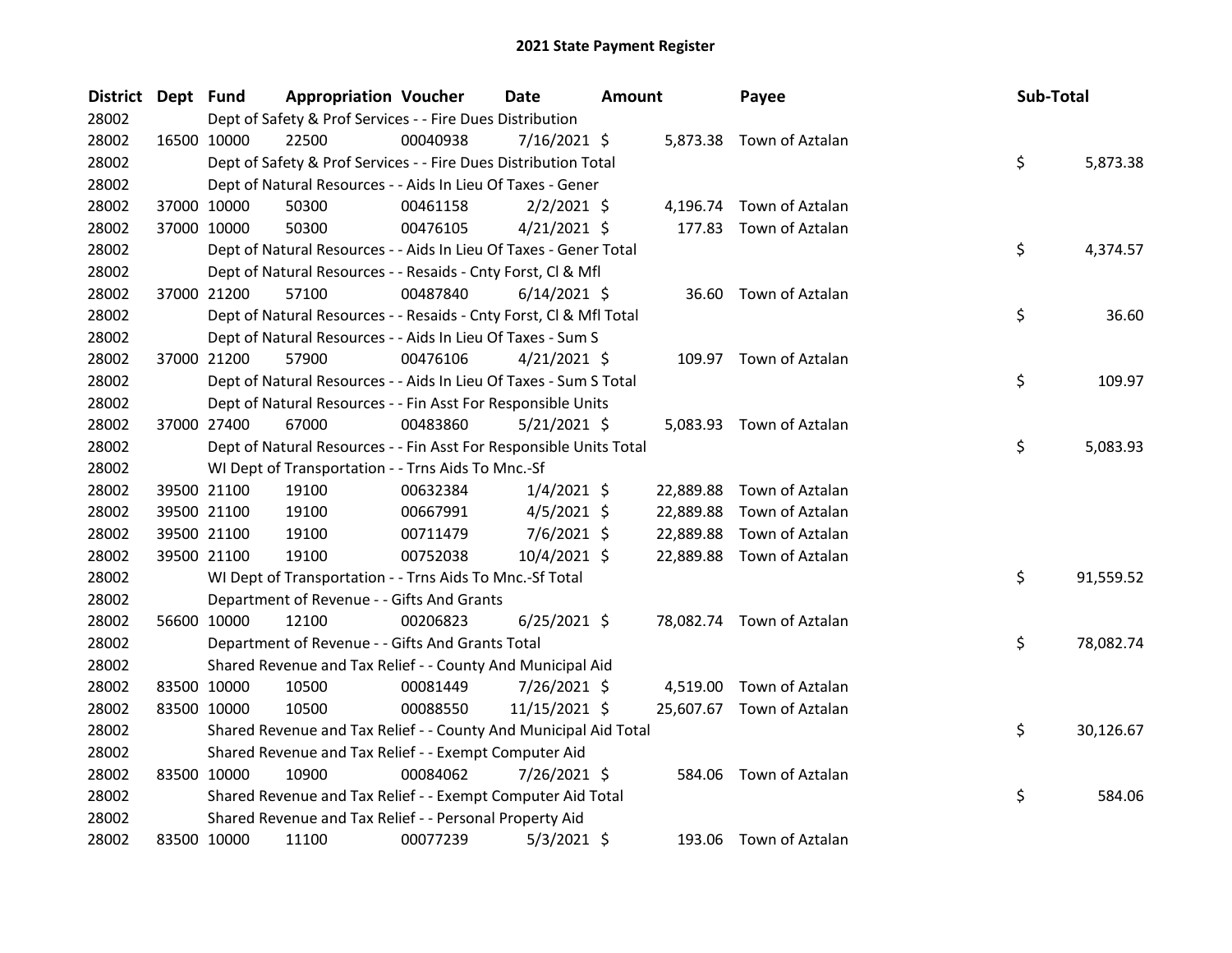| District Dept |       | Fund  | <b>Appropriation Voucher</b>                                                  |          | Date          | <b>Amount</b> |          | Payee           | Sub-Total  |
|---------------|-------|-------|-------------------------------------------------------------------------------|----------|---------------|---------------|----------|-----------------|------------|
| 28002         |       |       | Shared Revenue and Tax Relief - - Personal Property Aid Total                 |          |               |               |          |                 | 193.06     |
| 28002         |       |       | Shared Revenue and Tax Relief - - State Aid; Video Service Provider Fee       |          |               |               |          |                 |            |
| 28002         | 83500 | 10000 | 11200                                                                         | 00082960 | 7/26/2021 \$  |               | 2,176.69 | Town of Aztalan |            |
| 28002         |       |       | Shared Revenue and Tax Relief - - State Aid; Video Service Provider Fee Total |          |               |               |          |                 | 2,176.69   |
| 28002         |       |       | Shared Revenue and Tax Relief - - Payments For Municipal Svcs                 |          |               |               |          |                 |            |
| 28002         | 83500 | 10000 | 50100                                                                         | 00073636 | $2/1/2021$ \$ |               | 734.36   | Town of Aztalan |            |
| 28002         |       |       | Shared Revenue and Tax Relief - - Payments For Municipal Svcs Total           |          |               |               |          |                 | 734.36     |
| 28002 Total   |       |       |                                                                               |          |               |               |          |                 | 218,935.55 |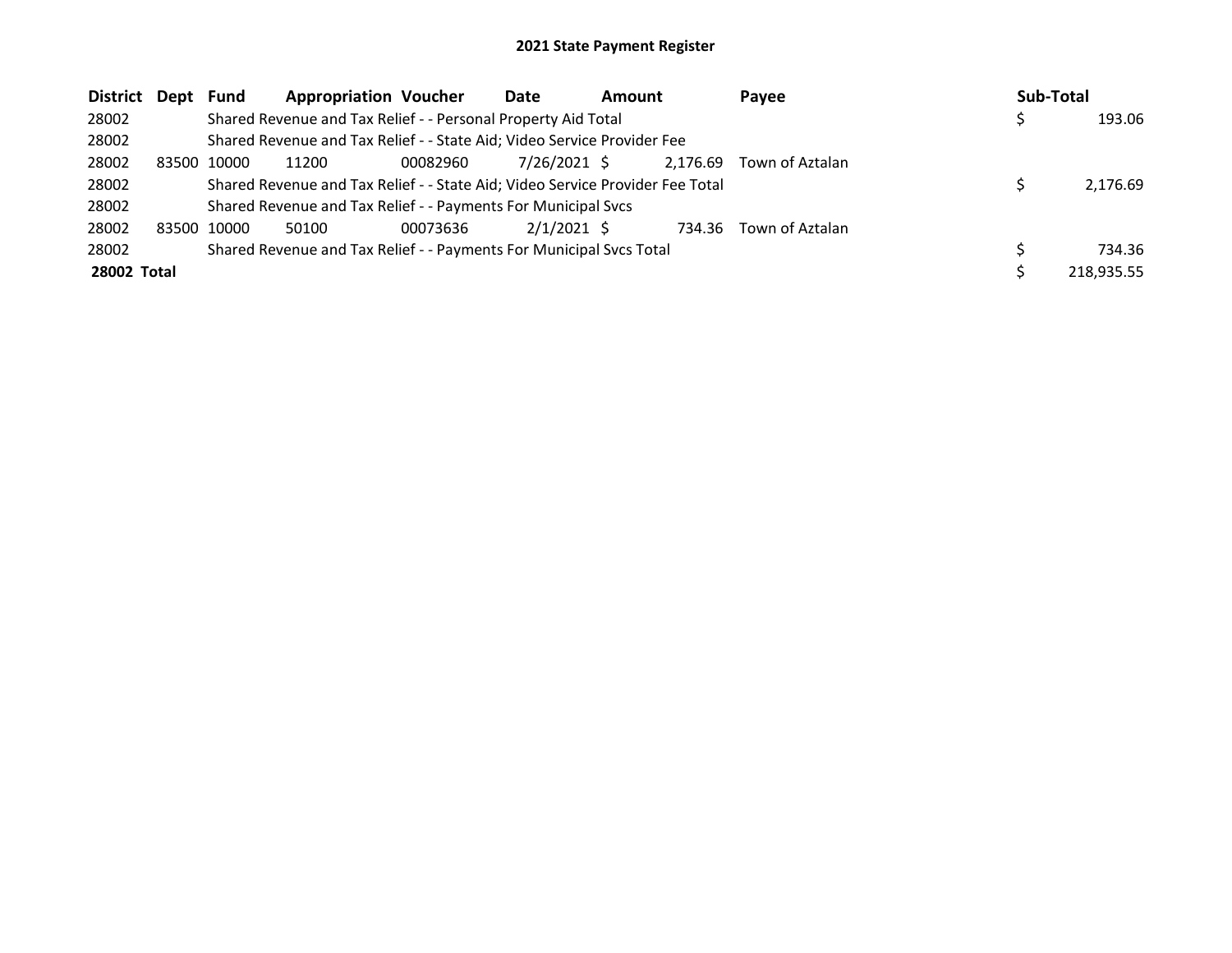| <b>District</b> | Dept Fund   |             | <b>Appropriation Voucher</b>                                       |          | <b>Date</b>    | <b>Amount</b> |           | Payee                         | Sub-Total |           |
|-----------------|-------------|-------------|--------------------------------------------------------------------|----------|----------------|---------------|-----------|-------------------------------|-----------|-----------|
| 28004           |             |             | Dept of Safety & Prof Services - - Fire Dues Distribution          |          |                |               |           |                               |           |           |
| 28004           | 16500 10000 |             | 22500                                                              | 00040939 | $7/16/2021$ \$ |               |           | 2,956.82 Town Of Cold Spring  |           |           |
| 28004           |             |             | Dept of Safety & Prof Services - - Fire Dues Distribution Total    |          |                |               |           |                               | \$        | 2,956.82  |
| 28004           |             |             | Dept of Natural Resources - - Aids In Lieu Of Taxes - Gener        |          |                |               |           |                               |           |           |
| 28004           |             | 37000 10000 | 50300                                                              | 00461095 | $2/2/2021$ \$  |               | 1,968.38  | Town Of Cold Spring           |           |           |
| 28004           | 37000 10000 |             | 50300                                                              | 00475511 | $4/21/2021$ \$ |               | 16.00     | Town Of Cold Spring           |           |           |
| 28004           |             |             | Dept of Natural Resources - - Aids In Lieu Of Taxes - Gener Total  |          |                |               |           |                               | \$        | 1,984.38  |
| 28004           |             |             | Dept of Natural Resources - - Resaids - Cnty Forst, Cl & Mfl       |          |                |               |           |                               |           |           |
| 28004           |             | 37000 21200 | 57100                                                              | 00487841 | $6/14/2021$ \$ |               | 3.80      | Town Of Cold Spring           |           |           |
| 28004           |             |             | Dept of Natural Resources - - Resaids - Cnty Forst, Cl & Mfl Total |          |                |               |           |                               | \$        | 3.80      |
| 28004           |             |             | Dept of Natural Resources - - Aids In Lieu Of Taxes - Sum S        |          |                |               |           |                               |           |           |
| 28004           |             | 37000 21200 | 57900                                                              | 00475512 | $4/21/2021$ \$ |               |           | 296.62 Town Of Cold Spring    |           |           |
| 28004           |             |             | Dept of Natural Resources - - Aids In Lieu Of Taxes - Sum S Total  |          |                |               |           |                               | \$        | 296.62    |
| 28004           |             |             | Dept of Natural Resources - - Fin Asst For Responsible Units       |          |                |               |           |                               |           |           |
| 28004           |             | 37000 27400 | 67000                                                              | 00483590 | $5/21/2021$ \$ |               |           | 2,646.18 Town Of Cold Spring  |           |           |
| 28004           |             |             | Dept of Natural Resources - - Fin Asst For Responsible Units Total |          |                |               |           |                               | \$        | 2,646.18  |
| 28004           |             |             | WI Dept of Transportation - - Trns Aids To Mnc.-Sf                 |          |                |               |           |                               |           |           |
| 28004           |             | 39500 21100 | 19100                                                              | 00632385 | $1/4/2021$ \$  |               |           | 16,076.79 Town Of Cold Spring |           |           |
| 28004           |             | 39500 21100 | 19100                                                              | 00667992 | $4/5/2021$ \$  |               | 16,076.79 | Town Of Cold Spring           |           |           |
| 28004           |             | 39500 21100 | 19100                                                              | 00711480 | $7/6/2021$ \$  |               | 16,076.79 | Town Of Cold Spring           |           |           |
| 28004           |             | 39500 21100 | 19100                                                              | 00752039 | 10/4/2021 \$   |               | 16,076.79 | Town Of Cold Spring           |           |           |
| 28004           |             |             | WI Dept of Transportation - - Trns Aids To Mnc.-Sf Total           |          |                |               |           |                               | \$        | 64,307.16 |
| 28004           |             |             | Department of Revenue - - Gifts And Grants                         |          |                |               |           |                               |           |           |
| 28004           |             | 56600 10000 | 12100                                                              | 00206824 | $6/25/2021$ \$ |               |           | 39,407.71 Town Of Cold Spring |           |           |
| 28004           |             |             | Department of Revenue - - Gifts And Grants Total                   |          |                |               |           |                               | \$        | 39,407.71 |
| 28004           |             |             | Shared Revenue and Tax Relief - - County And Municipal Aid         |          |                |               |           |                               |           |           |
| 28004           |             | 83500 10000 | 10500                                                              | 00081450 | 7/26/2021 \$   |               |           | 1,567.47 Town Of Cold Spring  |           |           |
| 28004           | 83500 10000 |             | 10500                                                              | 00088551 | 11/15/2021 \$  |               | 8,882.30  | Town Of Cold Spring           |           |           |
| 28004           |             |             | Shared Revenue and Tax Relief - - County And Municipal Aid Total   |          |                |               |           |                               | \$        | 10,449.77 |
| 28004           |             |             | Shared Revenue and Tax Relief - - Exempt Computer Aid              |          |                |               |           |                               |           |           |
| 28004           | 83500 10000 |             | 10900                                                              | 00084063 | 7/26/2021 \$   |               |           | 1.03 Town Of Cold Spring      |           |           |
| 28004           |             |             | Shared Revenue and Tax Relief - - Exempt Computer Aid Total        |          |                |               |           |                               | \$        | 1.03      |
| 28004           |             |             | Shared Revenue and Tax Relief - - Personal Property Aid            |          |                |               |           |                               |           |           |
| 28004           | 83500 10000 |             | 11100                                                              | 00077240 | $5/3/2021$ \$  |               |           | 360.20 Town Of Cold Spring    |           |           |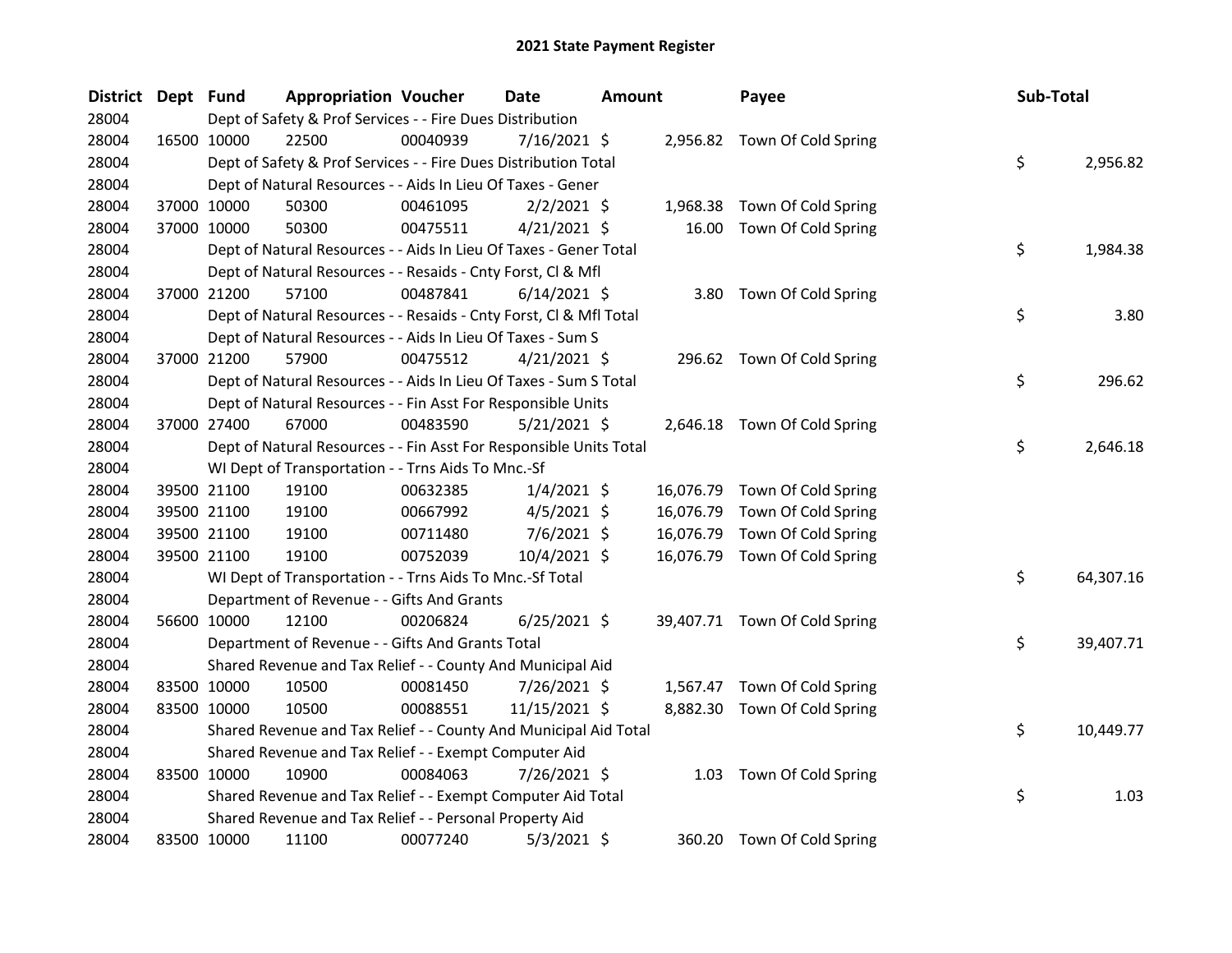| <b>District Dept Fund</b> |  | <b>Appropriation Voucher</b>                                  | Date | Amount | Pavee | Sub-Total |            |
|---------------------------|--|---------------------------------------------------------------|------|--------|-------|-----------|------------|
| 28004                     |  | Shared Revenue and Tax Relief - - Personal Property Aid Total |      |        |       |           | 360.20     |
| 28004 Total               |  |                                                               |      |        |       |           | 122.413.67 |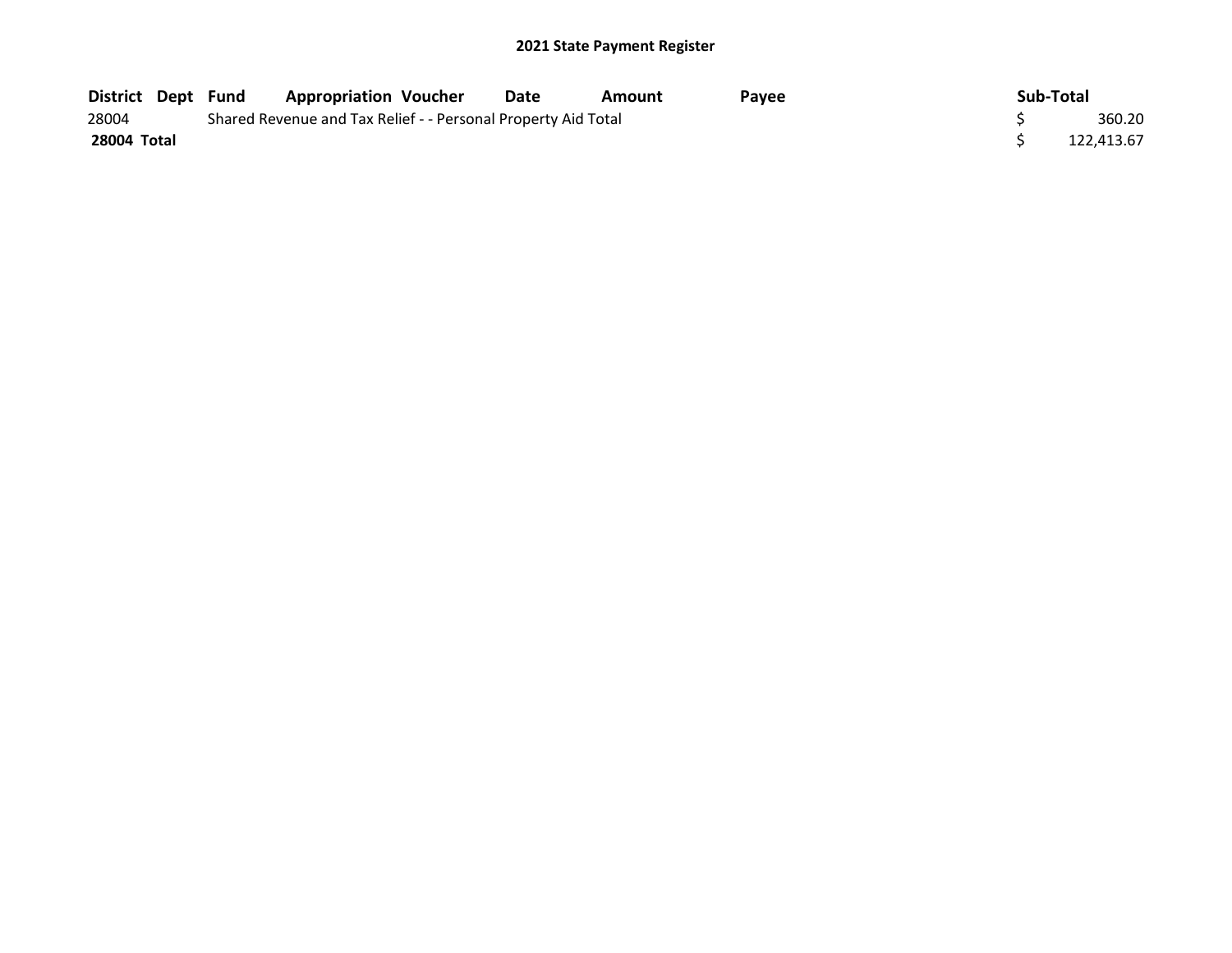| District Dept Fund |             |             | <b>Appropriation Voucher</b>                                       |          | <b>Date</b>    | <b>Amount</b> |           | Payee                      | <b>Sub-Total</b> |            |
|--------------------|-------------|-------------|--------------------------------------------------------------------|----------|----------------|---------------|-----------|----------------------------|------------------|------------|
| 28006              |             |             | Dept of Safety & Prof Services - - Fire Dues Distribution          |          |                |               |           |                            |                  |            |
| 28006              | 16500 10000 |             | 22500                                                              | 00040940 | $7/16/2021$ \$ |               |           | 8,251.67 Town Of Concord   |                  |            |
| 28006              |             |             | Dept of Safety & Prof Services - - Fire Dues Distribution Total    |          |                |               |           |                            | \$               | 8,251.67   |
| 28006              |             |             | Dept of Natural Resources - - Aids In Lieu Of Taxes - Gener        |          |                |               |           |                            |                  |            |
| 28006              |             | 37000 10000 | 50300                                                              | 00475242 | $4/21/2021$ \$ |               | 331.60    | Town Of Concord            |                  |            |
| 28006              | 37000 10000 |             | 50300                                                              | 00475243 | $4/21/2021$ \$ |               | 26.80     | Town Of Concord            |                  |            |
| 28006              |             |             | Dept of Natural Resources - - Aids In Lieu Of Taxes - Gener Total  |          |                |               |           |                            | \$               | 358.40     |
| 28006              |             |             | Dept of Natural Resources - - Resaids - Cnty Forst, Cl & Mfl       |          |                |               |           |                            |                  |            |
| 28006              |             | 37000 21200 | 57100                                                              | 00487842 | $6/14/2021$ \$ |               | 5.40      | <b>Town Of Concord</b>     |                  |            |
| 28006              |             |             | Dept of Natural Resources - - Resaids - Cnty Forst, Cl & Mfl Total |          |                |               |           |                            | \$               | 5.40       |
| 28006              |             |             | Dept of Natural Resources - - Aids In Lieu Of Taxes - Sum S        |          |                |               |           |                            |                  |            |
| 28006              |             | 37000 21200 | 57900                                                              | 00475241 | $4/21/2021$ \$ |               |           | 82.34 Town Of Concord      |                  |            |
| 28006              | 37000 21200 |             | 57900                                                              | 00475244 | $4/21/2021$ \$ |               | 2.68      | <b>Town Of Concord</b>     |                  |            |
| 28006              |             |             | Dept of Natural Resources - - Aids In Lieu Of Taxes - Sum S Total  |          |                |               |           |                            | \$               | 85.02      |
| 28006              |             |             | WI Dept of Transportation - - Trns Aids To Mnc.-Sf                 |          |                |               |           |                            |                  |            |
| 28006              |             | 39500 21100 | 19100                                                              | 00632386 | $1/4/2021$ \$  |               | 33,290.19 | Town Of Concord            |                  |            |
| 28006              |             | 39500 21100 | 19100                                                              | 00667993 | $4/5/2021$ \$  |               | 33,290.19 | Town Of Concord            |                  |            |
| 28006              |             | 39500 21100 | 19100                                                              | 00711481 | $7/6/2021$ \$  |               | 33,290.19 | Town Of Concord            |                  |            |
| 28006              |             | 39500 21100 | 19100                                                              | 00752040 | 10/4/2021 \$   |               | 33,290.19 | Town Of Concord            |                  |            |
| 28006              |             |             | WI Dept of Transportation - - Trns Aids To Mnc.-Sf Total           |          |                |               |           |                            | \$               | 133,160.76 |
| 28006              |             |             | Department of Revenue - - Gifts And Grants                         |          |                |               |           |                            |                  |            |
| 28006              |             | 56600 10000 | 12100                                                              | 00206825 | $6/25/2021$ \$ |               |           | 111,105.67 Town Of Concord |                  |            |
| 28006              |             |             | Department of Revenue - - Gifts And Grants Total                   |          |                |               |           |                            | \$               | 111,105.67 |
| 28006              |             |             | Shared Revenue and Tax Relief - - County And Municipal Aid         |          |                |               |           |                            |                  |            |
| 28006              |             | 83500 10000 | 10500                                                              | 00081451 | 7/26/2021 \$   |               | 5,088.64  | Town Of Concord            |                  |            |
| 28006              | 83500 10000 |             | 10500                                                              | 00088552 | 11/15/2021 \$  |               |           | 28,835.61 Town Of Concord  |                  |            |
| 28006              |             |             | Shared Revenue and Tax Relief - - County And Municipal Aid Total   |          |                |               |           |                            | \$               | 33,924.25  |
| 28006              |             |             | Shared Revenue and Tax Relief - - Exempt Computer Aid              |          |                |               |           |                            |                  |            |
| 28006              | 83500 10000 |             | 10900                                                              | 00084064 | 7/26/2021 \$   |               |           | 63.40 Town Of Concord      |                  |            |
| 28006              |             |             | Shared Revenue and Tax Relief - - Exempt Computer Aid Total        |          |                |               |           |                            | \$               | 63.40      |
| 28006              |             |             | Shared Revenue and Tax Relief - - Personal Property Aid            |          |                |               |           |                            |                  |            |
| 28006              | 83500 10000 |             | 11100                                                              | 00077241 | $5/3/2021$ \$  |               |           | 586.31 Town Of Concord     |                  |            |
| 28006              |             |             | Shared Revenue and Tax Relief - - Personal Property Aid Total      |          |                |               |           |                            | \$               | 586.31     |
| 28006 Total        |             |             |                                                                    |          |                |               |           |                            | \$               | 287,540.88 |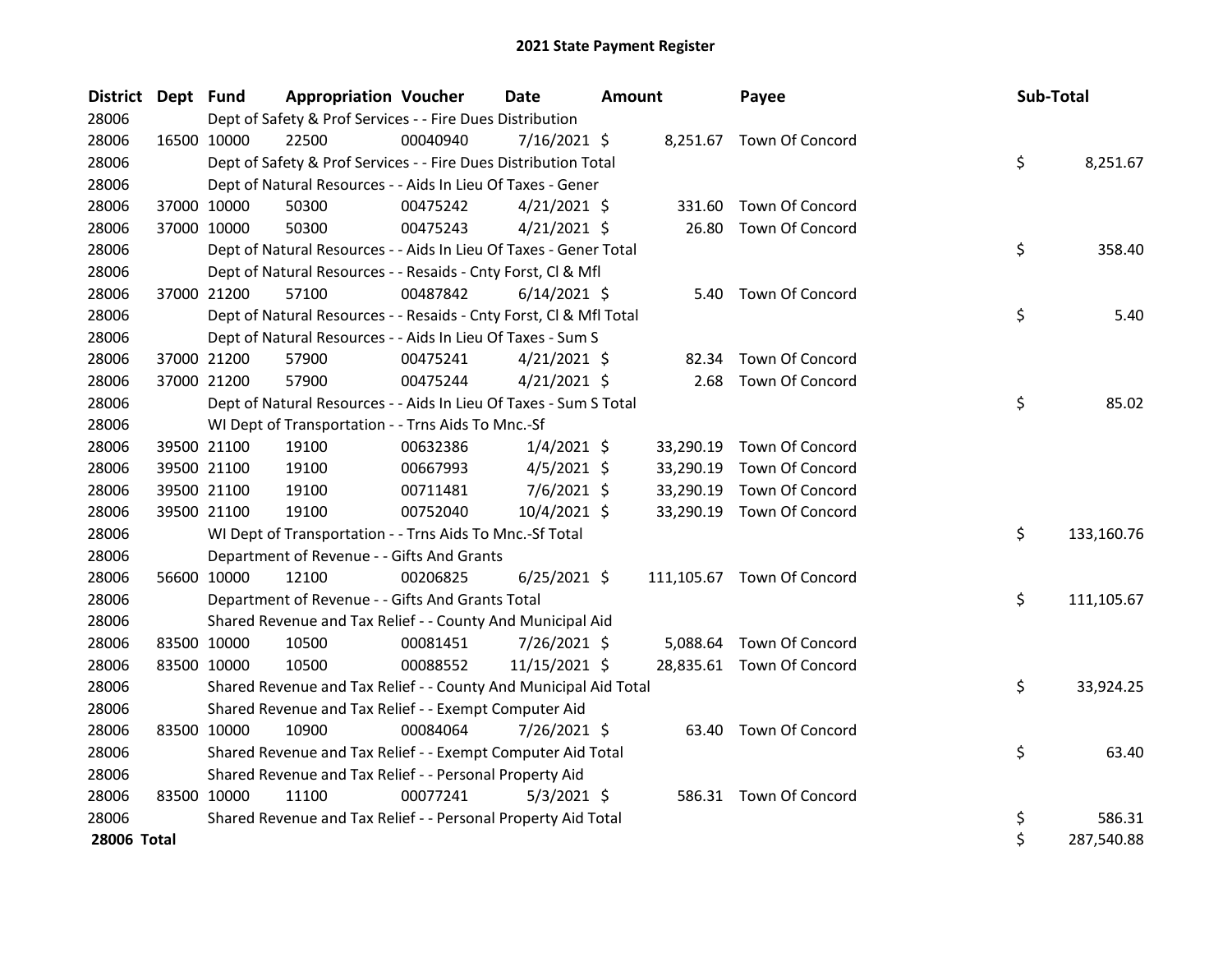| District Dept Fund |             | <b>Appropriation Voucher</b>                                       |          | <b>Date</b>    | <b>Amount</b> |          | Payee                        | Sub-Total |            |
|--------------------|-------------|--------------------------------------------------------------------|----------|----------------|---------------|----------|------------------------------|-----------|------------|
| 28008              |             | Dept of Safety & Prof Services - - Fire Dues Distribution          |          |                |               |          |                              |           |            |
| 28008              | 16500 10000 | 22500                                                              | 00040941 | $7/16/2021$ \$ |               |          | 5,646.84 Town Of Farmington  |           |            |
| 28008              |             | Dept of Safety & Prof Services - - Fire Dues Distribution Total    |          |                |               |          |                              | \$        | 5,646.84   |
| 28008              |             | Dept of Natural Resources - - Aids In Lieu Of Taxes - Gener        |          |                |               |          |                              |           |            |
| 28008              | 37000 10000 | 50300                                                              | 00461100 | $2/2/2021$ \$  |               | 393.79   | Town Of Farmington           |           |            |
| 28008              | 37000 10000 | 50300                                                              | 00475535 | $4/21/2021$ \$ |               | 363.46   | Town Of Farmington           |           |            |
| 28008              | 37000 10000 | 50300                                                              | 00475537 | $4/21/2021$ \$ |               |          | 16.51 Town Of Farmington     |           |            |
| 28008              |             | Dept of Natural Resources - - Aids In Lieu Of Taxes - Gener Total  |          |                |               |          |                              | \$        | 773.76     |
| 28008              |             | Dept of Natural Resources - - Resaids - Cnty Forst, Cl & Mfl       |          |                |               |          |                              |           |            |
| 28008              | 37000 21200 | 57100                                                              | 00487843 | $6/14/2021$ \$ |               | 31.00    | Town Of Farmington           |           |            |
| 28008              |             | Dept of Natural Resources - - Resaids - Cnty Forst, Cl & Mfl Total |          |                |               |          |                              | \$        | 31.00      |
| 28008              |             | Dept of Natural Resources - - Aids In Lieu Of Taxes - Sum S        |          |                |               |          |                              |           |            |
| 28008              | 37000 21200 | 57900                                                              | 00475536 | $4/21/2021$ \$ |               |          | 142.55 Town Of Farmington    |           |            |
| 28008              |             | Dept of Natural Resources - - Aids In Lieu Of Taxes - Sum S Total  |          |                |               |          |                              | \$        | 142.55     |
| 28008              |             | Dept of Natural Resources - - Ea - River Protect, Cons Fund        |          |                |               |          |                              |           |            |
| 28008              | 37000 21200 | 67500                                                              | 00481002 | $5/12/2021$ \$ |               |          | 6,677.69 Town Of Farmington  |           |            |
| 28008              |             | Dept of Natural Resources - - Ea - River Protect, Cons Fund Total  |          |                |               |          |                              | \$        | 6,677.69   |
| 28008              |             | WI Dept of Transportation - - Trns Aids To Mnc.-Sf                 |          |                |               |          |                              |           |            |
| 28008              | 39500 21100 | 19100                                                              | 00632387 | $1/4/2021$ \$  |               |          | 35,891.91 Town Of Farmington |           |            |
| 28008              | 39500 21100 | 19100                                                              | 00667994 | $4/5/2021$ \$  |               |          | 35,891.91 Town Of Farmington |           |            |
| 28008              | 39500 21100 | 19100                                                              | 00711482 | $7/6/2021$ \$  |               |          | 35,891.91 Town Of Farmington |           |            |
| 28008              | 39500 21100 | 19100                                                              | 00752041 | $10/4/2021$ \$ |               |          | 35,891.91 Town Of Farmington |           |            |
| 28008              |             | WI Dept of Transportation - - Trns Aids To Mnc.-Sf Total           |          |                |               |          |                              | \$        | 143,567.64 |
| 28008              |             | Department of Revenue - - Gifts And Grants                         |          |                |               |          |                              |           |            |
| 28008              | 56600 10000 | 12100                                                              | 00206826 | $6/25/2021$ \$ |               |          | 76,198.71 Town Of Farmington |           |            |
| 28008              |             | Department of Revenue - - Gifts And Grants Total                   |          |                |               |          |                              | \$        | 76,198.71  |
| 28008              |             | Shared Revenue and Tax Relief - - County And Municipal Aid         |          |                |               |          |                              |           |            |
| 28008              | 83500 10000 | 10500                                                              | 00081452 | 7/26/2021 \$   |               | 3,362.50 | Town Of Farmington           |           |            |
| 28008              | 83500 10000 | 10500                                                              | 00088553 | 11/15/2021 \$  |               |          | 19,054.15 Town Of Farmington |           |            |
| 28008              |             | Shared Revenue and Tax Relief - - County And Municipal Aid Total   |          |                |               |          |                              | \$        | 22,416.65  |
| 28008              |             | Shared Revenue and Tax Relief - - Exempt Computer Aid              |          |                |               |          |                              |           |            |
| 28008              | 83500 10000 | 10900                                                              | 00084065 | 7/26/2021 \$   |               |          | 6.24 Town Of Farmington      |           |            |
| 28008              |             | Shared Revenue and Tax Relief - - Exempt Computer Aid Total        |          |                |               |          |                              | \$        | 6.24       |
| 28008              |             | Shared Revenue and Tax Relief - - Personal Property Aid            |          |                |               |          |                              |           |            |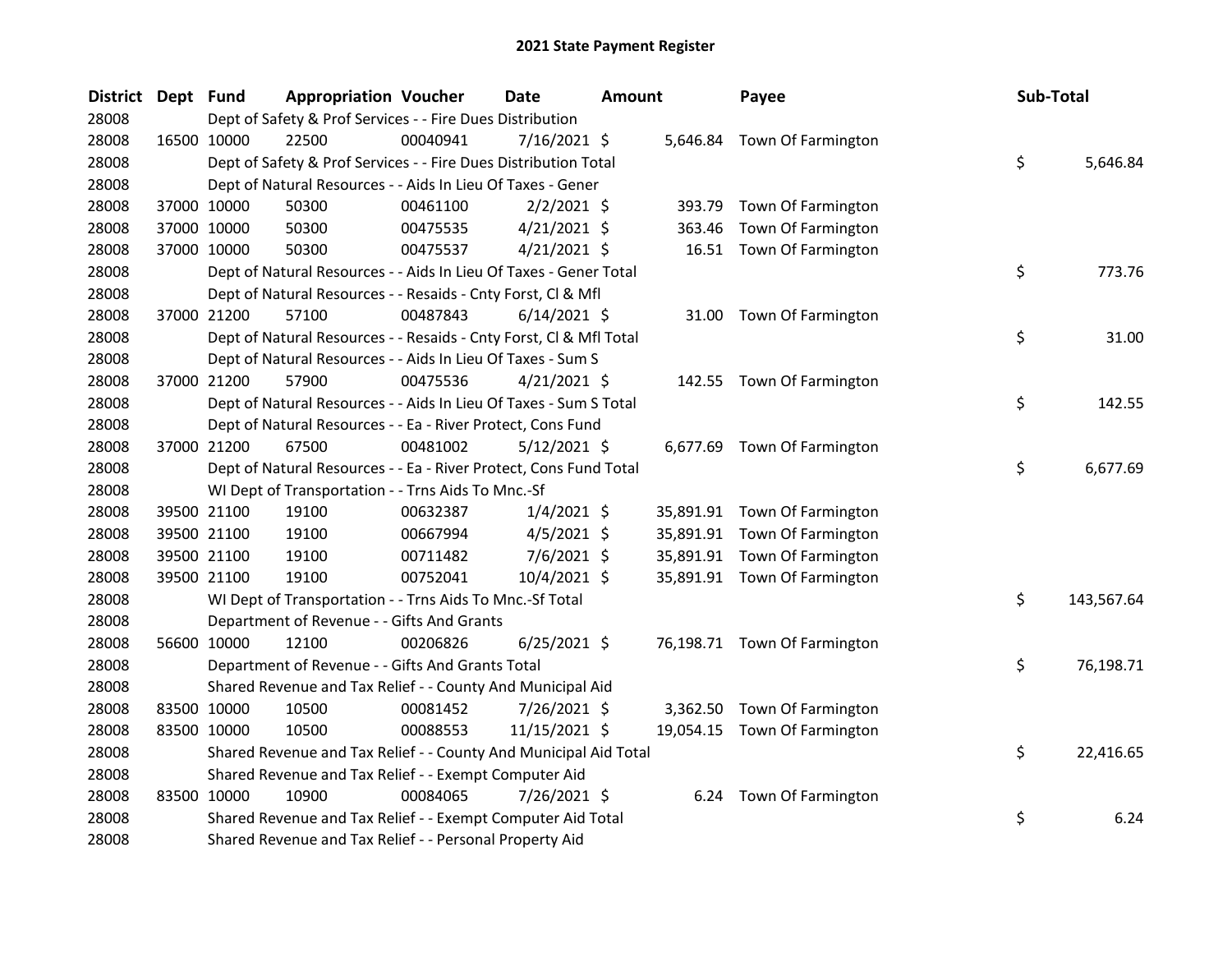| District Dept Fund |             | <b>Appropriation Voucher</b>                                  |          | Date       | Amount | <b>Pavee</b>              | Sub-Total |            |
|--------------------|-------------|---------------------------------------------------------------|----------|------------|--------|---------------------------|-----------|------------|
| 28008              | 83500 10000 | 11100                                                         | 00077242 | 5/3/2021 S |        | 632.72 Town Of Farmington |           |            |
| 28008              |             | Shared Revenue and Tax Relief - - Personal Property Aid Total |          |            |        |                           |           | 632.72     |
| <b>28008 Total</b> |             |                                                               |          |            |        |                           |           | 256,093.80 |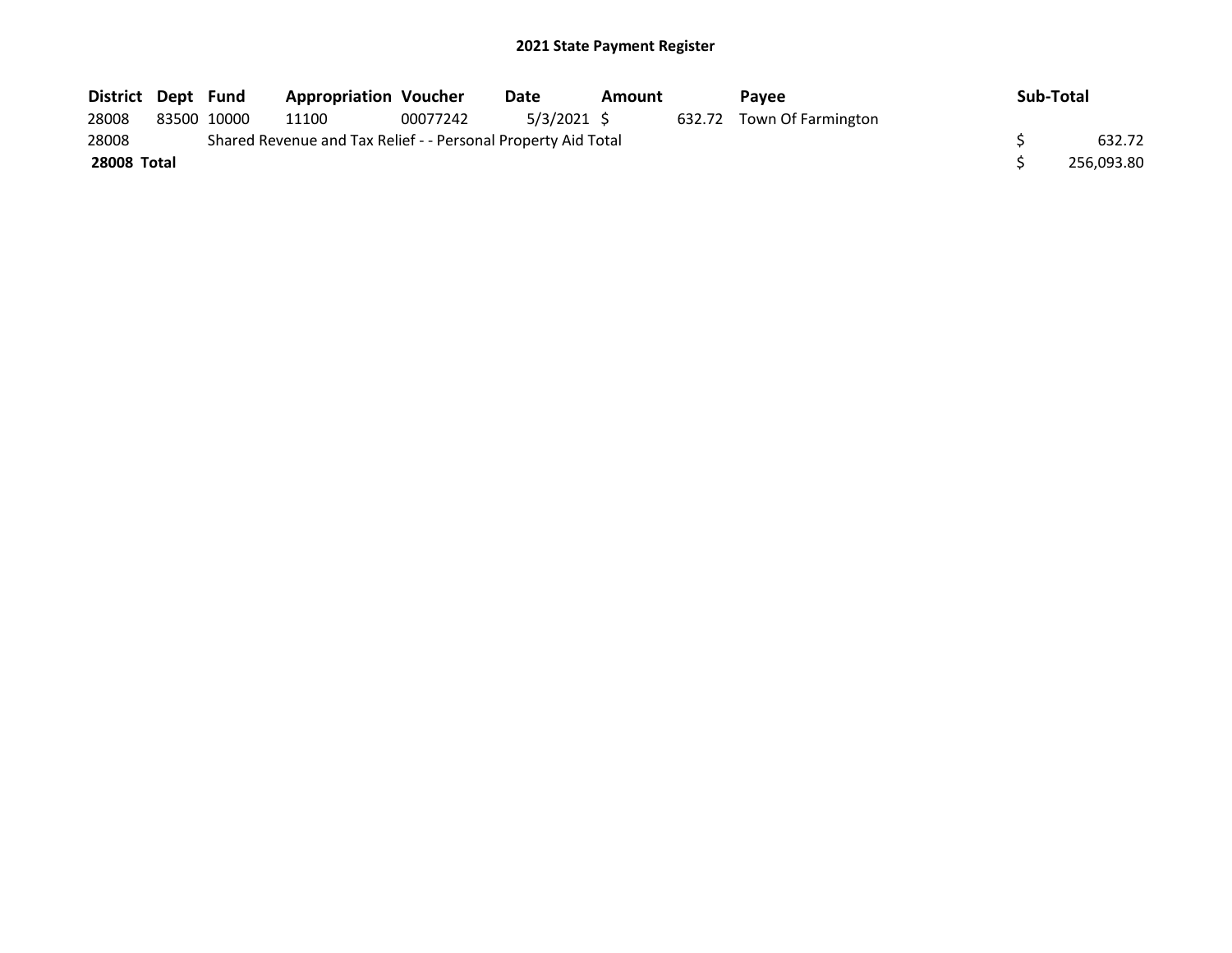| District Dept Fund |             |             | <b>Appropriation Voucher</b>                                       |          | <b>Date</b>    | Amount | Payee                    | Sub-Total |           |
|--------------------|-------------|-------------|--------------------------------------------------------------------|----------|----------------|--------|--------------------------|-----------|-----------|
| 28010              |             |             | Dept of Safety & Prof Services - - Fire Dues Distribution          |          |                |        |                          |           |           |
| 28010              | 16500 10000 |             | 22500                                                              | 00040943 | $7/16/2021$ \$ |        | 3,871.30 Town Of Hebron  |           |           |
| 28010              |             |             | Dept of Safety & Prof Services - - Fire Dues Distribution Total    |          |                |        |                          | \$        | 3,871.30  |
| 28010              |             |             | Dept of Natural Resources - - Aids In Lieu Of Taxes - Gener        |          |                |        |                          |           |           |
| 28010              |             | 37000 10000 | 50300                                                              | 00461110 | $2/2/2021$ \$  |        | 36,485.81 Town Of Hebron |           |           |
| 28010              | 37000 10000 |             | 50300                                                              | 00475613 | $4/21/2021$ \$ |        | 477.97 Town Of Hebron    |           |           |
| 28010              |             |             | Dept of Natural Resources - - Aids In Lieu Of Taxes - Gener Total  |          |                |        |                          | \$        | 36,963.78 |
| 28010              |             |             | Dept of Natural Resources - - Resaids - Cnty Forst, Cl & Mfl       |          |                |        |                          |           |           |
| 28010              |             | 37000 21200 | 57100                                                              | 00487844 | $6/14/2021$ \$ |        | 85.80 Town Of Hebron     |           |           |
| 28010              |             |             | Dept of Natural Resources - - Resaids - Cnty Forst, Cl & Mfl Total |          |                |        |                          | \$        | 85.80     |
| 28010              |             |             | Dept of Natural Resources - - Aids In Lieu Of Taxes - Sum S        |          |                |        |                          |           |           |
| 28010              |             | 37000 21200 | 57900                                                              | 00475614 | $4/21/2021$ \$ |        | 425.19 Town Of Hebron    |           |           |
| 28010              |             |             | Dept of Natural Resources - - Aids In Lieu Of Taxes - Sum S Total  |          |                |        |                          | \$        | 425.19    |
| 28010              |             |             | Dept of Natural Resources - - Fin Asst For Responsible Units       |          |                |        |                          |           |           |
| 28010              |             | 37000 27400 | 67000                                                              | 00483807 | $5/21/2021$ \$ |        | 3,669.30 Town Of Hebron  |           |           |
| 28010              |             |             | Dept of Natural Resources - - Fin Asst For Responsible Units Total |          |                |        |                          | \$        | 3,669.30  |
| 28010              |             |             | WI Dept of Transportation - - Trns Aids To Mnc.-Sf                 |          |                |        |                          |           |           |
| 28010              |             | 39500 21100 | 19100                                                              | 00632388 | $1/4/2021$ \$  |        | 24,328.71 Town Of Hebron |           |           |
| 28010              |             | 39500 21100 | 19100                                                              | 00667995 | $4/5/2021$ \$  |        | 24,328.71 Town Of Hebron |           |           |
| 28010              |             | 39500 21100 | 19100                                                              | 00711483 | $7/6/2021$ \$  |        | 24,328.71 Town Of Hebron |           |           |
| 28010              |             | 39500 21100 | 19100                                                              | 00752042 | 10/4/2021 \$   |        | 24,328.71 Town Of Hebron |           |           |
| 28010              |             |             | WI Dept of Transportation - - Trns Aids To Mnc.-Sf Total           |          |                |        |                          | \$        | 97,314.84 |
| 28010              |             |             | Department of Revenue - - Gifts And Grants                         |          |                |        |                          |           |           |
| 28010              |             | 56600 10000 | 12100                                                              | 00206827 | $6/25/2021$ \$ |        | 59,137.73 Town Of Hebron |           |           |
| 28010              |             |             | Department of Revenue - - Gifts And Grants Total                   |          |                |        |                          | \$        | 59,137.73 |
| 28010              |             |             | Shared Revenue and Tax Relief - - County And Municipal Aid         |          |                |        |                          |           |           |
| 28010              |             | 83500 10000 | 10500                                                              | 00081453 | 7/26/2021 \$   |        | 2,304.53 Town Of Hebron  |           |           |
| 28010              |             | 83500 10000 | 10500                                                              | 00088554 | 11/15/2021 \$  |        | 13,059.01 Town Of Hebron |           |           |
| 28010              |             |             | Shared Revenue and Tax Relief - - County And Municipal Aid Total   |          |                |        |                          | \$        | 15,363.54 |
| 28010              |             |             | Shared Revenue and Tax Relief - - Exempt Computer Aid              |          |                |        |                          |           |           |
| 28010              | 83500 10000 |             | 10900                                                              | 00084066 | 7/26/2021 \$   |        | 3.11 Town Of Hebron      |           |           |
| 28010              |             |             | Shared Revenue and Tax Relief - - Exempt Computer Aid Total        |          |                |        |                          | \$        | 3.11      |
| 28010              |             |             | Shared Revenue and Tax Relief - - Personal Property Aid            |          |                |        |                          |           |           |
| 28010              | 83500 10000 |             | 11100                                                              | 00077243 | $5/3/2021$ \$  |        | 27.21 Town Of Hebron     |           |           |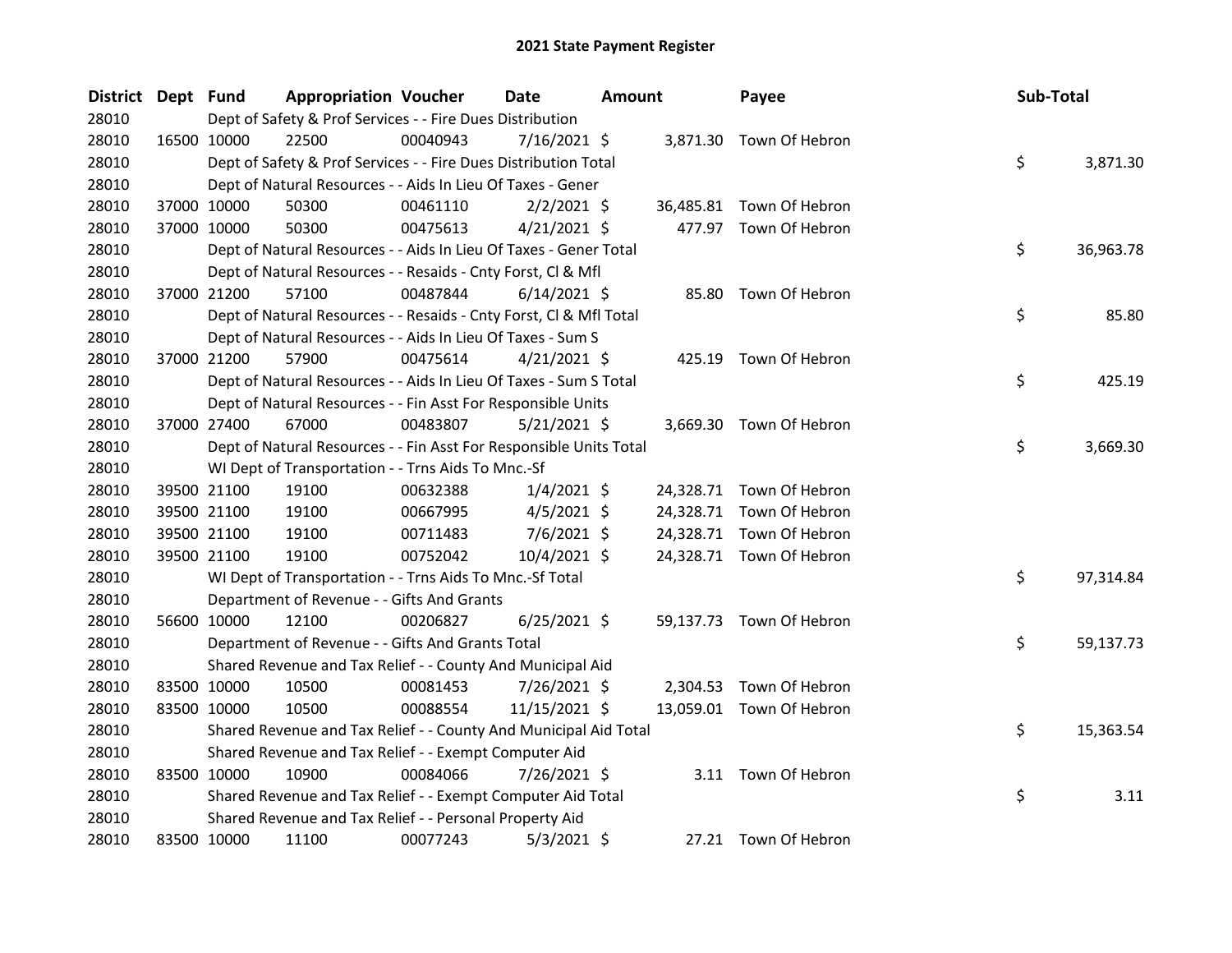| District Dept | Fund        | <b>Appropriation Voucher</b>                                        |          | Date        | <b>Amount</b> |        | Pavee          | Sub-Total |            |
|---------------|-------------|---------------------------------------------------------------------|----------|-------------|---------------|--------|----------------|-----------|------------|
| 28010         |             | Shared Revenue and Tax Relief - - Personal Property Aid Total       |          |             |               |        |                |           | 27.21      |
| 28010         |             | Shared Revenue and Tax Relief - - Payments For Municipal Svcs       |          |             |               |        |                |           |            |
| 28010         | 83500 10000 | 50100                                                               | 00073637 | 2/1/2021 \$ |               | 353.82 | Town Of Hebron |           |            |
| 28010         |             | Shared Revenue and Tax Relief - - Payments For Municipal Svcs Total |          |             |               |        |                |           | 353.82     |
| 28010 Total   |             |                                                                     |          |             |               |        |                |           | 217.215.62 |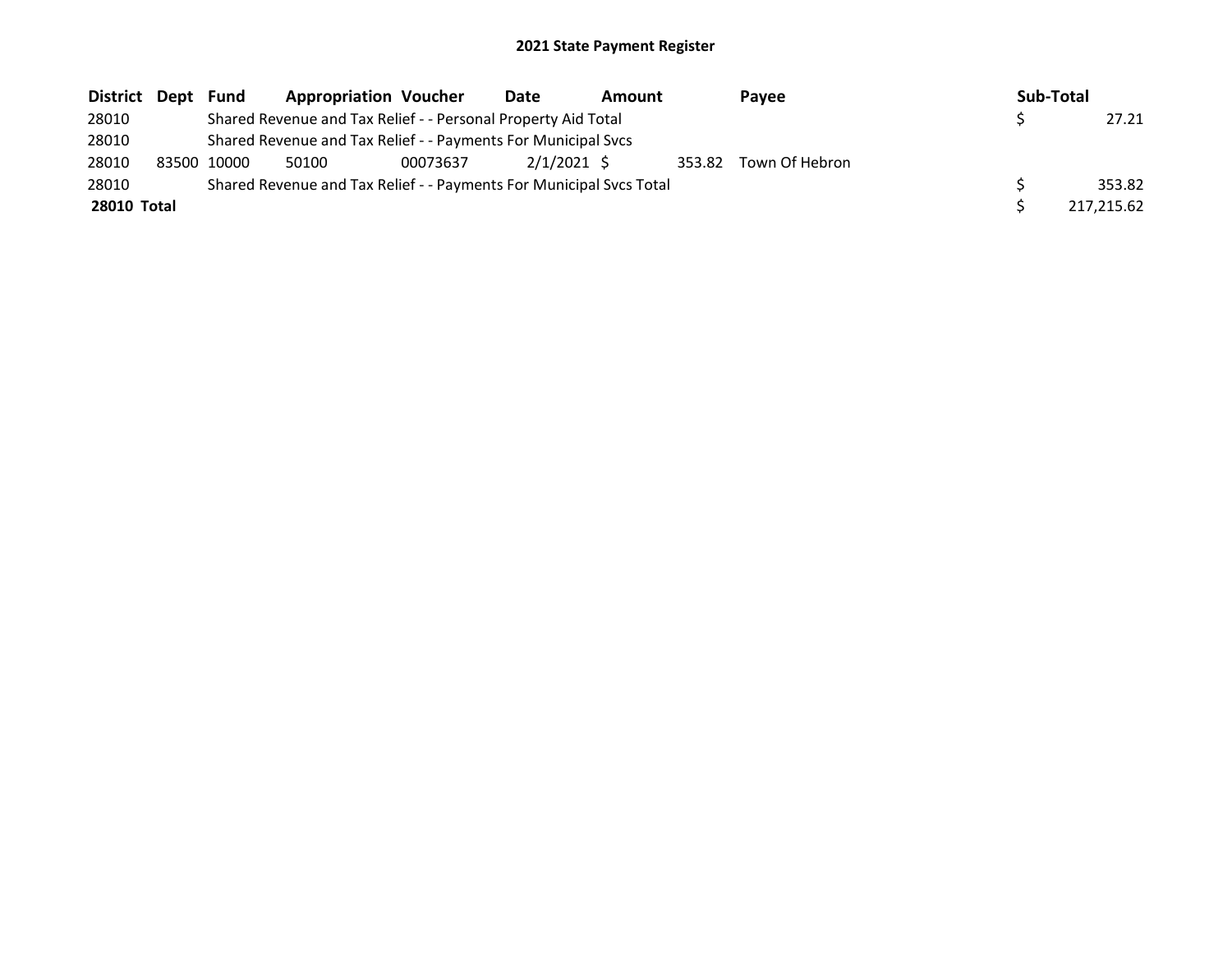| District Dept Fund |                                                                    | <b>Appropriation Voucher</b> |                                                                                 | Date           | Amount |           | Payee                     | Sub-Total |            |
|--------------------|--------------------------------------------------------------------|------------------------------|---------------------------------------------------------------------------------|----------------|--------|-----------|---------------------------|-----------|------------|
| 28012              |                                                                    |                              | Dept of Safety & Prof Services - - Fire Dues Distribution                       |                |        |           |                           |           |            |
| 28012              | 16500 10000<br>22500                                               |                              | 00040944                                                                        | $7/16/2021$ \$ |        |           | 21,177.38 Town Of Ixonia  |           |            |
| 28012              |                                                                    |                              | Dept of Safety & Prof Services - - Fire Dues Distribution Total                 |                |        |           |                           | \$        | 21,177.38  |
| 28012              | Dept of Natural Resources - - Resaids - Fire Suppress Grant        |                              |                                                                                 |                |        |           |                           |           |            |
| 28012              | 37000 21200                                                        | 54500                        | 00478298                                                                        | $4/30/2021$ \$ |        |           | 8,658.47 Town Of Ixonia   |           |            |
| 28012              |                                                                    |                              | Dept of Natural Resources - - Resaids - Fire Suppress Grant Total               |                |        |           |                           | \$        | 8,658.47   |
| 28012              |                                                                    |                              | Dept of Natural Resources - - Resaids - Cnty Forst, Cl & Mfl                    |                |        |           |                           |           |            |
| 28012              | 37000 21200                                                        | 57100                        | 00487845                                                                        | $6/14/2021$ \$ |        |           | 82.86 Town Of Ixonia      |           |            |
| 28012              |                                                                    |                              | Dept of Natural Resources - - Resaids - Cnty Forst, Cl & Mfl Total              |                |        |           |                           | \$        | 82.86      |
| 28012              |                                                                    |                              | Dept of Natural Resources - - Fin Asst For Responsible Units                    |                |        |           |                           |           |            |
| 28012              | 37000 27400<br>67000                                               |                              | 00483502                                                                        | $5/21/2021$ \$ |        |           | 7,839.62 Town Of Ixonia   |           |            |
| 28012              | Dept of Natural Resources - - Fin Asst For Responsible Units Total |                              |                                                                                 |                |        |           |                           | \$        | 7,839.62   |
| 28012              | Dept of Natural Resources - - Recycling Consolidation Grants       |                              |                                                                                 |                |        |           |                           |           |            |
| 28012              | 37000 27400<br>67300                                               |                              | 00483502                                                                        | $5/21/2021$ \$ |        |           | 1,807.17 Town Of Ixonia   |           |            |
| 28012              | Dept of Natural Resources - - Recycling Consolidation Grants Total |                              |                                                                                 |                |        |           |                           | \$        | 1,807.17   |
| 28012              | WI Dept of Transportation - - Trns Aids To Mnc.-Sf                 |                              |                                                                                 |                |        |           |                           |           |            |
| 28012              | 39500 21100<br>19100                                               |                              | 00632389                                                                        | $1/4/2021$ \$  |        |           | 46,824.39 Town Of Ixonia  |           |            |
| 28012              | 19100<br>39500 21100                                               |                              | 00667996                                                                        | $4/5/2021$ \$  |        | 46,824.39 | Town Of Ixonia            |           |            |
| 28012              | 39500 21100<br>19100                                               |                              | 00711484                                                                        | $7/6/2021$ \$  |        | 46,824.39 | Town Of Ixonia            |           |            |
| 28012              | 39500 21100<br>19100                                               |                              | 00752043                                                                        | 10/4/2021 \$   |        |           | 46,824.39 Town Of Ixonia  |           |            |
| 28012              | WI Dept of Transportation - - Trns Aids To Mnc.-Sf Total           |                              |                                                                                 |                |        |           |                           | \$        | 187,297.56 |
| 28012              | Department of Health Services - - Emergency Medical Services, Ai   |                              |                                                                                 |                |        |           |                           |           |            |
| 28012              | 43500 10000<br>11900                                               |                              | 00405558                                                                        | $1/25/2021$ \$ |        |           | 5,627.44 Town Of Ixonia   |           |            |
| 28012              |                                                                    |                              | Department of Health Services - - Emergency Medical Services, Ai Total          |                |        |           |                           | \$        | 5,627.44   |
| 28012              |                                                                    |                              | Department of Health Services - - Prepaid Medical Transport Reimbursement       |                |        |           |                           |           |            |
| 28012              | 43500 10000                                                        | 16300                        | AMBULANCE 11/15/2021 \$                                                         |                |        |           | 2,000.00 Town Of Ixonia   |           |            |
| 28012              |                                                                    |                              | Department of Health Services - - Prepaid Medical Transport Reimbursement Total |                |        |           |                           | \$        | 2,000.00   |
| 28012              |                                                                    |                              | Department of Revenue - - Gifts And Grants                                      |                |        |           |                           |           |            |
| 28012              | 56600 10000<br>12100                                               |                              | 00206828                                                                        | $6/25/2021$ \$ |        |           | 238,434.97 Town Of Ixonia |           |            |
| 28012              | Department of Revenue - - Gifts And Grants Total                   |                              |                                                                                 |                |        |           |                           | \$        | 238,434.97 |
| 28012              |                                                                    |                              | Department of Revenue - - Misc Revenue Holding Clearing                         |                |        |           |                           |           |            |
| 28012              | 56600 10000<br>99500                                               |                              | 00195762                                                                        | $3/22/2021$ \$ |        | 474.00    | Town Of Ixonia            |           |            |
| 28012              | 56600 10000<br>99500                                               |                              | 00196448                                                                        | 3/29/2021 \$   |        | 177.85    | Town Of Ixonia            |           |            |
| 28012              | 56600 10000<br>99500                                               |                              | 00201589                                                                        | 5/10/2021 \$   |        |           | 162.32 Town Of Ixonia     |           |            |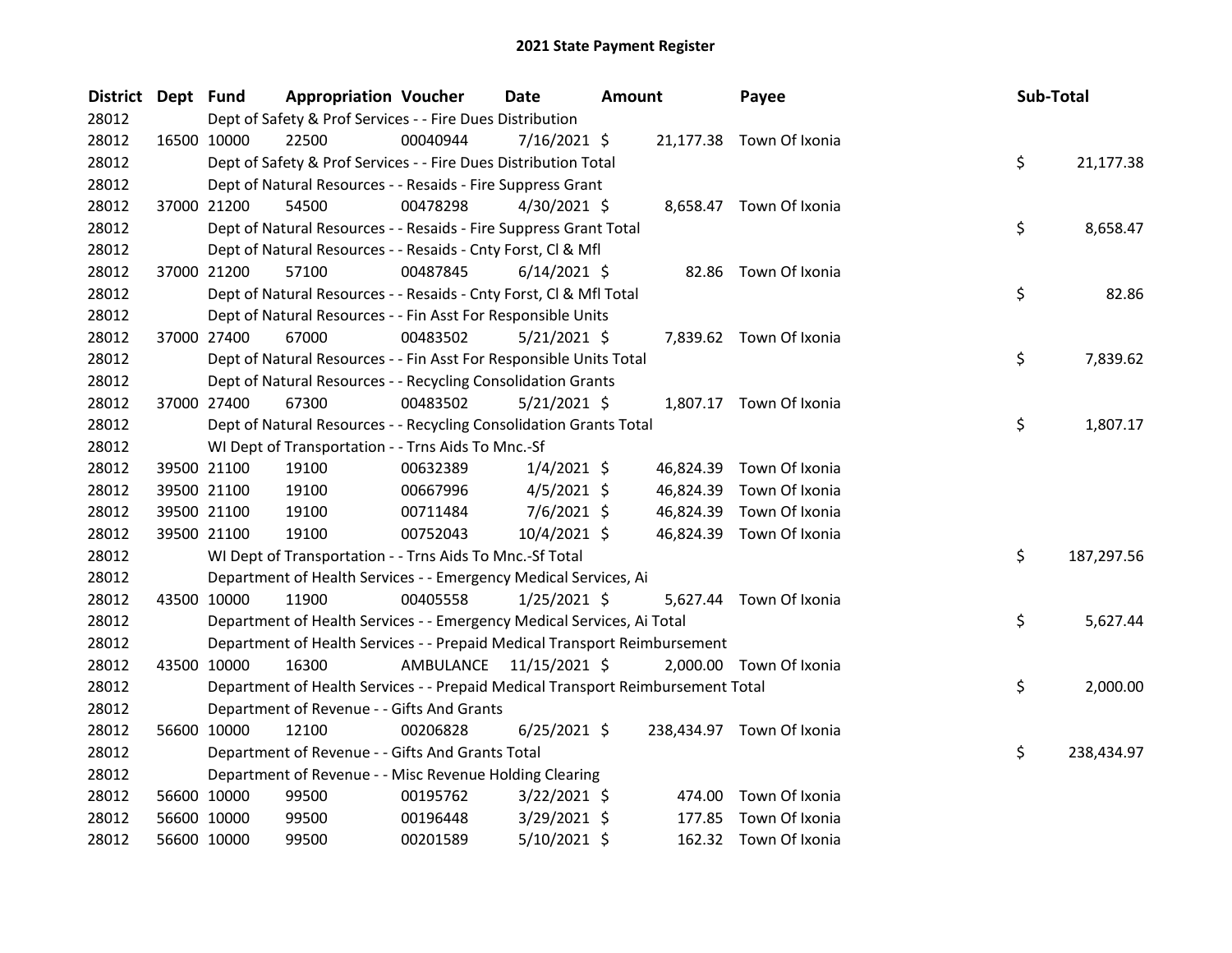| <b>District</b> | Dept Fund |             | <b>Appropriation Voucher</b>                                                  |          | Date            | <b>Amount</b> |           | Payee                   | Sub-Total |            |
|-----------------|-----------|-------------|-------------------------------------------------------------------------------|----------|-----------------|---------------|-----------|-------------------------|-----------|------------|
| 28012           |           | 56600 10000 | 99500                                                                         | 00205845 | $6/21/2021$ \$  |               | 130.00    | Town Of Ixonia          |           |            |
| 28012           | 56600     | 10000       | 99500                                                                         | 00212632 | $8/16/2021$ \$  |               | 107.00    | Town Of Ixonia          |           |            |
| 28012           |           |             | Department of Revenue - - Misc Revenue Holding Clearing Total                 |          |                 |               |           |                         | \$        | 1,051.17   |
| 28012           |           |             | Shared Revenue and Tax Relief - - County And Municipal Aid                    |          |                 |               |           |                         |           |            |
| 28012           |           | 83500 10000 | 10500                                                                         | 00081454 | $7/26/2021$ \$  |               | 9,728.23  | Town Of Ixonia          |           |            |
| 28012           |           | 83500 10000 | 10500                                                                         | 00088555 | $11/15/2021$ \$ |               | 53,126.64 | Town Of Ixonia          |           |            |
| 28012           |           |             | Shared Revenue and Tax Relief - - County And Municipal Aid Total              |          |                 |               |           |                         | \$        | 62,854.87  |
| 28012           |           |             | Shared Revenue and Tax Relief - - Exempt Computer Aid                         |          |                 |               |           |                         |           |            |
| 28012           | 83500     | 10000       | 10900                                                                         | 00084067 | 7/26/2021 \$    |               |           | 1,678.40 Town Of Ixonia |           |            |
| 28012           |           |             | Shared Revenue and Tax Relief - - Exempt Computer Aid Total                   |          |                 |               |           |                         | \$        | 1,678.40   |
| 28012           |           |             | Shared Revenue and Tax Relief - - Utility Aid                                 |          |                 |               |           |                         |           |            |
| 28012           |           | 83500 10000 | 11000                                                                         | 00081454 | 7/26/2021 \$    |               | 714.85    | Town Of Ixonia          |           |            |
| 28012           | 83500     | 10000       | 11000                                                                         | 00088555 | $11/15/2021$ \$ |               | 4,174.29  | Town Of Ixonia          |           |            |
| 28012           |           |             | Shared Revenue and Tax Relief - - Utility Aid Total                           |          |                 |               |           |                         | \$        | 4,889.14   |
| 28012           |           |             | Shared Revenue and Tax Relief - - Personal Property Aid                       |          |                 |               |           |                         |           |            |
| 28012           |           | 83500 10000 | 11100                                                                         | 00077244 | $5/3/2021$ \$   |               | 6,312.61  | Town Of Ixonia          |           |            |
| 28012           |           |             | Shared Revenue and Tax Relief - - Personal Property Aid Total                 |          |                 |               |           |                         | \$        | 6,312.61   |
| 28012           |           |             | Shared Revenue and Tax Relief - - State Aid; Video Service Provider Fee       |          |                 |               |           |                         |           |            |
| 28012           | 83500     | 10000       | 11200                                                                         | 00082961 | 7/26/2021 \$    |               | 7,872.68  | Town Of Ixonia          |           |            |
| 28012           |           |             | Shared Revenue and Tax Relief - - State Aid; Video Service Provider Fee Total |          |                 |               |           |                         | \$        | 7,872.68   |
| 28012 Total     |           |             |                                                                               |          |                 |               |           |                         |           | 557,584.34 |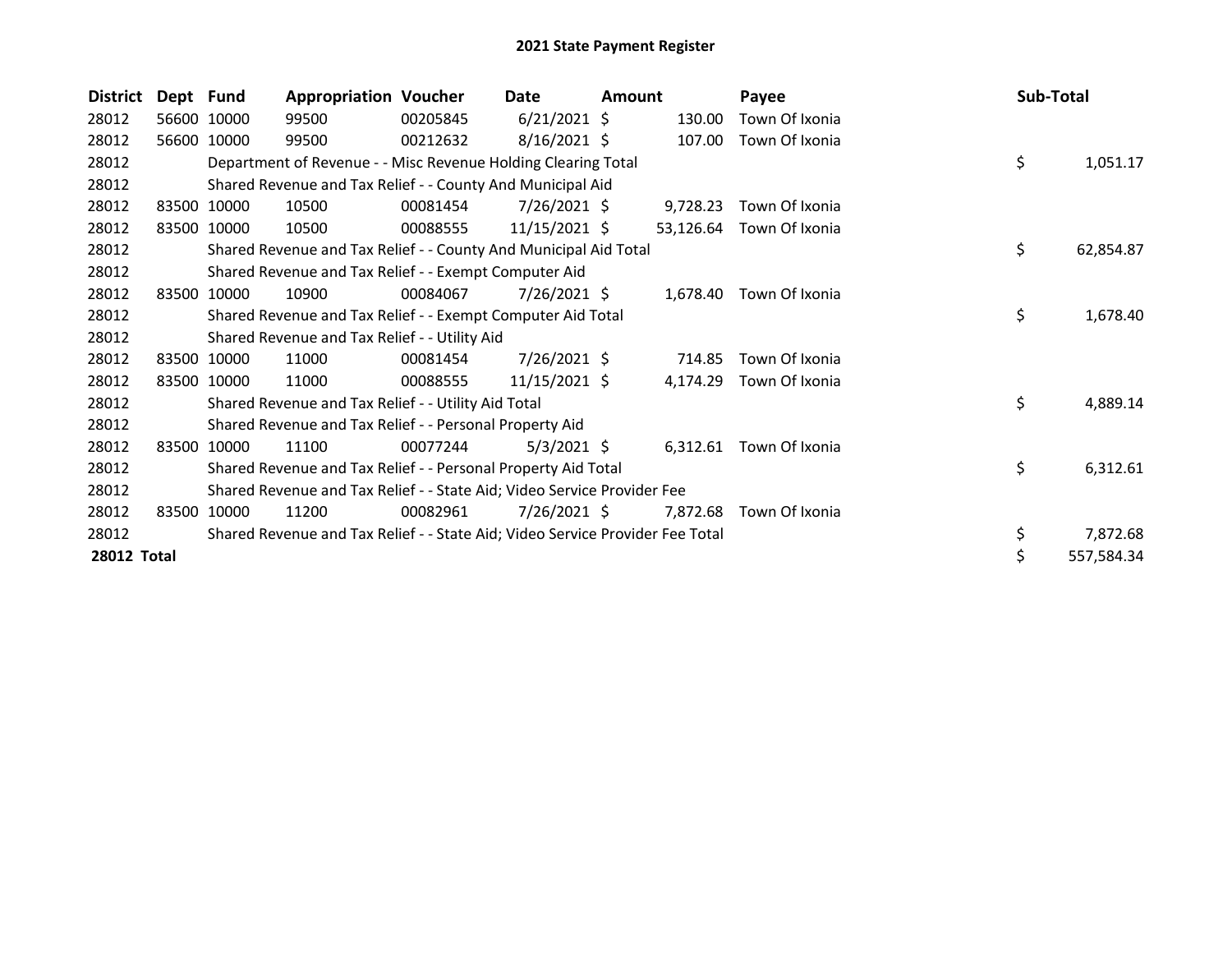| District Dept Fund |             |             | <b>Appropriation Voucher</b>                                       |          | Date           | <b>Amount</b> |        | Payee                        | Sub-Total |            |
|--------------------|-------------|-------------|--------------------------------------------------------------------|----------|----------------|---------------|--------|------------------------------|-----------|------------|
| 28014              |             |             | Dept of Safety & Prof Services - - Fire Dues Distribution          |          |                |               |        |                              |           |            |
| 28014              |             | 16500 10000 | 22500                                                              | 00040946 | $7/15/2021$ \$ |               |        | 8,829.50 Town Of Jefferson   |           |            |
| 28014              |             |             | Dept of Safety & Prof Services - - Fire Dues Distribution Total    |          |                |               |        |                              | \$        | 8,829.50   |
| 28014              |             |             | Dept of Natural Resources - - Aids In Lieu Of Taxes - Gener        |          |                |               |        |                              |           |            |
| 28014              |             | 37000 10000 | 50300                                                              | 00461138 | $2/1/2021$ \$  |               |        | 67,874.75 Town Of Jefferson  |           |            |
| 28014              |             | 37000 10000 | 50300                                                              | 00475920 | $4/21/2021$ \$ |               | 425.68 | Town Of Jefferson            |           |            |
| 28014              |             | 37000 10000 | 50300                                                              | 00475922 | $4/21/2021$ \$ |               |        | 38.21 Town Of Jefferson      |           |            |
| 28014              |             |             | Dept of Natural Resources - - Aids In Lieu Of Taxes - Gener Total  |          |                |               |        |                              | \$        | 68,338.64  |
| 28014              |             |             | Dept of Natural Resources - - Resaids - Cnty Forst, Cl & Mfl       |          |                |               |        |                              |           |            |
| 28014              |             | 37000 21200 | 57100                                                              | 00487846 | $6/14/2021$ \$ |               |        | 44.23 Town Of Jefferson      |           |            |
| 28014              |             |             | Dept of Natural Resources - - Resaids - Cnty Forst, CI & Mfl Total |          |                |               |        |                              | \$        | 44.23      |
| 28014              |             |             | Dept of Natural Resources - - Aids In Lieu Of Taxes - Sum S        |          |                |               |        |                              |           |            |
| 28014              |             | 37000 21200 | 57900                                                              | 00475921 | $4/21/2021$ \$ |               |        | 44.80 Town Of Jefferson      |           |            |
| 28014              |             |             | Dept of Natural Resources - - Aids In Lieu Of Taxes - Sum S Total  |          |                |               |        |                              | \$        | 44.80      |
| 28014              |             |             | Dept of Natural Resources - - Fin Asst For Responsible Units       |          |                |               |        |                              |           |            |
| 28014              |             | 37000 27400 | 67000                                                              | 00483374 | $5/21/2021$ \$ |               |        | 5,385.87 Town Of Jefferson   |           |            |
| 28014              |             |             | Dept of Natural Resources - - Fin Asst For Responsible Units Total |          |                |               |        |                              | \$        | 5,385.87   |
| 28014              |             |             | WI Dept of Transportation - - Trns Aids To Mnc.-Sf                 |          |                |               |        |                              |           |            |
| 28014              |             | 39500 21100 | 19100                                                              | 00632390 | $1/4/2021$ \$  |               |        | 31,089.24 Town Of Jefferson  |           |            |
| 28014              |             | 39500 21100 | 19100                                                              | 00667997 | $4/5/2021$ \$  |               |        | 31,089.24 Town Of Jefferson  |           |            |
| 28014              |             | 39500 21100 | 19100                                                              | 00711485 | $7/6/2021$ \$  |               |        | 31,089.24 Town Of Jefferson  |           |            |
| 28014              |             | 39500 21100 | 19100                                                              | 00752044 | 10/4/2021 \$   |               |        | 31,089.24 Town Of Jefferson  |           |            |
| 28014              |             |             | WI Dept of Transportation - - Trns Aids To Mnc.-Sf Total           |          |                |               |        |                              | \$        | 124,356.96 |
| 28014              |             |             | WI Dept of Transportation - - Loc Rd Imp Prg St Fd                 |          |                |               |        |                              |           |            |
| 28014              |             | 39500 21100 | 27800                                                              | 00779831 | $12/2/2021$ \$ |               |        | 23,847.02 Town Of Jefferson  |           |            |
| 28014              |             |             | WI Dept of Transportation - - Loc Rd Imp Prg St Fd Total           |          |                |               |        |                              | \$        | 23,847.02  |
| 28014              |             |             | Department of Revenue - - Gifts And Grants                         |          |                |               |        |                              |           |            |
| 28014              | 56600 10000 |             | 12100                                                              | 00206829 | $6/25/2021$ \$ |               |        | 117,856.79 Town Of Jefferson |           |            |
| 28014              |             |             | Department of Revenue - - Gifts And Grants Total                   |          |                |               |        |                              | \$        | 117,856.79 |
| 28014              |             |             | Department of Revenue - - Misc Revenue Holding Clearing            |          |                |               |        |                              |           |            |
| 28014              |             | 56600 10000 | 99500                                                              | 00192613 | $3/1/2021$ \$  |               | 731.00 | Town Of Jefferson            |           |            |
| 28014              |             | 56600 10000 | 99500                                                              | 00194932 | $3/15/2021$ \$ |               | 150.00 | Town Of Jefferson            |           |            |
| 28014              |             | 56600 10000 | 99500                                                              | 00195770 | $3/22/2021$ \$ |               | 40.00  | Town Of Jefferson            |           |            |
| 28014              | 56600 10000 |             | 99500                                                              | 00200397 | $5/3/2021$ \$  |               |        | 268.67 Town Of Jefferson     |           |            |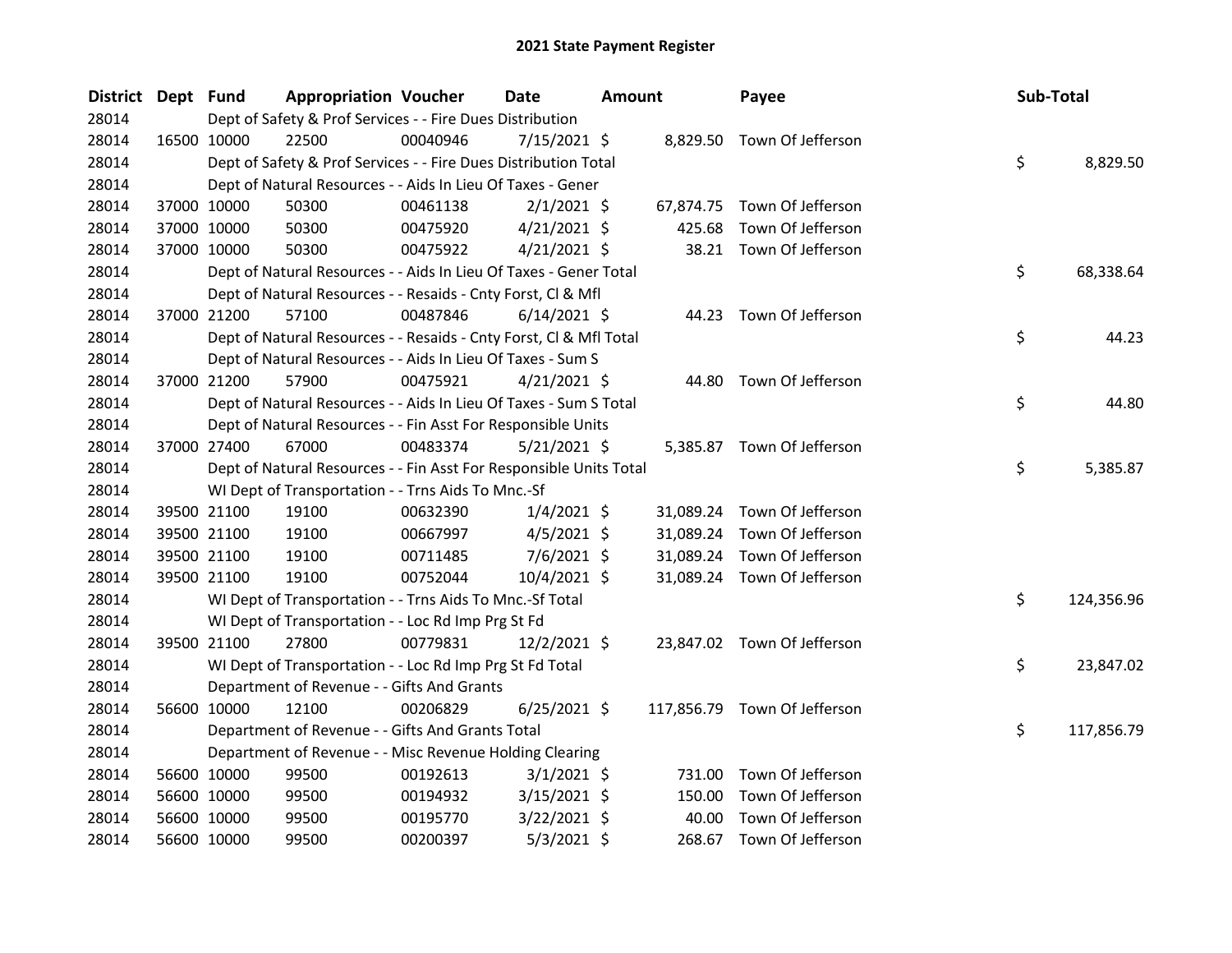| District           | Dept Fund |             | <b>Appropriation Voucher</b>                                        |          | Date            | Amount |           | Payee                       | Sub-Total |            |
|--------------------|-----------|-------------|---------------------------------------------------------------------|----------|-----------------|--------|-----------|-----------------------------|-----------|------------|
| 28014              |           |             | Department of Revenue - - Misc Revenue Holding Clearing Total       |          |                 |        |           |                             | \$        | 1,189.67   |
| 28014              |           |             | Shared Revenue and Tax Relief - - County And Municipal Aid          |          |                 |        |           |                             |           |            |
| 28014              |           | 83500 10000 | 10500                                                               | 00081455 | $7/26/2021$ \$  |        | 8,248.19  | Town Of Jefferson           |           |            |
| 28014              |           | 83500 10000 | 10500                                                               | 00088556 | $11/15/2021$ \$ |        |           | 46,739.74 Town Of Jefferson |           |            |
| 28014              |           |             | Shared Revenue and Tax Relief - - County And Municipal Aid Total    |          |                 |        |           |                             | \$        | 54,987.93  |
| 28014              |           |             | Shared Revenue and Tax Relief - - Exempt Computer Aid               |          |                 |        |           |                             |           |            |
| 28014              | 83500     | 10000       | 10900                                                               | 00084068 | 7/26/2021 \$    |        |           | 516.51 Town Of Jefferson    |           |            |
| 28014              |           |             | Shared Revenue and Tax Relief - - Exempt Computer Aid Total         |          |                 |        |           |                             | \$        | 516.51     |
| 28014              |           |             | Shared Revenue and Tax Relief - - Utility Aid                       |          |                 |        |           |                             |           |            |
| 28014              |           | 83500 10000 | 11000                                                               | 00081455 | 7/26/2021 \$    |        | 3,187.75  | Town Of Jefferson           |           |            |
| 28014              |           | 83500 10000 | 11000                                                               | 00088556 | $11/15/2021$ \$ |        | 19,320.50 | Town Of Jefferson           |           |            |
| 28014              |           |             | Shared Revenue and Tax Relief - - Utility Aid Total                 |          |                 |        |           |                             | \$        | 22,508.25  |
| 28014              |           |             | Shared Revenue and Tax Relief - - Personal Property Aid             |          |                 |        |           |                             |           |            |
| 28014              | 83500     | 10000       | 11100                                                               | 00077245 | $5/3/2021$ \$   |        | 935.99    | Town Of Jefferson           |           |            |
| 28014              |           |             | Shared Revenue and Tax Relief - - Personal Property Aid Total       |          |                 |        |           |                             | \$        | 935.99     |
| 28014              |           |             | Shared Revenue and Tax Relief - - Payments For Municipal Svcs       |          |                 |        |           |                             |           |            |
| 28014              | 83500     | 10000       | 50100                                                               | 00073638 | $2/1/2021$ \$   |        | 44.79     | Town Of Jefferson           |           |            |
| 28014              |           |             | Shared Revenue and Tax Relief - - Payments For Municipal Svcs Total |          |                 |        |           |                             | \$        | 44.79      |
| <b>28014 Total</b> |           |             |                                                                     |          |                 |        |           |                             |           | 428,886.95 |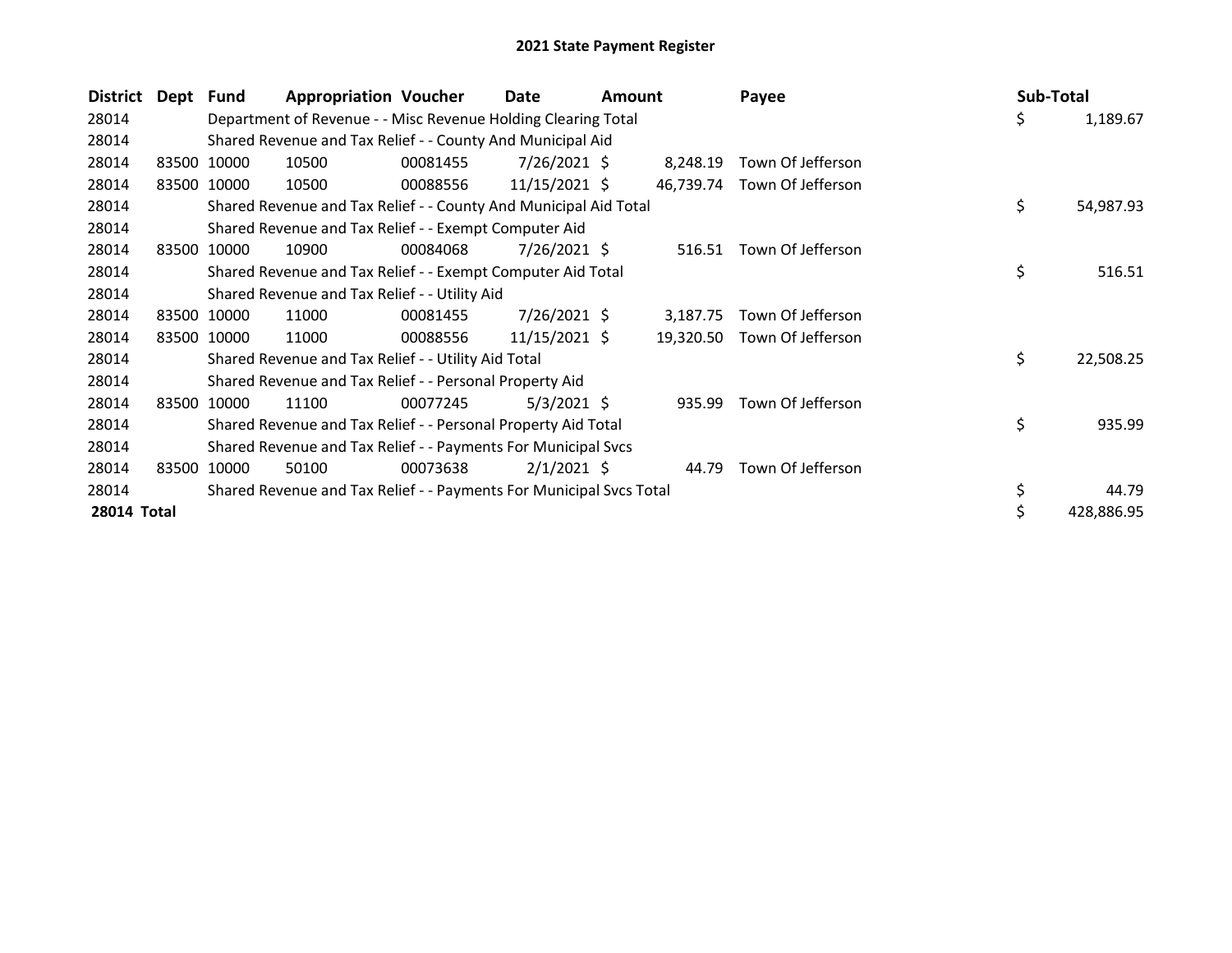| District Dept Fund |             |             | <b>Appropriation Voucher</b>                                       |          | Date           | <b>Amount</b> |           | Payee                         | Sub-Total |            |
|--------------------|-------------|-------------|--------------------------------------------------------------------|----------|----------------|---------------|-----------|-------------------------------|-----------|------------|
| 28016              |             |             | Dept of Safety & Prof Services - - Fire Dues Distribution          |          |                |               |           |                               |           |            |
| 28016              |             | 16500 10000 | 22500                                                              | 00040948 | 7/16/2021 \$   |               |           | 16,307.11 Town Of Koshkonong  |           |            |
| 28016              |             |             | Dept of Safety & Prof Services - - Fire Dues Distribution Total    |          |                |               |           |                               | \$        | 16,307.11  |
| 28016              |             |             | Dept of Natural Resources - - Aids In Lieu Of Taxes - Gener        |          |                |               |           |                               |           |            |
| 28016              |             | 37000 10000 | 50300                                                              | 00461122 | $2/2/2021$ \$  |               |           | 1,318.73 Town Of Koshkonong   |           |            |
| 28016              |             | 37000 10000 | 50300                                                              | 00461123 | $2/2/2021$ \$  |               | 1,556.63  | Town Of Koshkonong            |           |            |
| 28016              |             | 37000 10000 | 50300                                                              | 00475777 | $4/21/2021$ \$ |               | 11.72     | Town Of Koshkonong            |           |            |
| 28016              |             | 37000 10000 | 50300                                                              | 00475778 | $4/21/2021$ \$ |               | 804.53    | Town Of Koshkonong            |           |            |
| 28016              |             |             | Dept of Natural Resources - - Aids In Lieu Of Taxes - Gener Total  |          |                |               |           |                               | \$        | 3,691.61   |
| 28016              |             |             | Dept of Natural Resources - - Resaids - Cnty Forst, Cl & Mfl       |          |                |               |           |                               |           |            |
| 28016              |             | 37000 21200 | 57100                                                              | 00487847 | $6/14/2021$ \$ |               |           | 42.12 Town Of Koshkonong      |           |            |
| 28016              |             |             | Dept of Natural Resources - - Resaids - Cnty Forst, Cl & Mfl Total |          |                |               |           |                               | \$        | 42.12      |
| 28016              |             |             | Dept of Natural Resources - - Aids In Lieu Of Taxes - Sum S        |          |                |               |           |                               |           |            |
| 28016              |             | 37000 21200 | 57900                                                              | 00475775 | $4/21/2021$ \$ |               | 83.29     | Town Of Koshkonong            |           |            |
| 28016              |             | 37000 21200 | 57900                                                              | 00475776 | $4/21/2021$ \$ |               | 0.33      | Town Of Koshkonong            |           |            |
| 28016              |             |             | Dept of Natural Resources - - Aids In Lieu Of Taxes - Sum S Total  |          |                |               |           |                               | \$        | 83.62      |
| 28016              |             |             | Dept of Natural Resources - - Fin Asst For Responsible Units       |          |                |               |           |                               |           |            |
| 28016              |             | 37000 27400 | 67000                                                              | 00483858 | $5/21/2021$ \$ |               |           | 8,107.33 Town Of Koshkonong   |           |            |
| 28016              |             |             | Dept of Natural Resources - - Fin Asst For Responsible Units Total |          |                |               |           |                               | \$        | 8,107.33   |
| 28016              |             |             | Dept of Natural Resources - - Recycling Consolidation Grants       |          |                |               |           |                               |           |            |
| 28016              |             | 37000 27400 | 67300                                                              | 00483858 | $5/21/2021$ \$ |               |           | 940.61 Town Of Koshkonong     |           |            |
| 28016              |             |             | Dept of Natural Resources - - Recycling Consolidation Grants Total |          |                |               |           |                               | \$        | 940.61     |
| 28016              |             |             | WI Dept of Transportation - - Trns Aids To Mnc.-Sf                 |          |                |               |           |                               |           |            |
| 28016              |             | 39500 21100 | 19100                                                              | 00632391 | $1/4/2021$ \$  |               |           | 46,390.77 Town Of Koshkonong  |           |            |
| 28016              |             | 39500 21100 | 19100                                                              | 00667998 | 4/5/2021 \$    |               | 46,390.77 | Town Of Koshkonong            |           |            |
| 28016              |             | 39500 21100 | 19100                                                              | 00711486 | $7/6/2021$ \$  |               | 46,390.77 | Town Of Koshkonong            |           |            |
| 28016              |             | 39500 21100 | 19100                                                              | 00752045 | 10/4/2021 \$   |               |           | 46,390.77 Town Of Koshkonong  |           |            |
| 28016              |             |             | WI Dept of Transportation - - Trns Aids To Mnc.-Sf Total           |          |                |               |           |                               | \$        | 185,563.08 |
| 28016              |             |             | Department of Revenue - - Gifts And Grants                         |          |                |               |           |                               |           |            |
| 28016              |             | 56600 10000 | 12100                                                              | 00206830 | $6/25/2021$ \$ |               |           | 197,823.57 Town Of Koshkonong |           |            |
| 28016              |             |             | Department of Revenue - - Gifts And Grants Total                   |          |                |               |           |                               | \$        | 197,823.57 |
| 28016              |             |             | Shared Revenue and Tax Relief - - County And Municipal Aid         |          |                |               |           |                               |           |            |
| 28016              |             | 83500 10000 | 10500                                                              | 00081456 | 7/26/2021 \$   |               | 6,145.69  | Town Of Koshkonong            |           |            |
| 28016              | 83500 10000 |             | 10500                                                              | 00088557 | 11/15/2021 \$  |               |           | 34,825.58 Town Of Koshkonong  |           |            |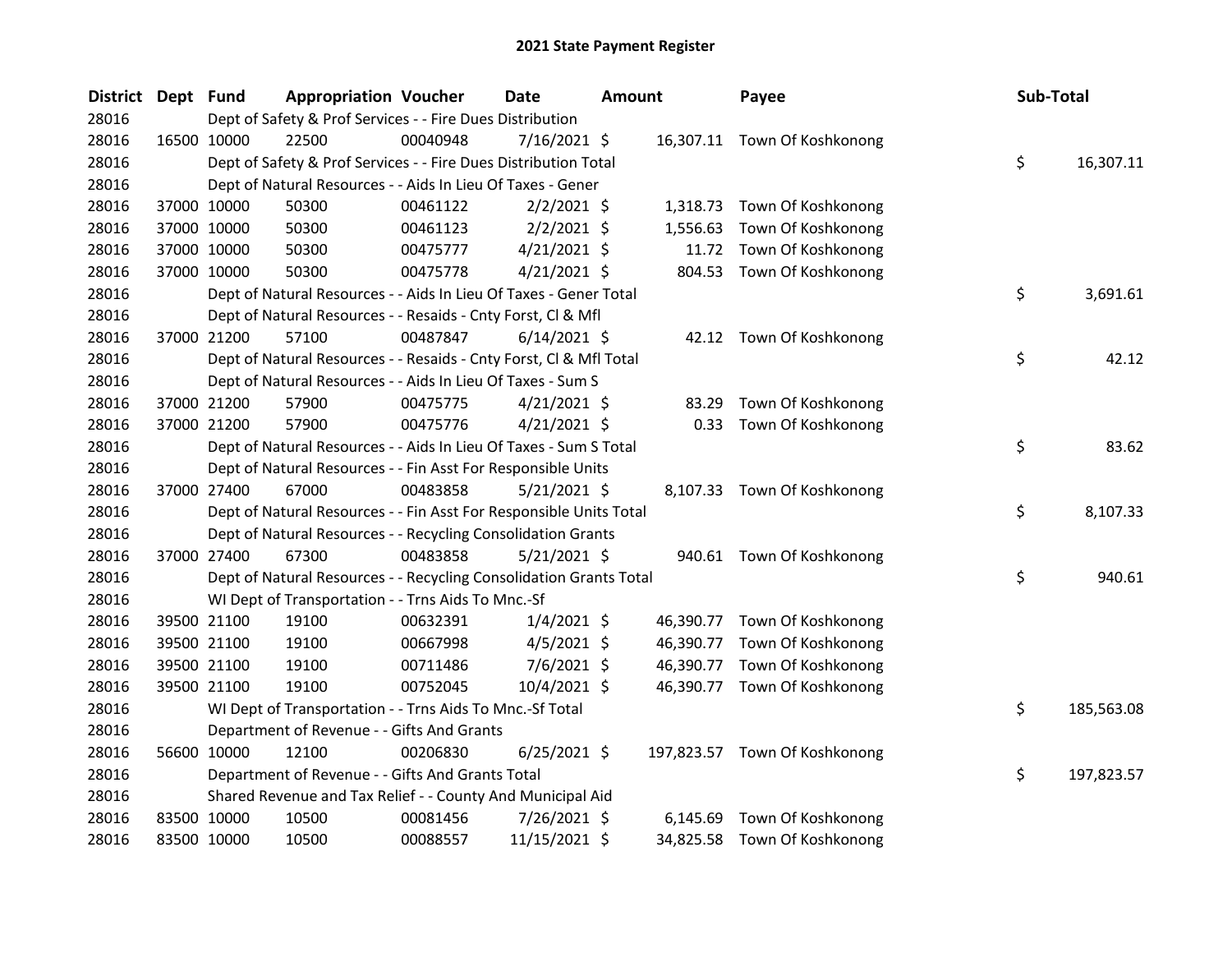| <b>District</b>    | Dept Fund |             | <b>Appropriation Voucher</b>                                                  |          | Date           | <b>Amount</b> |          | Payee                       | Sub-Total |            |
|--------------------|-----------|-------------|-------------------------------------------------------------------------------|----------|----------------|---------------|----------|-----------------------------|-----------|------------|
| 28016              |           |             | Shared Revenue and Tax Relief - - County And Municipal Aid Total              |          |                |               |          |                             | Ş         | 40,971.27  |
| 28016              |           |             | Shared Revenue and Tax Relief - - Exempt Computer Aid                         |          |                |               |          |                             |           |            |
| 28016              | 83500     | 10000       | 10900                                                                         | 00084069 | $7/26/2021$ \$ |               | 98.73    | Town Of Koshkonong          |           |            |
| 28016              |           |             | Shared Revenue and Tax Relief - - Exempt Computer Aid Total                   |          |                |               |          |                             | \$        | 98.73      |
| 28016              |           |             | Shared Revenue and Tax Relief - - Utility Aid                                 |          |                |               |          |                             |           |            |
| 28016              | 83500     | 10000       | 11000                                                                         | 00081456 | $7/26/2021$ \$ |               | 774.17   | Town Of Koshkonong          |           |            |
| 28016              |           | 83500 10000 | 11000                                                                         | 00088557 | 11/15/2021 \$  |               |          | 4,789.35 Town Of Koshkonong |           |            |
| 28016              |           |             | Shared Revenue and Tax Relief - - Utility Aid Total                           |          |                |               |          |                             | \$        | 5,563.52   |
| 28016              |           |             | Shared Revenue and Tax Relief - - Personal Property Aid                       |          |                |               |          |                             |           |            |
| 28016              |           | 83500 10000 | 11100                                                                         | 00077246 | $5/3/2021$ \$  |               | 1,790.92 | Town Of Koshkonong          |           |            |
| 28016              |           |             | Shared Revenue and Tax Relief - - Personal Property Aid Total                 |          |                |               |          |                             | \$        | 1,790.92   |
| 28016              |           |             | Shared Revenue and Tax Relief - - State Aid; Video Service Provider Fee       |          |                |               |          |                             |           |            |
| 28016              | 83500     | 10000       | 11200                                                                         | 00082962 | $7/26/2021$ \$ |               | 8,476.50 | Town Of Koshkonong          |           |            |
| 28016              |           |             | Shared Revenue and Tax Relief - - State Aid; Video Service Provider Fee Total |          |                |               |          |                             |           | 8,476.50   |
| <b>28016 Total</b> |           |             |                                                                               |          |                |               |          |                             |           | 469,459.99 |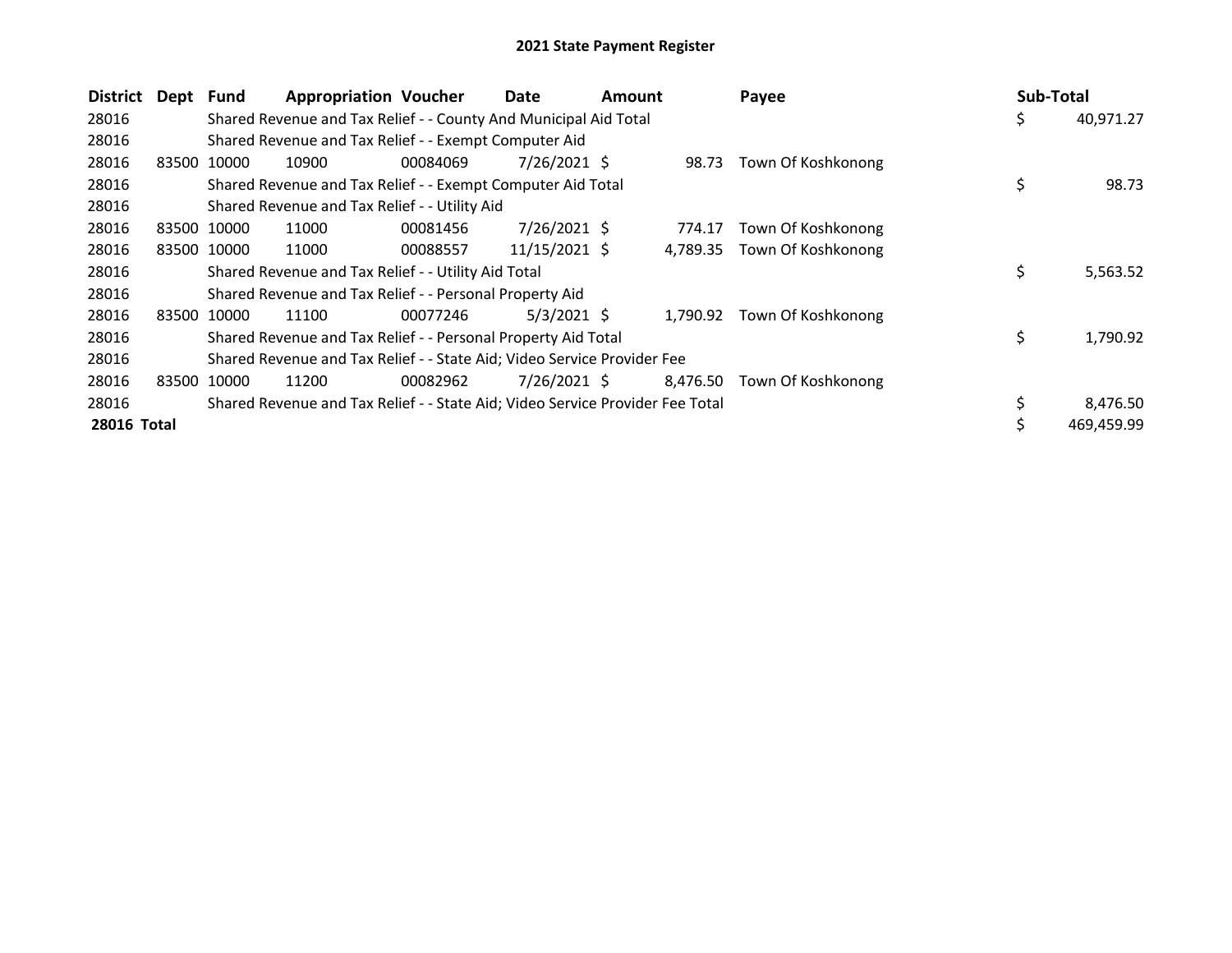| District Dept Fund |             | <b>Appropriation Voucher</b>                                       |          | Date           | <b>Amount</b> |           | Payee                        | Sub-Total |           |
|--------------------|-------------|--------------------------------------------------------------------|----------|----------------|---------------|-----------|------------------------------|-----------|-----------|
| 28018              |             | Dept of Safety & Prof Services - - Fire Dues Distribution          |          |                |               |           |                              |           |           |
| 28018              | 16500 10000 | 22500                                                              | 00040950 | $7/16/2021$ \$ |               |           | 14,456.92 Town Of Lake Mills |           |           |
| 28018              |             | Dept of Safety & Prof Services - - Fire Dues Distribution Total    |          |                |               |           |                              | \$        | 14,456.92 |
| 28018              |             | Dept of Natural Resources - - Aids In Lieu Of Taxes - Gener        |          |                |               |           |                              |           |           |
| 28018              | 37000 10000 | 50300                                                              | 00461134 | $2/2/2021$ \$  |               |           | 2,102.72 Town Of Lake Mills  |           |           |
| 28018              | 37000 10000 | 50300                                                              | 00461135 | $2/2/2021$ \$  |               | 77,030.41 | Town Of Lake Mills           |           |           |
| 28018              | 37000 10000 | 50300                                                              | 00475890 | $4/21/2021$ \$ |               | 237.05    | Town Of Lake Mills           |           |           |
| 28018              | 37000 10000 | 50300                                                              | 00475891 | $4/21/2021$ \$ |               |           | 958.14 Town Of Lake Mills    |           |           |
| 28018              |             | Dept of Natural Resources - - Aids In Lieu Of Taxes - Gener Total  |          |                |               |           |                              | \$        | 80,328.32 |
| 28018              |             | Dept of Natural Resources - - GPO -Federal Funds                   |          |                |               |           |                              |           |           |
| 28018              | 37000 21200 | 38100                                                              | 00466847 | $3/12/2021$ \$ |               |           | 3,699.03 Town Of Lake Mills  |           |           |
| 28018              |             | Dept of Natural Resources - - GPO -Federal Funds Total             |          |                |               |           |                              | \$        | 3,699.03  |
| 28018              |             | Dept of Natural Resources - - Enf A - Boating Enforcement          |          |                |               |           |                              |           |           |
| 28018              | 37000 21200 | 55000                                                              | 00466847 | $3/12/2021$ \$ |               |           | 7,620.20 Town Of Lake Mills  |           |           |
| 28018              |             | Dept of Natural Resources - - Enf A - Boating Enforcement Total    |          |                |               |           |                              | \$        | 7,620.20  |
| 28018              |             | Dept of Natural Resources - - Resaids - Cnty Forst, Cl & Mfl       |          |                |               |           |                              |           |           |
| 28018              | 37000 21200 | 57100                                                              | 00487848 | $6/14/2021$ \$ |               |           | 27.70 Town Of Lake Mills     |           |           |
| 28018              |             | Dept of Natural Resources - - Resaids - Cnty Forst, Cl & Mfl Total |          |                |               |           |                              | \$        | 27.70     |
| 28018              |             | Dept of Natural Resources - - Aids In Lieu Of Taxes - Sum S        |          |                |               |           |                              |           |           |
| 28018              | 37000 21200 | 57900                                                              | 00475892 | $4/21/2021$ \$ |               |           | 390.32 Town Of Lake Mills    |           |           |
| 28018              |             | Dept of Natural Resources - - Aids In Lieu Of Taxes - Sum S Total  |          |                |               |           |                              | \$        | 390.32    |
| 28018              |             | Dept of Natural Resources - - Fin Asst For Responsible Units       |          |                |               |           |                              |           |           |
| 28018              | 37000 27400 | 67000                                                              | 00483906 | $5/21/2021$ \$ |               |           | 2,301.44 Town Of Lake Mills  |           |           |
| 28018              |             | Dept of Natural Resources - - Fin Asst For Responsible Units Total |          |                |               |           |                              | \$        | 2,301.44  |
| 28018              |             | WI Dept of Transportation - - Trns Aids To Mnc.-Sf                 |          |                |               |           |                              |           |           |
| 28018              | 39500 21100 | 19100                                                              | 00632392 | $1/4/2021$ \$  |               |           | 24,801.75 Town Of Lake Mills |           |           |
| 28018              | 39500 21100 | 19100                                                              | 00667999 | $4/5/2021$ \$  |               | 24,801.75 | Town Of Lake Mills           |           |           |
| 28018              | 39500 21100 | 19100                                                              | 00711487 | $7/6/2021$ \$  |               | 24,801.75 | Town Of Lake Mills           |           |           |
| 28018              | 39500 21100 | 19100                                                              | 00752046 | 10/4/2021 \$   |               |           | 24,801.75 Town Of Lake Mills |           |           |
| 28018              |             | WI Dept of Transportation - - Trns Aids To Mnc.-Sf Total           |          |                |               |           |                              | \$        | 99,207.00 |
| 28018              |             | Department of Justice - - Officer training reimbursement           |          |                |               |           |                              |           |           |
| 28018              | 45500 10000 | 21400                                                              | 00105418 | 11/18/2021 \$  |               |           | 480.00 Town Of Lake Mills    |           |           |
| 28018              |             | Department of Justice - - Officer training reimbursement Total     |          |                |               |           |                              | \$        | 480.00    |
| 28018              |             | Department of Revenue - - Gifts And Grants                         |          |                |               |           |                              |           |           |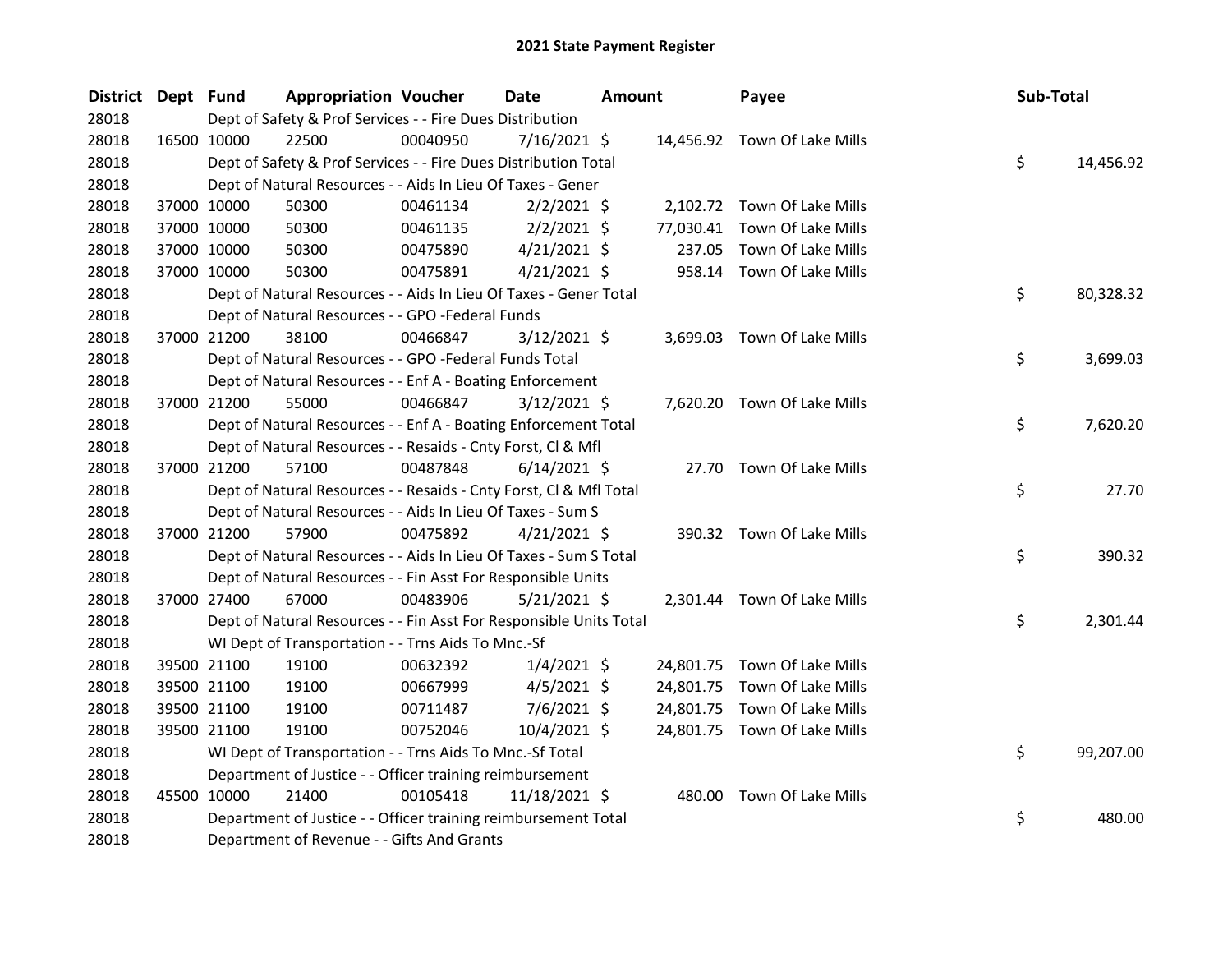| <b>District</b>    | Dept Fund   |             | <b>Appropriation Voucher</b>                                                  |          | Date           | Amount |            | Payee                        | Sub-Total |            |
|--------------------|-------------|-------------|-------------------------------------------------------------------------------|----------|----------------|--------|------------|------------------------------|-----------|------------|
| 28018              |             | 56600 10000 | 12100                                                                         | 00206831 | $6/25/2021$ \$ |        | 111,943.02 | Town Of Lake Mills           |           |            |
| 28018              |             |             | Department of Revenue - - Gifts And Grants Total                              |          |                |        |            |                              | \$        | 111,943.02 |
| 28018              |             |             | Shared Revenue and Tax Relief - - County And Municipal Aid                    |          |                |        |            |                              |           |            |
| 28018              | 83500 10000 |             | 10500                                                                         | 00081457 | 7/26/2021 \$   |        | 3,381.41   | Town Of Lake Mills           |           |            |
| 28018              | 83500 10000 |             | 10500                                                                         | 00088558 | 11/15/2021 \$  |        |            | 19,161.31 Town Of Lake Mills |           |            |
| 28018              |             |             | Shared Revenue and Tax Relief - - County And Municipal Aid Total              |          |                |        |            |                              | \$        | 22,542.72  |
| 28018              |             |             | Shared Revenue and Tax Relief - - Exempt Computer Aid                         |          |                |        |            |                              |           |            |
| 28018              | 83500       | 10000       | 10900                                                                         | 00084070 | $7/26/2021$ \$ |        | 127.83     | Town Of Lake Mills           |           |            |
| 28018              |             |             | Shared Revenue and Tax Relief - - Exempt Computer Aid Total                   |          |                |        |            |                              | \$        | 127.83     |
| 28018              |             |             | Shared Revenue and Tax Relief - - Utility Aid                                 |          |                |        |            |                              |           |            |
| 28018              | 83500 10000 |             | 11000                                                                         | 00081457 | 7/26/2021 \$   |        | 0.94       | Town Of Lake Mills           |           |            |
| 28018              | 83500 10000 |             | 11000                                                                         | 00088558 | 11/15/2021 \$  |        |            | 5.42 Town Of Lake Mills      |           |            |
| 28018              |             |             | Shared Revenue and Tax Relief - - Utility Aid Total                           |          |                |        |            |                              | \$        | 6.36       |
| 28018              |             |             | Shared Revenue and Tax Relief - - Personal Property Aid                       |          |                |        |            |                              |           |            |
| 28018              | 83500       | 10000       | 11100                                                                         | 00077247 | $5/3/2021$ \$  |        |            | 1,175.40 Town Of Lake Mills  |           |            |
| 28018              |             |             | Shared Revenue and Tax Relief - - Personal Property Aid Total                 |          |                |        |            |                              | \$        | 1,175.40   |
| 28018              |             |             | Shared Revenue and Tax Relief - - State Aid; Video Service Provider Fee       |          |                |        |            |                              |           |            |
| 28018              | 83500 10000 |             | 11200                                                                         | 00082963 | $7/26/2021$ \$ |        | 4.884.92   | Town Of Lake Mills           |           |            |
| 28018              |             |             | Shared Revenue and Tax Relief - - State Aid; Video Service Provider Fee Total |          |                |        |            |                              | \$        | 4,884.92   |
| 28018              |             |             | Shared Revenue and Tax Relief - - Lottery & Gaming Credit                     |          |                |        |            |                              |           |            |
| 28018              | 83500 52100 |             | 36300                                                                         | 00074216 | $3/22/2021$ \$ |        |            | 7,761.32 Town Of Lake Mills  |           |            |
| 28018              |             |             | Shared Revenue and Tax Relief - - Lottery & Gaming Credit Total               |          |                |        |            |                              | \$        | 7,761.32   |
| <b>28018 Total</b> |             |             |                                                                               |          |                |        |            |                              |           | 356,952.50 |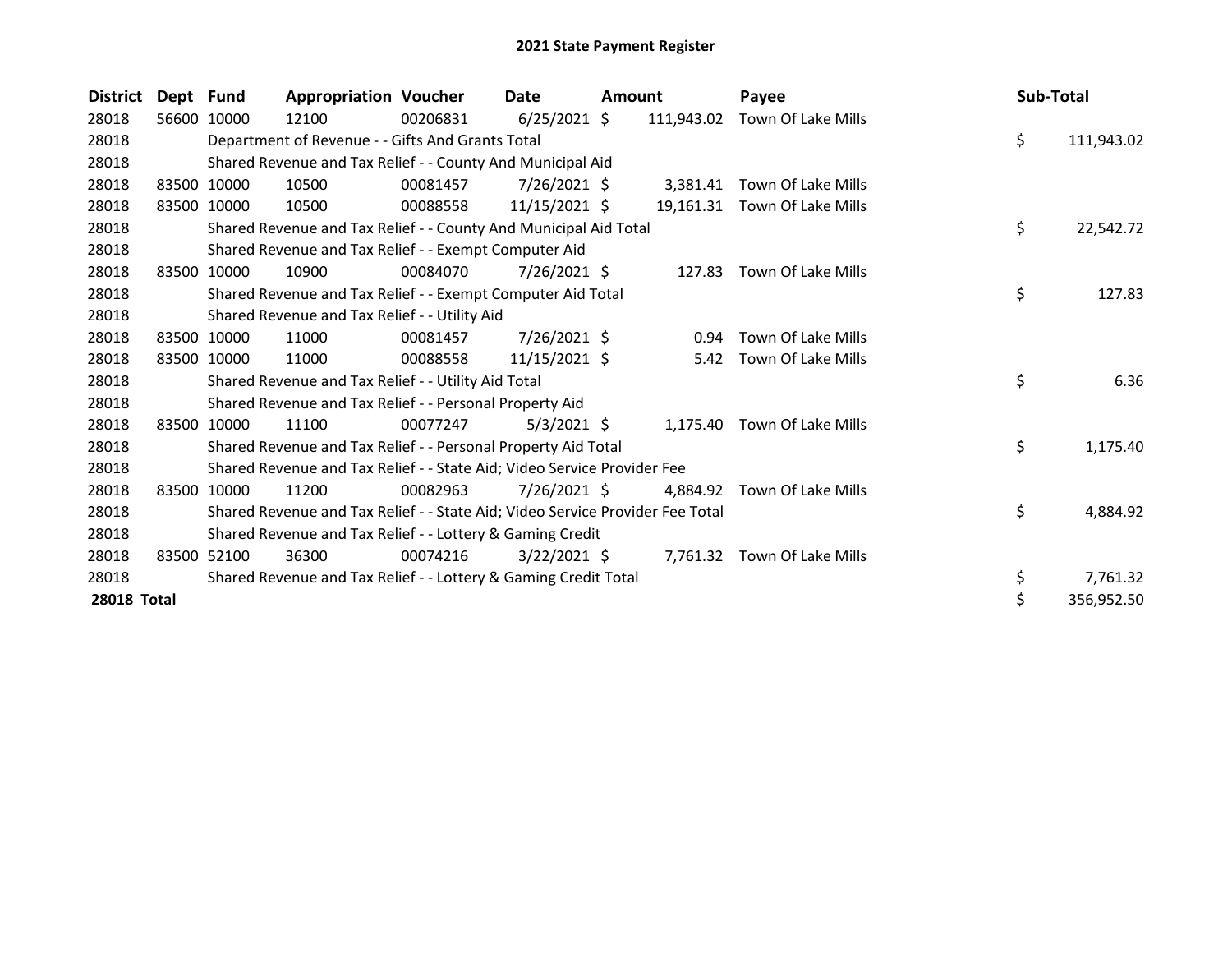| <b>District</b> | Dept Fund |             | <b>Appropriation Voucher</b>                                         |          | Date           | <b>Amount</b> |           | Payee                     | Sub-Total |           |
|-----------------|-----------|-------------|----------------------------------------------------------------------|----------|----------------|---------------|-----------|---------------------------|-----------|-----------|
| 28020           |           |             | Dept of Safety & Prof Services - - Fire Dues Distribution            |          |                |               |           |                           |           |           |
| 28020           |           | 16500 10000 | 22500                                                                | 00040951 | 7/16/2021 \$   |               |           | 4,563.75 Town Of Milford  |           |           |
| 28020           |           |             | Dept of Safety & Prof Services - - Fire Dues Distribution Total      |          |                |               |           |                           | \$        | 4,563.75  |
| 28020           |           |             | Dept of Natural Resources - - Resaids - Cnty Forst, Cl & Mfl         |          |                |               |           |                           |           |           |
| 28020           |           | 37000 21200 | 57100                                                                | 00487849 | $6/14/2021$ \$ |               |           | 20.16 Town Of Milford     |           |           |
| 28020           |           |             | Dept of Natural Resources - - Resaids - Cnty Forst, Cl & Mfl Total   |          |                |               |           |                           | \$        | 20.16     |
| 28020           |           |             | Dept of Natural Resources - - Fin Asst For Responsible Units         |          |                |               |           |                           |           |           |
| 28020           |           | 37000 27400 | 67000                                                                | 00483970 | 5/21/2021 \$   |               |           | 2,860.15 Town Of Milford  |           |           |
| 28020           |           |             | Dept of Natural Resources - - Fin Asst For Responsible Units Total   |          |                |               |           |                           | \$        | 2,860.15  |
| 28020           |           |             | WI Dept of Transportation - - Trns Aids To Mnc.-Sf                   |          |                |               |           |                           |           |           |
| 28020           |           | 39500 21100 | 19100                                                                | 00632393 | $1/4/2021$ \$  |               | 18,695.60 | Town Of Milford           |           |           |
| 28020           |           | 39500 21100 | 19100                                                                | 00668000 | $4/5/2021$ \$  |               | 18,695.60 | Town Of Milford           |           |           |
| 28020           |           | 39500 21100 | 19100                                                                | 00711488 | 7/6/2021 \$    |               | 18,695.60 | Town Of Milford           |           |           |
| 28020           |           | 39500 21100 | 19100                                                                | 00752047 | 10/4/2021 \$   |               |           | 18,695.63 Town Of Milford |           |           |
| 28020           |           |             | WI Dept of Transportation - - Trns Aids To Mnc.-Sf Total             |          |                |               |           |                           | \$        | 74,782.43 |
| 28020           |           |             | WI Dept of Transportation - - Supplemental Transportation Aids       |          |                |               |           |                           |           |           |
| 28020           |           | 39500 21100 | 19600                                                                | 00633675 | $1/4/2021$ \$  |               |           | 13,196.90 Town Of Milford |           |           |
| 28020           |           |             | WI Dept of Transportation - - Supplemental Transportation Aids Total |          |                |               |           |                           | \$        | 13,196.90 |
| 28020           |           |             | Commissioners of Public Lands - - Balsht Common School Fund          |          |                |               |           |                           |           |           |
| 28020           |           | 50700 37400 | 57700                                                                | 00003799 | 8/30/2021 \$   |               |           | 80,304.50 Town Of Milford |           |           |
| 28020           |           |             | Commissioners of Public Lands - - Balsht Common School Fund Total    |          |                |               |           |                           | \$        | 80,304.50 |
| 28020           |           |             | Elections Commission - - General Program Ops, GPR                    |          |                |               |           |                           |           |           |
| 28020           |           | 51000 10000 | 10100                                                                | 00005133 | $1/8/2021$ \$  |               |           | 306.20 Town Of Milford    |           |           |
| 28020           |           |             | Elections Commission - - General Program Ops, GPR Total              |          |                |               |           |                           | \$        | 306.20    |
| 28020           |           |             | Department of Revenue - - Gifts And Grants                           |          |                |               |           |                           |           |           |
| 28020           |           | 56600 10000 | 12100                                                                | 00211979 | 8/9/2021 \$    |               |           | 59,451.74 Town Of Milford |           |           |
| 28020           |           |             | Department of Revenue - - Gifts And Grants Total                     |          |                |               |           |                           | \$        | 59,451.74 |
| 28020           |           |             | Shared Revenue and Tax Relief - - County And Municipal Aid           |          |                |               |           |                           |           |           |
| 28020           |           | 83500 10000 | 10500                                                                | 00081458 | 7/26/2021 \$   |               | 2,061.42  | Town Of Milford           |           |           |
| 28020           |           | 83500 10000 | 10500                                                                | 00088559 | 11/15/2021 \$  |               |           | 11,681.39 Town Of Milford |           |           |
| 28020           |           |             | Shared Revenue and Tax Relief - - County And Municipal Aid Total     |          |                |               |           |                           | \$        | 13,742.81 |
| 28020           |           |             | Shared Revenue and Tax Relief - - Exempt Computer Aid                |          |                |               |           |                           |           |           |
| 28020           |           | 83500 10000 | 10900                                                                | 00084071 | 7/26/2021 \$   |               | 106.00    | Town Of Milford           |           |           |
| 28020           |           |             | Shared Revenue and Tax Relief - - Exempt Computer Aid Total          |          |                |               |           |                           | \$        | 106.00    |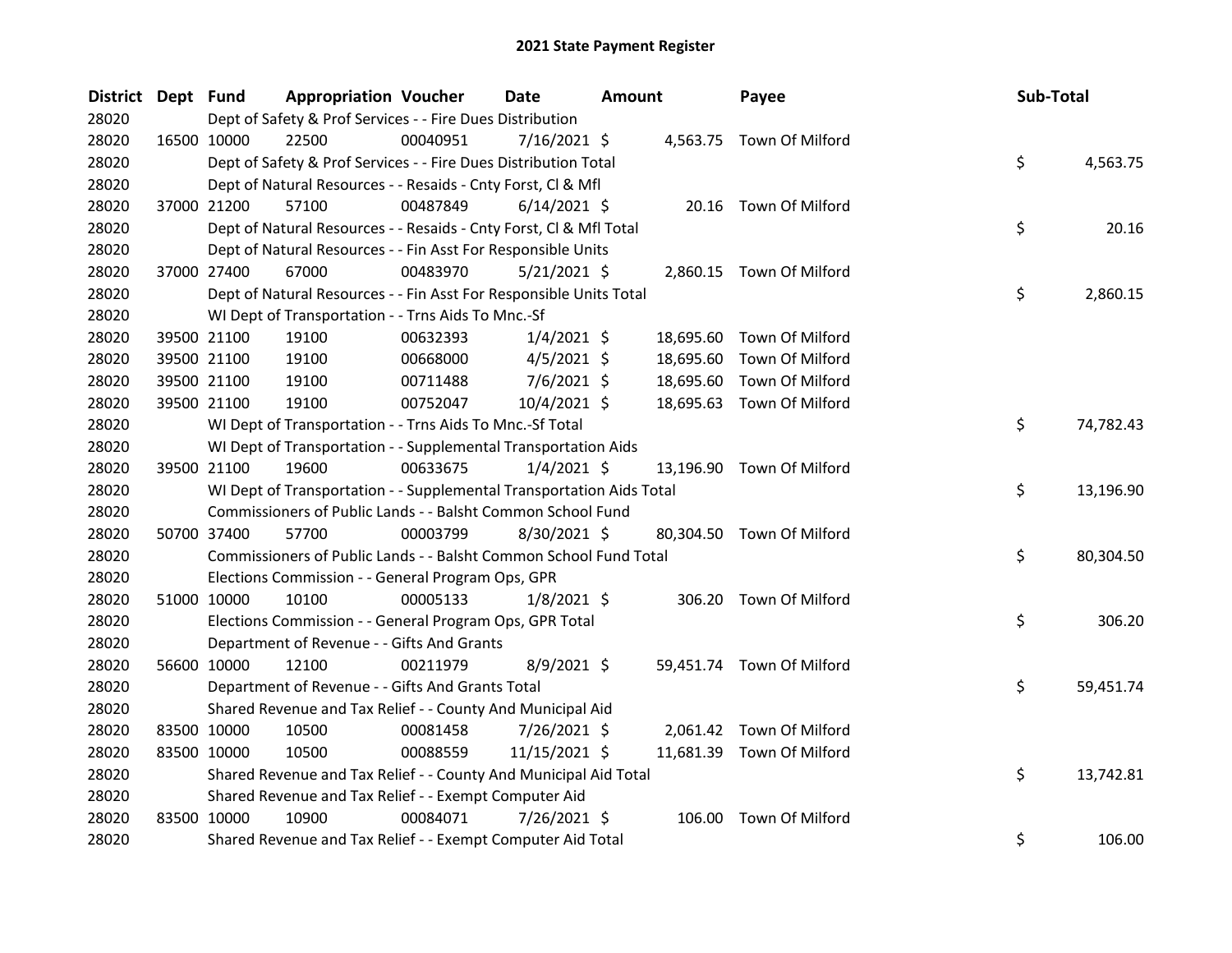| District Dept Fund |             | <b>Appropriation Voucher</b>                                        |          | <b>Date</b>   | <b>Amount</b> |        | Payee           | Sub-Total |            |
|--------------------|-------------|---------------------------------------------------------------------|----------|---------------|---------------|--------|-----------------|-----------|------------|
| 28020              |             | Shared Revenue and Tax Relief - - Personal Property Aid             |          |               |               |        |                 |           |            |
| 28020              | 83500 10000 | 11100                                                               | 00077248 | $5/3/2021$ \$ |               | 207.45 | Town Of Milford |           |            |
| 28020              |             | Shared Revenue and Tax Relief - - Personal Property Aid Total       |          |               |               |        |                 |           | 207.45     |
| 28020              |             | Shared Revenue and Tax Relief - - Payments For Municipal Svcs       |          |               |               |        |                 |           |            |
| 28020              | 83500 10000 | 50100                                                               | 00073639 | $2/1/2021$ \$ |               | 509.24 | Town Of Milford |           |            |
| 28020              |             | Shared Revenue and Tax Relief - - Payments For Municipal Svcs Total |          |               |               |        |                 |           | 509.24     |
| 28020 Total        |             |                                                                     |          |               |               |        |                 |           | 250,051.33 |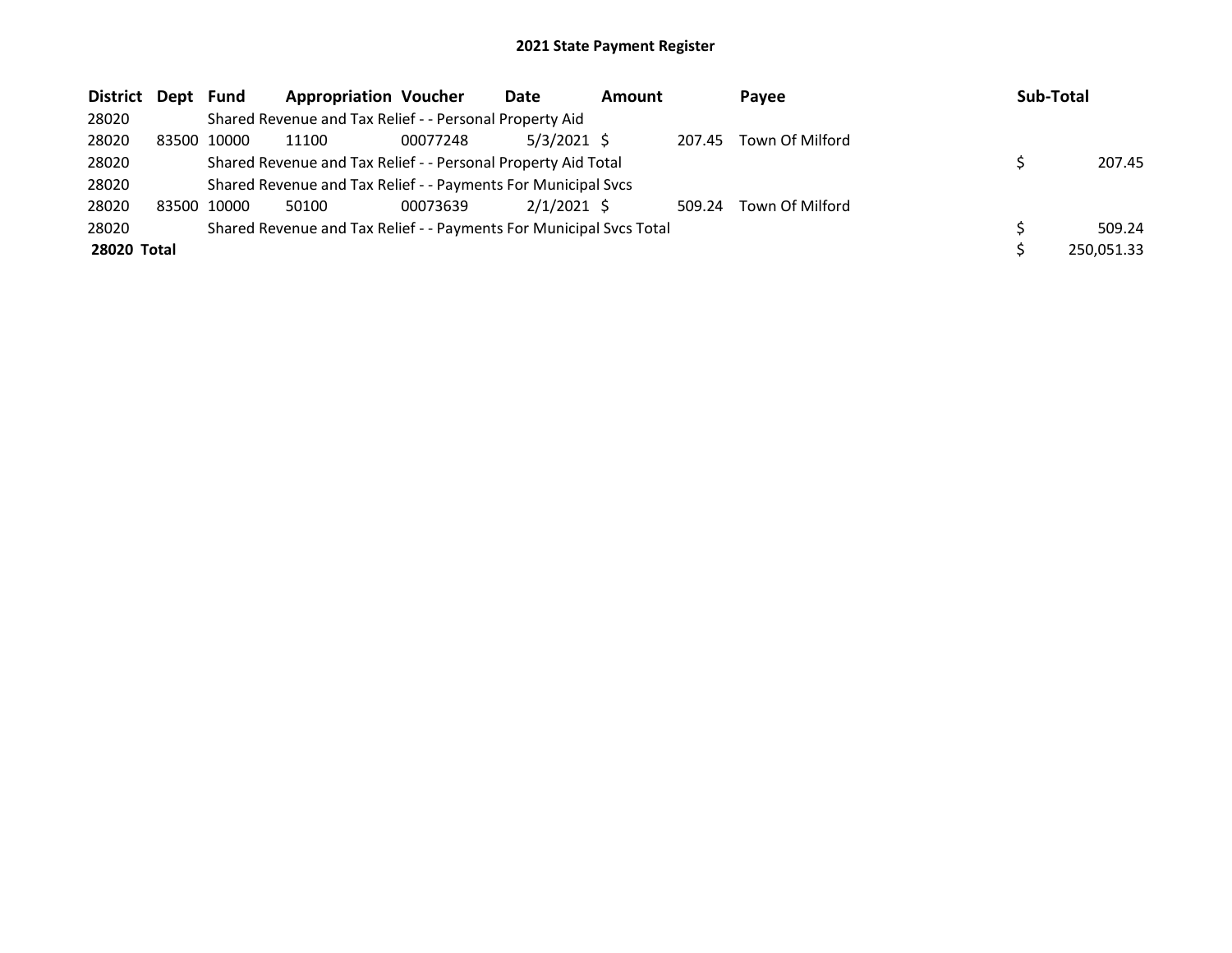| <b>District</b> | Dept Fund |             | <b>Appropriation Voucher</b>                                       |          | <b>Date</b>    | Amount |            | Payee                      | Sub-Total |            |
|-----------------|-----------|-------------|--------------------------------------------------------------------|----------|----------------|--------|------------|----------------------------|-----------|------------|
| 28022           |           |             | Dept of Safety & Prof Services - - Fire Dues Distribution          |          |                |        |            |                            |           |            |
| 28022           |           | 16500 10000 | 22500                                                              | 00040952 | $7/16/2021$ \$ |        |            | 17,059.14 Oakland, Town of |           |            |
| 28022           |           |             | Dept of Safety & Prof Services - - Fire Dues Distribution Total    |          |                |        |            |                            | \$        | 17,059.14  |
| 28022           |           |             | Dept of Natural Resources - - Aids In Lieu Of Taxes - Gener        |          |                |        |            |                            |           |            |
| 28022           |           | 37000 10000 | 50300                                                              | 00476783 | $4/21/2021$ \$ |        | 79.93      | Oakland, Town of           |           |            |
| 28022           |           | 37000 10000 | 50300                                                              | 00476785 | $4/21/2021$ \$ |        | 75.20      | Oakland, Town of           |           |            |
| 28022           |           |             | Dept of Natural Resources - - Aids In Lieu Of Taxes - Gener Total  |          |                |        |            |                            | \$        | 155.13     |
| 28022           |           |             | Dept of Natural Resources - - GPO -Federal Funds                   |          |                |        |            |                            |           |            |
| 28022           |           | 37000 21200 | 38100                                                              | 00466865 | $3/12/2021$ \$ |        |            | 3,479.74 Oakland, Town of  |           |            |
| 28022           |           |             | Dept of Natural Resources - - GPO -Federal Funds Total             |          |                |        |            |                            | \$        | 3,479.74   |
| 28022           |           |             | Dept of Natural Resources - - Enf A - Boating Enforcement          |          |                |        |            |                            |           |            |
| 28022           |           | 37000 21200 | 55000                                                              | 00466865 | $3/12/2021$ \$ |        |            | 7,168.43 Oakland, Town of  |           |            |
| 28022           |           |             | Dept of Natural Resources - - Enf A - Boating Enforcement Total    |          |                |        |            |                            | \$        | 7,168.43   |
| 28022           |           |             | Dept of Natural Resources - - Resaids - Cnty Forst, Cl & Mfl       |          |                |        |            |                            |           |            |
| 28022           |           | 37000 21200 | 57100                                                              | 00487850 | $6/14/2021$ \$ |        |            | 49.07 Oakland, Town of     |           |            |
| 28022           |           |             | Dept of Natural Resources - - Resaids - Cnty Forst, Cl & Mfl Total |          |                |        |            |                            | \$        | 49.07      |
| 28022           |           |             | Dept of Natural Resources - - Aids In Lieu Of Taxes - Sum S        |          |                |        |            |                            |           |            |
| 28022           |           | 37000 21200 | 57900                                                              | 00476784 | $4/21/2021$ \$ |        |            | 3.50 Oakland, Town of      |           |            |
| 28022           |           |             | Dept of Natural Resources - - Aids In Lieu Of Taxes - Sum S Total  |          |                |        |            |                            | \$        | 3.50       |
| 28022           |           |             | Dept of Natural Resources - - Fin Asst For Responsible Units       |          |                |        |            |                            |           |            |
| 28022           |           | 37000 27400 | 67000                                                              | 00483348 | $5/21/2021$ \$ |        |            | 7,629.45 Oakland, Town of  |           |            |
| 28022           |           |             | Dept of Natural Resources - - Fin Asst For Responsible Units Total |          |                |        |            |                            | \$        | 7,629.45   |
| 28022           |           |             | WI Dept of Transportation - - Trns Aids To Mnc.-Sf                 |          |                |        |            |                            |           |            |
| 28022           |           | 39500 21100 | 19100                                                              | 00632394 | $1/4/2021$ \$  |        | 33,014.25  | Oakland, Town of           |           |            |
| 28022           |           | 39500 21100 | 19100                                                              | 00668001 | $4/5/2021$ \$  |        | 33,014.25  | Oakland, Town of           |           |            |
| 28022           |           | 39500 21100 | 19100                                                              | 00711489 | $7/6/2021$ \$  |        | 33,014.25  | Oakland, Town of           |           |            |
| 28022           |           | 39500 21100 | 19100                                                              | 00752048 | 10/4/2021 \$   |        |            | 33,014.25 Oakland, Town of |           |            |
| 28022           |           |             | WI Dept of Transportation - - Trns Aids To Mnc.-Sf Total           |          |                |        |            |                            | \$        | 132,057.00 |
| 28022           |           |             | Department of Justice - - Officer training reimbursement           |          |                |        |            |                            |           |            |
| 28022           |           | 45500 10000 | 21400                                                              | 00105683 | 11/22/2021 \$  |        |            | 640.00 Oakland, Town of    |           |            |
| 28022           |           |             | Department of Justice - - Officer training reimbursement Total     |          |                |        |            |                            | \$        | 640.00     |
| 28022           |           |             | Department of Revenue - - Gifts And Grants                         |          |                |        |            |                            |           |            |
| 28022           |           | 56600 10000 | 12100                                                              | 00206832 | $6/25/2021$ \$ |        | 168,097.70 | Oakland, Town of           |           |            |
| 28022           |           |             | Department of Revenue - - Gifts And Grants Total                   |          |                |        |            |                            | \$        | 168,097.70 |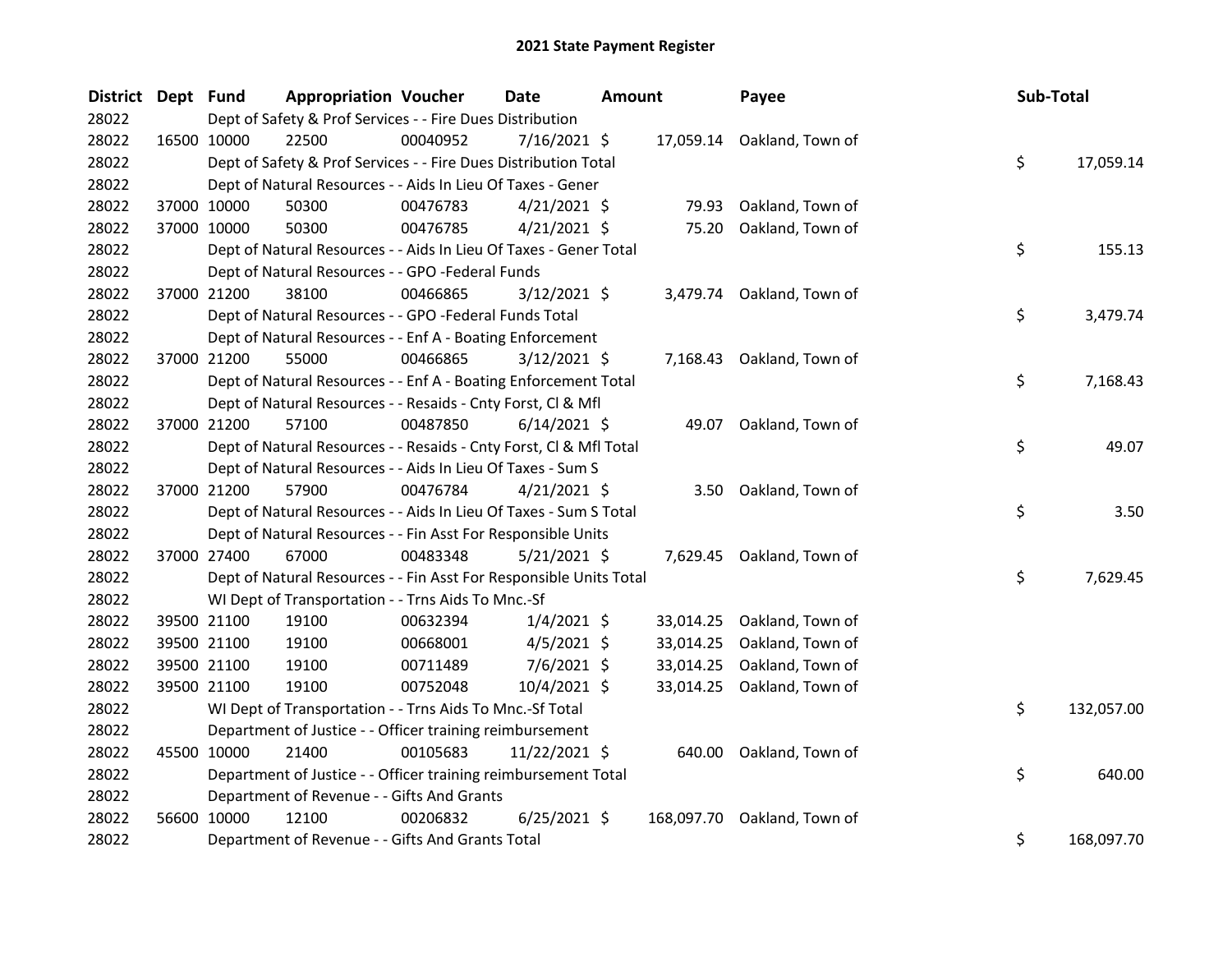| <b>District</b> | Dept Fund |             | <b>Appropriation Voucher</b>                                                  |          | Date           | Amount |           | Payee                      | Sub-Total |            |
|-----------------|-----------|-------------|-------------------------------------------------------------------------------|----------|----------------|--------|-----------|----------------------------|-----------|------------|
| 28022           |           |             | Department of Revenue - - Misc Revenue Holding Clearing                       |          |                |        |           |                            |           |            |
| 28022           |           | 56600 10000 | 99500                                                                         | 00188830 | $1/8/2021$ \$  |        | 438.12    | Oakland, Town of           |           |            |
| 28022           |           | 56600 10000 | 99500                                                                         | 00197766 | $4/7/2021$ \$  |        | 53.55     | Oakland, Town of           |           |            |
| 28022           |           | 56600 10000 | 99500                                                                         | 00201139 | $5/7/2021$ \$  |        | 16.85     | Oakland, Town of           |           |            |
| 28022           |           | 56600 10000 | 99500                                                                         | 00204366 | $6/7/2021$ \$  |        | 25.91     | Oakland, Town of           |           |            |
| 28022           |           | 56600 10000 | 99500                                                                         | 00216556 | $10/7/2021$ \$ |        | 250.00    | Oakland, Town of           |           |            |
| 28022           |           |             | Department of Revenue - - Misc Revenue Holding Clearing Total                 |          |                |        |           |                            | \$        | 784.43     |
| 28022           |           |             | Shared Revenue and Tax Relief - - County And Municipal Aid                    |          |                |        |           |                            |           |            |
| 28022           | 83500     | 10000       | 10500                                                                         | 00081459 | $7/26/2021$ \$ |        | 5,769.98  | Oakland, Town of           |           |            |
| 28022           |           | 83500 10000 | 10500                                                                         | 00088560 | 11/15/2021 \$  |        | 32,696.56 | Oakland, Town of           |           |            |
| 28022           |           |             | Shared Revenue and Tax Relief - - County And Municipal Aid Total              |          |                |        |           |                            | \$        | 38,466.54  |
| 28022           |           |             | Shared Revenue and Tax Relief - - Exempt Computer Aid                         |          |                |        |           |                            |           |            |
| 28022           | 83500     | 10000       | 10900                                                                         | 00084072 | 7/26/2021 \$   |        | 43.65     | Oakland, Town of           |           |            |
| 28022           |           |             | Shared Revenue and Tax Relief - - Exempt Computer Aid Total                   |          |                |        |           |                            | \$        | 43.65      |
| 28022           |           |             | Shared Revenue and Tax Relief - - Personal Property Aid                       |          |                |        |           |                            |           |            |
| 28022           | 83500     | 10000       | 11100                                                                         | 00077249 | $5/3/2021$ \$  |        | 803.20    | Oakland, Town of           |           |            |
| 28022           |           |             | Shared Revenue and Tax Relief - - Personal Property Aid Total                 |          |                |        |           |                            | \$        | 803.20     |
| 28022           |           |             | Shared Revenue and Tax Relief - - State Aid; Video Service Provider Fee       |          |                |        |           |                            |           |            |
| 28022           | 83500     | 10000       | 11200                                                                         | 00082964 | $7/26/2021$ \$ |        | 7.270.72  | Oakland, Town of           |           |            |
| 28022           |           |             | Shared Revenue and Tax Relief - - State Aid; Video Service Provider Fee Total |          |                |        |           |                            | \$        | 7,270.72   |
| 28022           |           |             | Shared Revenue and Tax Relief - - Lottery & Gaming Credit                     |          |                |        |           |                            |           |            |
| 28022           |           | 83500 52100 | 36300                                                                         | 00074217 | $3/22/2021$ \$ |        |           | 26,947.92 Oakland, Town of |           |            |
| 28022           |           |             | Shared Revenue and Tax Relief - - Lottery & Gaming Credit Total               |          |                |        |           |                            | \$        | 26,947.92  |
| 28022 Total     |           |             |                                                                               |          |                |        |           |                            | \$        | 410,655.62 |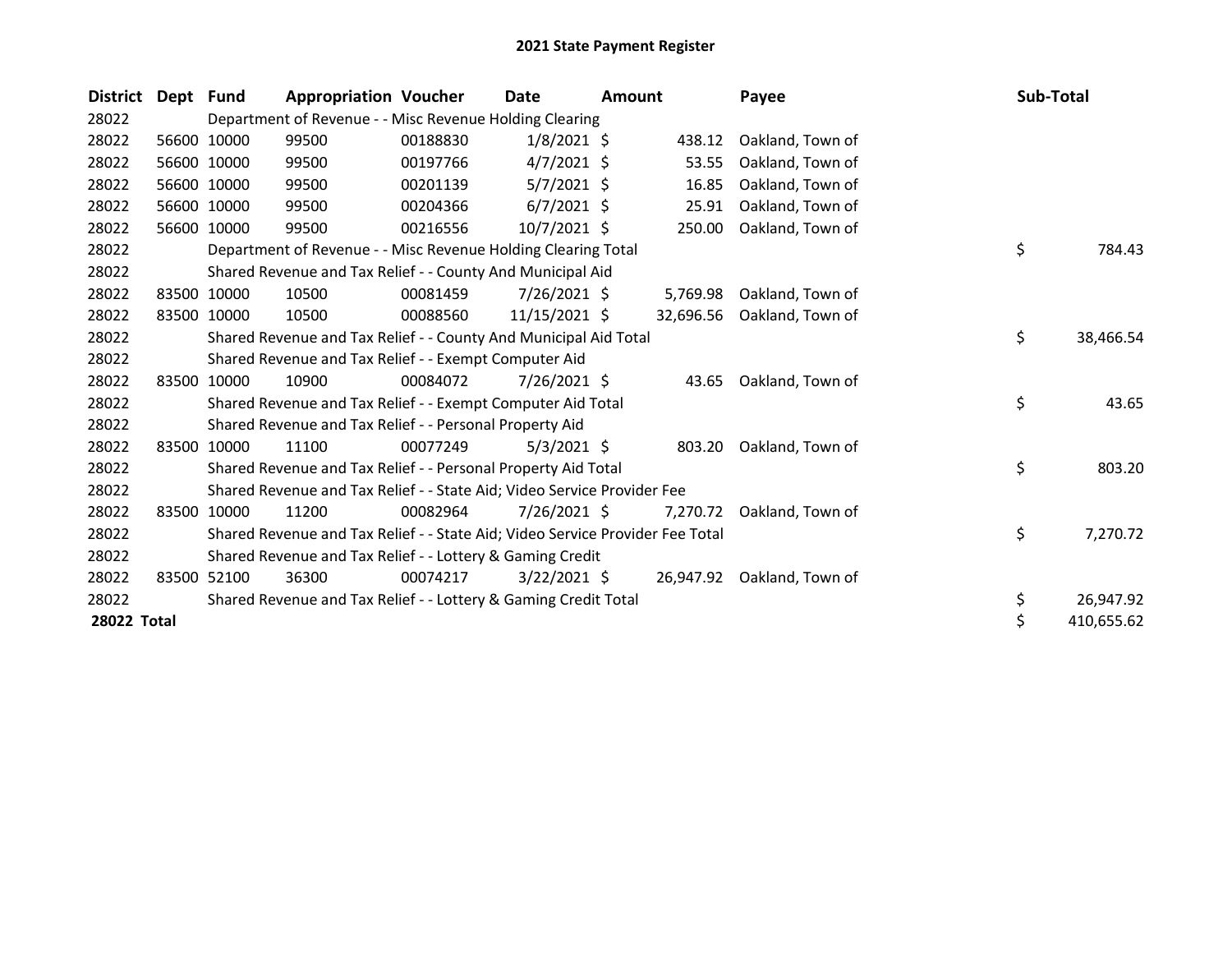| <b>District</b> | Dept Fund   |             | <b>Appropriation Voucher</b>                                       |          | Date           | <b>Amount</b> |           | Payee                     | Sub-Total |           |
|-----------------|-------------|-------------|--------------------------------------------------------------------|----------|----------------|---------------|-----------|---------------------------|-----------|-----------|
| 28024           |             |             | Dept of Safety & Prof Services - - Fire Dues Distribution          |          |                |               |           |                           |           |           |
| 28024           | 16500 10000 |             | 22500                                                              | 00040953 | 7/16/2021 \$   |               |           | 8,164.69 Town Of Palmyra  |           |           |
| 28024           |             |             | Dept of Safety & Prof Services - - Fire Dues Distribution Total    |          |                |               |           |                           | \$        | 8,164.69  |
| 28024           |             |             | Dept of Natural Resources - - Aids In Lieu Of Taxes - Gener        |          |                |               |           |                           |           |           |
| 28024           |             | 37000 10000 | 50300                                                              | 00461034 | $2/2/2021$ \$  |               |           | 17,051.99 Town Of Palmyra |           |           |
| 28024           |             | 37000 10000 | 50300                                                              | 00461035 | $2/2/2021$ \$  |               | 5,057.44  | Town Of Palmyra           |           |           |
| 28024           |             | 37000 10000 | 50300                                                              | 00475134 | $4/21/2021$ \$ |               | 30.06     | Town Of Palmyra           |           |           |
| 28024           |             |             | Dept of Natural Resources - - Aids In Lieu Of Taxes - Gener Total  |          |                |               |           |                           | \$        | 22,139.49 |
| 28024           |             |             | Dept of Natural Resources - - Resaids - Cnty Forst, Cl & Mfl       |          |                |               |           |                           |           |           |
| 28024           |             | 37000 21200 | 57100                                                              | 00487851 | $6/14/2021$ \$ |               |           | 35.00 Town Of Palmyra     |           |           |
| 28024           |             |             | Dept of Natural Resources - - Resaids - Cnty Forst, Cl & Mfl Total |          |                |               |           |                           | \$        | 35.00     |
| 28024           |             |             | Dept of Natural Resources - - Aids In Lieu Of Taxes - Sum S        |          |                |               |           |                           |           |           |
| 28024           |             | 37000 21200 | 57900                                                              | 00475135 | $4/21/2021$ \$ |               |           | 4,402.08 Town Of Palmyra  |           |           |
| 28024           | 37000 21200 |             | 57900                                                              | 00475136 | $4/21/2021$ \$ |               |           | 3.01 Town Of Palmyra      |           |           |
| 28024           |             |             | Dept of Natural Resources - - Aids In Lieu Of Taxes - Sum S Total  |          |                |               |           |                           | \$        | 4,405.09  |
| 28024           |             |             | Dept of Natural Resources - - Fin Asst For Responsible Units       |          |                |               |           |                           |           |           |
| 28024           |             | 37000 27400 | 67000                                                              | 00483128 | $5/21/2021$ \$ |               |           | 3,372.51 Town Of Palmyra  |           |           |
| 28024           |             |             | Dept of Natural Resources - - Fin Asst For Responsible Units Total |          |                |               |           |                           | \$        | 3,372.51  |
| 28024           |             |             | WI Dept of Transportation - - Trns Aids To Mnc.-Sf                 |          |                |               |           |                           |           |           |
| 28024           |             | 39500 21100 | 19100                                                              | 00632395 | $1/4/2021$ \$  |               |           | 24,400.98 Town Of Palmyra |           |           |
| 28024           |             | 39500 21100 | 19100                                                              | 00668002 | $4/5/2021$ \$  |               | 24,400.98 | Town Of Palmyra           |           |           |
| 28024           |             | 39500 21100 | 19100                                                              | 00711490 | $7/6/2021$ \$  |               | 24,400.98 | Town Of Palmyra           |           |           |
| 28024           |             | 39500 21100 | 19100                                                              | 00752049 | 10/4/2021 \$   |               |           | 24,400.98 Town Of Palmyra |           |           |
| 28024           |             |             | WI Dept of Transportation - - Trns Aids To Mnc.-Sf Total           |          |                |               |           |                           | \$        | 97,603.92 |
| 28024           |             |             | WI Dept of Transportation - - Rr Serv Asst-Sf                      |          |                |               |           |                           |           |           |
| 28024           |             | 39500 21100 | 26200                                                              | 00660784 | $3/2/2021$ \$  |               |           | 8,500.00 Town Of Palmyra  |           |           |
| 28024           |             |             | WI Dept of Transportation - - Rr Serv Asst-Sf Total                |          |                |               |           |                           | \$        | 8,500.00  |
| 28024           |             |             | Department of Revenue - - Gifts And Grants                         |          |                |               |           |                           |           |           |
| 28024           | 56600 10000 |             | 12100                                                              | 00206833 | $6/25/2021$ \$ |               |           | 63,690.82 Town Of Palmyra |           |           |
| 28024           |             |             | Department of Revenue - - Gifts And Grants Total                   |          |                |               |           |                           | \$        | 63,690.82 |
| 28024           |             |             | Shared Revenue and Tax Relief - - County And Municipal Aid         |          |                |               |           |                           |           |           |
| 28024           |             | 83500 10000 | 10500                                                              | 00081460 | 7/26/2021 \$   |               |           | 2,491.11 Town Of Palmyra  |           |           |
| 28024           | 83500 10000 |             | 10500                                                              | 00088561 | 11/15/2021 \$  |               |           | 14,116.32 Town Of Palmyra |           |           |
| 28024           |             |             | Shared Revenue and Tax Relief - - County And Municipal Aid Total   |          |                |               |           |                           | \$        | 16,607.43 |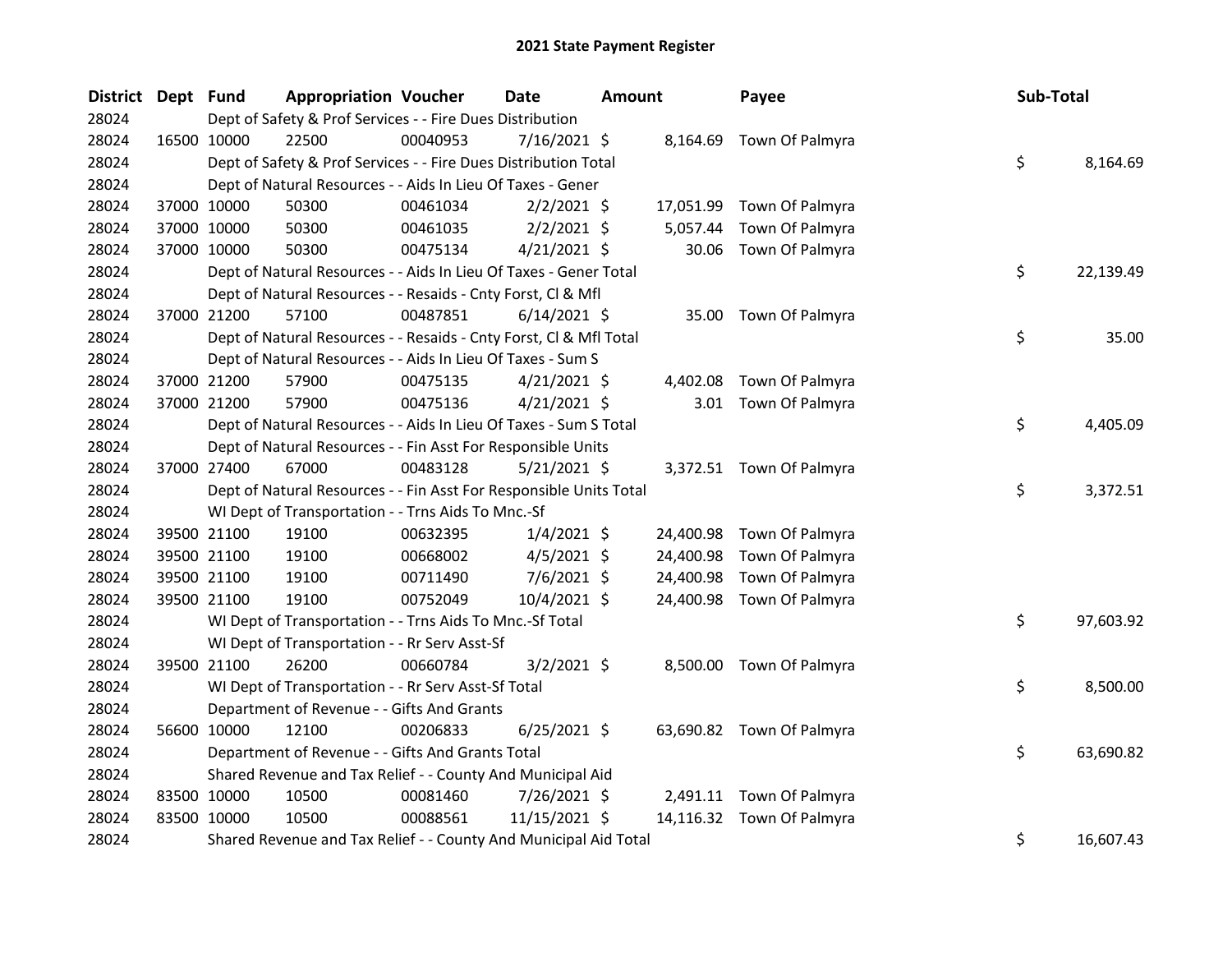| District    | Dept Fund |             | <b>Appropriation Voucher</b>                                                  |          | Date            | <b>Amount</b> |          | Payee                    | <b>Sub-Total</b> |            |
|-------------|-----------|-------------|-------------------------------------------------------------------------------|----------|-----------------|---------------|----------|--------------------------|------------------|------------|
| 28024       |           |             | Shared Revenue and Tax Relief - - Exempt Computer Aid                         |          |                 |               |          |                          |                  |            |
| 28024       |           | 83500 10000 | 10900                                                                         | 00084073 | 7/26/2021 \$    |               | 23.90    | Town Of Palmyra          |                  |            |
| 28024       |           |             | Shared Revenue and Tax Relief - - Exempt Computer Aid Total                   |          |                 |               |          |                          | \$               | 23.90      |
| 28024       |           |             | Shared Revenue and Tax Relief - - Utility Aid                                 |          |                 |               |          |                          |                  |            |
| 28024       |           | 83500 10000 | 11000                                                                         | 00081460 | $7/26/2021$ \$  |               | 404.89   | Town Of Palmyra          |                  |            |
| 28024       |           | 83500 10000 | 11000                                                                         | 00088561 | $11/15/2021$ \$ |               |          | 2,353.14 Town Of Palmyra |                  |            |
| 28024       |           |             | Shared Revenue and Tax Relief - - Utility Aid Total                           |          |                 |               |          |                          | \$               | 2,758.03   |
| 28024       |           |             | Shared Revenue and Tax Relief - - Personal Property Aid                       |          |                 |               |          |                          |                  |            |
| 28024       |           | 83500 10000 | 11100                                                                         | 00077250 | $5/3/2021$ \$   |               | 340.07   | Town Of Palmyra          |                  |            |
| 28024       |           |             | Shared Revenue and Tax Relief - - Personal Property Aid Total                 |          |                 |               |          |                          | \$               | 340.07     |
| 28024       |           |             | Shared Revenue and Tax Relief - - State Aid; Video Service Provider Fee       |          |                 |               |          |                          |                  |            |
| 28024       | 83500     | 10000       | 11200                                                                         | 00082965 | 7/26/2021 \$    |               | 1,400.80 | Town Of Palmyra          |                  |            |
| 28024       |           |             | Shared Revenue and Tax Relief - - State Aid; Video Service Provider Fee Total |          |                 |               |          |                          | \$               | 1,400.80   |
| 28024       |           |             | Shared Revenue and Tax Relief - - Payments For Municipal Svcs                 |          |                 |               |          |                          |                  |            |
| 28024       |           | 83500 10000 | 50100                                                                         | 00073640 | $2/1/2021$ \$   |               | 78.78    | Town Of Palmyra          |                  |            |
| 28024       |           |             | Shared Revenue and Tax Relief - - Payments For Municipal Svcs Total           |          |                 |               |          |                          |                  | 78.78      |
| 28024 Total |           |             |                                                                               |          |                 |               |          |                          |                  | 229,120.53 |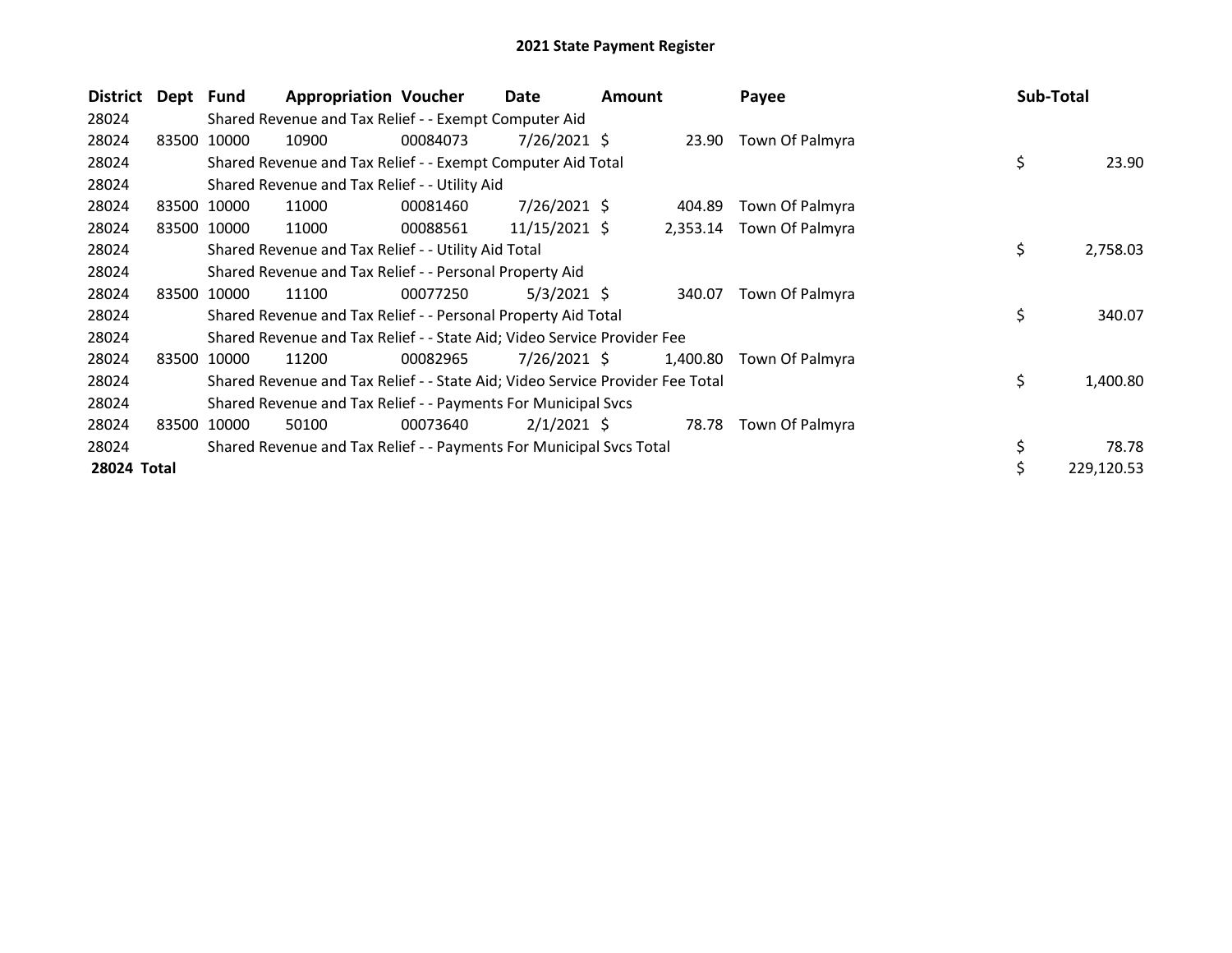| District Dept Fund |             | <b>Appropriation Voucher</b>                                       |          | <b>Date</b>    | <b>Amount</b> |           | Payee                       | Sub-Total |            |
|--------------------|-------------|--------------------------------------------------------------------|----------|----------------|---------------|-----------|-----------------------------|-----------|------------|
| 28026              |             | Dept of Safety & Prof Services - - Fire Dues Distribution          |          |                |               |           |                             |           |            |
| 28026              | 16500 10000 | 22500                                                              | 00040955 | $7/16/2021$ \$ |               |           | 8,574.85 Town Of Sullivan   |           |            |
| 28026              |             | Dept of Safety & Prof Services - - Fire Dues Distribution Total    |          |                |               |           |                             | \$        | 8,574.85   |
| 28026              |             | Dept of Natural Resources - - Aids In Lieu Of Taxes - Gener        |          |                |               |           |                             |           |            |
| 28026              | 37000 10000 | 50300                                                              | 00461052 | $2/2/2021$ \$  |               | 1,694.76  | Town Of Sullivan            |           |            |
| 28026              | 37000 10000 | 50300                                                              | 00475251 | $4/21/2021$ \$ |               | 966.54    | Town Of Sullivan            |           |            |
| 28026              | 37000 10000 | 50300                                                              | 00475253 | $4/21/2021$ \$ |               |           | 135.53 Town Of Sullivan     |           |            |
| 28026              |             | Dept of Natural Resources - - Aids In Lieu Of Taxes - Gener Total  |          |                |               |           |                             | \$        | 2,796.83   |
| 28026              |             | Dept of Natural Resources - - Resaids - Cnty Forst, Cl & Mfl       |          |                |               |           |                             |           |            |
| 28026              | 37000 21200 | 57100                                                              | 00487852 | $6/14/2021$ \$ |               |           | 111.17 Town Of Sullivan     |           |            |
| 28026              |             | Dept of Natural Resources - - Resaids - Cnty Forst, CI & Mfl Total |          |                |               |           |                             | \$        | 111.17     |
| 28026              |             | Dept of Natural Resources - - Aids In Lieu Of Taxes - Sum S        |          |                |               |           |                             |           |            |
| 28026              | 37000 21200 | 57900                                                              | 00475252 | $4/21/2021$ \$ |               |           | 1,180.00 Town Of Sullivan   |           |            |
| 28026              |             | Dept of Natural Resources - - Aids In Lieu Of Taxes - Sum S Total  |          |                |               |           |                             | \$        | 1,180.00   |
| 28026              |             | Dept of Natural Resources - - Fin Asst For Responsible Units       |          |                |               |           |                             |           |            |
| 28026              | 37000 27400 | 67000                                                              | 00483681 | $5/21/2021$ \$ |               |           | 7,416.27 Town Of Sullivan   |           |            |
| 28026              |             | Dept of Natural Resources - - Fin Asst For Responsible Units Total |          |                |               |           |                             | \$        | 7,416.27   |
| 28026              |             | WI Dept of Transportation - - Trns Aids To Mnc.-Sf                 |          |                |               |           |                             |           |            |
| 28026              | 39500 21100 | 19100                                                              | 00632396 | $1/4/2021$ \$  |               |           | 26,345.70 Town Of Sullivan  |           |            |
| 28026              | 39500 21100 | 19100                                                              | 00668003 | $4/5/2021$ \$  |               | 26,345.70 | Town Of Sullivan            |           |            |
| 28026              | 39500 21100 | 19100                                                              | 00711491 | $7/6/2021$ \$  |               | 26,345.70 | Town Of Sullivan            |           |            |
| 28026              | 39500 21100 | 19100                                                              | 00752050 | 10/4/2021 \$   |               |           | 26,345.70 Town Of Sullivan  |           |            |
| 28026              |             | WI Dept of Transportation - - Trns Aids To Mnc.-Sf Total           |          |                |               |           |                             | \$        | 105,382.80 |
| 28026              |             | Department of Revenue - - Gifts And Grants                         |          |                |               |           |                             |           |            |
| 28026              | 56600 10000 | 12100                                                              | 00206834 | $6/25/2021$ \$ |               |           | 120,211.84 Town Of Sullivan |           |            |
| 28026              |             | Department of Revenue - - Gifts And Grants Total                   |          |                |               |           |                             | \$        | 120,211.84 |
| 28026              |             | Shared Revenue and Tax Relief - - County And Municipal Aid         |          |                |               |           |                             |           |            |
| 28026              | 83500 10000 | 10500                                                              | 00081461 | 7/26/2021 \$   |               | 6,850.93  | Town Of Sullivan            |           |            |
| 28026              | 83500 10000 | 10500                                                              | 00088562 | 11/15/2021 \$  |               |           | 38,821.95 Town Of Sullivan  |           |            |
| 28026              |             | Shared Revenue and Tax Relief - - County And Municipal Aid Total   |          |                |               |           |                             | \$        | 45,672.88  |
| 28026              |             | Shared Revenue and Tax Relief - - Exempt Computer Aid              |          |                |               |           |                             |           |            |
| 28026              | 83500 10000 | 10900                                                              | 00084074 | 7/26/2021 \$   |               |           | 16.63 Town Of Sullivan      |           |            |
| 28026              |             | Shared Revenue and Tax Relief - - Exempt Computer Aid Total        |          |                |               |           |                             | \$        | 16.63      |
| 28026              |             | Shared Revenue and Tax Relief - - Utility Aid                      |          |                |               |           |                             |           |            |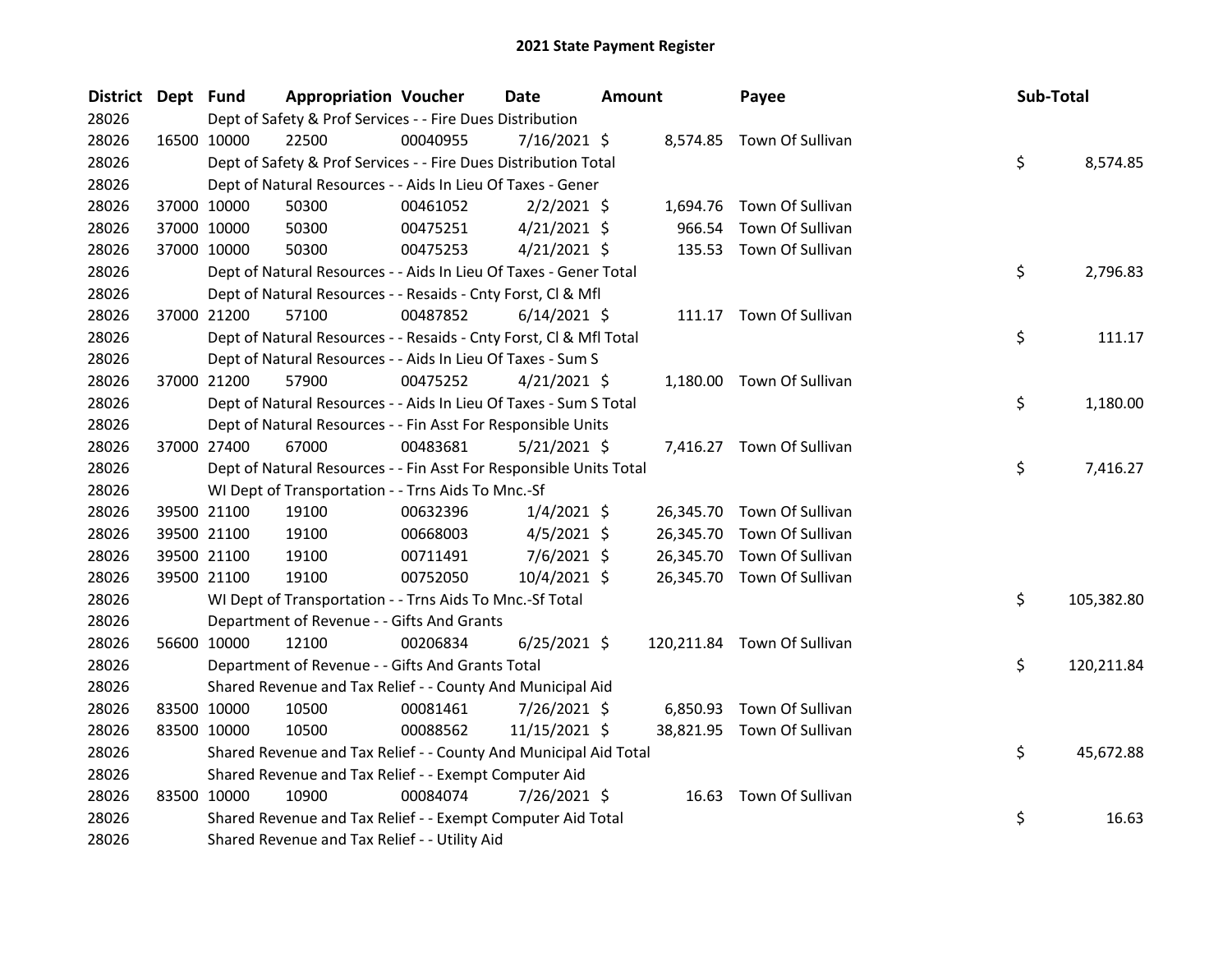| <b>District</b> | Dept Fund   |             | <b>Appropriation Voucher</b>                                                  |          | Date           | <b>Amount</b> |           | Payee            | <b>Sub-Total</b> |            |
|-----------------|-------------|-------------|-------------------------------------------------------------------------------|----------|----------------|---------------|-----------|------------------|------------------|------------|
| 28026           | 83500 10000 |             | 11000                                                                         | 00081461 | $7/26/2021$ \$ |               | 246.63    | Town Of Sullivan |                  |            |
| 28026           |             | 83500 10000 | 11000                                                                         | 00088562 | 11/15/2021 \$  |               | 1,371.10  | Town Of Sullivan |                  |            |
| 28026           |             |             | Shared Revenue and Tax Relief - - Utility Aid Total                           |          |                |               |           |                  | \$               | 1,617.73   |
| 28026           |             |             | Shared Revenue and Tax Relief - - Personal Property Aid                       |          |                |               |           |                  |                  |            |
| 28026           | 83500       | 10000       | 11100                                                                         | 00077251 | $5/3/2021$ \$  |               | 1,676.19  | Town Of Sullivan |                  |            |
| 28026           |             |             | Shared Revenue and Tax Relief - - Personal Property Aid Total                 |          |                |               |           |                  | \$               | 1,676.19   |
| 28026           |             |             | Shared Revenue and Tax Relief - - State Aid; Video Service Provider Fee       |          |                |               |           |                  |                  |            |
| 28026           | 83500       | 10000       | 11200                                                                         | 00082966 | 7/26/2021 \$   |               | 2,422.71  | Town Of Sullivan |                  |            |
| 28026           |             |             | Shared Revenue and Tax Relief - - State Aid; Video Service Provider Fee Total |          |                |               |           |                  | \$               | 2,422.71   |
| 28026           |             |             | Shared Revenue and Tax Relief - - Lottery & Gaming Credit                     |          |                |               |           |                  |                  |            |
| 28026           | 83500 52100 |             | 36300                                                                         | 00074218 | $3/22/2021$ \$ |               | 27,054.72 | Town Of Sullivan |                  |            |
| 28026           |             |             | Shared Revenue and Tax Relief - - Lottery & Gaming Credit Total               |          |                |               |           |                  |                  | 27,054.72  |
| 28026 Total     |             |             |                                                                               |          |                |               |           |                  | Ŝ.               | 324,134.62 |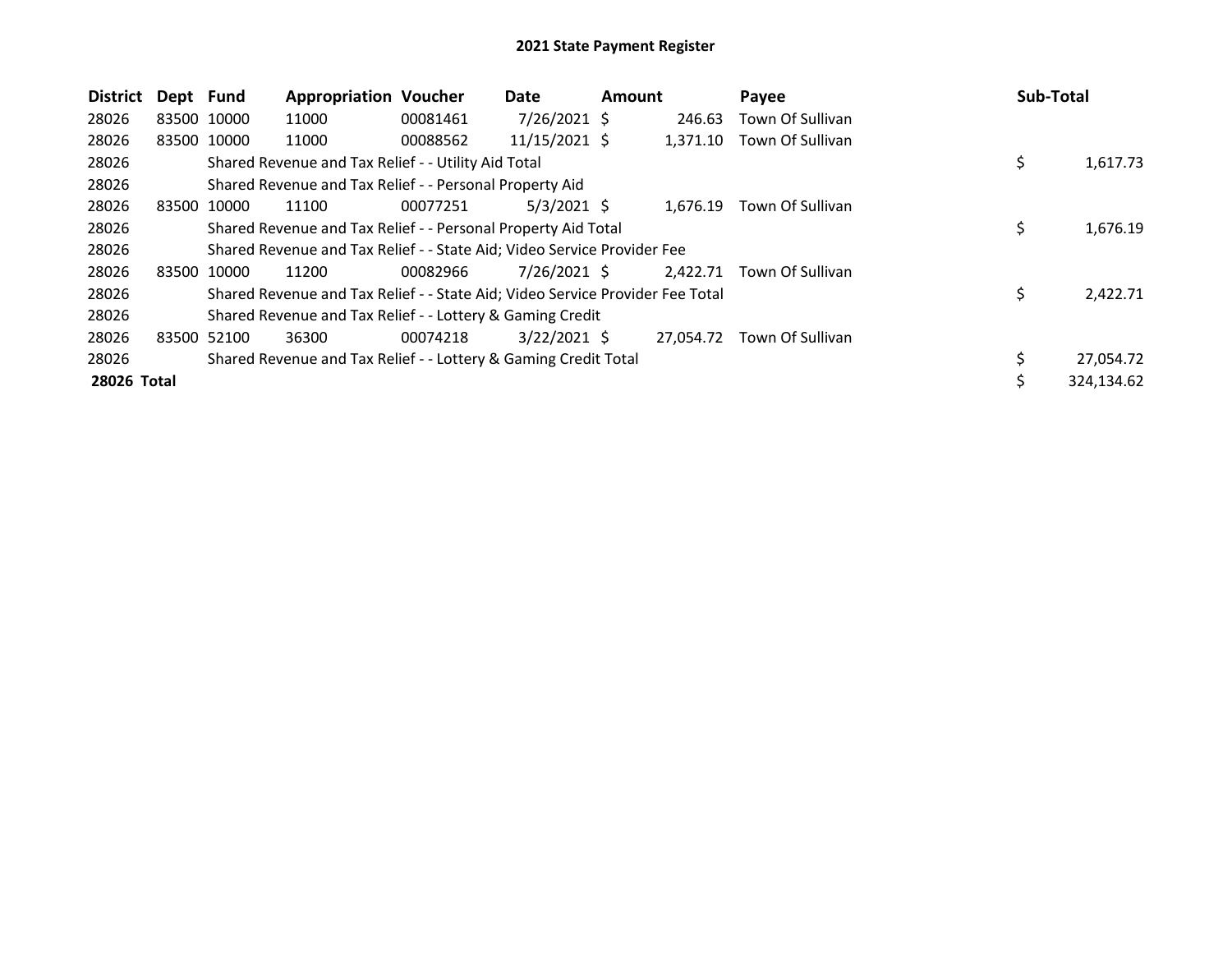| <b>District</b> | Dept Fund |             | <b>Appropriation Voucher</b>                                                  |          | <b>Date</b>    | <b>Amount</b> |           | Payee                    | Sub-Total |           |
|-----------------|-----------|-------------|-------------------------------------------------------------------------------|----------|----------------|---------------|-----------|--------------------------|-----------|-----------|
| 28028           |           |             | Dept of Safety & Prof Services - - Fire Dues Distribution                     |          |                |               |           |                          |           |           |
| 28028           |           | 16500 10000 | 22500                                                                         | 00040957 | 7/16/2021 \$   |               |           | 4,045.74 Town Of Sumner  |           |           |
| 28028           |           |             | Dept of Safety & Prof Services - - Fire Dues Distribution Total               |          |                |               |           |                          | \$        | 4,045.74  |
| 28028           |           |             | Dept of Natural Resources - - Resaids - Cnty Forst, Cl & Mfl                  |          |                |               |           |                          |           |           |
| 28028           |           | 37000 21200 | 57100                                                                         | 00487853 | $6/14/2021$ \$ |               |           | 101.27 Town Of Sumner    |           |           |
| 28028           |           |             | Dept of Natural Resources - - Resaids - Cnty Forst, Cl & Mfl Total            |          |                |               |           |                          | \$        | 101.27    |
| 28028           |           |             | Dept of Natural Resources - - Fin Asst For Responsible Units                  |          |                |               |           |                          |           |           |
| 28028           |           | 37000 27400 | 67000                                                                         | 00483549 | $5/21/2021$ \$ |               |           | 2,930.69 Town Of Sumner  |           |           |
| 28028           |           |             | Dept of Natural Resources - - Fin Asst For Responsible Units Total            |          |                |               |           |                          | \$        | 2,930.69  |
| 28028           |           |             | Dept of Natural Resources - - Recycling Consolidation Grants                  |          |                |               |           |                          |           |           |
| 28028           |           | 37000 27400 | 67300                                                                         | 00483549 | 5/21/2021 \$   |               |           | 206.48 Town Of Sumner    |           |           |
| 28028           |           |             | Dept of Natural Resources - - Recycling Consolidation Grants Total            |          |                |               |           |                          | \$        | 206.48    |
| 28028           |           |             | WI Dept of Transportation - - Trns Aids To Mnc.-Sf                            |          |                |               |           |                          |           |           |
| 28028           |           | 39500 21100 | 19100                                                                         | 00632397 | $1/4/2021$ \$  |               | 16,622.10 | Town Of Sumner           |           |           |
| 28028           |           | 39500 21100 | 19100                                                                         | 00668004 | $4/5/2021$ \$  |               | 16,622.10 | Town Of Sumner           |           |           |
| 28028           |           | 39500 21100 | 19100                                                                         | 00711492 | $7/6/2021$ \$  |               | 16,622.10 | Town Of Sumner           |           |           |
| 28028           |           | 39500 21100 | 19100                                                                         | 00752051 | 10/4/2021 \$   |               |           | 16,622.10 Town Of Sumner |           |           |
| 28028           |           |             | WI Dept of Transportation - - Trns Aids To Mnc.-Sf Total                      |          |                |               |           |                          | \$        | 66,488.40 |
| 28028           |           |             | Department of Revenue - - Gifts And Grants                                    |          |                |               |           |                          |           |           |
| 28028           |           | 56600 10000 | 12100                                                                         | 00206835 | $6/25/2021$ \$ |               |           | 44,902.81 Town Of Sumner |           |           |
| 28028           |           |             | Department of Revenue - - Gifts And Grants Total                              |          |                |               |           |                          | \$        | 44,902.81 |
| 28028           |           |             | Shared Revenue and Tax Relief - - County And Municipal Aid                    |          |                |               |           |                          |           |           |
| 28028           |           | 83500 10000 | 10500                                                                         | 00081462 | 7/26/2021 \$   |               |           | 817.67 Town Of Sumner    |           |           |
| 28028           |           | 83500 10000 | 10500                                                                         | 00088563 | 11/15/2021 \$  |               |           | 9,019.44 Town Of Sumner  |           |           |
| 28028           |           |             | Shared Revenue and Tax Relief - - County And Municipal Aid Total              |          |                |               |           |                          | \$        | 9,837.11  |
| 28028           |           |             | Shared Revenue and Tax Relief - - Exempt Computer Aid                         |          |                |               |           |                          |           |           |
| 28028           |           | 83500 10000 | 10900                                                                         | 00084075 | 7/26/2021 \$   |               |           | 10.40 Town Of Sumner     |           |           |
| 28028           |           |             | Shared Revenue and Tax Relief - - Exempt Computer Aid Total                   |          |                |               |           |                          | \$        | 10.40     |
| 28028           |           |             | Shared Revenue and Tax Relief - - Personal Property Aid                       |          |                |               |           |                          |           |           |
| 28028           |           | 83500 10000 | 11100                                                                         | 00077252 | $5/3/2021$ \$  |               |           | 478.63 Town Of Sumner    |           |           |
| 28028           |           |             | Shared Revenue and Tax Relief - - Personal Property Aid Total                 |          |                |               |           |                          | \$        | 478.63    |
| 28028           |           |             | Shared Revenue and Tax Relief - - State Aid; Video Service Provider Fee       |          |                |               |           |                          |           |           |
| 28028           |           | 83500 10000 | 11200                                                                         | 00082967 | 7/26/2021 \$   |               | 681.23    | Town Of Sumner           |           |           |
| 28028           |           |             | Shared Revenue and Tax Relief - - State Aid; Video Service Provider Fee Total |          |                |               |           |                          | \$        | 681.23    |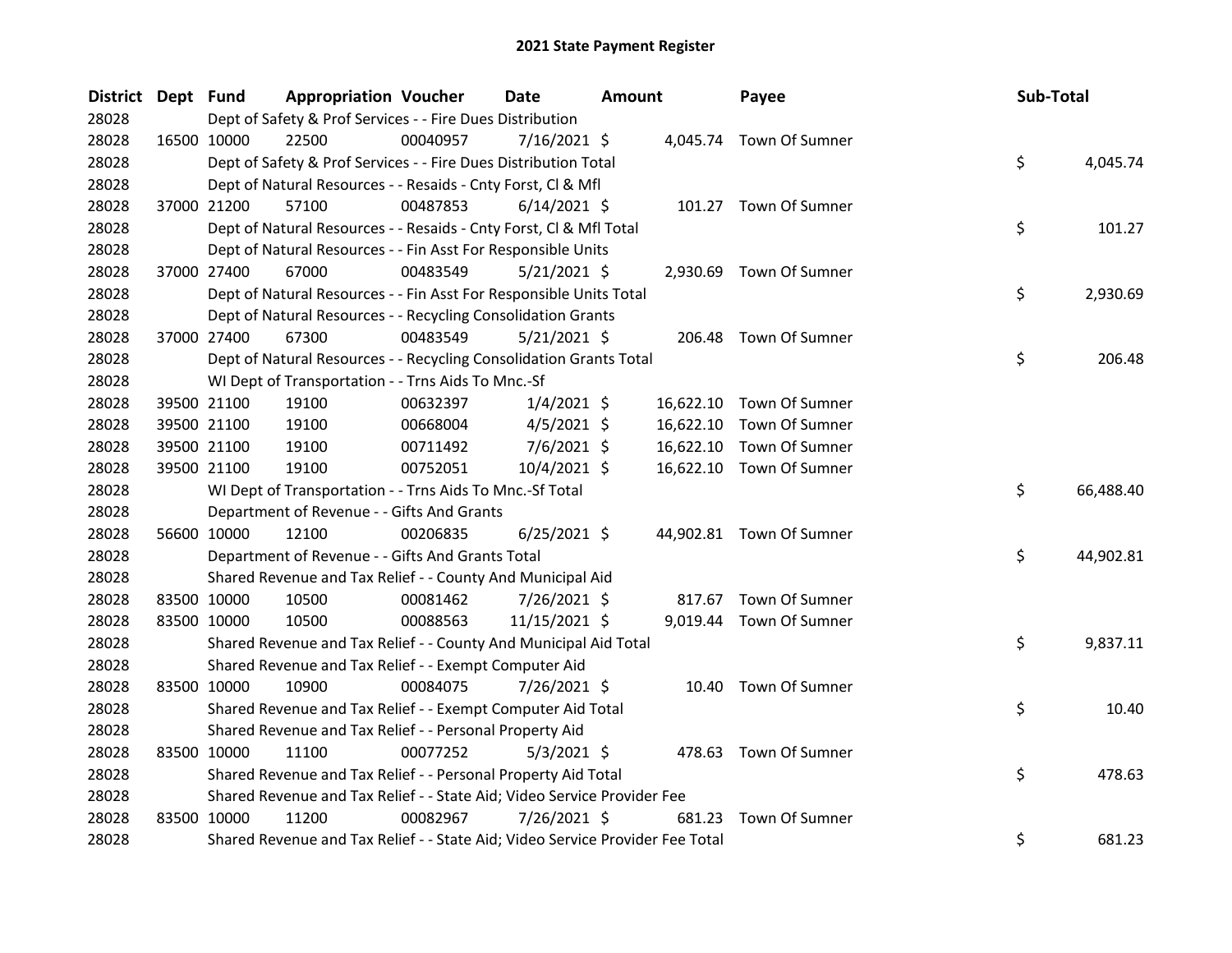| District Dept Fund | <b>Appropriation Voucher</b> | Date | Amount | Payee | Sub-Total  |
|--------------------|------------------------------|------|--------|-------|------------|
| 28028 Total        |                              |      |        |       | 129,682.76 |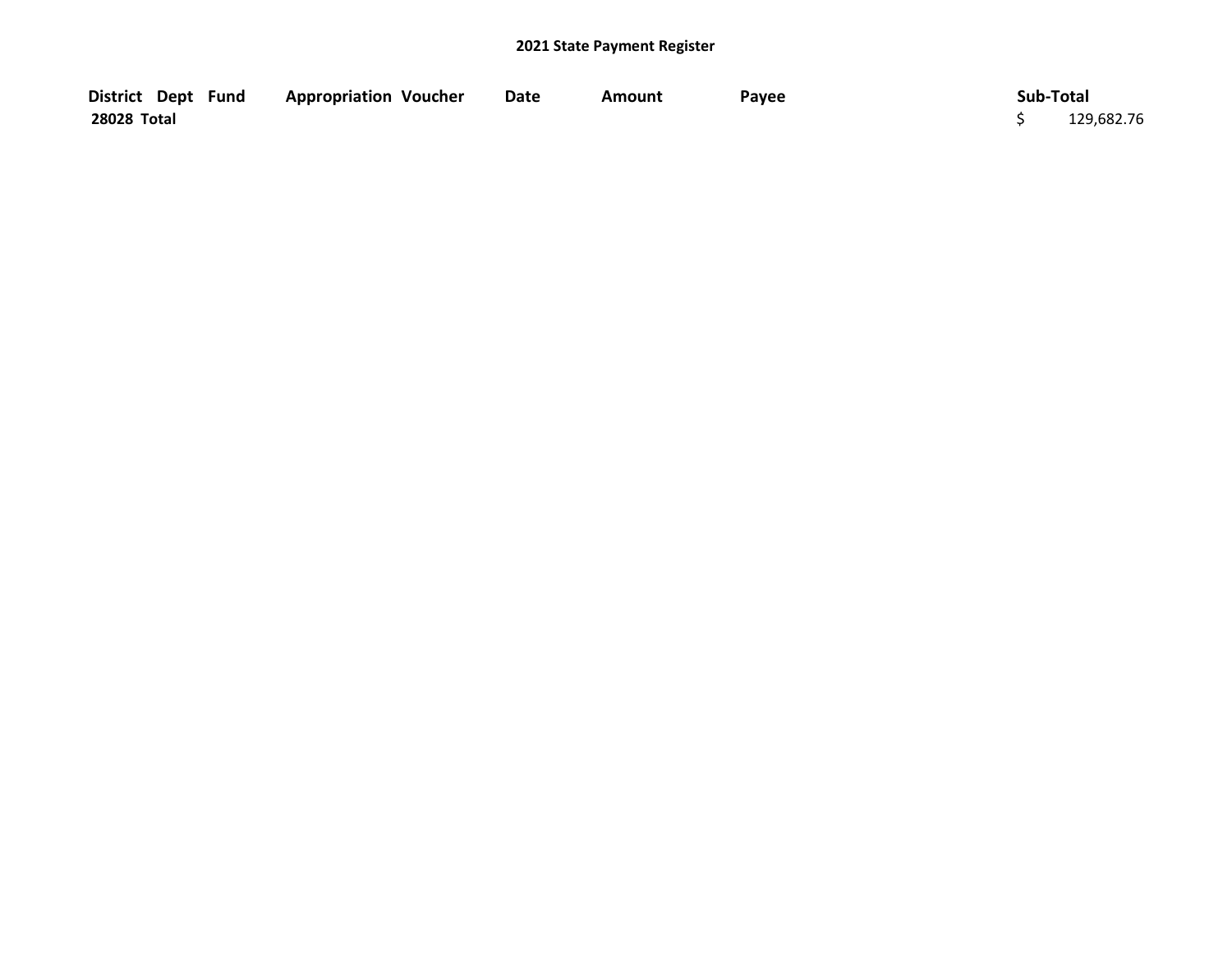| District Dept Fund |             | <b>Appropriation Voucher</b>                                       |          | <b>Date</b>    | <b>Amount</b> |           | Payee                      | Sub-Total |            |
|--------------------|-------------|--------------------------------------------------------------------|----------|----------------|---------------|-----------|----------------------------|-----------|------------|
| 28030              |             | Dept of Safety & Prof Services - - Fire Dues Distribution          |          |                |               |           |                            |           |            |
| 28030              | 16500 10000 | 22500                                                              | 00040959 | $7/16/2021$ \$ |               |           | 3,900.31 Town Of Waterloo  |           |            |
| 28030              |             | Dept of Safety & Prof Services - - Fire Dues Distribution Total    |          |                |               |           |                            | \$        | 3,900.31   |
| 28030              |             | Dept of Natural Resources - - Aids In Lieu Of Taxes - Gener        |          |                |               |           |                            |           |            |
| 28030              | 37000 10000 | 50300                                                              | 00461142 | $2/2/2021$ \$  |               |           | 7,912.04 Town Of Waterloo  |           |            |
| 28030              | 37000 10000 | 50300                                                              | 00461143 | $2/2/2021$ \$  |               | 24,428.61 | Town Of Waterloo           |           |            |
| 28030              | 37000 10000 | 50300                                                              | 00475979 | $4/21/2021$ \$ |               |           | 1,065.10 Town Of Waterloo  |           |            |
| 28030              |             | Dept of Natural Resources - - Aids In Lieu Of Taxes - Gener Total  |          |                |               |           |                            | \$        | 33,405.75  |
| 28030              |             | Dept of Natural Resources - - Resaids - Cnty Forst, Cl & Mfl       |          |                |               |           |                            |           |            |
| 28030              | 37000 21200 | 57100                                                              | 00487854 | $6/14/2021$ \$ |               | 48.20     | Town Of Waterloo           |           |            |
| 28030              |             | Dept of Natural Resources - - Resaids - Cnty Forst, Cl & Mfl Total |          |                |               |           |                            | \$        | 48.20      |
| 28030              |             | Dept of Natural Resources - - Aids In Lieu Of Taxes - Sum S        |          |                |               |           |                            |           |            |
| 28030              | 37000 21200 | 57900                                                              | 00475980 | $4/21/2021$ \$ |               |           | 508.35 Town Of Waterloo    |           |            |
| 28030              |             | Dept of Natural Resources - - Aids In Lieu Of Taxes - Sum S Total  |          |                |               |           |                            | \$        | 508.35     |
| 28030              |             | Dept of Natural Resources - - Fin Asst For Responsible Units       |          |                |               |           |                            |           |            |
| 28030              | 37000 27400 | 67000                                                              | 00483309 | $5/21/2021$ \$ |               |           | 889.98 Town Of Waterloo    |           |            |
| 28030              |             | Dept of Natural Resources - - Fin Asst For Responsible Units Total |          |                |               |           |                            | \$        | 889.98     |
| 28030              |             | WI Dept of Transportation - - Trns Aids To Mnc.-Sf                 |          |                |               |           |                            |           |            |
| 28030              | 39500 21100 | 19100                                                              | 00632398 | $1/4/2021$ \$  |               |           | 25,728.12 Town Of Waterloo |           |            |
| 28030              | 39500 21100 | 19100                                                              | 00668005 | $4/5/2021$ \$  |               |           | 25,728.12 Town Of Waterloo |           |            |
| 28030              | 39500 21100 | 19100                                                              | 00711493 | $7/6/2021$ \$  |               | 25,728.12 | Town Of Waterloo           |           |            |
| 28030              | 39500 21100 | 19100                                                              | 00752052 | 10/4/2021 \$   |               |           | 25,728.12 Town Of Waterloo |           |            |
| 28030              |             | WI Dept of Transportation - - Trns Aids To Mnc.-Sf Total           |          |                |               |           |                            | \$        | 102,912.48 |
| 28030              |             | Department of Revenue - - Gifts And Grants                         |          |                |               |           |                            |           |            |
| 28030              | 56600 10000 | 12100                                                              | 00206836 | $6/25/2021$ \$ |               |           | 49,141.89 Town Of Waterloo |           |            |
| 28030              |             | Department of Revenue - - Gifts And Grants Total                   |          |                |               |           |                            | \$        | 49,141.89  |
| 28030              |             | Shared Revenue and Tax Relief - - County And Municipal Aid         |          |                |               |           |                            |           |            |
| 28030              | 83500 10000 | 10500                                                              | 00081463 | 7/26/2021 \$   |               |           | 1,619.31 Town Of Waterloo  |           |            |
| 28030              | 83500 10000 | 10500                                                              | 00088564 | 11/15/2021 \$  |               |           | 9,176.12 Town Of Waterloo  |           |            |
| 28030              |             | Shared Revenue and Tax Relief - - County And Municipal Aid Total   |          |                |               |           |                            | \$        | 10,795.43  |
| 28030              |             | Shared Revenue and Tax Relief - - Exempt Computer Aid              |          |                |               |           |                            |           |            |
| 28030              | 83500 10000 | 10900                                                              | 00084076 | 7/26/2021 \$   |               |           | 21.83 Town Of Waterloo     |           |            |
| 28030              |             | Shared Revenue and Tax Relief - - Exempt Computer Aid Total        |          |                |               |           |                            | \$        | 21.83      |
| 28030              |             | Shared Revenue and Tax Relief - - Utility Aid                      |          |                |               |           |                            |           |            |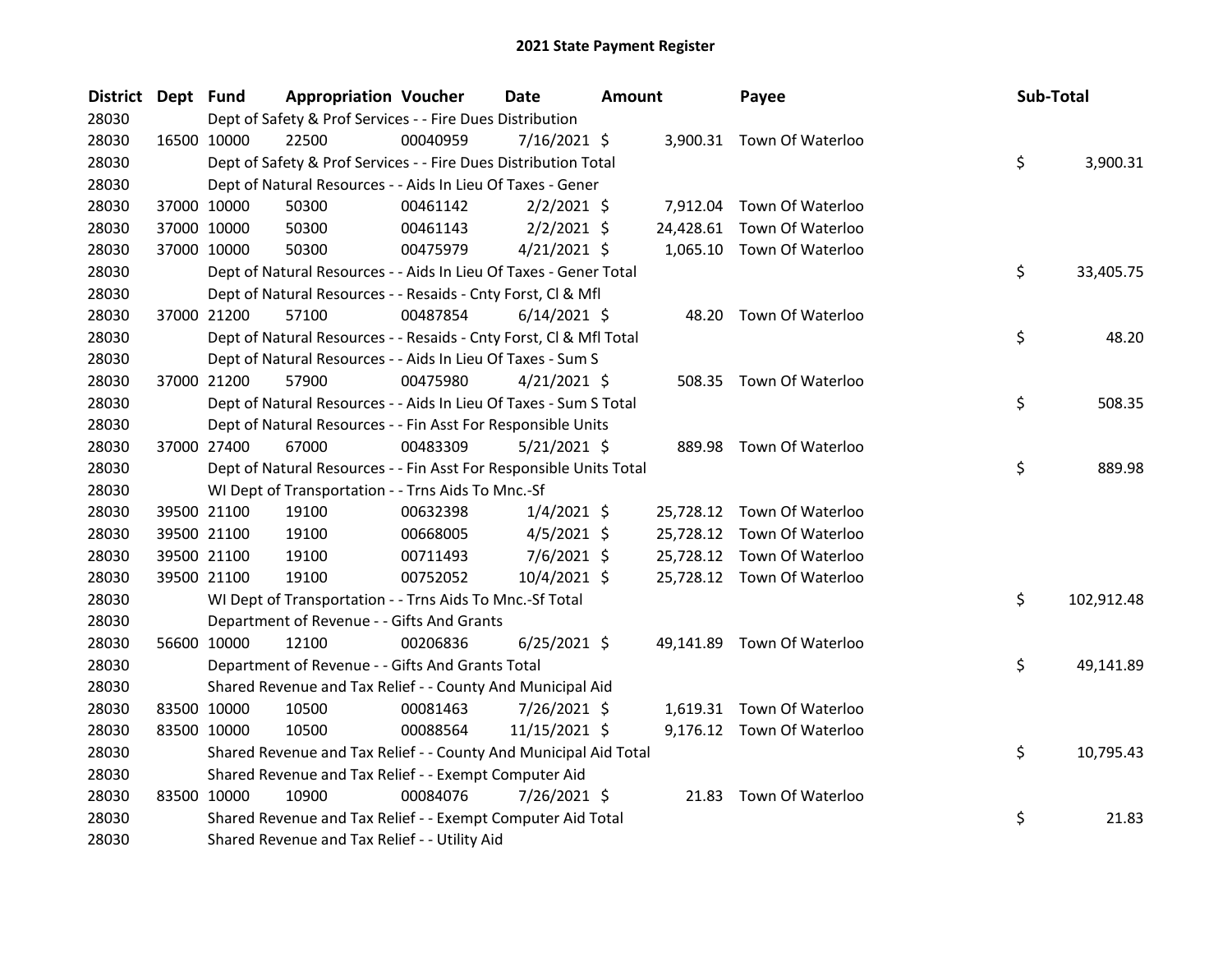| District Dept Fund |             | <b>Appropriation Voucher</b>                                  |          | Date            | <b>Amount</b> |          | Pavee            | Sub-Total |            |
|--------------------|-------------|---------------------------------------------------------------|----------|-----------------|---------------|----------|------------------|-----------|------------|
| 28030              | 83500 10000 | 11000                                                         | 00081463 | 7/26/2021 \$    |               | 482.14   | Town Of Waterloo |           |            |
| 28030              | 83500 10000 | 11000                                                         | 00088564 | $11/15/2021$ \$ |               | 2.812.15 | Town Of Waterloo |           |            |
| 28030              |             | Shared Revenue and Tax Relief - - Utility Aid Total           |          |                 |               |          |                  |           | 3,294.29   |
| 28030              |             | Shared Revenue and Tax Relief - - Personal Property Aid       |          |                 |               |          |                  |           |            |
| 28030              | 83500 10000 | 11100                                                         | 00077253 | $5/3/2021$ \$   |               | 2.734.27 | Town Of Waterloo |           |            |
| 28030              |             | Shared Revenue and Tax Relief - - Personal Property Aid Total |          |                 |               |          |                  |           | 2,734.27   |
| 28030 Total        |             |                                                               |          |                 |               |          |                  |           | 207,652.78 |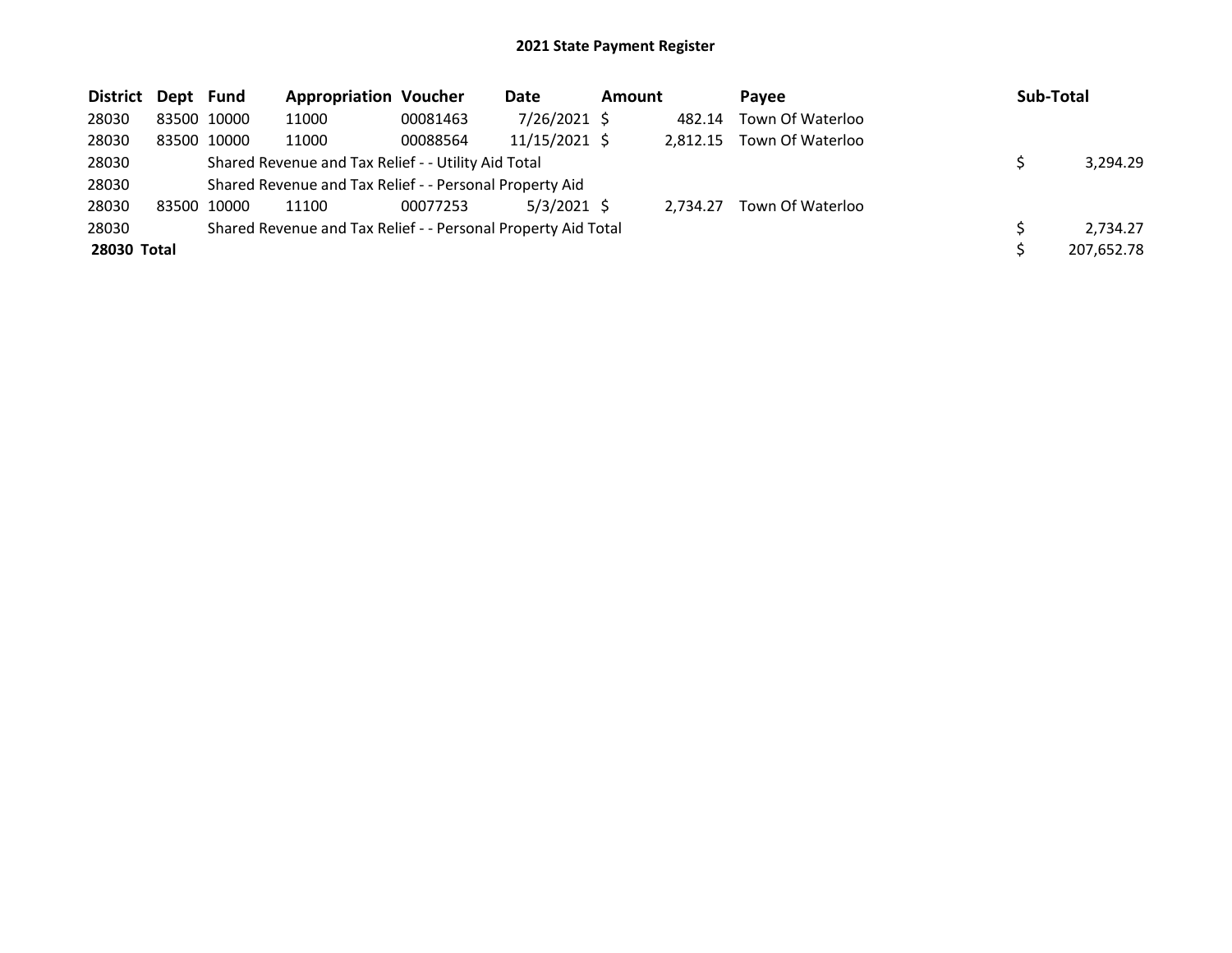| <b>District</b> | Dept Fund |             | <b>Appropriation Voucher</b>                                       |          | <b>Date</b>    | <b>Amount</b> |           | Payee                        | Sub-Total |            |
|-----------------|-----------|-------------|--------------------------------------------------------------------|----------|----------------|---------------|-----------|------------------------------|-----------|------------|
| 28032           |           |             | Dept of Safety & Prof Services - - Fire Dues Distribution          |          |                |               |           |                              |           |            |
| 28032           |           | 16500 10000 | 22500                                                              | 00040960 | $7/16/2021$ \$ |               |           | 8,370.46 Town Of Watertown   |           |            |
| 28032           |           |             | Dept of Safety & Prof Services - - Fire Dues Distribution Total    |          |                |               |           |                              | \$        | 8,370.46   |
| 28032           |           |             | Dept of Natural Resources - - Aids In Lieu Of Taxes - Gener        |          |                |               |           |                              |           |            |
| 28032           |           | 37000 10000 | 50300                                                              | 00461115 | $2/2/2021$ \$  |               | 2,551.53  | Town Of Watertown            |           |            |
| 28032           |           | 37000 10000 | 50300                                                              | 00475710 | $4/21/2021$ \$ |               | 104.87    | Town Of Watertown            |           |            |
| 28032           |           |             | Dept of Natural Resources - - Aids In Lieu Of Taxes - Gener Total  |          |                |               |           |                              | \$        | 2,656.40   |
| 28032           |           |             | Dept of Natural Resources - - Resaids - Cnty Forst, Cl & Mfl       |          |                |               |           |                              |           |            |
| 28032           |           | 37000 21200 | 57100                                                              | 00487855 | $6/14/2021$ \$ |               | 30.00     | Town Of Watertown            |           |            |
| 28032           |           |             | Dept of Natural Resources - - Resaids - Cnty Forst, Cl & Mfl Total |          |                |               |           |                              | \$        | 30.00      |
| 28032           |           |             | Dept of Natural Resources - - Fin Asst For Responsible Units       |          |                |               |           |                              |           |            |
| 28032           |           | 37000 27400 | 67000                                                              | 00483909 | $5/21/2021$ \$ |               |           | 5,562.60 Town Of Watertown   |           |            |
| 28032           |           |             | Dept of Natural Resources - - Fin Asst For Responsible Units Total |          |                |               |           |                              | \$        | 5,562.60   |
| 28032           |           |             | WI Dept of Transportation - - Trns Aids To Mnc.-Sf                 |          |                |               |           |                              |           |            |
| 28032           |           | 39500 21100 | 19100                                                              | 00632399 | $1/4/2021$ \$  |               | 39,866.76 | Town Of Watertown            |           |            |
| 28032           |           | 39500 21100 | 19100                                                              | 00668006 | $4/5/2021$ \$  |               | 39,866.76 | Town Of Watertown            |           |            |
| 28032           |           | 39500 21100 | 19100                                                              | 00711494 | $7/6/2021$ \$  |               | 39,866.76 | Town Of Watertown            |           |            |
| 28032           |           | 39500 21100 | 19100                                                              | 00752053 | $10/4/2021$ \$ |               |           | 39,866.76 Town Of Watertown  |           |            |
| 28032           |           |             | WI Dept of Transportation - - Trns Aids To Mnc.-Sf Total           |          |                |               |           |                              | \$        | 159,467.04 |
| 28032           |           |             | Department of Revenue - - Gifts And Grants                         |          |                |               |           |                              |           |            |
| 28032           |           | 56600 10000 | 12100                                                              | 00209536 | 7/13/2021 \$   |               |           | 107,180.60 Town Of Watertown |           |            |
| 28032           |           |             | Department of Revenue - - Gifts And Grants Total                   |          |                |               |           |                              | \$        | 107,180.60 |
| 28032           |           |             | Shared Revenue and Tax Relief - - County And Municipal Aid         |          |                |               |           |                              |           |            |
| 28032           |           | 83500 10000 | 10500                                                              | 00081464 | 7/26/2021 \$   |               | 7,281.89  | Town Of Watertown            |           |            |
| 28032           |           | 83500 10000 | 10500                                                              | 00088565 | 11/15/2021 \$  |               | 41,264.05 | Town Of Watertown            |           |            |
| 28032           |           |             | Shared Revenue and Tax Relief - - County And Municipal Aid Total   |          |                |               |           |                              | \$        | 48,545.94  |
| 28032           |           |             | Shared Revenue and Tax Relief - - Exempt Computer Aid              |          |                |               |           |                              |           |            |
| 28032           |           | 83500 10000 | 10900                                                              | 00084077 | 7/26/2021 \$   |               |           | 3.11 Town Of Watertown       |           |            |
| 28032           |           |             | Shared Revenue and Tax Relief - - Exempt Computer Aid Total        |          |                |               |           |                              | \$        | 3.11       |
| 28032           |           |             | Shared Revenue and Tax Relief - - Utility Aid                      |          |                |               |           |                              |           |            |
| 28032           |           | 83500 10000 | 11000                                                              | 00081464 | 7/26/2021 \$   |               |           | 45,207.47 Town Of Watertown  |           |            |
| 28032           |           | 83500 10000 | 11000                                                              | 00088565 | 11/15/2021 \$  |               |           | 256,317.33 Town Of Watertown |           |            |
| 28032           |           |             | Shared Revenue and Tax Relief - - Utility Aid Total                |          |                |               |           |                              | \$        | 301,524.80 |
| 28032           |           |             | Shared Revenue and Tax Relief - - Personal Property Aid            |          |                |               |           |                              |           |            |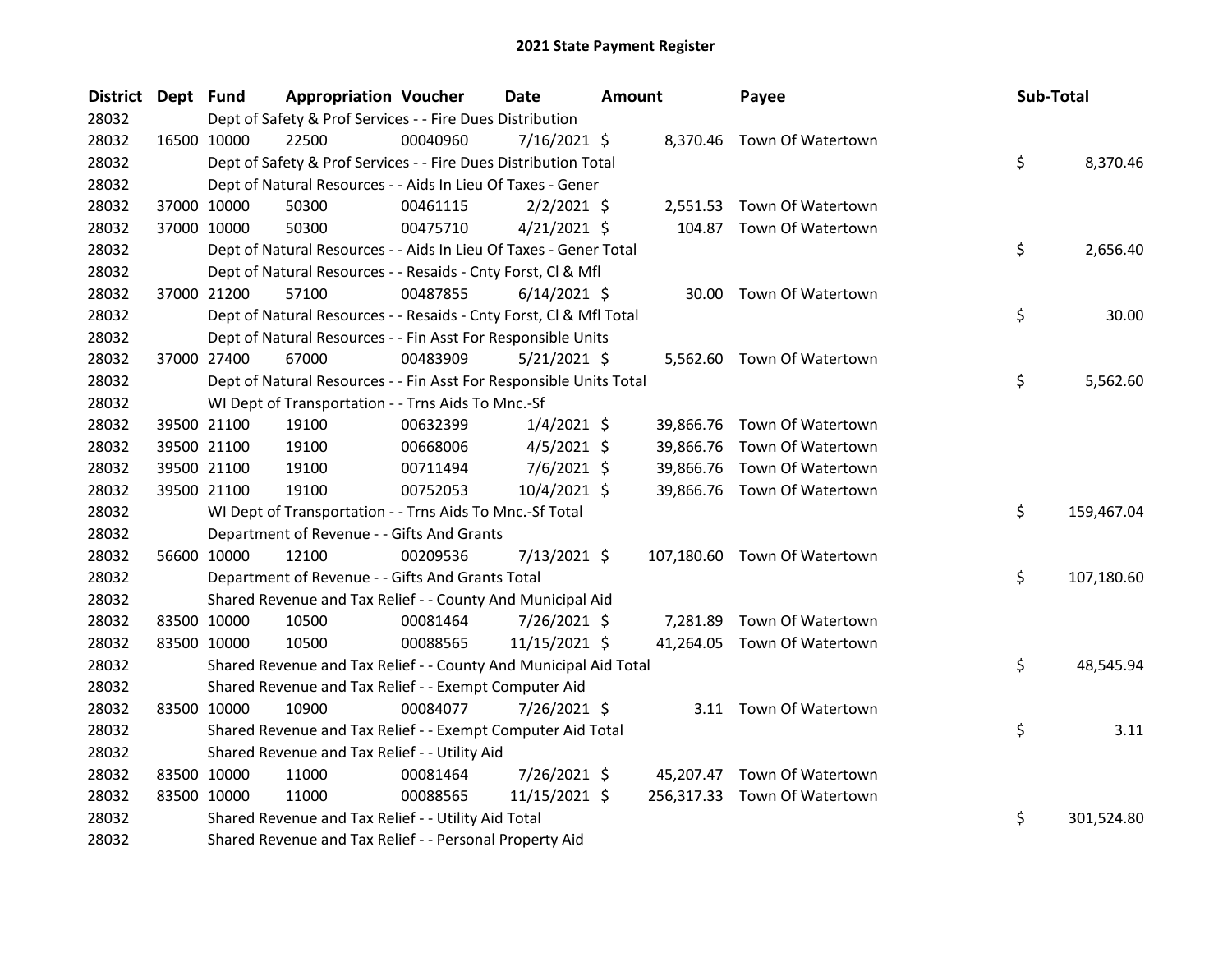| <b>District</b> | Dept Fund |             | <b>Appropriation Voucher</b>                                    |          | Date          | <b>Amount</b> |        | Pavee                      | Sub-Total  |
|-----------------|-----------|-------------|-----------------------------------------------------------------|----------|---------------|---------------|--------|----------------------------|------------|
| 28032           |           | 83500 10000 | 11100                                                           | 00077254 | $5/3/2021$ \$ |               | 966.05 | Town Of Watertown          |            |
| 28032           |           |             | Shared Revenue and Tax Relief - - Personal Property Aid Total   |          |               |               |        |                            | 966.05     |
| 28032           |           |             | Shared Revenue and Tax Relief - - Lottery & Gaming Credit       |          |               |               |        |                            |            |
| 28032           |           | 83500 52100 | 36300                                                           | 00074219 | 3/22/2021 \$  |               |        | 1,676.76 Town Of Watertown |            |
| 28032           |           |             | Shared Revenue and Tax Relief - - Lottery & Gaming Credit Total |          |               |               |        |                            | 1.676.76   |
| 28032 Total     |           |             |                                                                 |          |               |               |        |                            | 635,983.76 |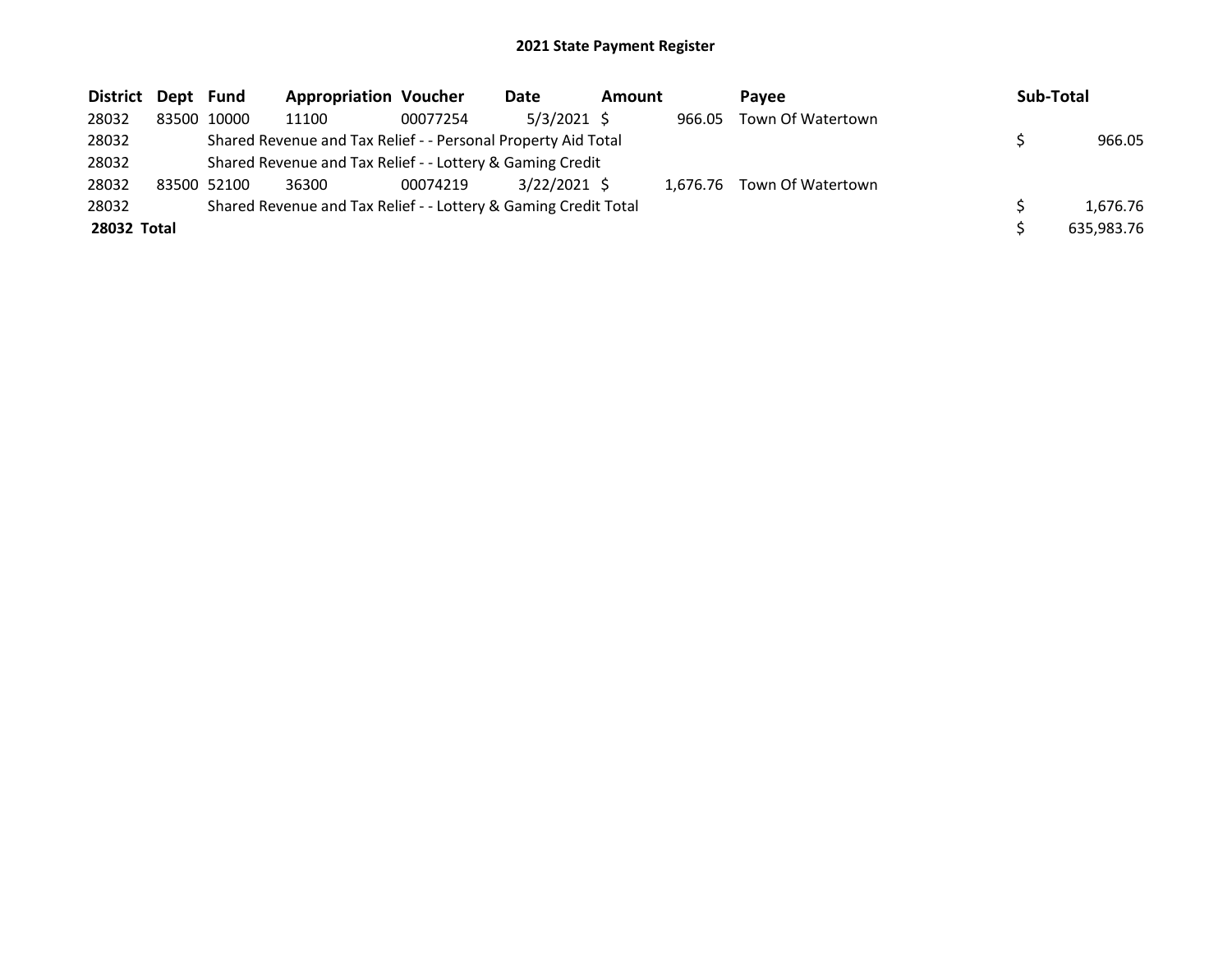| District Dept | Fund        | <b>Appropriation Voucher</b>                                  |          | Date        | Amount |      | Payee                | Sub-Total |      |
|---------------|-------------|---------------------------------------------------------------|----------|-------------|--------|------|----------------------|-----------|------|
| 28111         |             | Shared Revenue and Tax Relief - - Personal Property Aid       |          |             |        |      |                      |           |      |
| 28111         | 83500 10000 | 11100                                                         | 00077255 | 5/3/2021 \$ |        | 0.81 | Village of Cambridge |           |      |
| 28111         |             | Shared Revenue and Tax Relief - - Personal Property Aid Total |          |             |        |      |                      |           | 0.81 |
| 28111 Total   |             |                                                               |          |             |        |      |                      |           | 0.81 |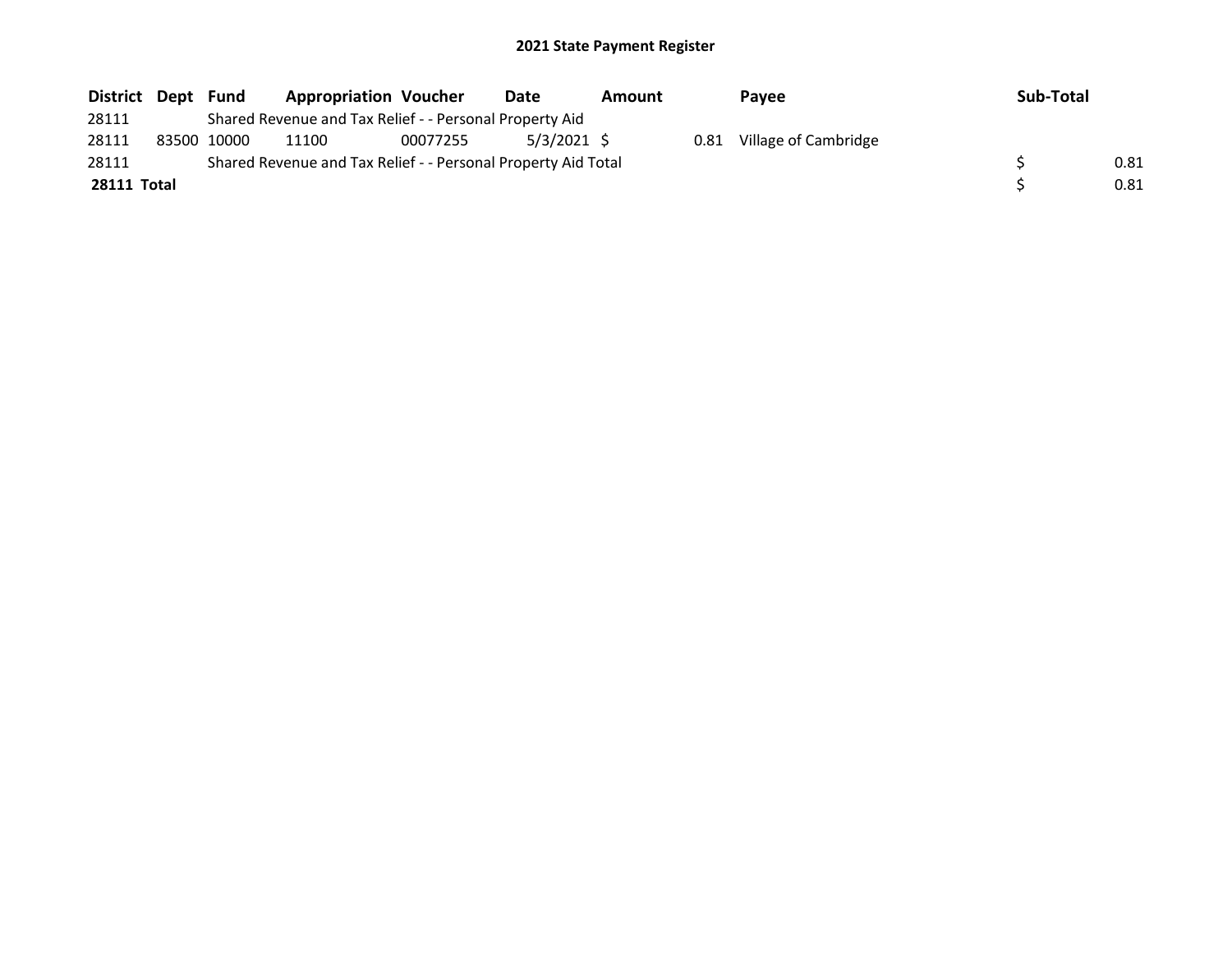| District | Dept Fund |             | <b>Appropriation Voucher</b>                                                    |           | <b>Date</b>    | Amount |           | Payee                              |     | Sub-Total  |
|----------|-----------|-------------|---------------------------------------------------------------------------------|-----------|----------------|--------|-----------|------------------------------------|-----|------------|
| 28141    |           |             | Dept of Safety & Prof Services - - Fire Dues Distribution                       |           |                |        |           |                                    |     |            |
| 28141    |           | 16500 10000 | 22500                                                                           | 00040947  | $7/16/2021$ \$ |        |           | 15,434.99 Village Of Johnson Creek |     |            |
| 28141    |           |             | Dept of Safety & Prof Services - - Fire Dues Distribution Total                 |           |                |        |           |                                    | \$. | 15,434.99  |
| 28141    |           |             | Dept of Natural Resources - - Fin Asst For Responsible Units                    |           |                |        |           |                                    |     |            |
| 28141    |           | 37000 27400 | 67000                                                                           | 00483610  | $5/21/2021$ \$ |        |           | 5,647.40 Village Of Johnson Creek  |     |            |
| 28141    |           |             | Dept of Natural Resources - - Fin Asst For Responsible Units Total              |           |                |        |           |                                    | \$  | 5,647.40   |
| 28141    |           |             | WI Dept of Transportation - - Trns Aids To Mnc.-Sf                              |           |                |        |           |                                    |     |            |
| 28141    |           | 39500 21100 | 19100                                                                           | 00632400  | $1/4/2021$ \$  |        |           | 33,220.75 Village Of Johnson Creek |     |            |
| 28141    |           | 39500 21100 | 19100                                                                           | 00668007  | $4/5/2021$ \$  |        | 33,220.75 | Village Of Johnson Creek           |     |            |
| 28141    |           | 39500 21100 | 19100                                                                           | 00711495  | 7/6/2021 \$    |        |           | 33,220.75 Village Of Johnson Creek |     |            |
| 28141    |           | 39500 21100 | 19100                                                                           | 00752054  | 10/4/2021 \$   |        |           | 33,220.77 Village Of Johnson Creek |     |            |
| 28141    |           |             | WI Dept of Transportation - - Trns Aids To Mnc.-Sf Total                        |           |                |        |           |                                    | \$  | 132,883.02 |
| 28141    |           |             | WI Dept of Transportation - - Loc Rd Imp Prg St Fd                              |           |                |        |           |                                    |     |            |
| 28141    |           | 39500 21100 | 27800                                                                           | 00675553  | $4/7/2021$ \$  |        |           | 9,541.30 Village Of Johnson Creek  |     |            |
| 28141    |           |             | WI Dept of Transportation - - Loc Rd Imp Prg St Fd Total                        |           |                |        |           |                                    | \$  | 9,541.30   |
| 28141    |           |             | WI Dept of Transportation - - Routine Maint Sf                                  |           |                |        |           |                                    |     |            |
| 28141    |           | 39500 21100 | 36800                                                                           | 00639853  | $1/14/2021$ \$ |        | 619.18    | Village Of Johnson Creek           |     |            |
| 28141    |           | 39500 21100 | 36800                                                                           | 00654458  | $2/17/2021$ \$ |        | 523.47    | Village Of Johnson Creek           |     |            |
| 28141    |           | 39500 21100 | 36800                                                                           | 00665560  | $3/16/2021$ \$ |        | 512.21    | Village Of Johnson Creek           |     |            |
| 28141    |           | 39500 21100 | 36800                                                                           | 00680378  | $4/15/2021$ \$ |        | 591.03    | Village Of Johnson Creek           |     |            |
| 28141    |           | 39500 21100 | 36800                                                                           | 00696315  | $5/19/2021$ \$ |        | 720.52    | Village Of Johnson Creek           |     |            |
| 28141    |           | 39500 21100 | 36800                                                                           | 00707355  | $6/16/2021$ \$ |        | 703.63    | Village Of Johnson Creek           |     |            |
| 28141    |           | 39500 21100 | 36800                                                                           | 00720548  | 7/14/2021 \$   |        | 794.48    | Village Of Johnson Creek           |     |            |
| 28141    |           | 39500 21100 | 36800                                                                           | 00735285  | 8/16/2021 \$   |        | 1,061.91  | Village Of Johnson Creek           |     |            |
| 28141    |           | 39500 21100 | 36800                                                                           | 00746400  | $9/14/2021$ \$ |        | 1,081.98  | Village Of Johnson Creek           |     |            |
| 28141    |           | 39500 21100 | 36800                                                                           | 00761475  | 10/13/2021 \$  |        |           | 1,161.97 Village Of Johnson Creek  |     |            |
| 28141    |           | 39500 21100 | 36800                                                                           | 00774105  | 11/15/2021 \$  |        | 1,548.34  | Village Of Johnson Creek           |     |            |
| 28141    |           | 39500 21100 | 36800                                                                           | 00784152  | 12/15/2021 \$  |        | 152.21    | Village Of Johnson Creek           |     |            |
| 28141    |           |             | WI Dept of Transportation - - Routine Maint Sf Total                            |           |                |        |           |                                    | \$  | 9,470.93   |
| 28141    |           |             | Department of Health Services - - Prepaid Medical Transport Reimbursement       |           |                |        |           |                                    |     |            |
| 28141    |           | 43500 10000 | 16300                                                                           | AMBULANCE | 11/15/2021 \$  |        |           | 4,762.49 Village Of Johnson Creek  |     |            |
| 28141    |           |             | Department of Health Services - - Prepaid Medical Transport Reimbursement Total |           |                |        |           |                                    | \$  | 4,762.49   |
| 28141    |           |             | Department of Justice - - Officer training reimbursement                        |           |                |        |           |                                    |     |            |
| 28141    |           | 45500 10000 | 21400                                                                           | 00105648  | 11/22/2021 \$  |        |           | 480.00 Village Of Johnson Creek    |     |            |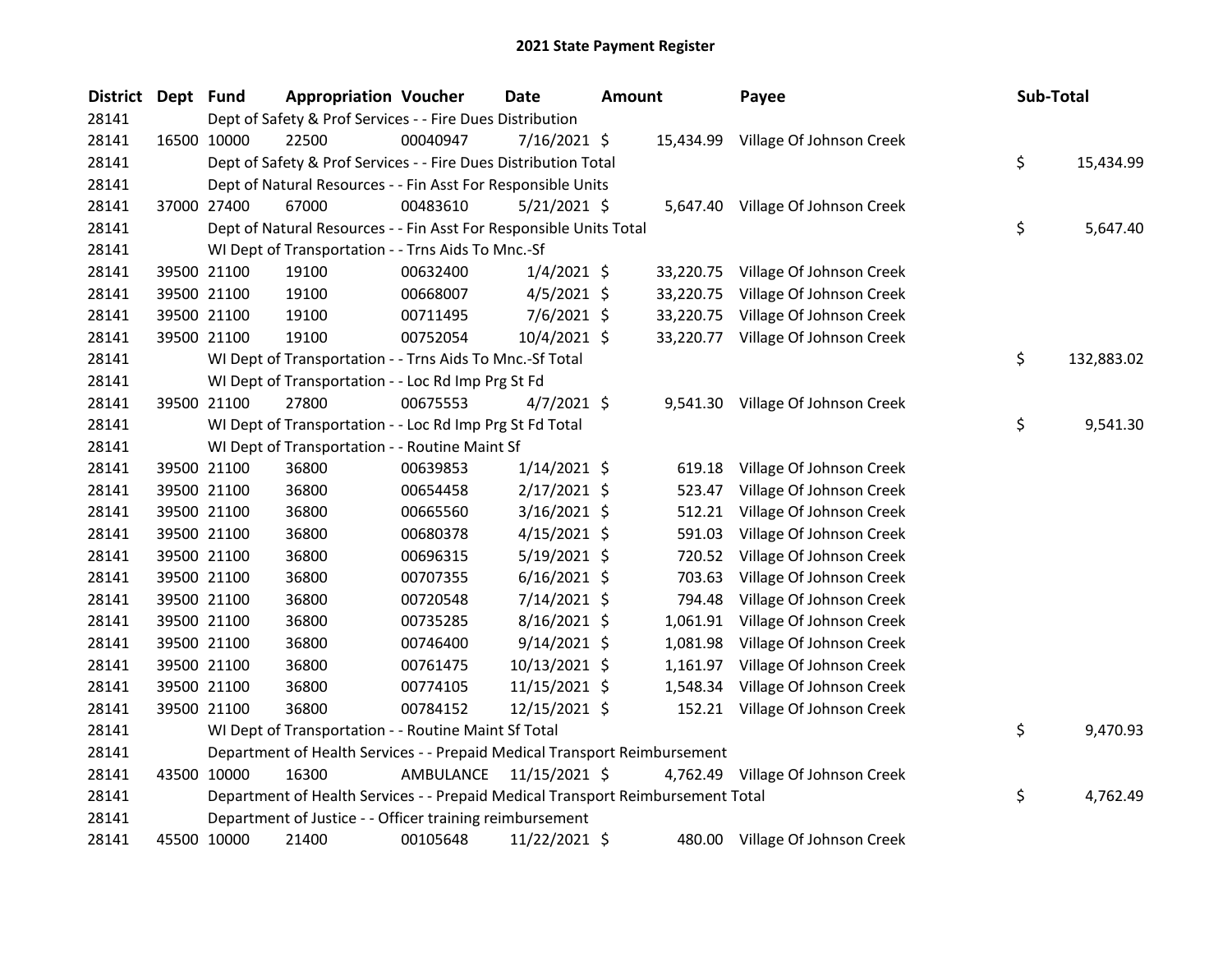| <b>District</b> | Dept Fund |             | <b>Appropriation Voucher</b>                                          |          | Date           | <b>Amount</b> |           | Payee                               |     | Sub-Total  |
|-----------------|-----------|-------------|-----------------------------------------------------------------------|----------|----------------|---------------|-----------|-------------------------------------|-----|------------|
| 28141           |           |             | Department of Justice - - Officer training reimbursement Total        |          |                |               |           |                                     | \$. | 480.00     |
| 28141           |           |             | Department of Revenue - - Gifts And Grants                            |          |                |               |           |                                     |     |            |
| 28141           |           | 56600 10000 | 12100                                                                 | 00206837 | $6/25/2021$ \$ |               |           | 159,410.21 Village Of Johnson Creek |     |            |
| 28141           |           |             | Department of Revenue - - Gifts And Grants Total                      |          |                |               |           |                                     | \$  | 159,410.21 |
| 28141           |           |             | Department of Revenue - - Misc Revenue Holding Clearing               |          |                |               |           |                                     |     |            |
| 28141           |           | 56600 10000 | 99500                                                                 | 00192607 | $3/1/2021$ \$  |               | 2,890.02  | Village Of Johnson Creek            |     |            |
| 28141           |           | 56600 10000 | 99500                                                                 | 00192611 | $3/1/2021$ \$  |               | 100.00    | Village Of Johnson Creek            |     |            |
| 28141           |           | 56600 10000 | 99500                                                                 | 00194926 | $3/15/2021$ \$ |               | 1,546.14  | Village Of Johnson Creek            |     |            |
| 28141           |           | 56600 10000 | 99500                                                                 | 00195766 | 3/22/2021 \$   |               | 841.00    | Village Of Johnson Creek            |     |            |
| 28141           |           | 56600 10000 | 99500                                                                 | 00196453 | 3/29/2021 \$   |               | 100.00    | Village Of Johnson Creek            |     |            |
| 28141           |           | 56600 10000 | 99500                                                                 | 00199142 | 4/20/2021 \$   |               | 405.29    | Village Of Johnson Creek            |     |            |
| 28141           |           | 56600 10000 | 99500                                                                 | 00199779 | $4/26/2021$ \$ |               | 407.00    | Village Of Johnson Creek            |     |            |
| 28141           |           | 56600 10000 | 99500                                                                 | 00201592 | 5/10/2021 \$   |               | 1,010.31  | Village Of Johnson Creek            |     |            |
| 28141           |           | 56600 10000 | 99500                                                                 | 00202221 | 5/17/2021 \$   |               | 597.45    | Village Of Johnson Creek            |     |            |
| 28141           |           | 56600 10000 | 99500                                                                 | 00202929 | $5/24/2021$ \$ |               | 21.10     | Village Of Johnson Creek            |     |            |
| 28141           |           | 56600 10000 | 99500                                                                 | 00203648 | $6/1/2021$ \$  |               | 979.65    | Village Of Johnson Creek            |     |            |
| 28141           |           | 56600 10000 | 99500                                                                 | 00204741 | $6/7/2021$ \$  |               | 100.00    | Village Of Johnson Creek            |     |            |
| 28141           |           | 56600 10000 | 99500                                                                 | 00208064 | $6/28/2021$ \$ |               | 563.06    | Village Of Johnson Creek            |     |            |
| 28141           |           | 56600 10000 | 99500                                                                 | 00208505 | $7/6/2021$ \$  |               | 677.00    | Village Of Johnson Creek            |     |            |
| 28141           |           | 56600 10000 | 99500                                                                 | 00209378 | 7/12/2021 \$   |               | 229.00    | Village Of Johnson Creek            |     |            |
| 28141           |           | 56600 10000 | 99500                                                                 | 00210788 | 7/26/2021 \$   |               | 127.19    | Village Of Johnson Creek            |     |            |
| 28141           |           | 56600 10000 | 99500                                                                 | 00212634 | 8/16/2021 \$   |               | 567.98    | Village Of Johnson Creek            |     |            |
| 28141           |           |             | Department of Revenue - - Misc Revenue Holding Clearing Total         |          |                |               |           |                                     | \$  | 11,162.19  |
| 28141           |           |             | Shared Revenue and Tax Relief - - Expenditure Restraint Program       |          |                |               |           |                                     |     |            |
| 28141           |           | 83500 10000 | 10100                                                                 | 00081465 | 7/26/2021 \$   |               | 19,382.79 | Village Of Johnson Creek            |     |            |
| 28141           |           |             | Shared Revenue and Tax Relief - - Expenditure Restraint Program Total |          |                |               |           |                                     | \$. | 19,382.79  |
| 28141           |           |             | Shared Revenue and Tax Relief - - County And Municipal Aid            |          |                |               |           |                                     |     |            |
| 28141           |           | 83500 10000 | 10500                                                                 | 00081465 | 7/26/2021 \$   |               |           | 39,271.72 Village Of Johnson Creek  |     |            |
| 28141           |           | 83500 10000 | 10500                                                                 | 00088566 | 11/15/2021 \$  |               |           | 217,777.23 Village Of Johnson Creek |     |            |
| 28141           |           |             | Shared Revenue and Tax Relief - - County And Municipal Aid Total      |          |                |               |           |                                     | \$. | 257,048.95 |
| 28141           |           |             | Shared Revenue and Tax Relief - - Exempt Computer Aid                 |          |                |               |           |                                     |     |            |
| 28141           |           | 83500 10000 | 10900                                                                 | 00084078 | 7/26/2021 \$   |               | 3,178.04  | Village Of Johnson Creek            |     |            |
| 28141           |           | 83500 10000 | 10900                                                                 | 00085783 | 7/26/2021 \$   |               | 34,387.32 | Village Of Johnson Creek            |     |            |
| 28141           |           |             | Shared Revenue and Tax Relief - - Exempt Computer Aid Total           |          |                |               |           |                                     | \$  | 37,565.36  |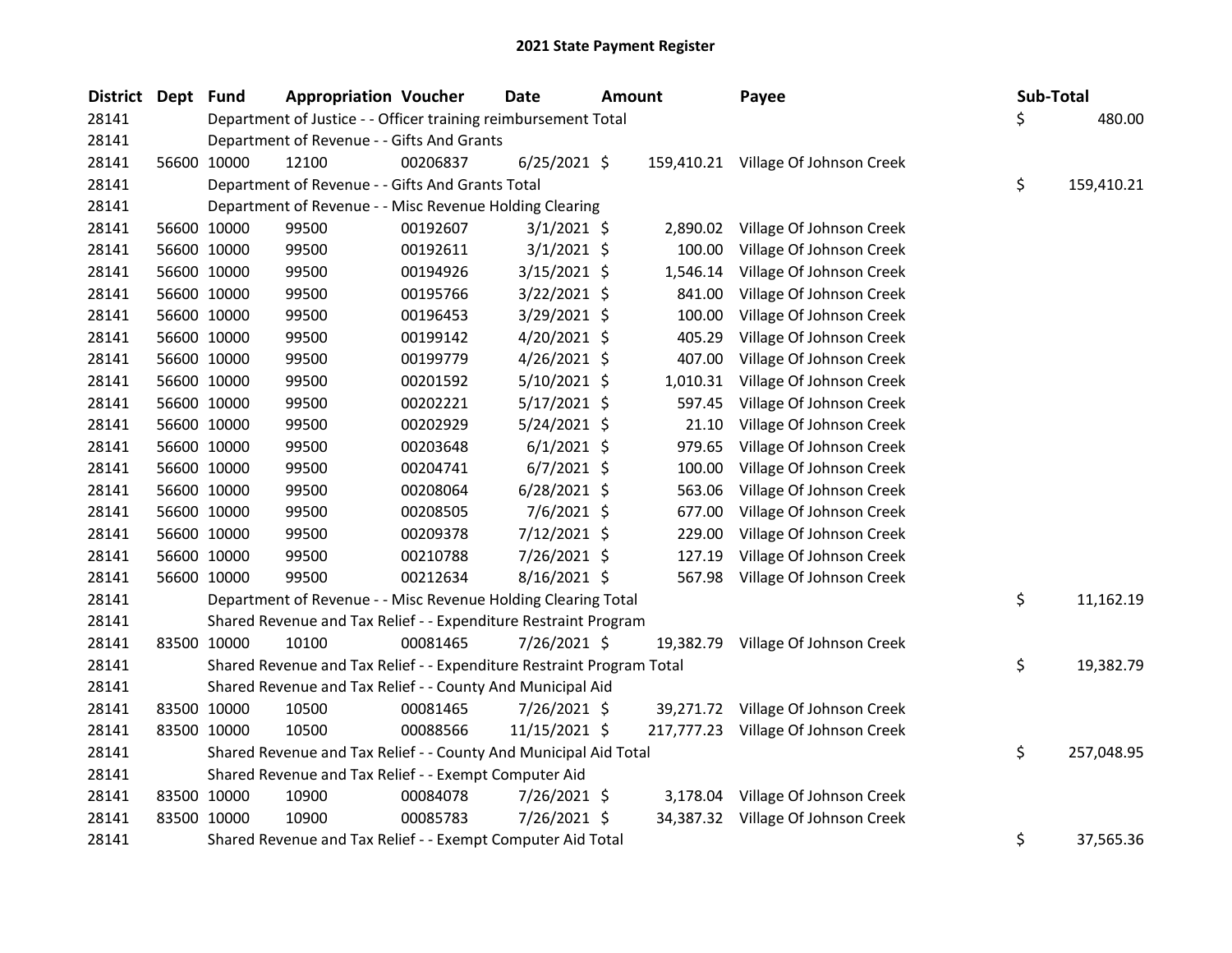| <b>District</b> | Dept Fund |             | <b>Appropriation Voucher</b>                                                  |          | Date           | <b>Amount</b> |           | Payee                    | <b>Sub-Total</b> |
|-----------------|-----------|-------------|-------------------------------------------------------------------------------|----------|----------------|---------------|-----------|--------------------------|------------------|
| 28141           |           |             | Shared Revenue and Tax Relief - - Utility Aid                                 |          |                |               |           |                          |                  |
| 28141           |           | 83500 10000 | 11000                                                                         | 00081465 | $7/26/2021$ \$ |               | 221.85    | Village Of Johnson Creek |                  |
| 28141           |           | 83500 10000 | 11000                                                                         | 00088566 | 11/15/2021 \$  |               | 1.304.78  | Village Of Johnson Creek |                  |
| 28141           |           |             | Shared Revenue and Tax Relief - - Utility Aid Total                           |          |                |               |           |                          | \$<br>1,526.63   |
| 28141           |           |             | Shared Revenue and Tax Relief - - Personal Property Aid                       |          |                |               |           |                          |                  |
| 28141           |           | 83500 10000 | 11100                                                                         | 00077256 | $5/3/2021$ \$  |               | 11,196.86 | Village Of Johnson Creek |                  |
| 28141           |           | 83500 10000 | 11100                                                                         | 00078874 | $5/3/2021$ \$  |               | 44,410.35 | Village Of Johnson Creek |                  |
| 28141           |           |             | Shared Revenue and Tax Relief - - Personal Property Aid Total                 |          |                |               |           |                          | \$<br>55,607.21  |
| 28141           |           |             | Shared Revenue and Tax Relief - - State Aid; Video Service Provider Fee       |          |                |               |           |                          |                  |
| 28141           |           | 83500 10000 | 11200                                                                         | 00082968 | $7/26/2021$ \$ |               | 8,270.84  | Village Of Johnson Creek |                  |
| 28141           |           |             | Shared Revenue and Tax Relief - - State Aid; Video Service Provider Fee Total |          |                |               |           |                          | \$<br>8,270.84   |
| 28141           |           |             | Shared Revenue and Tax Relief - - Lottery & Gaming Credit                     |          |                |               |           |                          |                  |
| 28141           |           | 83500 52100 | 36300                                                                         | 00074220 | $3/22/2021$ \$ |               | 22,279.44 | Village Of Johnson Creek |                  |
| 28141           |           |             | Shared Revenue and Tax Relief - - Lottery & Gaming Credit Total               |          |                |               |           |                          | 22,279.44        |
| 28141 Total     |           |             |                                                                               |          |                |               |           |                          | \$<br>750,473.75 |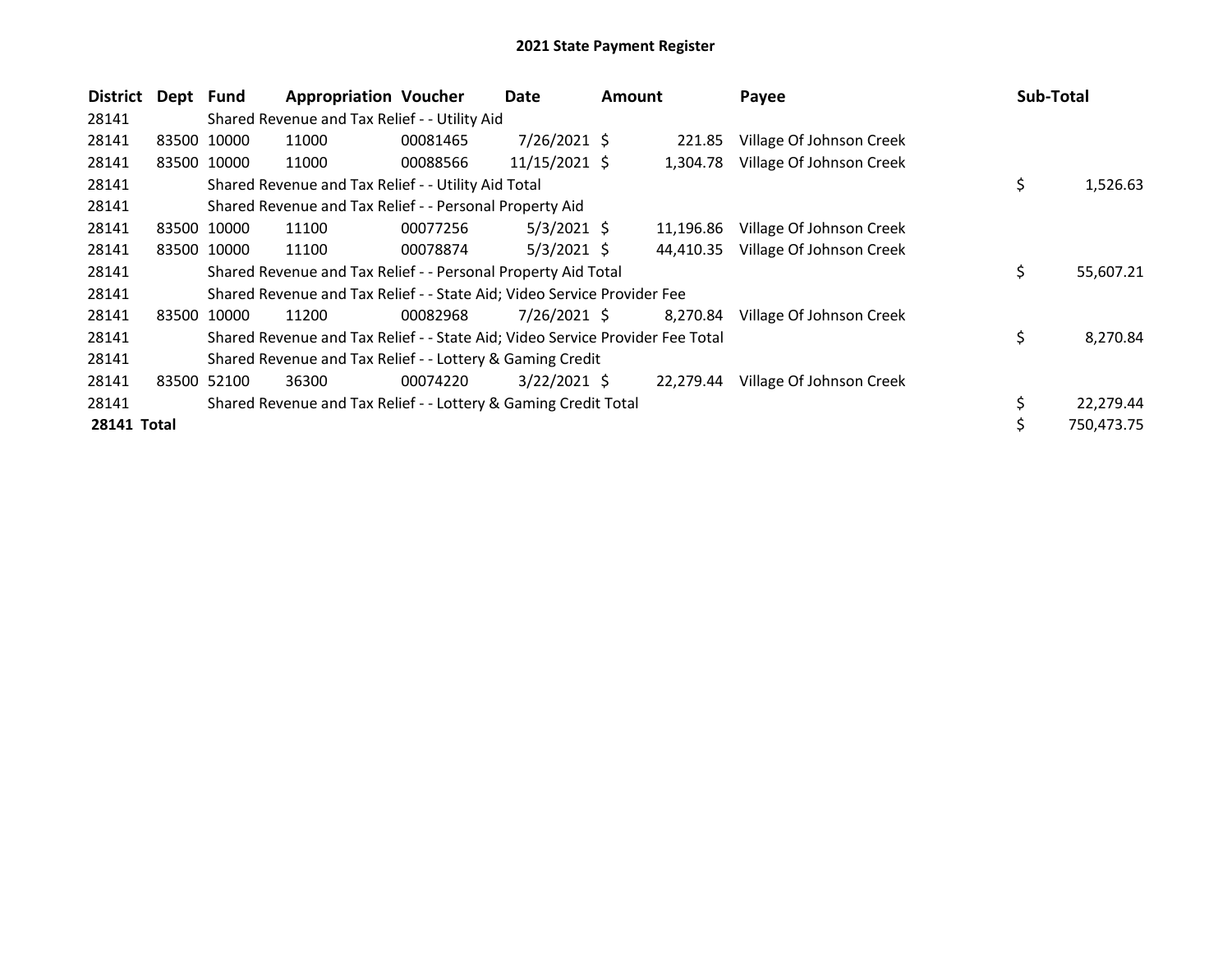| <b>District</b> | Dept Fund |             | <b>Appropriation Voucher</b>                                       |          | Date           | Amount |           | Payee                         | Sub-Total |           |
|-----------------|-----------|-------------|--------------------------------------------------------------------|----------|----------------|--------|-----------|-------------------------------|-----------|-----------|
| 28171           |           |             | Dept of Safety & Prof Services - - Fire Dues Distribution          |          |                |        |           |                               |           |           |
| 28171           |           | 16500 10000 | 22500                                                              | 00040954 | $7/16/2021$ \$ |        |           | 5,633.91 Palmyra, Village of  |           |           |
| 28171           |           |             | Dept of Safety & Prof Services - - Fire Dues Distribution Total    |          |                |        |           |                               | \$        | 5,633.91  |
| 28171           |           |             | Dept of Natural Resources - - Fin Asst For Responsible Units       |          |                |        |           |                               |           |           |
| 28171           |           | 37000 27400 | 67000                                                              | 00483603 | $5/21/2021$ \$ |        |           | 6,023.84 Palmyra, Village of  |           |           |
| 28171           |           |             | Dept of Natural Resources - - Fin Asst For Responsible Units Total |          |                |        |           |                               | \$        | 6,023.84  |
| 28171           |           |             | Dept of Natural Resources - - Land Acquisition                     |          |                |        |           |                               |           |           |
| 28171           |           | 37000 36300 | TA100                                                              | 00462984 | $2/16/2021$ \$ |        | 4,541.97  | Palmyra, Village of           |           |           |
| 28171           |           | 37000 36300 | TA100                                                              | 00497170 | 7/14/2021 \$   |        | 485.65    | Palmyra, Village of           |           |           |
| 28171           |           |             | Dept of Natural Resources - - Land Acquisition Total               |          |                |        |           |                               | \$        | 5,027.62  |
| 28171           |           |             | WI Dept of Transportation - - Trns Aids To Mnc.-Sf                 |          |                |        |           |                               |           |           |
| 28171           |           | 39500 21100 | 19100                                                              | 00632401 | $1/4/2021$ \$  |        |           | 15,551.65 Palmyra, Village of |           |           |
| 28171           |           | 39500 21100 | 19100                                                              | 00668008 | $4/5/2021$ \$  |        | 15,551.65 | Palmyra, Village of           |           |           |
| 28171           |           | 39500 21100 | 19100                                                              | 00711496 | $7/6/2021$ \$  |        | 15,551.65 | Palmyra, Village of           |           |           |
| 28171           |           | 39500 21100 | 19100                                                              | 00752055 | $10/4/2021$ \$ |        | 15,551.66 | Palmyra, Village of           |           |           |
| 28171           |           |             | WI Dept of Transportation - - Trns Aids To Mnc.-Sf Total           |          |                |        |           |                               | \$        | 62,206.61 |
| 28171           |           |             | WI Dept of Transportation - - Loc Rd Imp Prg St Fd                 |          |                |        |           |                               |           |           |
| 28171           |           | 39500 21100 | 27800                                                              | 00646830 | $1/29/2021$ \$ |        |           | 5,000.00 Palmyra, Village of  |           |           |
| 28171           |           |             | WI Dept of Transportation - - Loc Rd Imp Prg St Fd Total           |          |                |        |           |                               | \$        | 5,000.00  |
| 28171           |           |             | Department of Justice - - Officer training reimbursement           |          |                |        |           |                               |           |           |
| 28171           |           | 45500 10000 | 21400                                                              | 00105699 | 11/23/2021 \$  |        |           | 1,120.00 Palmyra, Village of  |           |           |
| 28171           |           |             | Department of Justice - - Officer training reimbursement Total     |          |                |        |           |                               | \$        | 1,120.00  |
| 28171           |           |             | Department of Revenue - - Gifts And Grants                         |          |                |        |           |                               |           |           |
| 28171           |           | 56600 10000 | 12100                                                              | 00206838 | $6/25/2021$ \$ |        |           | 91,951.33 Palmyra, Village of |           |           |
| 28171           |           |             | Department of Revenue - - Gifts And Grants Total                   |          |                |        |           |                               | \$        | 91,951.33 |
| 28171           |           |             | Department of Revenue - - Misc Revenue Holding Clearing            |          |                |        |           |                               |           |           |
| 28171           |           | 56600 10000 | 99500                                                              | 00197190 | $4/5/2021$ \$  |        | 553.00    | Palmyra, Village of           |           |           |
| 28171           |           | 56600 10000 | 99500                                                              | 00199144 | $4/20/2021$ \$ |        | 694.00    | Palmyra, Village of           |           |           |
| 28171           |           | 56600 10000 | 99500                                                              | 00199781 | $4/26/2021$ \$ |        | 339.72    | Palmyra, Village of           |           |           |
| 28171           |           | 56600 10000 | 99500                                                              | 00202930 | 5/24/2021 \$   |        | 201.25    | Palmyra, Village of           |           |           |
| 28171           |           | 56600 10000 | 99500                                                              | 00204740 | $6/7/2021$ \$  |        | 514.07    | Palmyra, Village of           |           |           |
| 28171           |           |             | Department of Revenue - - Misc Revenue Holding Clearing Total      |          |                |        |           |                               | \$        | 2,302.04  |
| 28171           |           |             | Shared Revenue and Tax Relief - - Expenditure Restraint Program    |          |                |        |           |                               |           |           |
| 28171           |           | 83500 10000 | 10100                                                              | 00081466 | 7/26/2021 \$   |        |           | 33,397.56 Palmyra, Village of |           |           |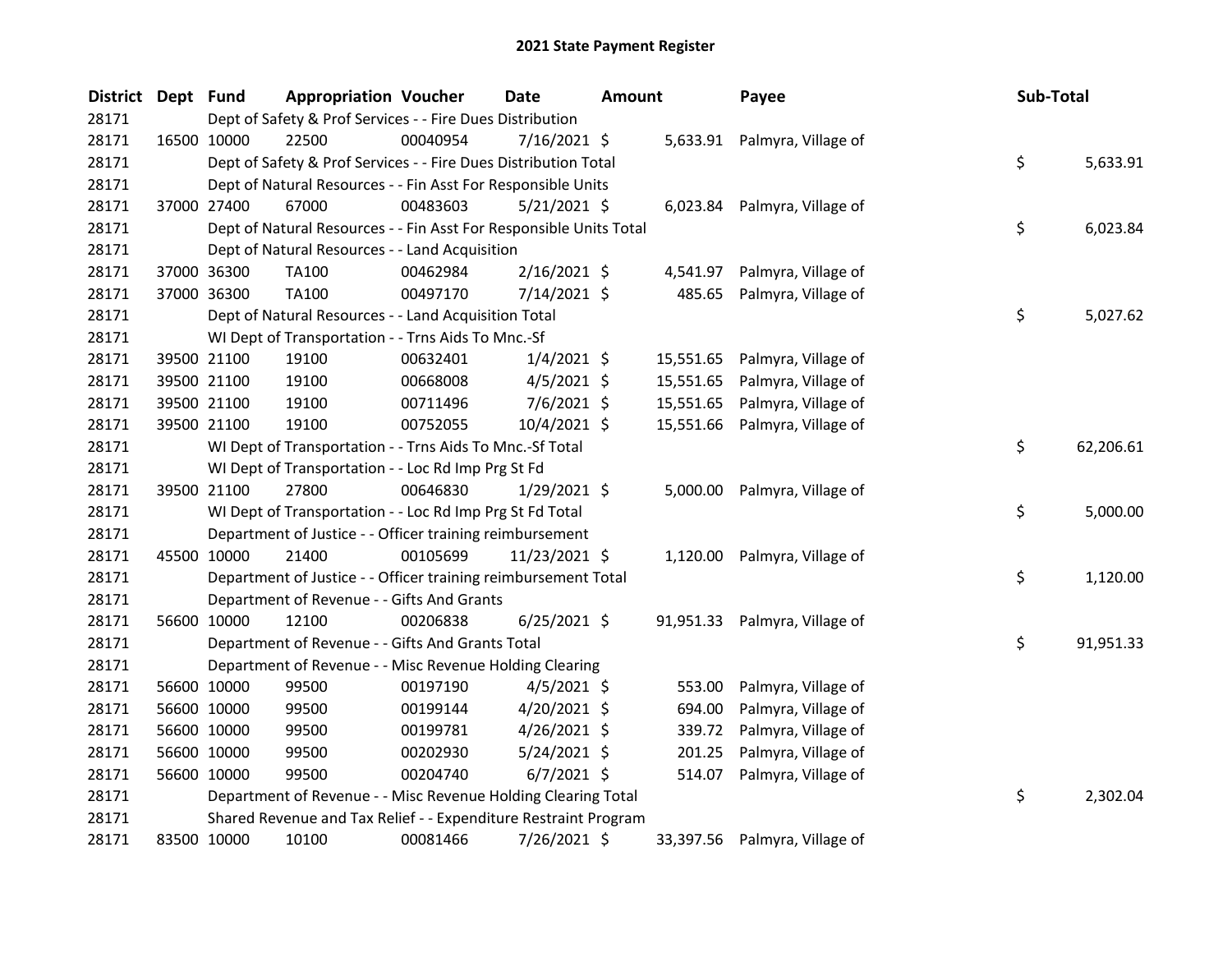| <b>District</b> | Dept Fund |             | <b>Appropriation Voucher</b>                                                  |          | Date            | Amount |            | Payee                        | <b>Sub-Total</b> |            |
|-----------------|-----------|-------------|-------------------------------------------------------------------------------|----------|-----------------|--------|------------|------------------------------|------------------|------------|
| 28171           |           |             | Shared Revenue and Tax Relief - - Expenditure Restraint Program Total         |          |                 |        |            |                              | \$               | 33,397.56  |
| 28171           |           |             | Shared Revenue and Tax Relief - - County And Municipal Aid                    |          |                 |        |            |                              |                  |            |
| 28171           |           | 83500 10000 | 10500                                                                         | 00081466 | $7/26/2021$ \$  |        | 31,475.08  | Palmyra, Village of          |                  |            |
| 28171           |           | 83500 10000 | 10500                                                                         | 00088567 | $11/15/2021$ \$ |        | 178,358.81 | Palmyra, Village of          |                  |            |
| 28171           |           |             | Shared Revenue and Tax Relief - - County And Municipal Aid Total              |          |                 |        |            |                              | \$               | 209,833.89 |
| 28171           |           |             | Shared Revenue and Tax Relief - - Exempt Computer Aid                         |          |                 |        |            |                              |                  |            |
| 28171           |           | 83500 10000 | 10900                                                                         | 00084079 | $7/26/2021$ \$  |        | 19,924.61  | Palmyra, Village of          |                  |            |
| 28171           |           | 83500 10000 | 10900                                                                         | 00085784 | 7/26/2021 \$    |        | 16,907.28  | Palmyra, Village of          |                  |            |
| 28171           |           |             | Shared Revenue and Tax Relief - - Exempt Computer Aid Total                   |          |                 |        |            |                              | \$               | 36,831.89  |
| 28171           |           |             | Shared Revenue and Tax Relief - - Personal Property Aid                       |          |                 |        |            |                              |                  |            |
| 28171           |           | 83500 10000 | 11100                                                                         | 00077257 | $5/3/2021$ \$   |        | 5,994.60   | Palmyra, Village of          |                  |            |
| 28171           |           |             | Shared Revenue and Tax Relief - - Personal Property Aid Total                 |          |                 |        |            |                              | \$               | 5,994.60   |
| 28171           |           |             | Shared Revenue and Tax Relief - - State Aid; Video Service Provider Fee       |          |                 |        |            |                              |                  |            |
| 28171           |           | 83500 10000 | 11200                                                                         | 00082969 | $7/26/2021$ \$  |        | 4,234.94   | Palmyra, Village of          |                  |            |
| 28171           |           |             | Shared Revenue and Tax Relief - - State Aid; Video Service Provider Fee Total |          |                 |        |            |                              | \$               | 4,234.94   |
| 28171           |           |             | Shared Revenue and Tax Relief - - Lottery & Gaming Credit                     |          |                 |        |            |                              |                  |            |
| 28171           | 83500     | 52100       | 36300                                                                         | 00074221 | $3/22/2021$ \$  |        |            | 3,437.52 Palmyra, Village of |                  |            |
| 28171           |           |             | Shared Revenue and Tax Relief - - Lottery & Gaming Credit Total               |          |                 |        |            |                              |                  | 3,437.52   |
| 28171 Total     |           |             |                                                                               |          |                 |        |            |                              |                  | 472,995.75 |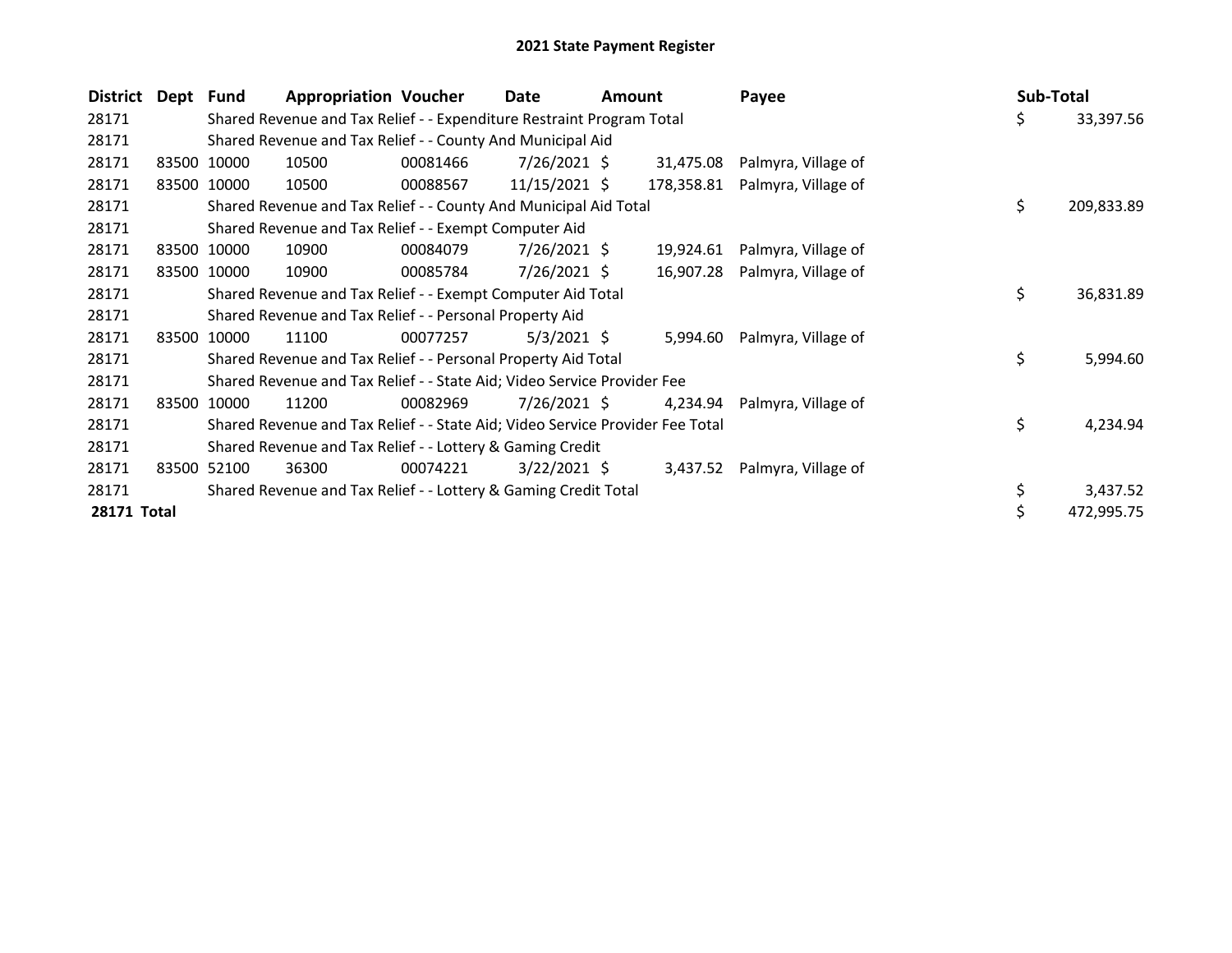| <b>District</b> | Dept Fund |             | <b>Appropriation Voucher</b>                                          |          | <b>Date</b>    | <b>Amount</b> |          | Payee                         | Sub-Total |           |
|-----------------|-----------|-------------|-----------------------------------------------------------------------|----------|----------------|---------------|----------|-------------------------------|-----------|-----------|
| 28181           |           |             | Dept of Safety & Prof Services - - Fire Dues Distribution             |          |                |               |          |                               |           |           |
| 28181           |           | 16500 10000 | 22500                                                                 | 00040956 | 7/16/2021 \$   |               |          | 2,012.47 Village Of Sullivan  |           |           |
| 28181           |           |             | Dept of Safety & Prof Services - - Fire Dues Distribution Total       |          |                |               |          |                               | \$        | 2,012.47  |
| 28181           |           |             | Dept of Natural Resources - - Aids In Lieu Of Taxes - Gener           |          |                |               |          |                               |           |           |
| 28181           |           | 37000 10000 | 50300                                                                 | 00476758 | $4/21/2021$ \$ |               |          | 80.07 Village Of Sullivan     |           |           |
| 28181           |           |             | Dept of Natural Resources - - Aids In Lieu Of Taxes - Gener Total     |          |                |               |          |                               | \$        | 80.07     |
| 28181           |           |             | Dept of Natural Resources - - Gen Program Ops-State Funds             |          |                |               |          |                               |           |           |
| 28181           |           | 37000 21200 | 16100                                                                 | 00458384 | $1/22/2021$ \$ |               | 250.00   | Village Of Sullivan           |           |           |
| 28181           |           | 37000 21200 | 16100                                                                 | 00474072 | $4/16/2021$ \$ |               | 250.00   | Village Of Sullivan           |           |           |
| 28181           |           | 37000 21200 | 16100                                                                 | 00495916 | 7/8/2021 \$    |               | 250.00   | Village Of Sullivan           |           |           |
| 28181           |           | 37000 21200 | 16100                                                                 | 00514322 | 10/14/2021 \$  |               | 300.00   | Village Of Sullivan           |           |           |
| 28181           |           |             | Dept of Natural Resources - - Gen Program Ops-State Funds Total       |          |                |               |          |                               | \$        | 1,050.00  |
| 28181           |           |             | Dept of Natural Resources - - Taxes & Assessmts-Conserv Fund          |          |                |               |          |                               |           |           |
| 28181           |           | 37000 21200 | 16900                                                                 | 00461918 | $2/8/2021$ \$  |               |          | 220.00 Village Of Sullivan    |           |           |
| 28181           |           |             | Dept of Natural Resources - - Taxes & Assessmts-Conserv Fund Total    |          |                |               |          |                               | \$        | 220.00    |
| 28181           |           |             | Dept of Natural Resources - - Resaids - Fire Suppress Grant           |          |                |               |          |                               |           |           |
| 28181           |           | 37000 21200 | 54500                                                                 | 00485872 | $6/9/2021$ \$  |               |          | 8,939.00 Village Of Sullivan  |           |           |
| 28181           |           |             | Dept of Natural Resources - - Resaids - Fire Suppress Grant Total     |          |                |               |          |                               | \$        | 8,939.00  |
| 28181           |           |             | Dept of Natural Resources - - Fin Asst For Responsible Units          |          |                |               |          |                               |           |           |
| 28181           |           | 37000 27400 | 67000                                                                 | 00483943 | $5/21/2021$ \$ |               |          | 2,180.98 Village Of Sullivan  |           |           |
| 28181           |           |             | Dept of Natural Resources - - Fin Asst For Responsible Units Total    |          |                |               |          |                               | \$        | 2,180.98  |
| 28181           |           |             | WI Dept of Transportation - - Trns Aids To Mnc.-Sf                    |          |                |               |          |                               |           |           |
| 28181           |           | 39500 21100 | 19100                                                                 | 00632402 | $1/4/2021$ \$  |               |          | 5,511.48 Village Of Sullivan  |           |           |
| 28181           |           | 39500 21100 | 19100                                                                 | 00668009 | $4/5/2021$ \$  |               | 5,511.48 | Village Of Sullivan           |           |           |
| 28181           |           | 39500 21100 | 19100                                                                 | 00711497 | $7/6/2021$ \$  |               |          | 5,511.48 Village Of Sullivan  |           |           |
| 28181           |           | 39500 21100 | 19100                                                                 | 00752056 | $10/4/2021$ \$ |               |          | 5,511.50 Village Of Sullivan  |           |           |
| 28181           |           |             | WI Dept of Transportation - - Trns Aids To Mnc.-Sf Total              |          |                |               |          |                               | \$        | 22,045.94 |
| 28181           |           |             | Department of Revenue - - Gifts And Grants                            |          |                |               |          |                               |           |           |
| 28181           |           | 56600 10000 | 12100                                                                 | 00206839 | $6/25/2021$ \$ |               |          | 34,802.29 Village Of Sullivan |           |           |
| 28181           |           |             | Department of Revenue - - Gifts And Grants Total                      |          |                |               |          |                               | \$        | 34,802.29 |
| 28181           |           |             | Shared Revenue and Tax Relief - - Expenditure Restraint Program       |          |                |               |          |                               |           |           |
| 28181           |           | 83500 10000 | 10100                                                                 | 00081467 | 7/26/2021 \$   |               |          | 4,342.36 Village Of Sullivan  |           |           |
| 28181           |           |             | Shared Revenue and Tax Relief - - Expenditure Restraint Program Total |          |                |               |          |                               | \$        | 4,342.36  |
| 28181           |           |             | Shared Revenue and Tax Relief - - County And Municipal Aid            |          |                |               |          |                               |           |           |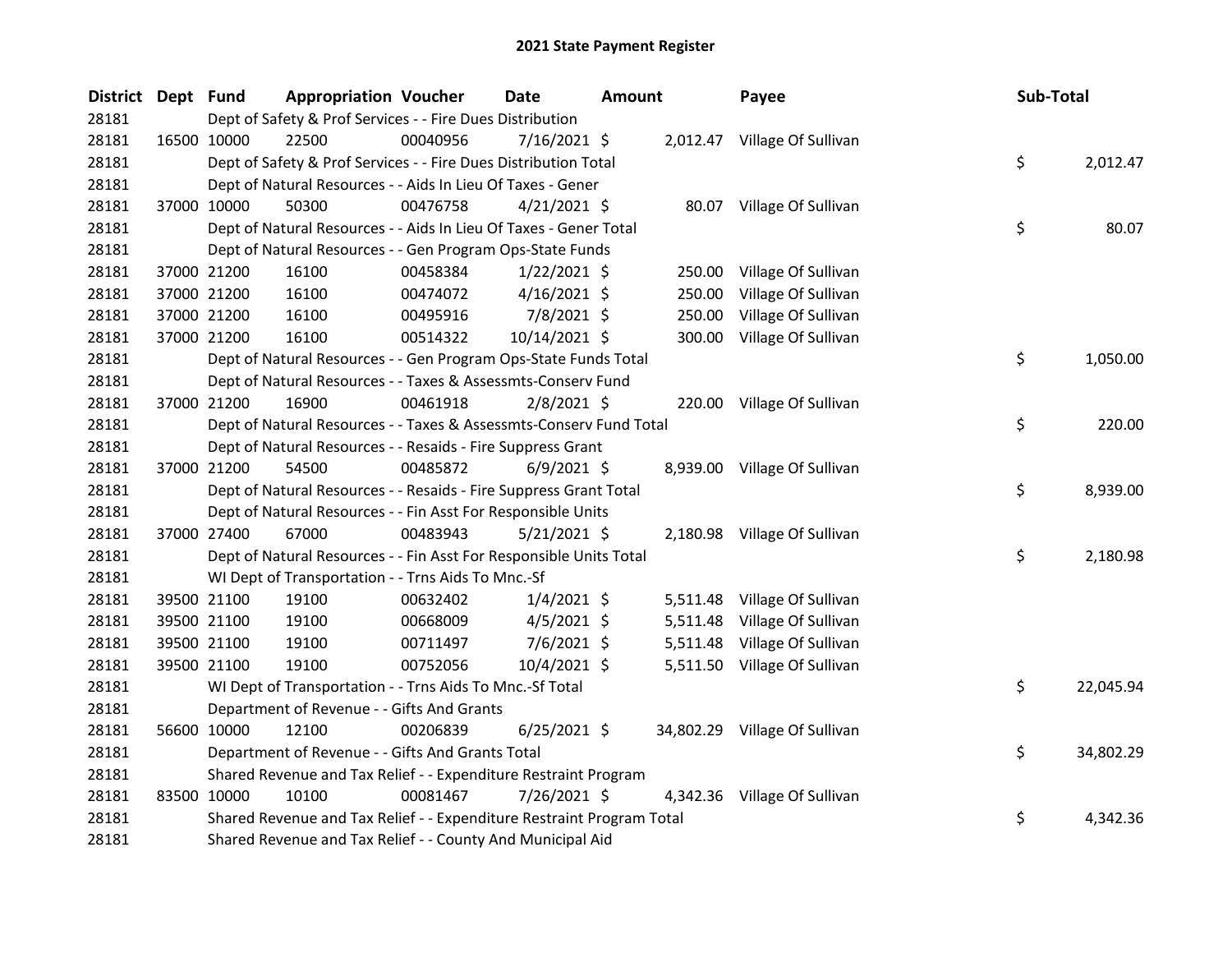| <b>District</b> | Dept Fund |             | <b>Appropriation Voucher</b>                                                  |          | Date          | Amount |           | Payee               | Sub-Total       |
|-----------------|-----------|-------------|-------------------------------------------------------------------------------|----------|---------------|--------|-----------|---------------------|-----------------|
| 28181           |           | 83500 10000 | 10500                                                                         | 00081467 | 7/26/2021 \$  |        | 7,212.57  | Village Of Sullivan |                 |
| 28181           |           | 83500 10000 | 10500                                                                         | 00088568 | 11/15/2021 \$ |        | 40,871.22 | Village Of Sullivan |                 |
| 28181           |           |             | Shared Revenue and Tax Relief - - County And Municipal Aid Total              |          |               |        |           |                     | \$<br>48,083.79 |
| 28181           |           |             | Shared Revenue and Tax Relief - - Exempt Computer Aid                         |          |               |        |           |                     |                 |
| 28181           | 83500     | 10000       | 10900                                                                         | 00084080 | 7/26/2021 \$  |        | 735.80    | Village Of Sullivan |                 |
| 28181           |           |             | Shared Revenue and Tax Relief - - Exempt Computer Aid Total                   |          |               |        |           |                     | \$<br>735.80    |
| 28181           |           |             | Shared Revenue and Tax Relief - - Personal Property Aid                       |          |               |        |           |                     |                 |
| 28181           |           | 83500 10000 | 11100                                                                         | 00077258 | $5/3/2021$ \$ |        | 1,037.13  | Village Of Sullivan |                 |
| 28181           |           |             | Shared Revenue and Tax Relief - - Personal Property Aid Total                 |          |               |        |           |                     | \$<br>1,037.13  |
| 28181           |           |             | Shared Revenue and Tax Relief - - State Aid; Video Service Provider Fee       |          |               |        |           |                     |                 |
| 28181           |           | 83500 10000 | 11200                                                                         | 00082970 | 7/26/2021 \$  |        | 3,967.89  | Village Of Sullivan |                 |
| 28181           |           |             | Shared Revenue and Tax Relief - - State Aid; Video Service Provider Fee Total |          |               |        |           |                     | \$<br>3,967.89  |
| 28181           |           |             | Shared Revenue and Tax Relief - - Payments For Municipal Svcs                 |          |               |        |           |                     |                 |
| 28181           | 83500     | 10000       | 50100                                                                         | 00073641 | $2/1/2021$ \$ |        | 99.40     | Village Of Sullivan |                 |
| 28181           |           |             | Shared Revenue and Tax Relief - - Payments For Municipal Svcs Total           |          |               |        |           |                     | \$<br>99.40     |
| 28181 Total     |           |             |                                                                               |          |               |        |           |                     | 129,597.12      |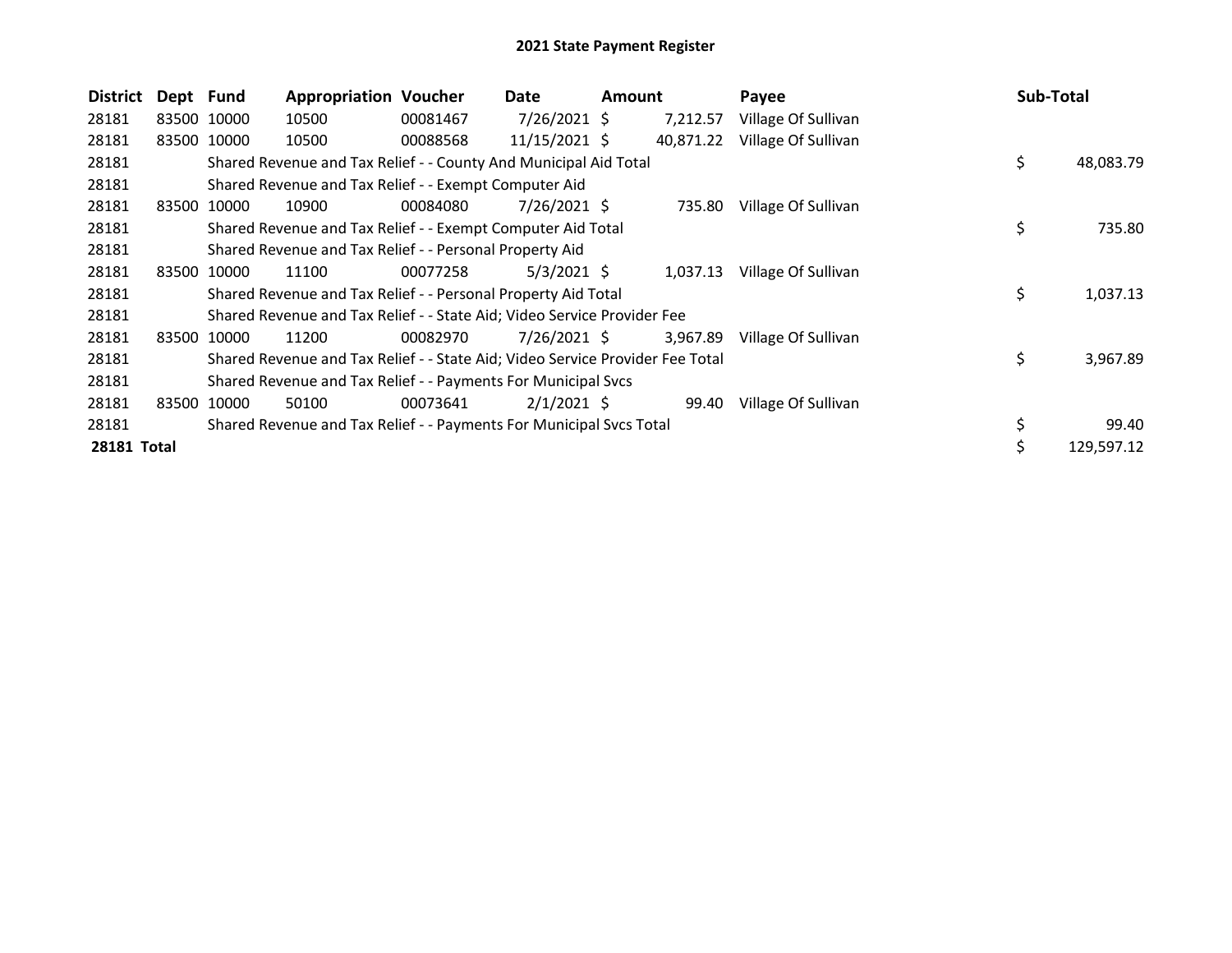| District Dept Fund |             | <b>Appropriation Voucher</b>                                           |          | <b>Date</b>    | <b>Amount</b> |            | Payee                          | Sub-Total |            |
|--------------------|-------------|------------------------------------------------------------------------|----------|----------------|---------------|------------|--------------------------------|-----------|------------|
| 28226              |             | Dept of Safety & Prof Services - - Fire Dues Distribution              |          |                |               |            |                                |           |            |
| 28226              | 16500 10000 | 22500                                                                  | 00040942 | $7/16/2021$ \$ |               | 44,386.16  | City of Fort Atkinson          |           |            |
| 28226              |             | Dept of Safety & Prof Services - - Fire Dues Distribution Total        |          |                |               |            |                                | \$        | 44,386.16  |
| 28226              |             | Dept of Natural Resources - - Resaids - Fire Suppress Grant            |          |                |               |            |                                |           |            |
| 28226              | 37000 21200 | 54500                                                                  | 00467451 | $3/18/2021$ \$ |               |            | 2,904.75 City of Fort Atkinson |           |            |
| 28226              |             | Dept of Natural Resources - - Resaids - Fire Suppress Grant Total      |          |                |               |            |                                | \$        | 2,904.75   |
| 28226              |             | Dept of Natural Resources - - Fin Asst For Responsible Units           |          |                |               |            |                                |           |            |
| 28226              | 37000 27400 | 67000                                                                  | 00483232 | 5/21/2021 \$   |               | 33,461.78  | City of Fort Atkinson          |           |            |
| 28226              |             | Dept of Natural Resources - - Fin Asst For Responsible Units Total     |          |                |               |            |                                | \$        | 33,461.78  |
| 28226              |             | WI Dept of Transportation - - Conn Hwy Aids St Fds                     |          |                |               |            |                                |           |            |
| 28226              | 39500 21100 | 16200                                                                  | 00633554 | $1/4/2021$ \$  |               | 25,164.03  | City of Fort Atkinson          |           |            |
| 28226              | 39500 21100 | 16200                                                                  | 00669161 | $4/5/2021$ \$  |               | 25,164.03  | City of Fort Atkinson          |           |            |
| 28226              | 39500 21100 | 16200                                                                  | 00712649 | $7/6/2021$ \$  |               | 25,164.03  | City of Fort Atkinson          |           |            |
| 28226              | 39500 21100 | 16200                                                                  | 00753208 | 10/4/2021 \$   |               | 25,164.06  | City of Fort Atkinson          |           |            |
| 28226              |             | WI Dept of Transportation - - Conn Hwy Aids St Fds Total               |          |                |               |            |                                | \$        | 100,656.15 |
| 28226              |             | WI Dept of Transportation - - Tc, Trns Oper Aid Sf                     |          |                |               |            |                                |           |            |
| 28226              | 39500 21100 | 17700                                                                  | 00709670 | $6/23/2021$ \$ |               | 37,856.00  | City of Fort Atkinson          |           |            |
| 28226              | 39500 21100 | 17700                                                                  | 00754680 | $9/30/2021$ \$ |               | 113,563.00 | City of Fort Atkinson          |           |            |
| 28226              |             | WI Dept of Transportation - - Tc, Trns Oper Aid Sf Total               |          |                |               |            |                                | \$        | 151,419.00 |
| 28226              |             | WI Dept of Transportation - - Trnst/Trns-Rel Aid F                     |          |                |               |            |                                |           |            |
| 28226              | 39500 21100 | 18200                                                                  | 00674003 | $4/2/2021$ \$  |               | 79,915.80  | City of Fort Atkinson          |           |            |
| 28226              | 39500 21100 | 18200                                                                  | 00747055 | $9/16/2021$ \$ |               | 64,607.19  | City of Fort Atkinson          |           |            |
| 28226              |             | WI Dept of Transportation - - Trnst/Trns-Rel Aid F Total               |          |                |               |            |                                | \$        | 144,522.99 |
| 28226              |             | WI Dept of Transportation - - Trns Aids To Mnc.-Sf                     |          |                |               |            |                                |           |            |
| 28226              | 39500 21100 | 19100                                                                  | 00632403 | $1/4/2021$ \$  |               | 146,058.30 | City of Fort Atkinson          |           |            |
| 28226              | 39500 21100 | 19100                                                                  | 00668010 | $4/5/2021$ \$  |               | 146,058.30 | City of Fort Atkinson          |           |            |
| 28226              | 39500 21100 | 19100                                                                  | 00711498 | 7/6/2021 \$    |               | 146,058.30 | City of Fort Atkinson          |           |            |
| 28226              | 39500 21100 | 19100                                                                  | 00752057 | 10/4/2021 \$   |               | 146,058.32 | City of Fort Atkinson          |           |            |
| 28226              |             | WI Dept of Transportation - - Trns Aids To Mnc.-Sf Total               |          |                |               |            |                                | \$        | 584,233.22 |
| 28226              |             | Department of Health Services - - Emergency Dispatcher Cardiopul       |          |                |               |            |                                |           |            |
| 28226              | 43500 10000 | 18500                                                                  | 00436579 | 7/22/2021 \$   |               | 450.00     | City of Fort Atkinson          |           |            |
| 28226              |             | Department of Health Services - - Emergency Dispatcher Cardiopul Total |          |                |               |            |                                | \$        | 450.00     |
| 28226              |             | Department of Justice - - Officer training reimbursement               |          |                |               |            |                                |           |            |
| 28226              | 45500 10000 | 21400                                                                  | 00105266 | 11/15/2021 \$  |               | 3,200.00   | City of Fort Atkinson          |           |            |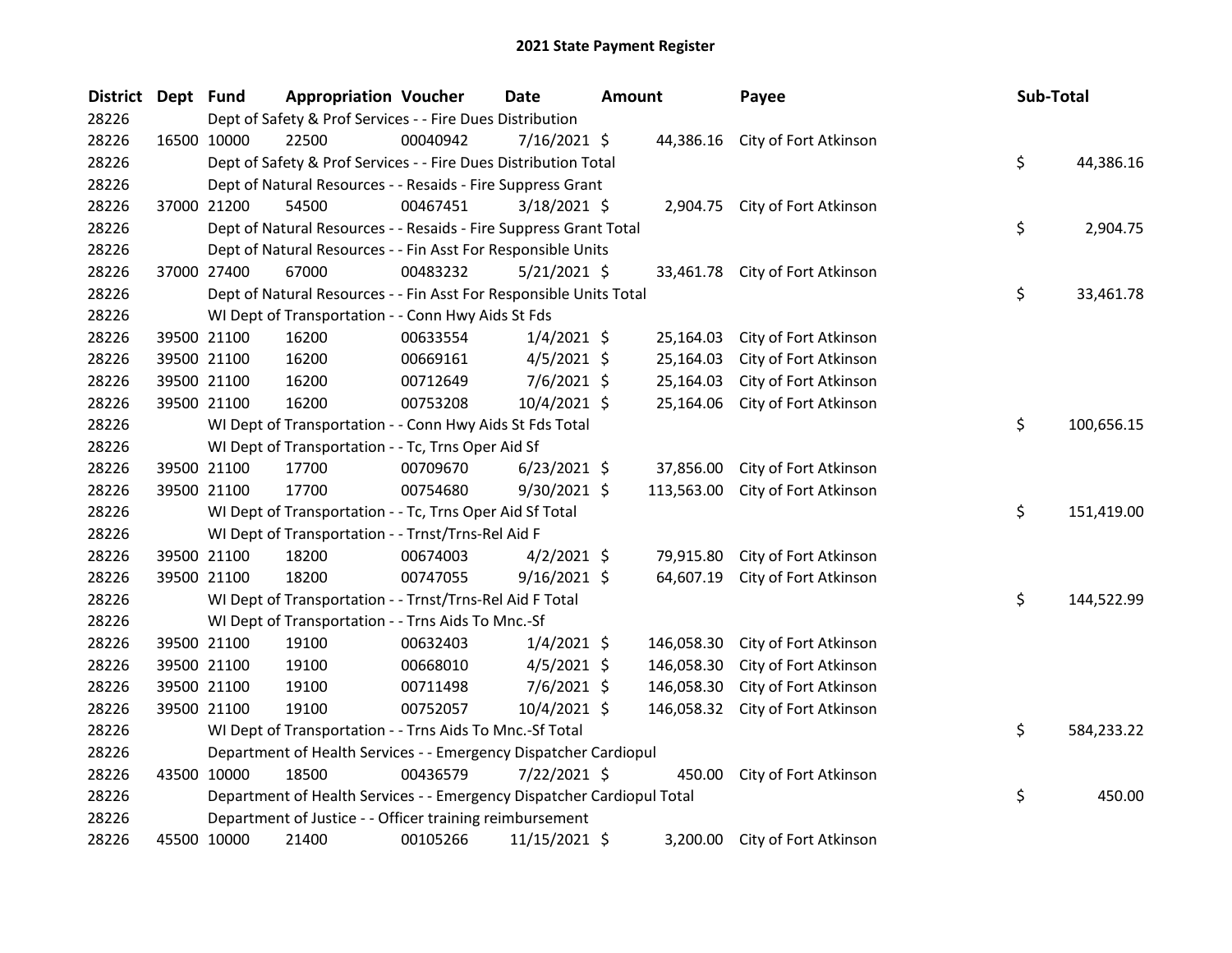| District Dept Fund |             | <b>Appropriation Voucher</b>                                            |          | <b>Date</b>     | <b>Amount</b> |            | Payee                            | <b>Sub-Total</b> |            |
|--------------------|-------------|-------------------------------------------------------------------------|----------|-----------------|---------------|------------|----------------------------------|------------------|------------|
| 28226              |             | Department of Justice - - Officer training reimbursement Total          |          |                 |               |            |                                  | \$               | 3,200.00   |
| 28226              |             | Department of Justice - - Federal Aid, Local Assistance                 |          |                 |               |            |                                  |                  |            |
| 28226              | 45500 10000 | 25100                                                                   | 00094853 | $2/22/2021$ \$  |               |            | 10,000.00 City of Fort Atkinson  |                  |            |
| 28226              |             | Department of Justice - - Federal Aid, Local Assistance Total           |          |                 |               |            |                                  | \$               | 10,000.00  |
| 28226              |             | Department of Military Affairs - - Energy Costs, Energy-Related A       |          |                 |               |            |                                  |                  |            |
| 28226              | 46500 10000 | 10600                                                                   | 00087565 | 1/11/2021 \$    |               | 294.05     | City of Fort Atkinson            |                  |            |
| 28226              | 46500 10000 | 10600                                                                   | 00090979 | $3/11/2021$ \$  |               | 302.43     | City of Fort Atkinson            |                  |            |
| 28226              | 46500 10000 | 10600                                                                   | 00093990 | $5/13/2021$ \$  |               | 306.73     | City of Fort Atkinson            |                  |            |
| 28226              | 46500 10000 | 10600                                                                   | 00097117 | $7/12/2021$ \$  |               | 315.33     | City of Fort Atkinson            |                  |            |
| 28226              | 46500 10000 | 10600                                                                   | 00099795 | $9/9/2021$ \$   |               | 306.73     | City of Fort Atkinson            |                  |            |
| 28226              | 46500 10000 | 10600                                                                   | 00102559 | 11/10/2021 \$   |               | 306.73     | City of Fort Atkinson            |                  |            |
| 28226              |             | Department of Military Affairs - - Energy Costs, Energy-Related A Total |          |                 |               |            |                                  | \$               | 1,832.00   |
| 28226              |             | Department of Administration - - Federal Aid, Local Assistance          |          |                 |               |            |                                  |                  |            |
| 28226              | 50500 10000 | 74300                                                                   | 00154643 | $11/17/2021$ \$ |               | 300,633.67 | City of Fort Atkinson            |                  |            |
| 28226              |             | Department of Administration - - Federal Aid, Local Assistance Total    |          |                 |               |            |                                  | \$               | 300,633.67 |
| 28226              |             | Department of Revenue - - Gifts And Grants                              |          |                 |               |            |                                  |                  |            |
| 28226              | 56600 10000 | 12100                                                                   | 00206840 | $6/25/2021$ \$  |               |            | 650,096.39 City of Fort Atkinson |                  |            |
| 28226              |             | Department of Revenue - - Gifts And Grants Total                        |          |                 |               |            |                                  | \$               | 650,096.39 |
| 28226              |             | Department of Revenue - - Misc Revenue Holding Clearing                 |          |                 |               |            |                                  |                  |            |
| 28226              | 56600 10000 | 99500                                                                   | 00188827 | $1/8/2021$ \$   |               | 830.88     | City of Fort Atkinson            |                  |            |
| 28226              | 56600 10000 | 99500                                                                   | 00190894 | $2/5/2021$ \$   |               | 1,443.03   | City of Fort Atkinson            |                  |            |
| 28226              | 56600 10000 | 99500                                                                   | 00191988 | $2/22/2021$ \$  |               | 355.00     | City of Fort Atkinson            |                  |            |
| 28226              | 56600 10000 | 99500                                                                   | 00192598 | $3/1/2021$ \$   |               | 3,533.35   | City of Fort Atkinson            |                  |            |
| 28226              | 56600 10000 | 99500                                                                   | 00192599 | $3/1/2021$ \$   |               | 5,242.97   | City of Fort Atkinson            |                  |            |
| 28226              | 56600 10000 | 99500                                                                   | 00192614 | $3/1/2021$ \$   |               | 145.00     | City of Fort Atkinson            |                  |            |
| 28226              | 56600 10000 | 99500                                                                   | 00193491 | $3/5/2021$ \$   |               | 8,706.70   | City of Fort Atkinson            |                  |            |
| 28226              | 56600 10000 | 99500                                                                   | 00194069 | $3/8/2021$ \$   |               | 1,161.28   | City of Fort Atkinson            |                  |            |
| 28226              | 56600 10000 | 99500                                                                   | 00194070 | $3/8/2021$ \$   |               | 2,152.63   | City of Fort Atkinson            |                  |            |
| 28226              | 56600 10000 | 99500                                                                   | 00194080 | 3/8/2021 \$     |               | 25.00      | City of Fort Atkinson            |                  |            |
| 28226              | 56600 10000 | 99500                                                                   | 00194920 | $3/15/2021$ \$  |               | 639.20     | City of Fort Atkinson            |                  |            |
| 28226              | 56600 10000 | 99500                                                                   | 00194921 | $3/15/2021$ \$  |               | 699.34     | City of Fort Atkinson            |                  |            |
| 28226              | 56600 10000 | 99500                                                                   | 00195760 | $3/22/2021$ \$  |               | 100.50     | City of Fort Atkinson            |                  |            |
| 28226              | 56600 10000 | 99500                                                                   | 00195761 | $3/22/2021$ \$  |               | 1,312.00   | City of Fort Atkinson            |                  |            |
| 28226              | 56600 10000 | 99500                                                                   | 00195771 | 3/22/2021 \$    |               | 85.00      | City of Fort Atkinson            |                  |            |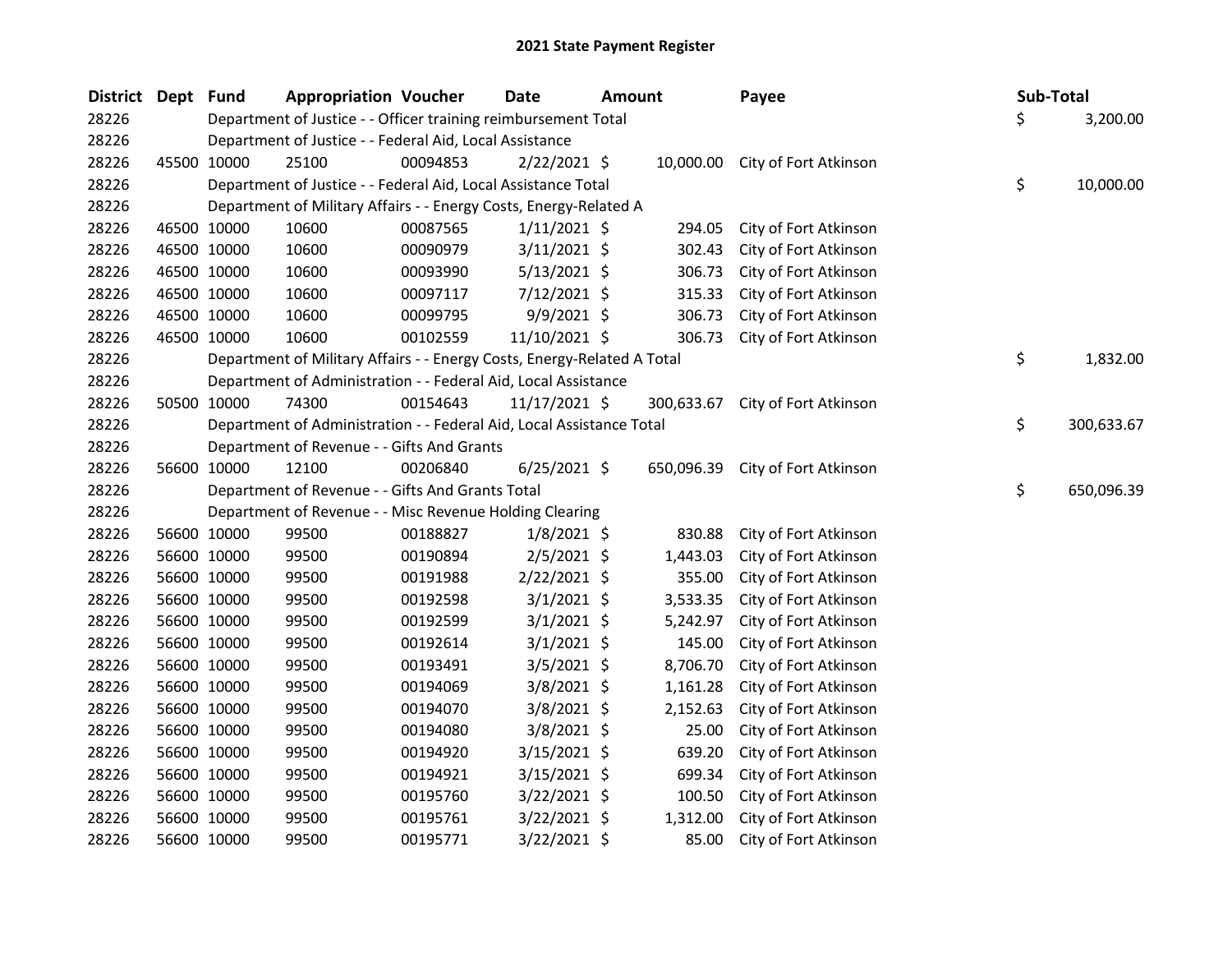| District Dept Fund |             | <b>Appropriation Voucher</b> |          | <b>Date</b>    | <b>Amount</b> | Payee                 | Sub-Total |
|--------------------|-------------|------------------------------|----------|----------------|---------------|-----------------------|-----------|
| 28226              | 56600 10000 | 99500                        | 00196446 | 3/29/2021 \$   | 636.19        | City of Fort Atkinson |           |
| 28226              | 56600 10000 | 99500                        | 00196447 | $3/29/2021$ \$ | 125.00        | City of Fort Atkinson |           |
| 28226              | 56600 10000 | 99500                        | 00197185 | $4/5/2021$ \$  | 829.40        | City of Fort Atkinson |           |
| 28226              | 56600 10000 | 99500                        | 00197186 | $4/5/2021$ \$  | 569.95        | City of Fort Atkinson |           |
| 28226              | 56600 10000 | 99500                        | 00197762 | $4/7/2021$ \$  | 9,132.48      | City of Fort Atkinson |           |
| 28226              | 56600 10000 | 99500                        | 00197763 | $4/7/2021$ \$  | 617.11        | City of Fort Atkinson |           |
| 28226              | 56600 10000 | 99500                        | 00198402 | $4/12/2021$ \$ | 247.14        | City of Fort Atkinson |           |
| 28226              | 56600 10000 | 99500                        | 00198403 | $4/12/2021$ \$ | 608.89        | City of Fort Atkinson |           |
| 28226              | 56600 10000 | 99500                        | 00198408 | $4/12/2021$ \$ | 30.00         | City of Fort Atkinson |           |
| 28226              | 56600 10000 | 99500                        | 00199138 | $4/20/2021$ \$ | 797.20        | City of Fort Atkinson |           |
| 28226              | 56600 10000 | 99500                        | 00199139 | $4/20/2021$ \$ | 2,647.56      | City of Fort Atkinson |           |
| 28226              | 56600 10000 | 99500                        | 00199774 | $4/26/2021$ \$ | 795.00        | City of Fort Atkinson |           |
| 28226              | 56600 10000 | 99500                        | 00199775 | $4/26/2021$ \$ | 945.00        | City of Fort Atkinson |           |
| 28226              | 56600 10000 | 99500                        | 00200392 | $5/3/2021$ \$  | 1,080.26      | City of Fort Atkinson |           |
| 28226              | 56600 10000 | 99500                        | 00200393 | $5/3/2021$ \$  | 242.50        | City of Fort Atkinson |           |
| 28226              | 56600 10000 | 99500                        | 00200398 | $5/3/2021$ \$  | 25.00         | City of Fort Atkinson |           |
| 28226              | 56600 10000 | 99500                        | 00201134 | $5/7/2021$ \$  | 2,902.30      | City of Fort Atkinson |           |
| 28226              | 56600 10000 | 99500                        | 00201135 | $5/7/2021$ \$  | 320.00        | City of Fort Atkinson |           |
| 28226              | 56600 10000 | 99500                        | 00201587 | $5/10/2021$ \$ | 124.00        | City of Fort Atkinson |           |
| 28226              | 56600 10000 | 99500                        | 00201588 | $5/10/2021$ \$ | 866.47        | City of Fort Atkinson |           |
| 28226              | 56600 10000 | 99500                        | 00201593 | $5/10/2021$ \$ | 30.00         | City of Fort Atkinson |           |
| 28226              | 56600 10000 | 99500                        | 00202217 | $5/17/2021$ \$ | 1,215.50      | City of Fort Atkinson |           |
| 28226              | 56600 10000 | 99500                        | 00202223 | $5/17/2021$ \$ | 25.00         | City of Fort Atkinson |           |
| 28226              | 56600 10000 | 99500                        | 00202924 | $5/24/2021$ \$ | 1,197.91      | City of Fort Atkinson |           |
| 28226              | 56600 10000 | 99500                        | 00202925 | $5/24/2021$ \$ | 908.00        | City of Fort Atkinson |           |
| 28226              | 56600 10000 | 99500                        | 00202931 | $5/24/2021$ \$ | 25.00         | City of Fort Atkinson |           |
| 28226              | 56600 10000 | 99500                        | 00203643 | $6/1/2021$ \$  | 82.20         | City of Fort Atkinson |           |
| 28226              | 56600 10000 | 99500                        | 00203644 | $6/1/2021$ \$  | 528.00        | City of Fort Atkinson |           |
| 28226              | 56600 10000 | 99500                        | 00203649 | $6/1/2021$ \$  | 185.00        | City of Fort Atkinson |           |
| 28226              | 56600 10000 | 99500                        | 00204362 | $6/7/2021$ \$  | 3,009.34      | City of Fort Atkinson |           |
| 28226              | 56600 10000 | 99500                        | 00204363 | $6/7/2021$ \$  | 160.00        | City of Fort Atkinson |           |
| 28226              | 56600 10000 | 99500                        | 00205336 | $6/14/2021$ \$ | 570.00        | City of Fort Atkinson |           |
| 28226              | 56600 10000 | 99500                        | 00205337 | $6/14/2021$ \$ | 132.00        | City of Fort Atkinson |           |
| 28226              | 56600 10000 | 99500                        | 00205843 | $6/21/2021$ \$ | 161.50        | City of Fort Atkinson |           |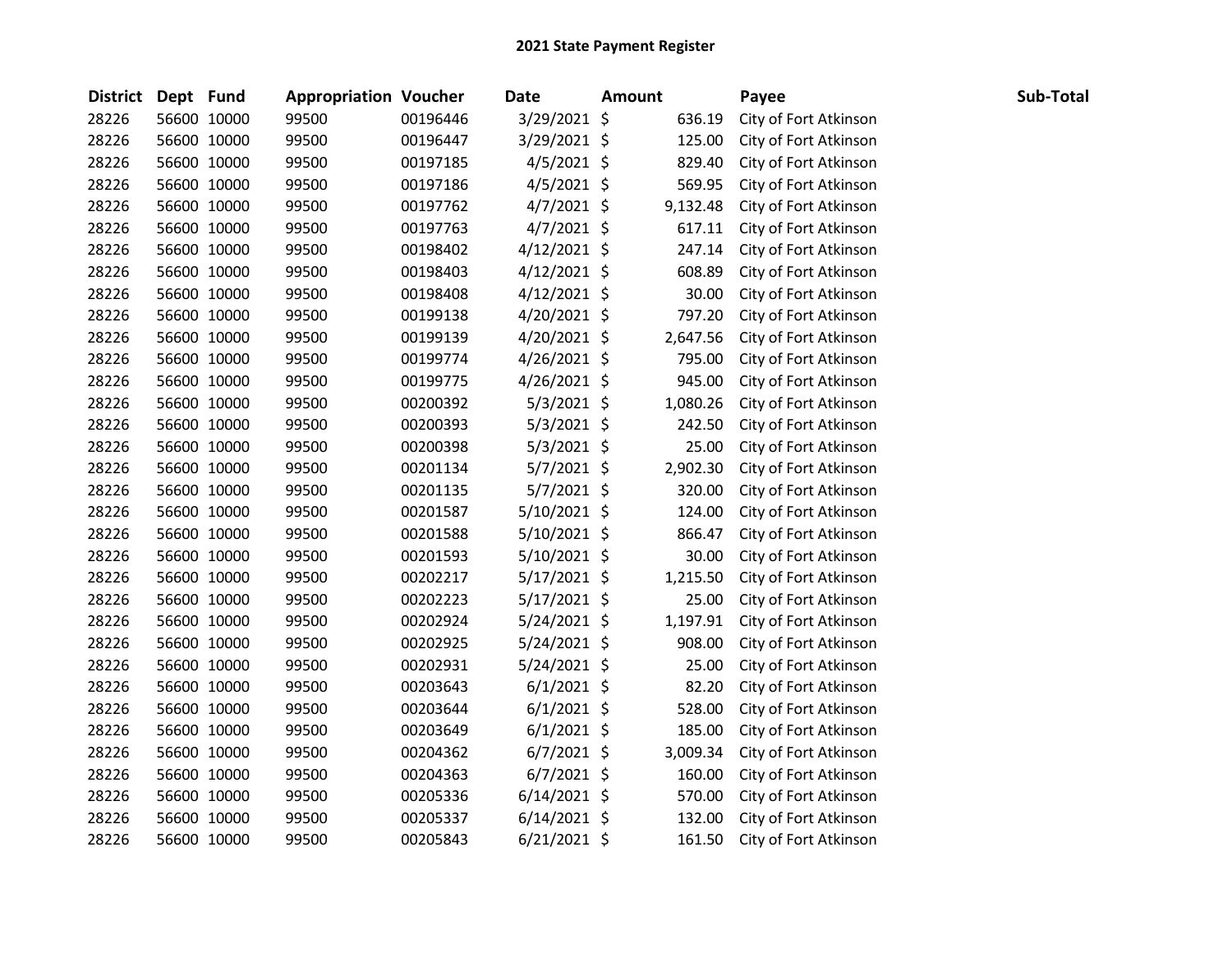| <b>District</b> | Dept Fund |             | <b>Appropriation Voucher</b>                                          |          | Date           | Amount |            | Payee                            | Sub-Total        |
|-----------------|-----------|-------------|-----------------------------------------------------------------------|----------|----------------|--------|------------|----------------------------------|------------------|
| 28226           |           | 56600 10000 | 99500                                                                 | 00205844 | $6/21/2021$ \$ |        | 146.00     | City of Fort Atkinson            |                  |
| 28226           |           | 56600 10000 | 99500                                                                 | 00208506 | 7/6/2021 \$    |        | 28.28      | City of Fort Atkinson            |                  |
| 28226           |           | 56600 10000 | 99500                                                                 | 00208941 | 7/8/2021 \$    |        | 2,954.20   | City of Fort Atkinson            |                  |
| 28226           |           | 56600 10000 | 99500                                                                 | 00208942 | 7/8/2021 \$    |        | 160.00     | City of Fort Atkinson            |                  |
| 28226           |           | 56600 10000 | 99500                                                                 | 00210165 | 7/19/2021 \$   |        | 45.00      | City of Fort Atkinson            |                  |
| 28226           |           | 56600 10000 | 99500                                                                 | 00210785 | 7/26/2021 \$   |        | 425.00     | City of Fort Atkinson            |                  |
| 28226           |           | 56600 10000 | 99500                                                                 | 00211693 | 8/6/2021 \$    |        | 2,829.28   | City of Fort Atkinson            |                  |
| 28226           |           | 56600 10000 | 99500                                                                 | 00211694 | 8/6/2021 \$    |        | 160.00     | City of Fort Atkinson            |                  |
| 28226           |           | 56600 10000 | 99500                                                                 | 00212631 | 8/16/2021 \$   |        | 1,202.42   | City of Fort Atkinson            |                  |
| 28226           |           | 56600 10000 | 99500                                                                 | 00212635 | 8/16/2021 \$   |        | 50.00      | City of Fort Atkinson            |                  |
| 28226           |           | 56600 10000 | 99500                                                                 | 00213121 | 8/23/2021 \$   |        | 103.76     | City of Fort Atkinson            |                  |
| 28226           |           | 56600 10000 | 99500                                                                 | 00213994 | $9/7/2021$ \$  |        | 277.85     | City of Fort Atkinson            |                  |
| 28226           |           | 56600 10000 | 99500                                                                 | 00214303 | $9/8/2021$ \$  |        | 1,823.29   | City of Fort Atkinson            |                  |
| 28226           |           | 56600 10000 | 99500                                                                 | 00214304 | 9/8/2021 \$    |        | 160.00     | City of Fort Atkinson            |                  |
| 28226           |           | 56600 10000 | 99500                                                                 | 00216553 | 10/7/2021 \$   |        | 1,393.46   | City of Fort Atkinson            |                  |
| 28226           |           | 56600 10000 | 99500                                                                 | 00216554 | 10/7/2021 \$   |        | 160.00     | City of Fort Atkinson            |                  |
| 28226           |           | 56600 10000 | 99500                                                                 | 00219151 | $11/5/2021$ \$ |        | 2,085.18   | City of Fort Atkinson            |                  |
| 28226           |           | 56600 10000 | 99500                                                                 | 00219984 | 11/16/2021 \$  |        | 220.00     | City of Fort Atkinson            |                  |
| 28226           |           | 56600 10000 | 99500                                                                 | 00221294 | $12/7/2021$ \$ |        | 2,384.50   | City of Fort Atkinson            |                  |
| 28226           |           | 56600 10000 | 99500                                                                 | 00221295 | 12/7/2021 \$   |        | 320.00     | City of Fort Atkinson            |                  |
| 28226           |           |             | Department of Revenue - - Misc Revenue Holding Clearing Total         |          |                |        |            |                                  | \$<br>75,131.00  |
| 28226           |           |             | Shared Revenue and Tax Relief - - Expenditure Restraint Program       |          |                |        |            |                                  |                  |
| 28226           |           | 83500 10000 | 10100                                                                 | 00081468 | 7/26/2021 \$   |        | 191,577.17 | City of Fort Atkinson            |                  |
| 28226           |           |             | Shared Revenue and Tax Relief - - Expenditure Restraint Program Total |          |                |        |            |                                  | \$<br>191,577.17 |
| 28226           |           |             | Shared Revenue and Tax Relief - - County And Municipal Aid            |          |                |        |            |                                  |                  |
| 28226           |           | 83500 10000 | 10500                                                                 | 00081468 | 7/26/2021 \$   |        |            | 143,153.11 City of Fort Atkinson |                  |
| 28226           |           | 83500 10000 | 10500                                                                 | 00088569 | 11/15/2021 \$  |        | 811,200.98 | City of Fort Atkinson            |                  |
| 28226           |           |             | Shared Revenue and Tax Relief - - County And Municipal Aid Total      |          |                |        |            |                                  | \$<br>954,354.09 |
| 28226           |           |             | Shared Revenue and Tax Relief - - Exempt Computer Aid                 |          |                |        |            |                                  |                  |
| 28226           |           | 83500 10000 | 10900                                                                 | 00084081 | 7/26/2021 \$   |        | 47,958.53  | City of Fort Atkinson            |                  |
| 28226           |           | 83500 10000 | 10900                                                                 | 00085785 | 7/26/2021 \$   |        | 4,866.22   | City of Fort Atkinson            |                  |
| 28226           |           |             | Shared Revenue and Tax Relief - - Exempt Computer Aid Total           |          |                |        |            |                                  | \$<br>52,824.75  |
| 28226           |           |             | Shared Revenue and Tax Relief - - Utility Aid                         |          |                |        |            |                                  |                  |
| 28226           |           | 83500 10000 | 11000                                                                 | 00081468 | 7/26/2021 \$   |        | 4.140.84   | City of Fort Atkinson            |                  |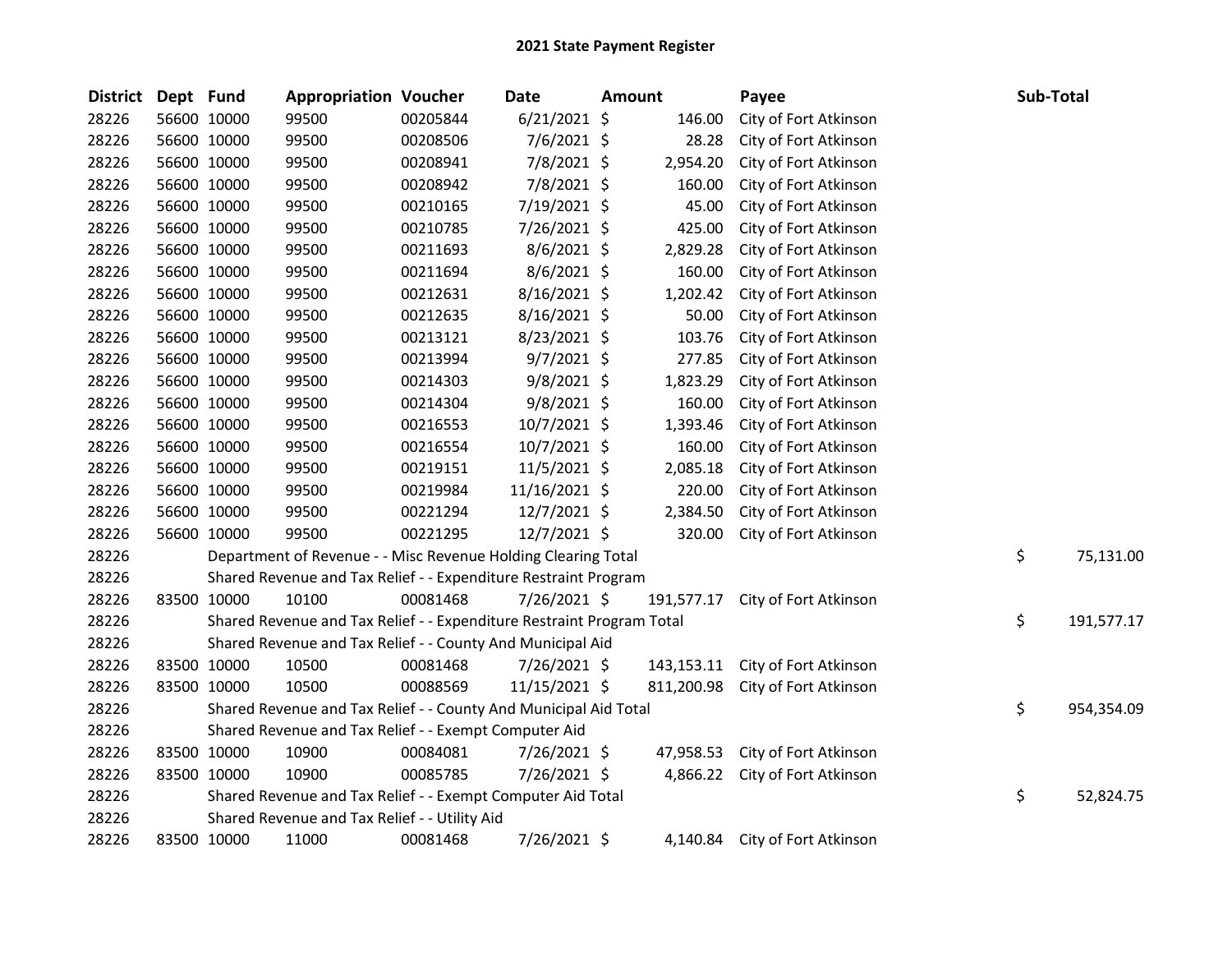| <b>District</b> | Dept Fund   |             | <b>Appropriation Voucher</b>                                                  |          | Date            | <b>Amount</b> |           | Payee                           | Sub-Total |              |
|-----------------|-------------|-------------|-------------------------------------------------------------------------------|----------|-----------------|---------------|-----------|---------------------------------|-----------|--------------|
| 28226           |             | 83500 10000 | 11000                                                                         | 00088569 | $11/15/2021$ \$ |               |           | 24,301.76 City of Fort Atkinson |           |              |
| 28226           |             |             | Shared Revenue and Tax Relief - - Utility Aid Total                           |          |                 |               |           |                                 | \$        | 28,442.60    |
| 28226           |             |             | Shared Revenue and Tax Relief - - Personal Property Aid                       |          |                 |               |           |                                 |           |              |
| 28226           |             | 83500 10000 | 11100                                                                         | 00077259 | $5/3/2021$ \$   |               | 28.273.74 | City of Fort Atkinson           |           |              |
| 28226           |             | 83500 10000 | 11100                                                                         | 00078875 | $5/3/2021$ \$   |               |           | 9,761.40 City of Fort Atkinson  |           |              |
| 28226           |             |             | Shared Revenue and Tax Relief - - Personal Property Aid Total                 |          |                 |               |           |                                 | \$        | 38,035.14    |
| 28226           |             |             | Shared Revenue and Tax Relief - - State Aid; Video Service Provider Fee       |          |                 |               |           |                                 |           |              |
| 28226           |             | 83500 10000 | 11200                                                                         | 00082971 | $7/26/2021$ \$  |               |           | 31,658.81 City of Fort Atkinson |           |              |
| 28226           |             |             | Shared Revenue and Tax Relief - - State Aid; Video Service Provider Fee Total |          |                 |               |           |                                 | \$        | 31,658.81    |
| 28226           |             |             | Shared Revenue and Tax Relief - - Payments For Municipal Svcs                 |          |                 |               |           |                                 |           |              |
| 28226           | 83500 10000 |             | 50100                                                                         | 00073642 | $2/1/2021$ \$   |               | 3,038.05  | City of Fort Atkinson           |           |              |
| 28226           |             |             | Shared Revenue and Tax Relief - - Payments For Municipal Svcs Total           |          |                 |               |           |                                 |           | 3,038.05     |
| 28226 Total     |             |             |                                                                               |          |                 |               |           |                                 |           | 3,402,857.72 |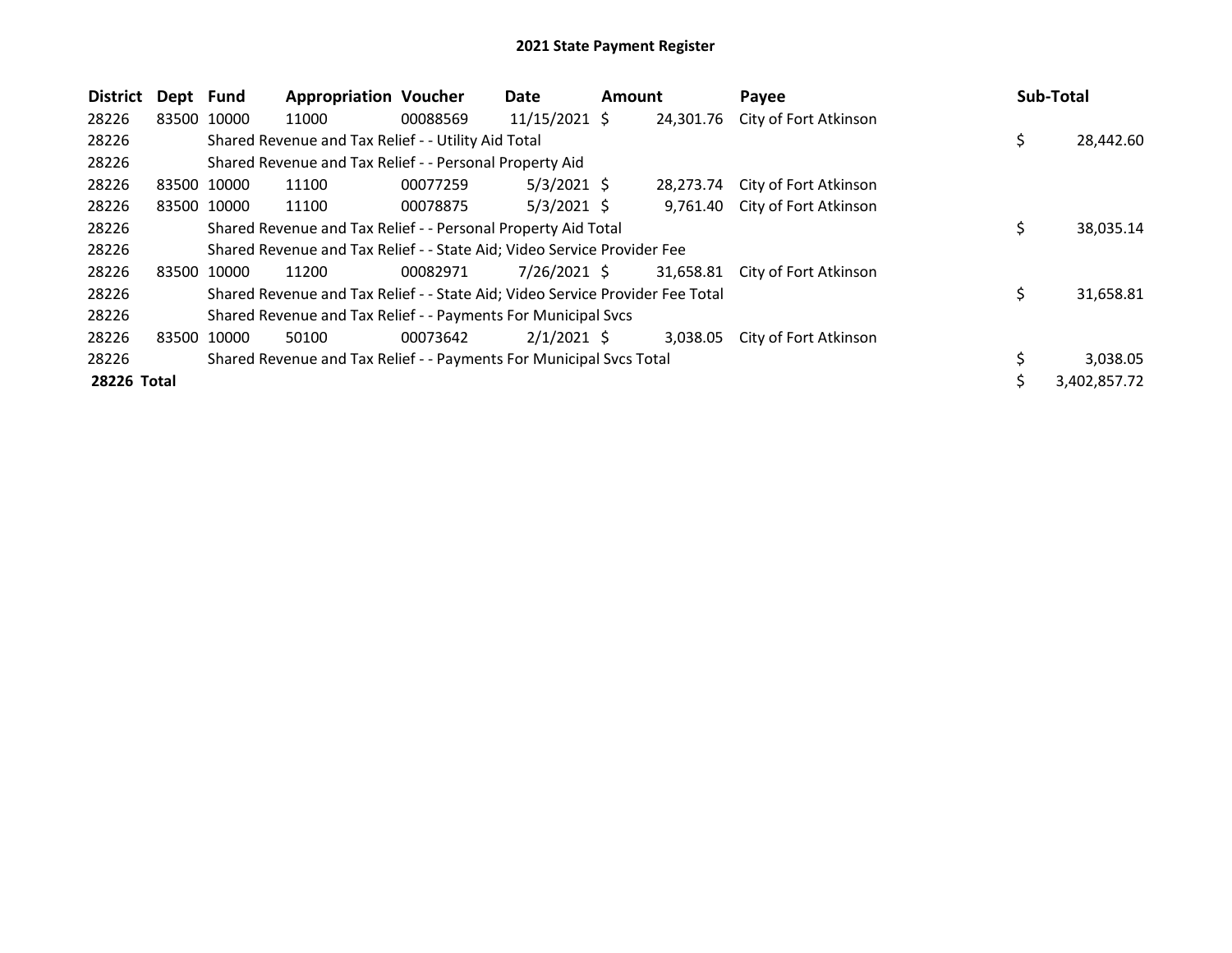| District Dept Fund |             |             | <b>Appropriation Voucher</b>                                            |          | Date           | <b>Amount</b> |            | Payee                       | Sub-Total |            |
|--------------------|-------------|-------------|-------------------------------------------------------------------------|----------|----------------|---------------|------------|-----------------------------|-----------|------------|
| 28241              |             |             | Dept of Safety & Prof Services - - Fire Dues Distribution               |          |                |               |            |                             |           |            |
| 28241              | 16500 10000 |             | 22500                                                                   | 00040945 | 7/15/2021 \$   |               |            | 27,649.97 City Of Jefferson |           |            |
| 28241              |             |             | Dept of Safety & Prof Services - - Fire Dues Distribution Total         |          |                |               |            |                             | \$        | 27,649.97  |
| 28241              |             |             | Environmental Improvement Prog - - Clean Water Fund Program Finan       |          |                |               |            |                             |           |            |
| 28241              |             | 32000 57300 | 16300                                                                   | 00000315 | 2/18/2021 \$   |               |            | 3,900.80 City Of Jefferson  |           |            |
| 28241              |             |             | Environmental Improvement Prog - - Clean Water Fund Program Finan Total |          |                |               |            |                             | \$        | 3,900.80   |
| 28241              |             |             | Dept of Natural Resources - - Seg Earned                                |          |                |               |            |                             |           |            |
| 28241              |             | 37000 21200 | 100SE                                                                   | 00485102 | $5/27/2021$ \$ |               |            | 435.70 City Of Jefferson    |           |            |
| 28241              |             |             | Dept of Natural Resources - - Seg Earned Total                          |          |                |               |            |                             | \$        | 435.70     |
| 28241              |             |             | Dept of Natural Resources - - Rec & Resource Aids, Fed                  |          |                |               |            |                             |           |            |
| 28241              |             | 37000 21200 | 58300                                                                   | 00408373 | $2/26/2021$ \$ |               |            | 2,928.27 City Of Jefferson  |           |            |
| 28241              |             |             | Dept of Natural Resources - - Rec & Resource Aids, Fed Total            |          |                |               |            |                             | \$        | 2,928.27   |
| 28241              |             |             | Dept of Natural Resources - - Fin Asst For Responsible Units            |          |                |               |            |                             |           |            |
| 28241              |             | 37000 27400 | 67000                                                                   | 00483800 | $5/21/2021$ \$ |               |            | 23,925.75 City Of Jefferson |           |            |
| 28241              |             |             | Dept of Natural Resources - - Fin Asst For Responsible Units Total      |          |                |               |            |                             | \$        | 23,925.75  |
| 28241              |             |             | Dept of Natural Resources - - Land Acquisition                          |          |                |               |            |                             |           |            |
| 28241              |             | 37000 36300 | TA100                                                                   | 00464834 | 2/24/2021 \$   |               | 33,326.00  | City Of Jefferson           |           |            |
| 28241              |             | 37000 36300 | TA100                                                                   | 00464835 | $2/24/2021$ \$ |               | 184,074.00 | City Of Jefferson           |           |            |
| 28241              |             | 37000 36300 | TA100                                                                   | 00497349 | 7/15/2021 \$   |               | 117,575.00 | City Of Jefferson           |           |            |
| 28241              |             |             | Dept of Natural Resources - - Land Acquisition Total                    |          |                |               |            |                             | \$        | 334,975.00 |
| 28241              |             |             | WI Dept of Transportation - - Conn Hwy Aids St Fds                      |          |                |               |            |                             |           |            |
| 28241              |             | 39500 21100 | 16200                                                                   | 00633555 | $1/4/2021$ \$  |               | 6,580.04   | City Of Jefferson           |           |            |
| 28241              |             | 39500 21100 | 16200                                                                   | 00669162 | $4/5/2021$ \$  |               | 6,580.04   | City Of Jefferson           |           |            |
| 28241              |             | 39500 21100 | 16200                                                                   | 00712650 | 7/6/2021 \$    |               | 6,580.04   | City Of Jefferson           |           |            |
| 28241              |             | 39500 21100 | 16200                                                                   | 00753209 | 10/4/2021 \$   |               | 6,580.06   | City Of Jefferson           |           |            |
| 28241              |             |             | WI Dept of Transportation - - Conn Hwy Aids St Fds Total                |          |                |               |            |                             | \$        | 26,320.18  |
| 28241              |             |             | WI Dept of Transportation - - Tc, Trns Oper Aid Sf                      |          |                |               |            |                             |           |            |
| 28241              |             | 39500 21100 | 17700                                                                   | 00709671 | $6/22/2021$ \$ |               | 19,901.00  | City Of Jefferson           |           |            |
| 28241              |             | 39500 21100 | 17700                                                                   | 00754681 | $9/29/2021$ \$ |               | 59,700.00  | City Of Jefferson           |           |            |
| 28241              |             |             | WI Dept of Transportation - - Tc, Trns Oper Aid Sf Total                |          |                |               |            |                             | \$        | 79,601.00  |
| 28241              |             |             | WI Dept of Transportation - - Trnst/Trns-Rel Aid F                      |          |                |               |            |                             |           |            |
| 28241              |             | 39500 21100 | 18200                                                                   | 00638306 | $1/12/2021$ \$ |               | 20,336.78  | City Of Jefferson           |           |            |
| 28241              |             | 39500 21100 | 18200                                                                   | 00674004 | $4/2/2021$ \$  |               | 41,788.56  | City Of Jefferson           |           |            |
| 28241              |             | 39500 21100 | 18200                                                                   | 00747056 | 9/24/2021 \$   |               | 38,284.73  | City Of Jefferson           |           |            |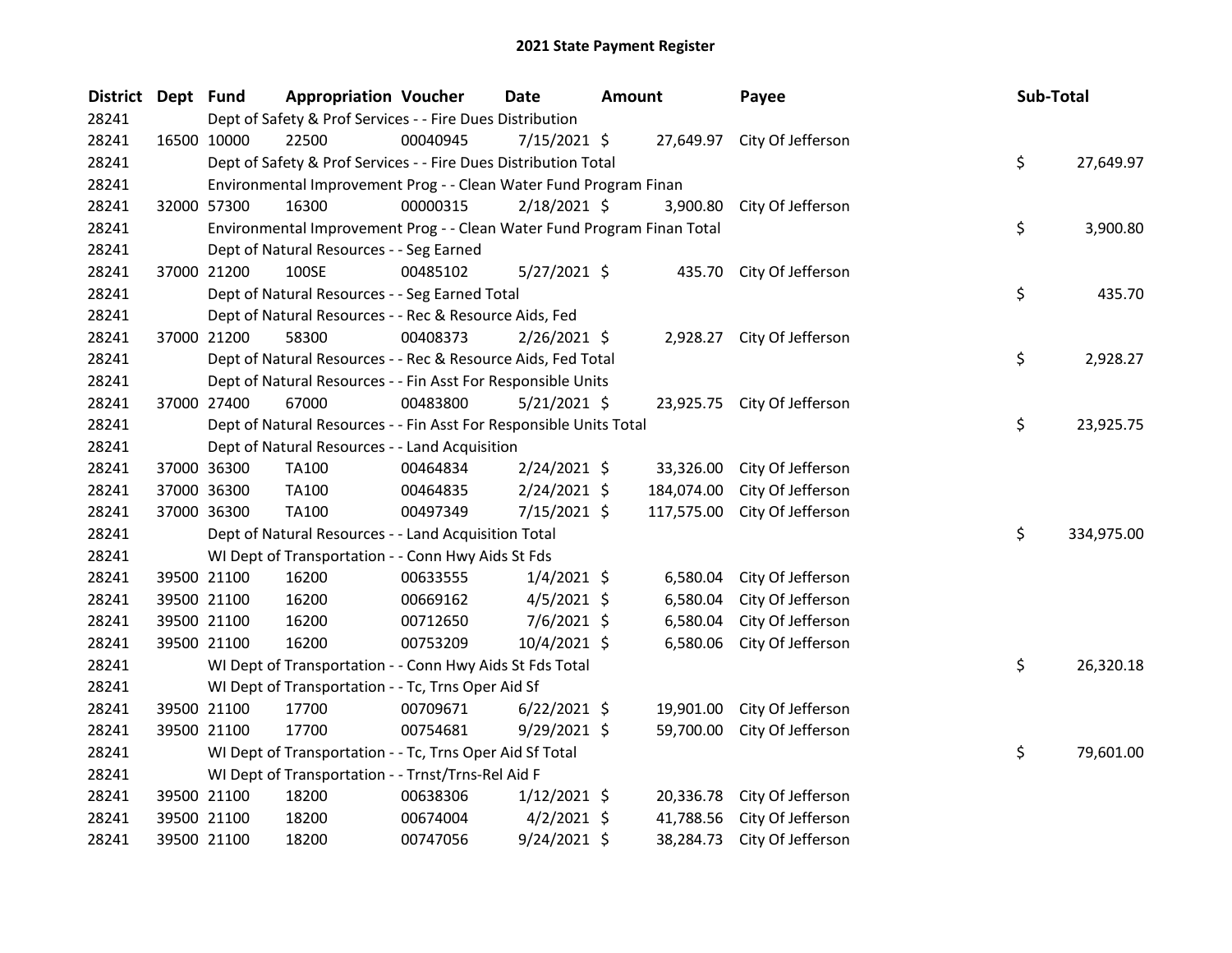| <b>District</b> | Dept Fund |             | <b>Appropriation Voucher</b>                                                    |                         | <b>Date</b>    | <b>Amount</b> |            | Payee                        | Sub-Total |            |
|-----------------|-----------|-------------|---------------------------------------------------------------------------------|-------------------------|----------------|---------------|------------|------------------------------|-----------|------------|
| 28241           |           | 39500 21100 | 18200                                                                           | 00782732                | 12/13/2021 \$  |               |            | 2,414.00 City Of Jefferson   |           |            |
| 28241           |           |             | WI Dept of Transportation - - Trnst/Trns-Rel Aid F Total                        |                         |                |               |            |                              | \$        | 102,824.07 |
| 28241           |           |             | WI Dept of Transportation - - Trns Aids To Mnc.-Sf                              |                         |                |               |            |                              |           |            |
| 28241           |           | 39500 21100 | 19100                                                                           | 00632404                | $1/4/2021$ \$  |               | 104,662.34 | City Of Jefferson            |           |            |
| 28241           |           | 39500 21100 | 19100                                                                           | 00668011                | $4/5/2021$ \$  |               | 104,662.34 | City Of Jefferson            |           |            |
| 28241           |           | 39500 21100 | 19100                                                                           | 00711499                | $7/6/2021$ \$  |               |            | 104,662.34 City Of Jefferson |           |            |
| 28241           |           | 39500 21100 | 19100                                                                           | 00752058                | $10/4/2021$ \$ |               |            | 104,662.35 City Of Jefferson |           |            |
| 28241           |           |             | WI Dept of Transportation - - Trns Aids To Mnc.-Sf Total                        |                         |                |               |            |                              | \$        | 418,649.37 |
| 28241           |           |             | Department of Health Services - - Prepaid Medical Transport Reimbursement       |                         |                |               |            |                              |           |            |
| 28241           |           | 43500 10000 | 16300                                                                           | AMBULANCE 11/15/2021 \$ |                |               |            | 26,034.95 City Of Jefferson  |           |            |
| 28241           |           |             | Department of Health Services - - Prepaid Medical Transport Reimbursement Total |                         |                |               |            |                              | \$        | 26,034.95  |
| 28241           |           |             | Department of Justice - - Officer training reimbursement                        |                         |                |               |            |                              |           |            |
| 28241           |           | 45500 10000 | 21400                                                                           | 00105647                | 11/19/2021 \$  |               |            | 1,920.00 City Of Jefferson   |           |            |
| 28241           |           |             | Department of Justice - - Officer training reimbursement Total                  |                         |                |               |            |                              | \$        | 1,920.00   |
| 28241           |           |             | Commissioners of Public Lands - - Balsht Common School Fund                     |                         |                |               |            |                              |           |            |
| 28241           |           | 50700 37400 | 57700                                                                           | 00003632                | $4/27/2021$ \$ |               |            | 384,250.00 City Of Jefferson |           |            |
| 28241           |           |             | Commissioners of Public Lands - - Balsht Common School Fund Total               |                         |                |               |            |                              | \$        | 384,250.00 |
| 28241           |           |             | Department of Revenue - - Gifts And Grants                                      |                         |                |               |            |                              |           |            |
| 28241           |           | 56600 10000 | 12100                                                                           | 00206841                | $6/25/2021$ \$ |               |            | 417,941.54 City Of Jefferson |           |            |
| 28241           |           |             | Department of Revenue - - Gifts And Grants Total                                |                         |                |               |            |                              | \$        | 417,941.54 |
| 28241           |           |             | Department of Revenue - - Misc Revenue Holding Clearing                         |                         |                |               |            |                              |           |            |
| 28241           |           | 56600 10000 | 99500                                                                           | 00188826                | $1/8/2021$ \$  |               | 1,528.52   | City Of Jefferson            |           |            |
| 28241           |           | 56600 10000 | 99500                                                                           | 00189162                | $1/11/2021$ \$ |               | 735.00     | City Of Jefferson            |           |            |
| 28241           |           | 56600 10000 | 99500                                                                           | 00190893                | $2/5/2021$ \$  |               | 2,757.86   | City Of Jefferson            |           |            |
| 28241           |           | 56600 10000 | 99500                                                                           | 00191989                | 2/22/2021 \$   |               | 100.00     | City Of Jefferson            |           |            |
| 28241           |           | 56600 10000 | 99500                                                                           | 00191990                | $2/22/2021$ \$ |               | 372.39     | City Of Jefferson            |           |            |
| 28241           |           | 56600 10000 | 99500                                                                           | 00192602                | $3/1/2021$ \$  |               | 1,760.64   | City Of Jefferson            |           |            |
| 28241           |           | 56600 10000 | 99500                                                                           | 00192606                | $3/1/2021$ \$  |               | 1,159.51   | City Of Jefferson            |           |            |
| 28241           |           | 56600 10000 | 99500                                                                           | 00193490                | $3/5/2021$ \$  |               | 10,562.71  | City Of Jefferson            |           |            |
| 28241           |           | 56600 10000 | 99500                                                                           | 00194073                | $3/8/2021$ \$  |               | 314.04     | City Of Jefferson            |           |            |
| 28241           |           | 56600 10000 | 99500                                                                           | 00194076                | $3/8/2021$ \$  |               | 2,521.06   | City Of Jefferson            |           |            |
| 28241           |           | 56600 10000 | 99500                                                                           | 00194923                | $3/15/2021$ \$ |               | 660.00     | City Of Jefferson            |           |            |
| 28241           |           | 56600 10000 | 99500                                                                           | 00194925                | $3/15/2021$ \$ |               | 627.98     | City Of Jefferson            |           |            |
| 28241           |           | 56600 10000 | 99500                                                                           | 00195763                | 3/22/2021 \$   |               | 40.00      | City Of Jefferson            |           |            |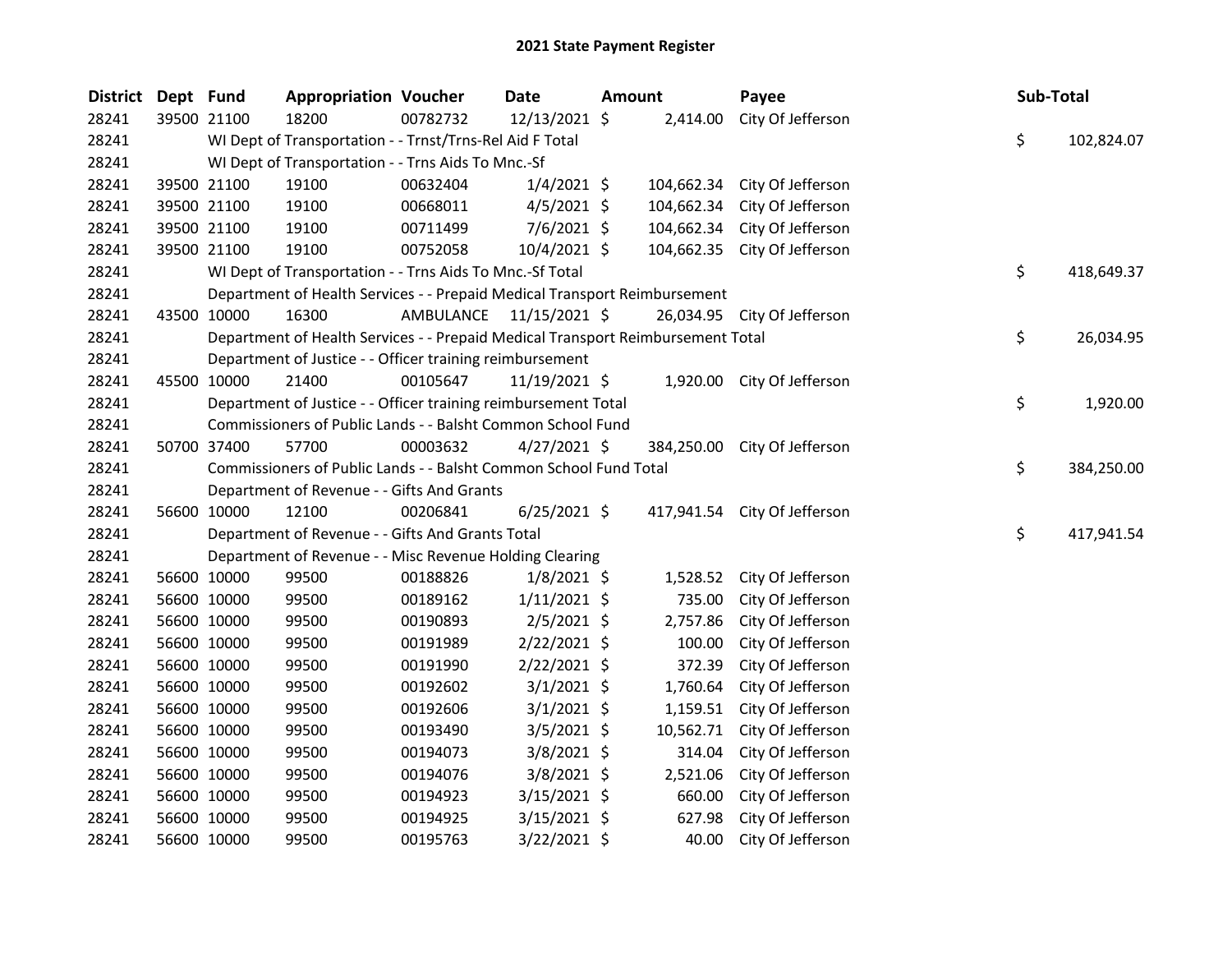| <b>District</b> | Dept Fund |             | <b>Appropriation Voucher</b> |          | <b>Date</b>    | <b>Amount</b> |          | Payee             | Sub-Total |  |
|-----------------|-----------|-------------|------------------------------|----------|----------------|---------------|----------|-------------------|-----------|--|
| 28241           |           | 56600 10000 | 99500                        | 00195765 | 3/22/2021 \$   |               | 1,185.00 | City Of Jefferson |           |  |
| 28241           |           | 56600 10000 | 99500                        | 00196449 | 3/29/2021 \$   |               | 101.92   | City Of Jefferson |           |  |
| 28241           |           | 56600 10000 | 99500                        | 00196451 | 3/29/2021 \$   |               | 914.00   | City Of Jefferson |           |  |
| 28241           |           | 56600 10000 | 99500                        | 00197187 | $4/5/2021$ \$  |               | 264.60   | City Of Jefferson |           |  |
| 28241           |           | 56600 10000 | 99500                        | 00197188 | 4/5/2021 \$    |               | 351.20   | City Of Jefferson |           |  |
| 28241           |           | 56600 10000 | 99500                        | 00197761 | $4/7/2021$ \$  |               | 8,312.94 | City Of Jefferson |           |  |
| 28241           |           | 56600 10000 | 99500                        | 00198405 | $4/12/2021$ \$ |               | 226.61   | City Of Jefferson |           |  |
| 28241           |           | 56600 10000 | 99500                        | 00199140 | $4/20/2021$ \$ |               | 200.00   | City Of Jefferson |           |  |
| 28241           |           | 56600 10000 | 99500                        | 00199776 | 4/26/2021 \$   |               | 40.00    | City Of Jefferson |           |  |
| 28241           |           | 56600 10000 | 99500                        | 00199778 | 4/26/2021 \$   |               | 3,040.98 | City Of Jefferson |           |  |
| 28241           |           | 56600 10000 | 99500                        | 00200394 | $5/3/2021$ \$  |               | 359.00   | City Of Jefferson |           |  |
| 28241           |           | 56600 10000 | 99500                        | 00200395 | $5/3/2021$ \$  |               | 1,534.72 | City Of Jefferson |           |  |
| 28241           |           | 56600 10000 | 99500                        | 00201133 | $5/7/2021$ \$  |               | 7,130.91 | City Of Jefferson |           |  |
| 28241           |           | 56600 10000 | 99500                        | 00201590 | 5/10/2021 \$   |               | 120.00   | City Of Jefferson |           |  |
| 28241           |           | 56600 10000 | 99500                        | 00201591 | $5/10/2021$ \$ |               | 461.00   | City Of Jefferson |           |  |
| 28241           |           | 56600 10000 | 99500                        | 00202219 | 5/17/2021 \$   |               | 265.45   | City Of Jefferson |           |  |
| 28241           |           | 56600 10000 | 99500                        | 00202926 | $5/24/2021$ \$ |               | 100.00   | City Of Jefferson |           |  |
| 28241           |           | 56600 10000 | 99500                        | 00202928 | 5/24/2021 \$   |               | 82.71    | City Of Jefferson |           |  |
| 28241           |           | 56600 10000 | 99500                        | 00203645 | $6/1/2021$ \$  |               | 382.32   | City Of Jefferson |           |  |
| 28241           |           | 56600 10000 | 99500                        | 00203647 | $6/1/2021$ \$  |               | 855.00   | City Of Jefferson |           |  |
| 28241           |           | 56600 10000 | 99500                        | 00204361 | $6/7/2021$ \$  |               | 3,964.37 | City Of Jefferson |           |  |
| 28241           |           | 56600 10000 | 99500                        | 00204739 | $6/7/2021$ \$  |               | 80.00    | City Of Jefferson |           |  |
| 28241           |           | 56600 10000 | 99500                        | 00205338 | $6/14/2021$ \$ |               | 215.00   | City Of Jefferson |           |  |
| 28241           |           | 56600 10000 | 99500                        | 00205339 | $6/14/2021$ \$ |               | 2,529.09 | City Of Jefferson |           |  |
| 28241           |           | 56600 10000 | 99500                        | 00208063 | $6/28/2021$ \$ |               | 20.00    | City Of Jefferson |           |  |
| 28241           |           | 56600 10000 | 99500                        | 00208504 | $7/6/2021$ \$  |               | 40.00    | City Of Jefferson |           |  |
| 28241           |           | 56600 10000 | 99500                        | 00208940 | 7/8/2021 \$    |               | 3,405.64 | City Of Jefferson |           |  |
| 28241           |           | 56600 10000 | 99500                        | 00209377 | 7/12/2021 \$   |               | 40.00    | City Of Jefferson |           |  |
| 28241           |           | 56600 10000 | 99500                        | 00210787 | 7/26/2021 \$   |               | 37.38    | City Of Jefferson |           |  |
| 28241           |           | 56600 10000 | 99500                        | 00211692 | 8/6/2021 \$    |               | 4,978.19 | City Of Jefferson |           |  |
| 28241           |           | 56600 10000 | 99500                        | 00214302 | 9/8/2021 \$    |               | 2,539.60 | City Of Jefferson |           |  |
| 28241           |           | 56600 10000 | 99500                        | 00216552 | 10/7/2021 \$   |               | 2,506.14 | City Of Jefferson |           |  |
| 28241           |           | 56600 10000 | 99500                        | 00218096 | 10/25/2021 \$  |               | 320.00   | City Of Jefferson |           |  |
| 28241           |           | 56600 10000 | 99500                        | 00218097 | 10/25/2021 \$  |               | 135.25   | City Of Jefferson |           |  |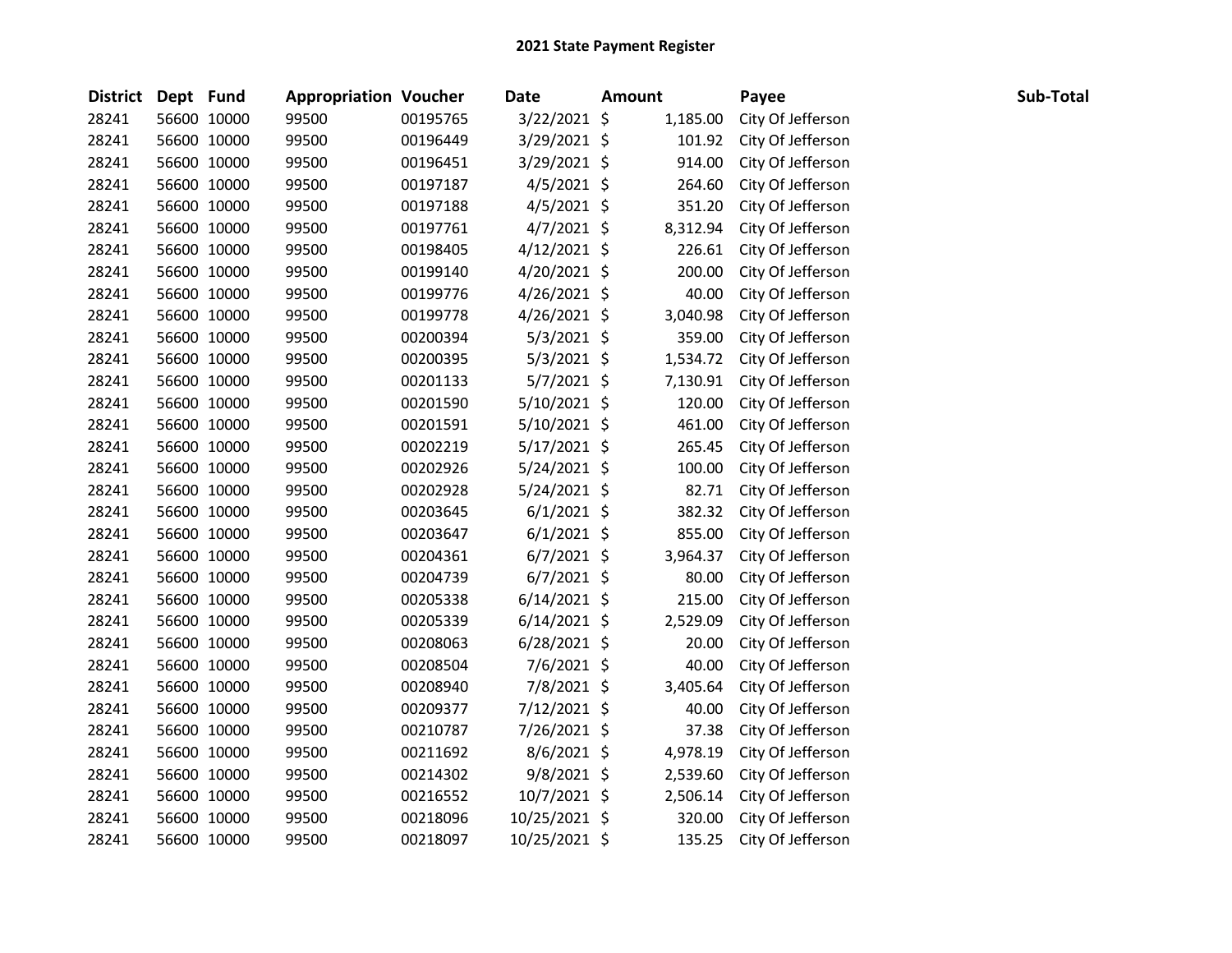| <b>District</b> | Dept Fund |             | <b>Appropriation Voucher</b>                                                  |          | Date           | <b>Amount</b> |            | Payee                        | Sub-Total          |
|-----------------|-----------|-------------|-------------------------------------------------------------------------------|----------|----------------|---------------|------------|------------------------------|--------------------|
| 28241           |           | 56600 10000 | 99500                                                                         | 00219150 | 11/5/2021 \$   |               | 2,770.36   | City Of Jefferson            |                    |
| 28241           |           | 56600 10000 | 99500                                                                         | 00221293 | 12/7/2021 \$   |               | 1,469.63   | City Of Jefferson            |                    |
| 28241           |           |             | Department of Revenue - - Misc Revenue Holding Clearing Total                 |          |                |               |            |                              | \$<br>74,118.72    |
| 28241           |           |             | Shared Revenue and Tax Relief - - Expenditure Restraint Program               |          |                |               |            |                              |                    |
| 28241           |           | 83500 10000 | 10100                                                                         | 00081469 | 7/26/2021 \$   |               |            | 121,848.22 City Of Jefferson |                    |
| 28241           |           |             | Shared Revenue and Tax Relief - - Expenditure Restraint Program Total         |          |                |               |            |                              | \$<br>121,848.22   |
| 28241           |           |             | Shared Revenue and Tax Relief - - County And Municipal Aid                    |          |                |               |            |                              |                    |
| 28241           |           | 83500 10000 | 10500                                                                         | 00081469 | $7/26/2021$ \$ |               |            | 96,907.01 City Of Jefferson  |                    |
| 28241           |           | 83500 10000 | 10500                                                                         | 00088570 | 11/15/2021 \$  |               | 523,104.75 | City Of Jefferson            |                    |
| 28241           |           |             | Shared Revenue and Tax Relief - - County And Municipal Aid Total              |          |                |               |            |                              | \$<br>620,011.76   |
| 28241           |           |             | Shared Revenue and Tax Relief - - Exempt Computer Aid                         |          |                |               |            |                              |                    |
| 28241           |           | 83500 10000 | 10900                                                                         | 00084082 | 7/26/2021 \$   |               |            | 9,559.07 City Of Jefferson   |                    |
| 28241           |           | 83500 10000 | 10900                                                                         | 00085786 | 7/26/2021 \$   |               | 4,934.93   | City Of Jefferson            |                    |
| 28241           |           |             | Shared Revenue and Tax Relief - - Exempt Computer Aid Total                   |          |                |               |            |                              | \$<br>14,494.00    |
| 28241           |           |             | Shared Revenue and Tax Relief - - Utility Aid                                 |          |                |               |            |                              |                    |
| 28241           |           | 83500 10000 | 11000                                                                         | 00081469 | 7/26/2021 \$   |               | 716.45     | City Of Jefferson            |                    |
| 28241           |           | 83500 10000 | 11000                                                                         | 00088570 | 11/15/2021 \$  |               | 3,935.48   | City Of Jefferson            |                    |
| 28241           |           |             | Shared Revenue and Tax Relief - - Utility Aid Total                           |          |                |               |            |                              | \$<br>4,651.93     |
| 28241           |           |             | Shared Revenue and Tax Relief - - Personal Property Aid                       |          |                |               |            |                              |                    |
| 28241           |           | 83500 10000 | 11100                                                                         | 00077260 | 5/3/2021 \$    |               |            | 20,445.72 City Of Jefferson  |                    |
| 28241           |           | 83500 10000 | 11100                                                                         | 00078876 | $5/3/2021$ \$  |               | 24,217.67  | City Of Jefferson            |                    |
| 28241           |           |             | Shared Revenue and Tax Relief - - Personal Property Aid Total                 |          |                |               |            |                              | \$<br>44,663.39    |
| 28241           |           |             | Shared Revenue and Tax Relief - - State Aid; Video Service Provider Fee       |          |                |               |            |                              |                    |
| 28241           |           | 83500 10000 | 11200                                                                         | 00082972 | 7/26/2021 \$   |               | 19,102.68  | City Of Jefferson            |                    |
| 28241           |           |             | Shared Revenue and Tax Relief - - State Aid; Video Service Provider Fee Total |          |                |               |            |                              | \$<br>19,102.68    |
| 28241           |           |             | Shared Revenue and Tax Relief - - Lottery & Gaming Credit                     |          |                |               |            |                              |                    |
| 28241           |           | 83500 52100 | 36300                                                                         | 00074222 | $3/22/2021$ \$ |               |            | 24,266.18 City Of Jefferson  |                    |
| 28241           |           |             | Shared Revenue and Tax Relief - - Lottery & Gaming Credit Total               |          |                |               |            |                              | \$<br>24,266.18    |
| 28241 Total     |           |             |                                                                               |          |                |               |            |                              | \$<br>2,774,513.48 |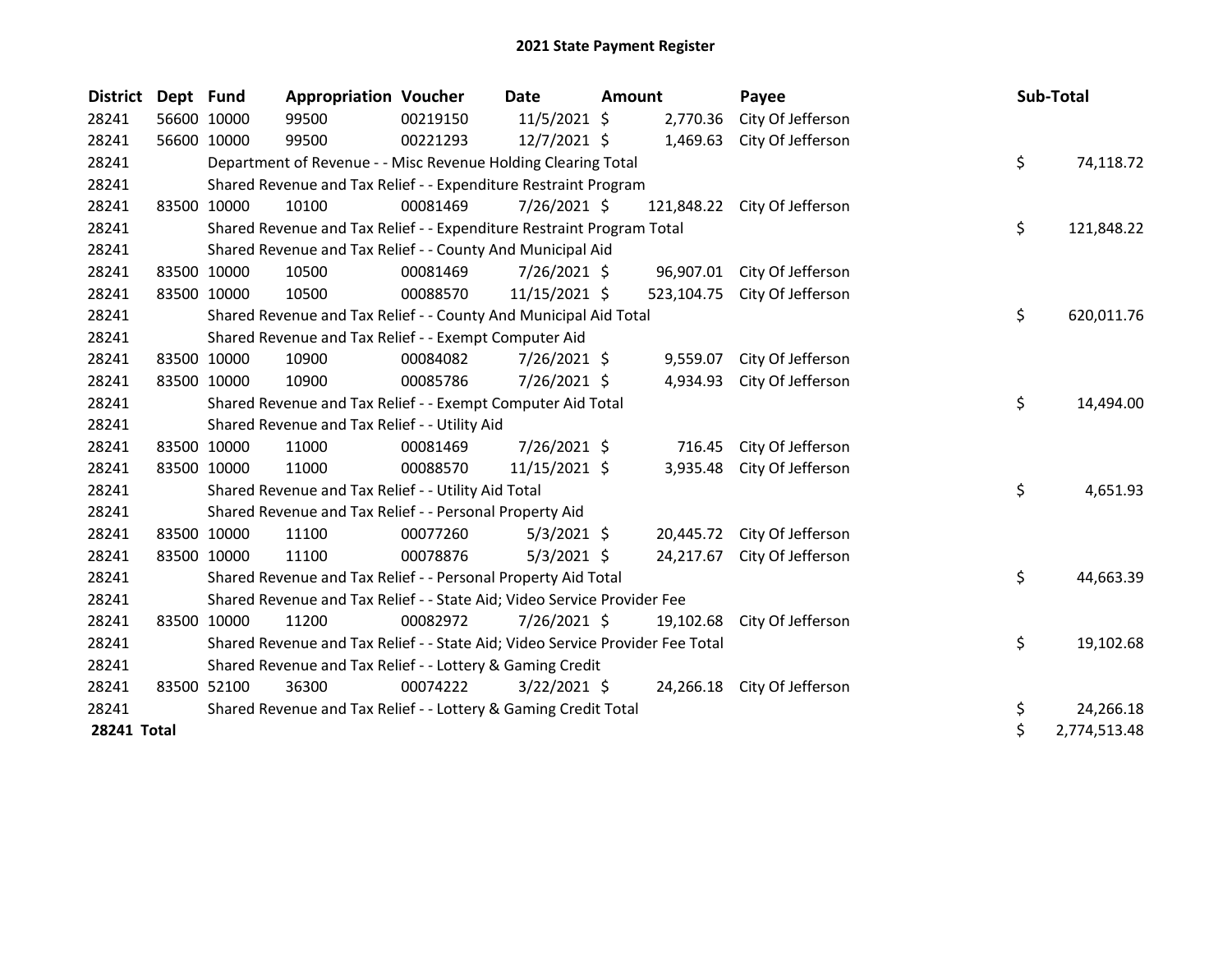| <b>District</b> | Dept Fund |             | <b>Appropriation Voucher</b>                                      |          | <b>Date</b>    | <b>Amount</b> |           | Payee              | Sub-Total |           |
|-----------------|-----------|-------------|-------------------------------------------------------------------|----------|----------------|---------------|-----------|--------------------|-----------|-----------|
| 28246           |           |             | Dept of Ag, Trade & Cons Protc - - Retail Petroleum               |          |                |               |           |                    |           |           |
| 28246           |           | 11500 27200 | 16100                                                             | 00070035 | $6/16/2021$ \$ |               | 96.00     | City of Lake Mills |           |           |
| 28246           |           | 11500 27200 | 16100                                                             | 00070751 | $7/13/2021$ \$ |               | 96.00     | City of Lake Mills |           |           |
| 28246           |           | 11500 27200 | 16100                                                             | 00070856 | 7/13/2021 \$   |               | 14.40     | City of Lake Mills |           |           |
| 28246           |           | 11500 27200 | 16100                                                             | 00073769 | 10/13/2021 \$  |               | 192.00    | City of Lake Mills |           |           |
| 28246           |           |             | Dept of Ag, Trade & Cons Protc - - Retail Petroleum Total         |          |                |               |           |                    | \$        | 398.40    |
| 28246           |           |             | Dept of Safety & Prof Services - - Fire Dues Distribution         |          |                |               |           |                    |           |           |
| 28246           |           | 16500 10000 | 22500                                                             | 00040949 | 7/16/2021 \$   |               | 24,509.35 | City of Lake Mills |           |           |
| 28246           |           |             | Dept of Safety & Prof Services - - Fire Dues Distribution Total   |          |                |               |           |                    | \$        | 24,509.35 |
| 28246           |           |             | Dept of Natural Resources - - Aids In Lieu Of Taxes - Gener       |          |                |               |           |                    |           |           |
| 28246           |           | 37000 10000 | 50300                                                             | 00461150 | $2/2/2021$ \$  |               | 10,455.02 | City of Lake Mills |           |           |
| 28246           |           | 37000 10000 | 50300                                                             | 00476051 | $4/21/2021$ \$ |               | 59.76     | City of Lake Mills |           |           |
| 28246           |           | 37000 10000 | 50300                                                             | 00476052 | 4/21/2021 \$   |               | 206.50    | City of Lake Mills |           |           |
| 28246           |           |             | Dept of Natural Resources - - Aids In Lieu Of Taxes - Gener Total |          |                |               |           |                    | \$        | 10,721.28 |
| 28246           |           |             | Dept of Natural Resources - - Gen Program Ops-State Funds         |          |                |               |           |                    |           |           |
| 28246           |           | 37000 21200 | 16100                                                             | 00455456 | $1/8/2021$ \$  |               | 64.04     | City of Lake Mills |           |           |
| 28246           |           | 37000 21200 | 16100                                                             | 00455457 | $1/8/2021$ \$  |               | 121.25    | City of Lake Mills |           |           |
| 28246           |           | 37000 21200 | 16100                                                             | 00455458 | $1/8/2021$ \$  |               | 453.94    | City of Lake Mills |           |           |
| 28246           |           | 37000 21200 | 16100                                                             | 00458768 | $1/26/2021$ \$ |               | 17.52     | City of Lake Mills |           |           |
| 28246           |           | 37000 21200 | 16100                                                             | 00458771 | 1/26/2021 \$   |               | 52.65     | City of Lake Mills |           |           |
| 28246           |           | 37000 21200 | 16100                                                             | 00458773 | $1/26/2021$ \$ |               | 60.15     | City of Lake Mills |           |           |
| 28246           |           | 37000 21200 | 16100                                                             | 00458774 | $1/26/2021$ \$ |               | 653.18    | City of Lake Mills |           |           |
| 28246           |           | 37000 21200 | 16100                                                             | 00462914 | 2/16/2021 \$   |               | 69.57     | City of Lake Mills |           |           |
| 28246           |           | 37000 21200 | 16100                                                             | 00462915 | $2/16/2021$ \$ |               | 149.00    | City of Lake Mills |           |           |
| 28246           |           | 37000 21200 | 16100                                                             | 00462916 | 2/16/2021 \$   |               | 611.98    | City of Lake Mills |           |           |
| 28246           |           | 37000 21200 | 16100                                                             | 00464688 | 2/24/2021 \$   |               | 17.52     | City of Lake Mills |           |           |
| 28246           |           | 37000 21200 | 16100                                                             | 00464691 | 2/24/2021 \$   |               | 973.35    | City of Lake Mills |           |           |
| 28246           |           | 37000 21200 | 16100                                                             | 00464693 | 2/24/2021 \$   |               | 58.72     | City of Lake Mills |           |           |
| 28246           |           | 37000 21200 | 16100                                                             | 00464695 | 2/24/2021 \$   |               | 40.08     | City of Lake Mills |           |           |
| 28246           |           | 37000 21200 | 16100                                                             | 00466664 | $3/10/2021$ \$ |               | 52.86     | City of Lake Mills |           |           |
| 28246           |           | 37000 21200 | 16100                                                             | 00466665 | 3/10/2021 \$   |               | 118.83    | City of Lake Mills |           |           |
| 28246           |           | 37000 21200 | 16100                                                             | 00466666 | 3/10/2021 \$   |               | 484.44    | City of Lake Mills |           |           |
| 28246           |           | 37000 21200 | 16100                                                             | 00469537 | 3/23/2021 \$   |               | 17.52     | City of Lake Mills |           |           |
| 28246           |           | 37000 21200 | 16100                                                             | 00469540 | 3/23/2021 \$   |               | 52.65     | City of Lake Mills |           |           |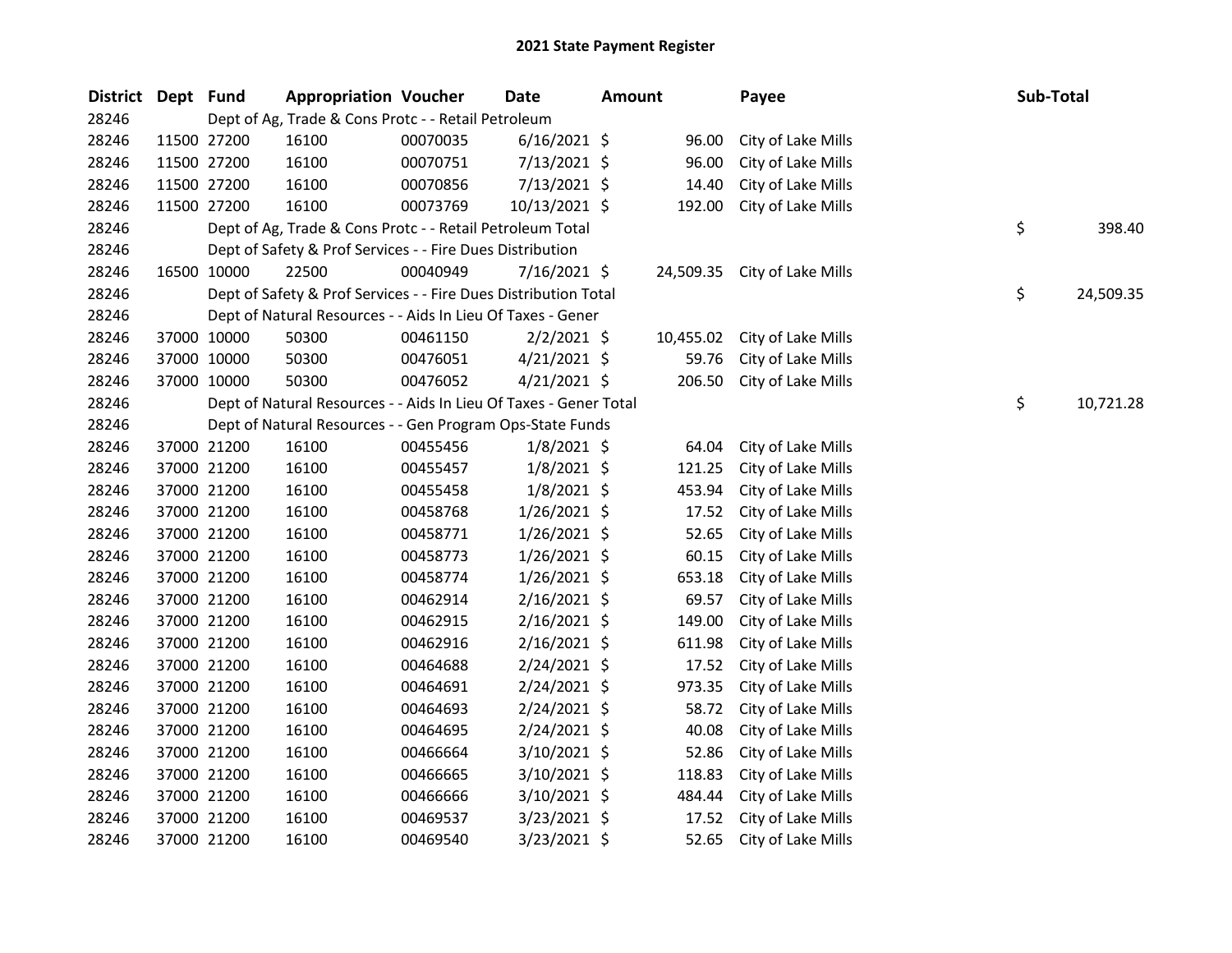| District Dept Fund |             | <b>Appropriation Voucher</b> |          | <b>Date</b>    | <b>Amount</b> |          | Payee              | Sub-Total |
|--------------------|-------------|------------------------------|----------|----------------|---------------|----------|--------------------|-----------|
| 28246              | 37000 21200 | 16100                        | 00469542 | 3/23/2021 \$   |               | 59.20    | City of Lake Mills |           |
| 28246              | 37000 21200 | 16100                        | 00469543 | 3/23/2021 \$   |               | 837.45   | City of Lake Mills |           |
| 28246              | 37000 21200 | 16100                        | 00469884 | $4/14/2021$ \$ |               | 150.00   | City of Lake Mills |           |
| 28246              | 37000 21200 | 16100                        | 00471978 | $4/8/2021$ \$  |               | 146.15   | City of Lake Mills |           |
| 28246              | 37000 21200 | 16100                        | 00471979 | 4/8/2021 \$    |               | 309.76   | City of Lake Mills |           |
| 28246              | 37000 21200 | 16100                        | 00471980 | $4/8/2021$ \$  |               | 32.40    | City of Lake Mills |           |
| 28246              | 37000 21200 | 16100                        | 00474975 | $4/21/2021$ \$ |               | 988.46   | City of Lake Mills |           |
| 28246              | 37000 21200 | 16100                        | 00474976 | $4/21/2021$ \$ |               | 41.41    | City of Lake Mills |           |
| 28246              | 37000 21200 | 16100                        | 00474978 | $4/21/2021$ \$ |               | 52.65    | City of Lake Mills |           |
| 28246              | 37000 21200 | 16100                        | 00474980 | $4/21/2021$ \$ |               | 17.52    | City of Lake Mills |           |
| 28246              | 37000 21200 | 16100                        | 00478253 | 5/21/2021 \$   |               | 10.00    | City of Lake Mills |           |
| 28246              | 37000 21200 | 16100                        | 00479598 | 5/7/2021 \$    |               | 54.86    | City of Lake Mills |           |
| 28246              | 37000 21200 | 16100                        | 00479599 | $5/7/2021$ \$  |               | 153.54   | City of Lake Mills |           |
| 28246              | 37000 21200 | 16100                        | 00479600 | $5/7/2021$ \$  |               | 455.37   | City of Lake Mills |           |
| 28246              | 37000 21200 | 16100                        | 00484704 | $5/25/2021$ \$ |               | 1,167.04 | City of Lake Mills |           |
| 28246              | 37000 21200 | 16100                        | 00484707 | $5/25/2021$ \$ |               | 39.87    | City of Lake Mills |           |
| 28246              | 37000 21200 | 16100                        | 00484711 | $5/25/2021$ \$ |               | 77.79    | City of Lake Mills |           |
| 28246              | 37000 21200 | 16100                        | 00484714 | $5/25/2021$ \$ |               | 17.62    | City of Lake Mills |           |
| 28246              | 37000 21200 | 16100                        | 00487038 | $6/9/2021$ \$  |               | 56.62    | City of Lake Mills |           |
| 28246              | 37000 21200 | 16100                        | 00487039 | $6/8/2021$ \$  |               | 147.66   | City of Lake Mills |           |
| 28246              | 37000 21200 | 16100                        | 00487040 | $6/8/2021$ \$  |               | 382.21   | City of Lake Mills |           |
| 28246              | 37000 21200 | 16100                        | 00490805 | $6/21/2021$ \$ |               | 830.61   | City of Lake Mills |           |
| 28246              | 37000 21200 | 16100                        | 00490811 | $6/21/2021$ \$ |               | 171.95   | City of Lake Mills |           |
| 28246              | 37000 21200 | 16100                        | 00490815 | $6/21/2021$ \$ |               | 358.71   | City of Lake Mills |           |
| 28246              | 37000 21200 | 16100                        | 00490820 | $6/21/2021$ \$ |               | 145.73   | City of Lake Mills |           |
| 28246              | 37000 21200 | 16100                        | 00496931 | $7/13/2021$ \$ |               | 138.25   | City of Lake Mills |           |
| 28246              | 37000 21200 | 16100                        | 00496932 | 7/13/2021 \$   |               | 183.75   | City of Lake Mills |           |
| 28246              | 37000 21200 | 16100                        | 00498529 | 7/21/2021 \$   |               | 55.76    | City of Lake Mills |           |
| 28246              | 37000 21200 | 16100                        | 00498956 | 7/22/2021 \$   |               | 977.97   | City of Lake Mills |           |
| 28246              | 37000 21200 | 16100                        | 00498963 | 7/22/2021 \$   |               | 43.70    | City of Lake Mills |           |
| 28246              | 37000 21200 | 16100                        | 00498964 | 7/22/2021 \$   |               | 65.22    | City of Lake Mills |           |
| 28246              | 37000 21200 | 16100                        | 00498965 | 7/22/2021 \$   |               | 145.11   | City of Lake Mills |           |
| 28246              | 37000 21200 | 16100                        | 00501431 | $8/10/2021$ \$ |               | 93.72    | City of Lake Mills |           |
| 28246              | 37000 21200 | 16100                        | 00501432 | 8/10/2021 \$   |               | 183.49   | City of Lake Mills |           |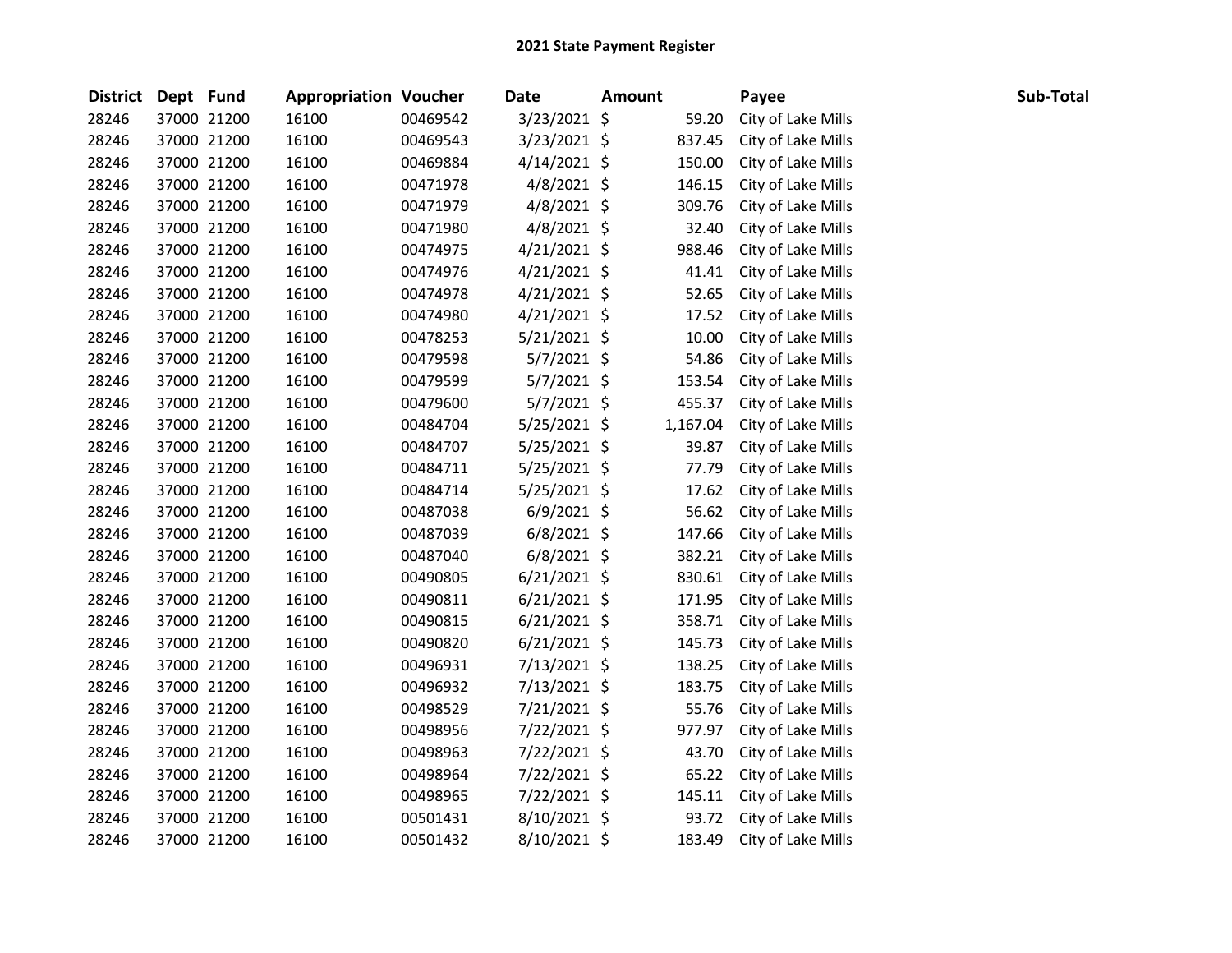| <b>District</b> | Dept Fund |             | <b>Appropriation Voucher</b> |          | <b>Date</b>    | <b>Amount</b> |          | Payee              | Sub-Total |
|-----------------|-----------|-------------|------------------------------|----------|----------------|---------------|----------|--------------------|-----------|
| 28246           |           | 37000 21200 | 16100                        | 00501433 | 8/10/2021 \$   |               | 233.71   | City of Lake Mills |           |
| 28246           |           | 37000 21200 | 16100                        | 00504621 | 8/20/2021 \$   |               | 24.10    | City of Lake Mills |           |
| 28246           |           | 37000 21200 | 16100                        | 00504637 | 8/20/2021 \$   |               | 102.93   | City of Lake Mills |           |
| 28246           |           | 37000 21200 | 16100                        | 00504639 | 8/20/2021 \$   |               | 51.07    | City of Lake Mills |           |
| 28246           |           | 37000 21200 | 16100                        | 00504641 | 8/20/2021 \$   |               | 2,159.66 | City of Lake Mills |           |
| 28246           |           | 37000 21200 | 16100                        | 00507798 | $9/9/2021$ \$  |               | 93.73    | City of Lake Mills |           |
| 28246           |           | 37000 21200 | 16100                        | 00507799 | 9/9/2021 \$    |               | 191.18   | City of Lake Mills |           |
| 28246           |           | 37000 21200 | 16100                        | 00507800 | $9/9/2021$ \$  |               | 211.14   | City of Lake Mills |           |
| 28246           |           | 37000 21200 | 16100                        | 00509951 | $9/20/2021$ \$ |               | 24.70    | City of Lake Mills |           |
| 28246           |           | 37000 21200 | 16100                        | 00509958 | $9/20/2021$ \$ |               | 65.22    | City of Lake Mills |           |
| 28246           |           | 37000 21200 | 16100                        | 00509959 | 9/20/2021 \$   |               | 48.88    | City of Lake Mills |           |
| 28246           |           | 37000 21200 | 16100                        | 00509961 | $9/21/2021$ \$ |               | 2,249.11 | City of Lake Mills |           |
| 28246           |           | 37000 21200 | 16100                        | 00512618 | 10/8/2021 \$   |               | 112.81   | City of Lake Mills |           |
| 28246           |           | 37000 21200 | 16100                        | 00512619 | 10/8/2021 \$   |               | 178.13   | City of Lake Mills |           |
| 28246           |           | 37000 21200 | 16100                        | 00512620 | 10/8/2021 \$   |               | 269.04   | City of Lake Mills |           |
| 28246           |           | 37000 21200 | 16100                        | 00515305 | 10/19/2021 \$  |               | 2,307.91 | City of Lake Mills |           |
| 28246           |           | 37000 21200 | 16100                        | 00515306 | 10/19/2021 \$  |               | 44.47    | City of Lake Mills |           |
| 28246           |           | 37000 21200 | 16100                        | 00515307 | 10/19/2021 \$  |               | 40.08    | City of Lake Mills |           |
| 28246           |           | 37000 21200 | 16100                        | 00515308 | 10/19/2021 \$  |               | 17.80    | City of Lake Mills |           |
| 28246           |           | 37000 21200 | 16100                        | 00518104 | 11/8/2021 \$   |               | 68.47    | City of Lake Mills |           |
| 28246           |           | 37000 21200 | 16100                        | 00518105 | $11/8/2021$ \$ |               | 134.64   | City of Lake Mills |           |
| 28246           |           | 37000 21200 | 16100                        | 00518106 | 11/8/2021 \$   |               | 272.26   | City of Lake Mills |           |
| 28246           |           | 37000 21200 | 16100                        | 00520164 | 11/17/2021 \$  |               | 1,901.70 | City of Lake Mills |           |
| 28246           |           | 37000 21200 | 16100                        | 00520165 | 11/17/2021 \$  |               | 41.06    | City of Lake Mills |           |
| 28246           |           | 37000 21200 | 16100                        | 00520166 | 11/17/2021 \$  |               | 52.65    | City of Lake Mills |           |
| 28246           |           | 37000 21200 | 16100                        | 00520167 | 11/17/2021 \$  |               | 17.63    | City of Lake Mills |           |
| 28246           |           | 37000 21200 | 16100                        | 00523556 | 12/7/2021 \$   |               | 61.71    | City of Lake Mills |           |
| 28246           |           | 37000 21200 | 16100                        | 00523557 | 12/7/2021 \$   |               | 146.76   | City of Lake Mills |           |
| 28246           |           | 37000 21200 | 16100                        | 00523558 | 12/7/2021 \$   |               | 255.58   | City of Lake Mills |           |
| 28246           |           | 37000 21200 | 16100                        | 00526445 | 12/22/2021 \$  |               | 1,031.61 | City of Lake Mills |           |
| 28246           |           | 37000 21200 | 16100                        | 00526446 | 12/21/2021 \$  |               | 17.52    | City of Lake Mills |           |
| 28246           |           | 37000 21200 | 16100                        | 00526447 | 12/21/2021 \$  |               | 52.65    | City of Lake Mills |           |
| 28246           |           | 37000 21200 | 16100                        | 00526448 | 12/22/2021 \$  |               | 17.63    | City of Lake Mills |           |
| 28246           |           | 37000 21200 | 16100                        | 00526449 | 12/22/2021 \$  |               | 17.52    | City of Lake Mills |           |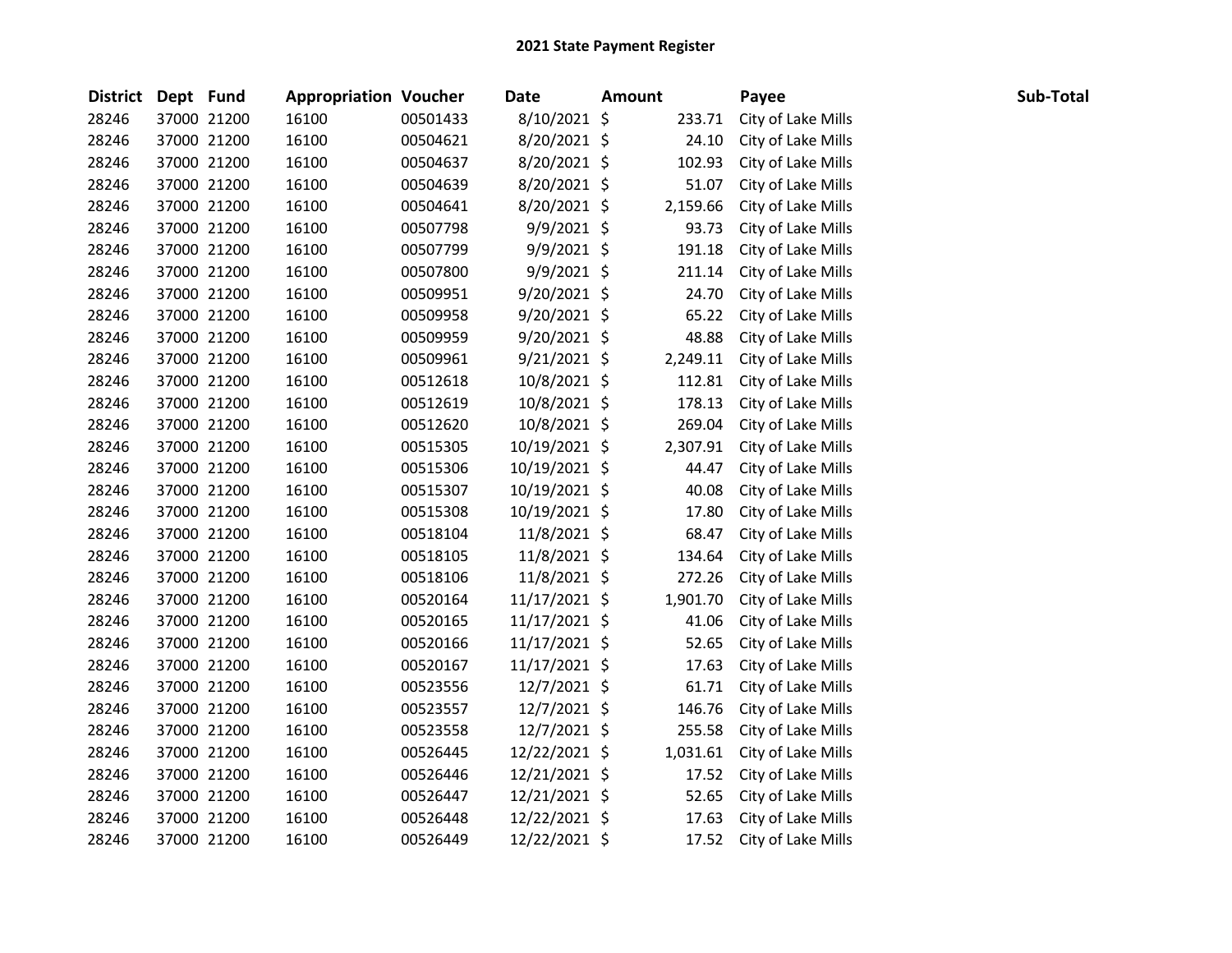| <b>District</b> | Dept Fund |             | <b>Appropriation Voucher</b>                                       |          | <b>Date</b>    | <b>Amount</b> | Payee              | Sub-Total |            |
|-----------------|-----------|-------------|--------------------------------------------------------------------|----------|----------------|---------------|--------------------|-----------|------------|
| 28246           |           |             | Dept of Natural Resources - - Gen Program Ops-State Funds Total    |          |                |               |                    | \$        | 25,175.86  |
| 28246           |           |             | Dept of Natural Resources - - GPO--State Funds                     |          |                |               |                    |           |            |
| 28246           |           | 37000 21200 | 36100                                                              | 00455457 | $1/8/2021$ \$  | 80.83         | City of Lake Mills |           |            |
| 28246           |           | 37000 21200 | 36100                                                              | 00462915 | 2/16/2021 \$   | 99.33         | City of Lake Mills |           |            |
| 28246           |           | 37000 21200 | 36100                                                              | 00466665 | 3/10/2021 \$   | 79.23         | City of Lake Mills |           |            |
| 28246           |           | 37000 21200 | 36100                                                              | 00471978 | 4/8/2021 \$    | 97.43         | City of Lake Mills |           |            |
| 28246           |           | 37000 21200 | 36100                                                              | 00471979 | $4/8/2021$ \$  | 206.51        | City of Lake Mills |           |            |
| 28246           |           | 37000 21200 | 36100                                                              | 00471980 | 4/8/2021 \$    | 21.60         | City of Lake Mills |           |            |
| 28246           |           | 37000 21200 | 36100                                                              | 00479599 | $5/7/2021$ \$  | 102.36        | City of Lake Mills |           |            |
| 28246           |           | 37000 21200 | 36100                                                              | 00487039 | $6/8/2021$ \$  | 98.45         | City of Lake Mills |           |            |
| 28246           |           | 37000 21200 | 36100                                                              | 00496931 | 7/13/2021 \$   | 92.18         | City of Lake Mills |           |            |
| 28246           |           | 37000 21200 | 36100                                                              | 00501432 | 8/10/2021 \$   | 91.74         | City of Lake Mills |           |            |
| 28246           |           | 37000 21200 | 36100                                                              | 00507799 | 9/9/2021 \$    | 95.59         | City of Lake Mills |           |            |
| 28246           |           | 37000 21200 | 36100                                                              | 00512619 | 10/8/2021 \$   | 89.06         | City of Lake Mills |           |            |
| 28246           |           | 37000 21200 | 36100                                                              | 00518105 | 11/8/2021 \$   | 67.33         | City of Lake Mills |           |            |
| 28246           |           | 37000 21200 | 36100                                                              | 00523557 | 12/7/2021 \$   | 73.39         | City of Lake Mills |           |            |
| 28246           |           |             | Dept of Natural Resources - - GPO--State Funds Total               |          |                |               |                    | \$        | 1,295.03   |
| 28246           |           |             | Dept of Natural Resources - - Rec & Resource Aids, Fed             |          |                |               |                    |           |            |
| 28246           |           | 37000 21200 | 58300                                                              | 00502540 | $8/12/2021$ \$ | 485,000.00    | City of Lake Mills |           |            |
| 28246           |           |             | Dept of Natural Resources - - Rec & Resource Aids, Fed Total       |          |                |               |                    | \$        | 485,000.00 |
| 28246           |           |             | Dept of Natural Resources - - Fin Asst For Responsible Units       |          |                |               |                    |           |            |
| 28246           |           | 37000 27400 | 67000                                                              | 00483379 | 5/21/2021 \$   | 19,776.19     | City of Lake Mills |           |            |
| 28246           |           |             | Dept of Natural Resources - - Fin Asst For Responsible Units Total |          |                |               |                    | \$        | 19,776.19  |
| 28246           |           |             | Dept of Natural Resources - - Land Acquisition                     |          |                |               |                    |           |            |
| 28246           |           | 37000 36300 | TA100                                                              | 00501530 | $8/12/2021$ \$ | 242,500.00    | City of Lake Mills |           |            |
| 28246           |           |             | Dept of Natural Resources - - Land Acquisition Total               |          |                |               |                    | \$        | 242,500.00 |
| 28246           |           |             | WI Dept of Transportation - - Conn Hwy Aids St Fds                 |          |                |               |                    |           |            |
| 28246           |           | 39500 21100 | 16200                                                              | 00633556 | $1/4/2021$ \$  | 5,477.96      | City of Lake Mills |           |            |
| 28246           |           | 39500 21100 | 16200                                                              | 00669163 | 4/5/2021 \$    | 5,477.96      | City of Lake Mills |           |            |
| 28246           |           | 39500 21100 | 16200                                                              | 00712651 | 7/6/2021 \$    | 5,477.96      | City of Lake Mills |           |            |
| 28246           |           | 39500 21100 | 16200                                                              | 00753210 | 10/4/2021 \$   | 5,477.99      | City of Lake Mills |           |            |
| 28246           |           |             | WI Dept of Transportation - - Conn Hwy Aids St Fds Total           |          |                |               |                    | \$        | 21,911.87  |
| 28246           |           |             | WI Dept of Transportation - - Tc, Trns Oper Aid Sf                 |          |                |               |                    |           |            |
| 28246           |           | 39500 21100 | 17700                                                              | 00709672 | $6/23/2021$ \$ | 10,385.00     | City of Lake Mills |           |            |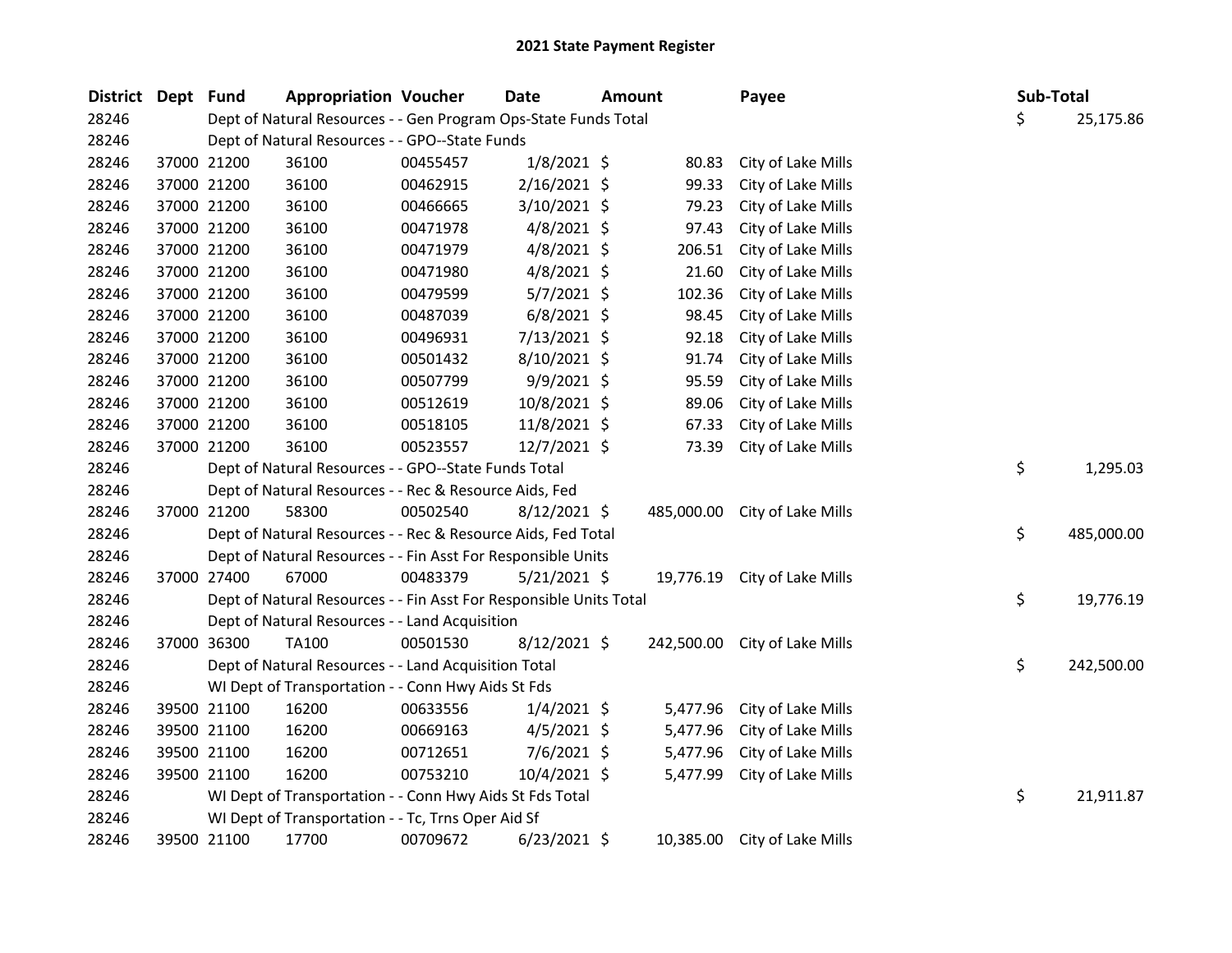| <b>District</b> | Dept Fund   |             | <b>Appropriation Voucher</b>                             |          | <b>Date</b>    | Amount |            | Payee              | Sub-Total        |
|-----------------|-------------|-------------|----------------------------------------------------------|----------|----------------|--------|------------|--------------------|------------------|
| 28246           |             | 39500 21100 | 17700                                                    | 00754682 | 9/30/2021 \$   |        | 31,152.00  | City of Lake Mills |                  |
| 28246           |             |             | WI Dept of Transportation - - Tc, Trns Oper Aid Sf Total |          |                |        |            |                    | \$<br>41,537.00  |
| 28246           |             |             | WI Dept of Transportation - - Trnst/Trns-Rel Aid F       |          |                |        |            |                    |                  |
| 28246           |             | 39500 21100 | 18200                                                    | 00638307 | $1/12/2021$ \$ |        | 9,141.11   | City of Lake Mills |                  |
| 28246           |             | 39500 21100 | 18200                                                    | 00674005 | $4/2/2021$ \$  |        | 25,455.25  | City of Lake Mills |                  |
| 28246           |             | 39500 21100 | 18200                                                    | 00747057 | 9/16/2021 \$   |        | 23,903.97  | City of Lake Mills |                  |
| 28246           |             | 39500 21100 | 18200                                                    | 00782733 | 12/13/2021 \$  |        | 6,682.00   | City of Lake Mills |                  |
| 28246           |             |             | WI Dept of Transportation - - Trnst/Trns-Rel Aid F Total |          |                |        |            |                    | \$<br>65,182.33  |
| 28246           |             |             | WI Dept of Transportation - - Trns Aids To Mnc.-Sf       |          |                |        |            |                    |                  |
| 28246           |             | 39500 21100 | 19100                                                    | 00632405 | $1/4/2021$ \$  |        | 117,729.85 | City of Lake Mills |                  |
| 28246           |             | 39500 21100 | 19100                                                    | 00668012 | $4/5/2021$ \$  |        | 117,729.85 | City of Lake Mills |                  |
| 28246           | 39500 21100 |             | 19100                                                    | 00711500 | $7/6/2021$ \$  |        | 117,729.85 | City of Lake Mills |                  |
| 28246           |             | 39500 21100 | 19100                                                    | 00752059 | $10/4/2021$ \$ |        | 117,729.87 | City of Lake Mills |                  |
| 28246           |             |             | WI Dept of Transportation - - Trns Aids To Mnc.-Sf Total |          |                |        |            |                    | \$<br>470,919.42 |
| 28246           |             |             | WI Dept of Transportation - - Hwy Mgmt & Opers Sf        |          |                |        |            |                    |                  |
| 28246           |             | 39500 21100 | 36500                                                    | 00637083 | $1/7/2021$ \$  |        | 61.86      | City of Lake Mills |                  |
| 28246           |             | 39500 21100 | 36500                                                    | 00651515 | $2/9/2021$ \$  |        | 86.07      | City of Lake Mills |                  |
| 28246           |             | 39500 21100 | 36500                                                    | 00661315 | $3/4/2021$ \$  |        | 66.38      | City of Lake Mills |                  |
| 28246           |             | 39500 21100 | 36500                                                    | 00689232 | $5/5/2021$ \$  |        | 129.66     | City of Lake Mills |                  |
| 28246           |             | 39500 21100 | 36500                                                    | 00702370 | $6/3/2021$ \$  |        | 48.44      | City of Lake Mills |                  |
| 28246           |             | 39500 21100 | 36500                                                    | 00715859 | $7/1/2021$ \$  |        | 49.30      | City of Lake Mills |                  |
| 28246           |             | 39500 21100 | 36500                                                    | 00728813 | $8/2/2021$ \$  |        | 61.50      | City of Lake Mills |                  |
| 28246           |             | 39500 21100 | 36500                                                    | 00741138 | $9/1/2021$ \$  |        | 54.13      | City of Lake Mills |                  |
| 28246           |             | 39500 21100 | 36500                                                    | 00757395 | 10/4/2021 \$   |        | 60.48      | City of Lake Mills |                  |
| 28246           |             | 39500 21100 | 36500                                                    | 00769958 | 11/3/2021 \$   |        | 54.15      | City of Lake Mills |                  |
| 28246           |             | 39500 21100 | 36500                                                    | 00780996 | 12/6/2021 \$   |        | 54.78      | City of Lake Mills |                  |
| 28246           |             |             | WI Dept of Transportation - - Hwy Mgmt & Opers Sf Total  |          |                |        |            |                    | \$<br>726.75     |
| 28246           |             |             | WI Dept of Transportation - - Routine Maint Sf           |          |                |        |            |                    |                  |
| 28246           |             | 39500 21100 | 36800                                                    | 00637083 | $1/7/2021$ \$  |        | 476.87     | City of Lake Mills |                  |
| 28246           |             | 39500 21100 | 36800                                                    | 00651515 | $2/9/2021$ \$  |        | 555.30     | City of Lake Mills |                  |
| 28246           |             | 39500 21100 | 36800                                                    | 00661315 | $3/4/2021$ \$  |        | 440.88     | City of Lake Mills |                  |
| 28246           |             | 39500 21100 | 36800                                                    | 00689232 | $5/5/2021$ \$  |        | 1,220.09   | City of Lake Mills |                  |
| 28246           |             | 39500 21100 | 36800                                                    | 00702370 | $6/3/2021$ \$  |        | 614.86     | City of Lake Mills |                  |
| 28246           |             | 39500 21100 | 36800                                                    | 00715859 | $7/1/2021$ \$  |        | 753.84     | City of Lake Mills |                  |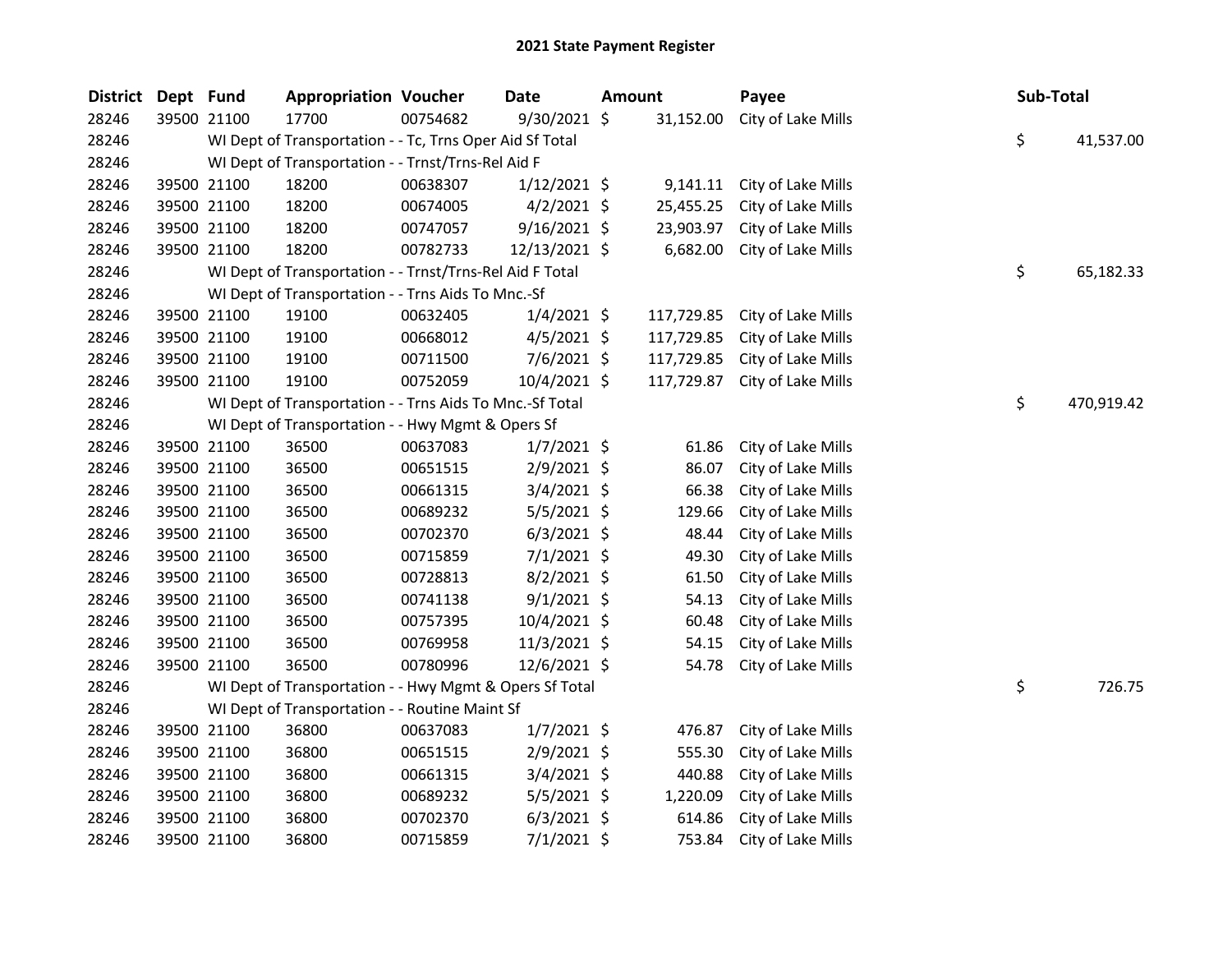| <b>District</b> | Dept Fund |             | <b>Appropriation Voucher</b>                                   |          | Date           | <b>Amount</b> |            | Payee              | Sub-Total        |
|-----------------|-----------|-------------|----------------------------------------------------------------|----------|----------------|---------------|------------|--------------------|------------------|
| 28246           |           | 39500 21100 | 36800                                                          | 00728813 | $8/2/2021$ \$  |               | 846.24     | City of Lake Mills |                  |
| 28246           |           | 39500 21100 | 36800                                                          | 00741138 | $9/1/2021$ \$  |               | 1,027.89   | City of Lake Mills |                  |
| 28246           |           | 39500 21100 | 36800                                                          | 00757395 | 10/4/2021 \$   |               | 720.94     | City of Lake Mills |                  |
| 28246           |           | 39500 21100 | 36800                                                          | 00769958 | 11/3/2021 \$   |               | 683.39     | City of Lake Mills |                  |
| 28246           |           | 39500 21100 | 36800                                                          | 00780996 | $12/6/2021$ \$ |               | 590.72     | City of Lake Mills |                  |
| 28246           |           |             | WI Dept of Transportation - - Routine Maint Sf Total           |          |                |               |            |                    | \$<br>7,931.02   |
| 28246           |           |             | Department of Justice - - Officer training reimbursement       |          |                |               |            |                    |                  |
| 28246           |           | 45500 10000 | 21400                                                          | 00105417 | 11/17/2021 \$  |               | 1,600.00   | City of Lake Mills |                  |
| 28246           |           |             | Department of Justice - - Officer training reimbursement Total |          |                |               |            |                    | \$<br>1,600.00   |
| 28246           |           |             | Department of Revenue - - Gifts And Grants                     |          |                |               |            |                    |                  |
| 28246           |           | 56600 10000 | 12100                                                          | 00206842 | $6/25/2021$ \$ |               | 313,115.98 | City of Lake Mills |                  |
| 28246           |           |             | Department of Revenue - - Gifts And Grants Total               |          |                |               |            |                    | \$<br>313,115.98 |
| 28246           |           |             | Department of Revenue - - Misc Revenue Holding Clearing        |          |                |               |            |                    |                  |
| 28246           |           | 56600 10000 | 99500                                                          | 00188829 | $1/8/2021$ \$  |               | 882.09     | City of Lake Mills |                  |
| 28246           |           | 56600 10000 | 99500                                                          | 00190895 | $2/5/2021$ \$  |               | 198.76     | City of Lake Mills |                  |
| 28246           |           | 56600 10000 | 99500                                                          | 00192608 | $3/1/2021$ \$  |               | 795.39     | City of Lake Mills |                  |
| 28246           |           | 56600 10000 | 99500                                                          | 00193493 | 3/5/2021 \$    |               | 776.80     | City of Lake Mills |                  |
| 28246           |           | 56600 10000 | 99500                                                          | 00194072 | $3/8/2021$ \$  |               | 88.80      | City of Lake Mills |                  |
| 28246           |           | 56600 10000 | 99500                                                          | 00194077 | 3/8/2021 \$    |               | 2,139.84   | City of Lake Mills |                  |
| 28246           |           | 56600 10000 | 99500                                                          | 00194927 | $3/15/2021$ \$ |               | 2,285.38   | City of Lake Mills |                  |
| 28246           |           | 56600 10000 | 99500                                                          | 00194929 | $3/15/2021$ \$ |               | 48.00      | City of Lake Mills |                  |
| 28246           |           | 56600 10000 | 99500                                                          | 00195767 | $3/22/2021$ \$ |               | 376.40     | City of Lake Mills |                  |
| 28246           |           | 56600 10000 | 99500                                                          | 00196452 | 3/29/2021 \$   |               | 804.63     | City of Lake Mills |                  |
| 28246           |           | 56600 10000 | 99500                                                          | 00197189 | $4/5/2021$ \$  |               | 2,534.86   | City of Lake Mills |                  |
| 28246           |           | 56600 10000 | 99500                                                          | 00197765 | $4/7/2021$ \$  |               | 1,446.17   | City of Lake Mills |                  |
| 28246           |           | 56600 10000 | 99500                                                          | 00199143 | $4/20/2021$ \$ |               | 290.38     | City of Lake Mills |                  |
| 28246           |           | 56600 10000 | 99500                                                          | 00199773 | $4/26/2021$ \$ |               | 264.00     | City of Lake Mills |                  |
| 28246           |           | 56600 10000 | 99500                                                          | 00199780 | 4/26/2021 \$   |               | 226.77     | City of Lake Mills |                  |
| 28246           |           | 56600 10000 | 99500                                                          | 00200396 | $5/3/2021$ \$  |               | 374.00     | City of Lake Mills |                  |
| 28246           |           | 56600 10000 | 99500                                                          | 00201138 | $5/7/2021$ \$  |               | 269.04     | City of Lake Mills |                  |
| 28246           |           | 56600 10000 | 99500                                                          | 00204365 | $6/7/2021$ \$  |               | 404.44     | City of Lake Mills |                  |
| 28246           |           | 56600 10000 | 99500                                                          | 00208944 | 7/8/2021 \$    |               | 60.00      | City of Lake Mills |                  |
| 28246           |           | 56600 10000 | 99500                                                          | 00211696 | $8/6/2021$ \$  |               | 342.00     | City of Lake Mills |                  |
| 28246           |           | 56600 10000 | 99500                                                          | 00214306 | 9/8/2021 \$    |               | 697.90     | City of Lake Mills |                  |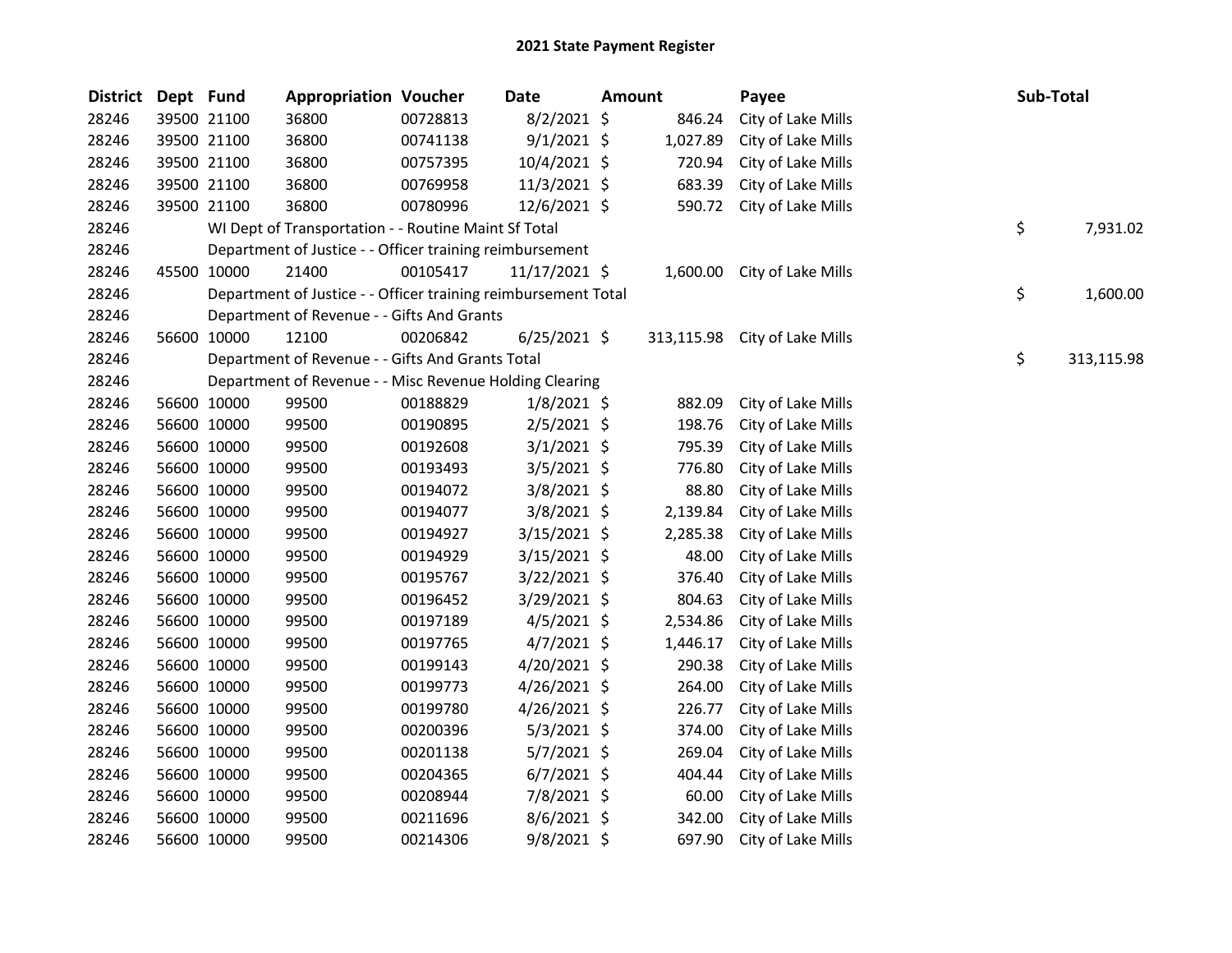| <b>District</b> | Dept Fund |             | <b>Appropriation Voucher</b>                                                  |          | <b>Date</b>    | <b>Amount</b> |            | Payee                        | Sub-Total          |
|-----------------|-----------|-------------|-------------------------------------------------------------------------------|----------|----------------|---------------|------------|------------------------------|--------------------|
| 28246           |           | 56600 10000 | 99500                                                                         | 00216555 | 10/7/2021 \$   |               | 334.18     | City of Lake Mills           |                    |
| 28246           |           | 56600 10000 | 99500                                                                         | 00219153 | 11/5/2021 \$   |               | 443.13     | City of Lake Mills           |                    |
| 28246           |           | 56600 10000 | 99500                                                                         | 00221297 | 12/7/2021 \$   |               | 195.29     | City of Lake Mills           |                    |
| 28246           |           | 56600 10000 | 99500                                                                         | 00221837 | 12/13/2021 \$  |               | 31.48      | City of Lake Mills           |                    |
| 28246           |           |             | Department of Revenue - - Misc Revenue Holding Clearing Total                 |          |                |               |            |                              | \$<br>16,309.73    |
| 28246           |           |             | Shared Revenue and Tax Relief - - Expenditure Restraint Program               |          |                |               |            |                              |                    |
| 28246           |           | 83500 10000 | 10100                                                                         | 00081470 | 7/26/2021 \$   |               | 111,152.06 | City of Lake Mills           |                    |
| 28246           |           |             | Shared Revenue and Tax Relief - - Expenditure Restraint Program Total         |          |                |               |            |                              | \$<br>111,152.06   |
| 28246           |           |             | Shared Revenue and Tax Relief - - County And Municipal Aid                    |          |                |               |            |                              |                    |
| 28246           |           | 83500 10000 | 10500                                                                         | 00081470 | 7/26/2021 \$   |               | 49,677.94  | City of Lake Mills           |                    |
| 28246           |           | 83500 10000 | 10500                                                                         | 00088571 | 11/15/2021 \$  |               | 293,283.68 | City of Lake Mills           |                    |
| 28246           |           |             | Shared Revenue and Tax Relief - - County And Municipal Aid Total              |          |                |               |            |                              | \$<br>342,961.62   |
| 28246           |           |             | Shared Revenue and Tax Relief - - Exempt Computer Aid                         |          |                |               |            |                              |                    |
| 28246           |           | 83500 10000 | 10900                                                                         | 00084083 | 7/26/2021 \$   |               | 5,785.53   | City of Lake Mills           |                    |
| 28246           |           | 83500 10000 | 10900                                                                         | 00085787 | 7/26/2021 \$   |               | 11,370.14  | City of Lake Mills           |                    |
| 28246           |           |             | Shared Revenue and Tax Relief - - Exempt Computer Aid Total                   |          |                |               |            |                              | \$<br>17,155.67    |
| 28246           |           |             | Shared Revenue and Tax Relief - - Utility Aid                                 |          |                |               |            |                              |                    |
| 28246           |           | 83500 10000 | 11000                                                                         | 00081470 | 7/26/2021 \$   |               | 414.71     | City of Lake Mills           |                    |
| 28246           |           | 83500 10000 | 11000                                                                         | 00088571 | 11/15/2021 \$  |               | 2,347.19   | City of Lake Mills           |                    |
| 28246           |           |             | Shared Revenue and Tax Relief - - Utility Aid Total                           |          |                |               |            |                              | \$<br>2,761.90     |
| 28246           |           |             | Shared Revenue and Tax Relief - - Personal Property Aid                       |          |                |               |            |                              |                    |
| 28246           |           | 83500 10000 | 11100                                                                         | 00077261 | $5/3/2021$ \$  |               | 18,423.92  | City of Lake Mills           |                    |
| 28246           |           | 83500 10000 | 11100                                                                         | 00078877 | $5/3/2021$ \$  |               | 65,764.96  | City of Lake Mills           |                    |
| 28246           |           |             | Shared Revenue and Tax Relief - - Personal Property Aid Total                 |          |                |               |            |                              | \$<br>84,188.88    |
| 28246           |           |             | Shared Revenue and Tax Relief - - State Aid; Video Service Provider Fee       |          |                |               |            |                              |                    |
| 28246           |           | 83500 10000 | 11200                                                                         | 00082973 | 7/26/2021 \$   |               | 15,303.91  | City of Lake Mills           |                    |
| 28246           |           |             | Shared Revenue and Tax Relief - - State Aid; Video Service Provider Fee Total |          |                |               |            |                              | \$<br>15,303.91    |
| 28246           |           |             | Shared Revenue and Tax Relief - - Payments For Municipal Svcs                 |          |                |               |            |                              |                    |
| 28246           |           | 83500 10000 | 50100                                                                         | 00073643 | $2/1/2021$ \$  |               | 2,069.67   | City of Lake Mills           |                    |
| 28246           |           |             | Shared Revenue and Tax Relief - - Payments For Municipal Svcs Total           |          |                |               |            |                              | \$<br>2,069.67     |
| 28246           |           |             | Shared Revenue and Tax Relief - - Lottery & Gaming Credit                     |          |                |               |            |                              |                    |
| 28246           |           | 83500 52100 | 36300                                                                         | 00074223 | $3/22/2021$ \$ |               |            | 11,697.84 City of Lake Mills |                    |
| 28246           |           |             | Shared Revenue and Tax Relief - - Lottery & Gaming Credit Total               |          |                |               |            |                              | \$<br>11,697.84    |
| 28246 Total     |           |             |                                                                               |          |                |               |            |                              | \$<br>2,335,901.76 |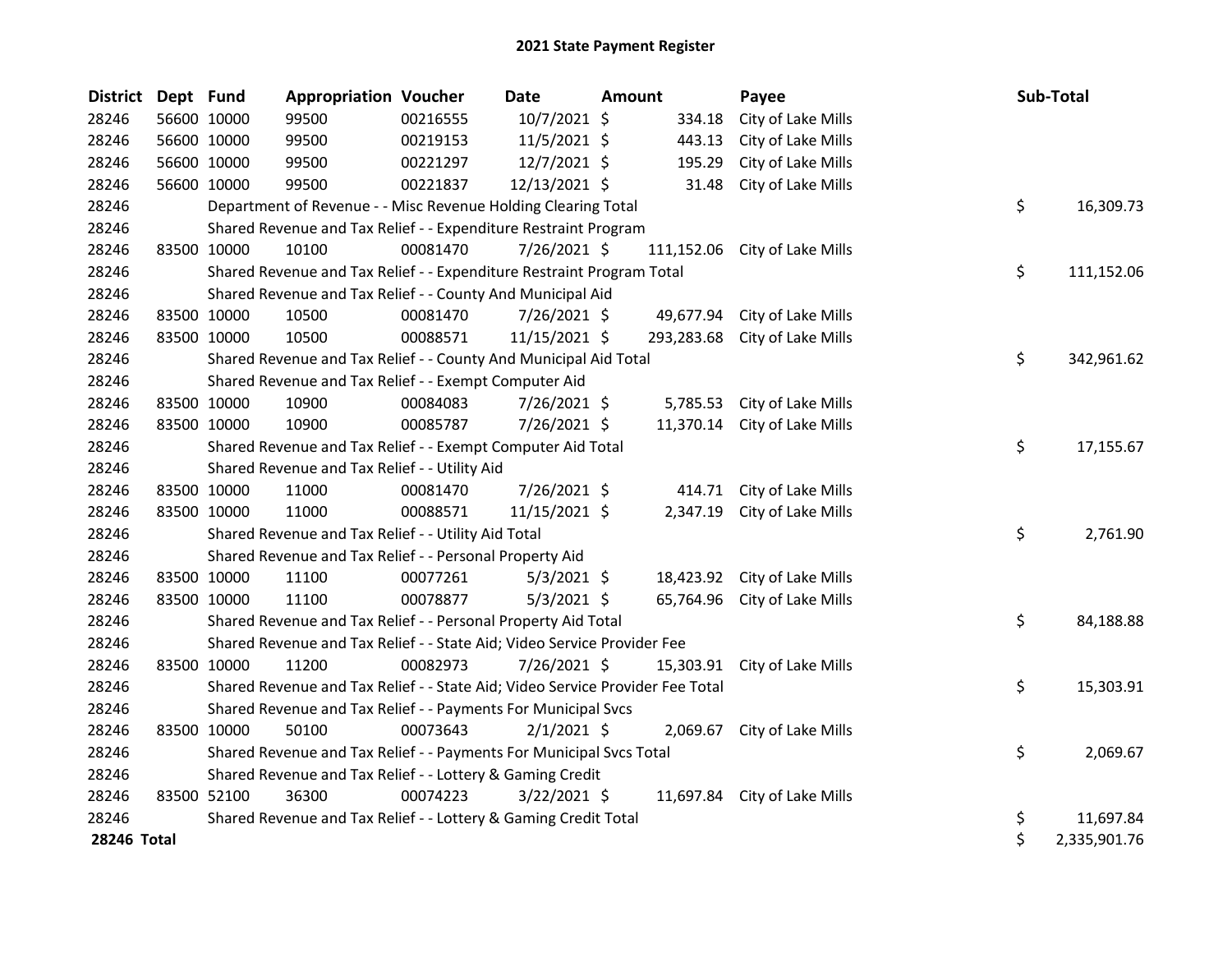| District Dept Fund |             |                                                                                 | <b>Appropriation Voucher</b> | Date           | Amount |            | Payee                       | Sub-Total |            |
|--------------------|-------------|---------------------------------------------------------------------------------|------------------------------|----------------|--------|------------|-----------------------------|-----------|------------|
| 28290              |             | Dept of Safety & Prof Services - - Fire Dues Distribution                       |                              |                |        |            |                             |           |            |
| 28290              |             | 22500<br>16500 10000                                                            | 00040958                     | 7/16/2021 \$   |        |            | 10,405.08 City Of Waterloo  |           |            |
| 28290              |             | Dept of Safety & Prof Services - - Fire Dues Distribution Total                 |                              |                |        |            |                             | \$        | 10,405.08  |
| 28290              |             | Dept of Natural Resources - - Fin Asst For Responsible Units                    |                              |                |        |            |                             |           |            |
| 28290              |             | 37000 27400<br>67000                                                            | 00483919                     | $5/21/2021$ \$ |        |            | 12,423.32 City Of Waterloo  |           |            |
| 28290              |             | Dept of Natural Resources - - Fin Asst For Responsible Units Total              |                              |                |        |            |                             | \$        | 12,423.32  |
| 28290              |             | WI Dept of Transportation - - Trns Aids To Mnc.-Sf                              |                              |                |        |            |                             |           |            |
| 28290              |             | 19100<br>39500 21100                                                            | 00632406                     | $1/4/2021$ \$  |        |            | 64,207.45 City Of Waterloo  |           |            |
| 28290              |             | 39500 21100<br>19100                                                            | 00668013                     | $4/5/2021$ \$  |        | 64,207.45  | City Of Waterloo            |           |            |
| 28290              |             | 39500 21100<br>19100                                                            | 00711501                     | $7/6/2021$ \$  |        | 64,207.45  | City Of Waterloo            |           |            |
| 28290              |             | 39500 21100<br>19100                                                            | 00752060                     | 10/4/2021 \$   |        |            | 64,207.46 City Of Waterloo  |           |            |
| 28290              |             | WI Dept of Transportation - - Trns Aids To Mnc.-Sf Total                        |                              |                |        |            |                             | \$        | 256,829.81 |
| 28290              |             | Department of Health Services - - Prepaid Medical Transport Reimbursement       |                              |                |        |            |                             |           |            |
| 28290              | 43500 10000 | 16300                                                                           | AMBULANCE                    | 11/15/2021 \$  |        |            | 2,412.99 City Of Waterloo   |           |            |
| 28290              |             | Department of Health Services - - Prepaid Medical Transport Reimbursement Total |                              |                |        |            |                             | \$        | 2,412.99   |
| 28290              |             | Department of Justice - - Law Enforcement Train, Local                          |                              |                |        |            |                             |           |            |
| 28290              |             | 45500 10000<br>23100                                                            | 00106076                     | 11/30/2021 \$  |        |            | 1,280.00 City Of Waterloo   |           |            |
| 28290              |             | Department of Justice - - Law Enforcement Train, Local Total                    |                              |                |        |            |                             | \$        | 1,280.00   |
| 28290              |             | Department of Revenue - - Gifts And Grants                                      |                              |                |        |            |                             |           |            |
| 28290              |             | 56600 10000<br>12100                                                            | 00206843                     | $6/25/2021$ \$ |        |            | 174,430.15 City Of Waterloo |           |            |
| 28290              |             | Department of Revenue - - Gifts And Grants Total                                |                              |                |        |            |                             | \$        | 174,430.15 |
| 28290              |             | Shared Revenue and Tax Relief - - Expenditure Restraint Program                 |                              |                |        |            |                             |           |            |
| 28290              | 83500 10000 | 10100                                                                           | 00081471                     | 7/26/2021 \$   |        |            | 56,065.65 City Of Waterloo  |           |            |
| 28290              |             | Shared Revenue and Tax Relief - - Expenditure Restraint Program Total           |                              |                |        |            |                             | \$        | 56,065.65  |
| 28290              |             | Shared Revenue and Tax Relief - - County And Municipal Aid                      |                              |                |        |            |                             |           |            |
| 28290              |             | 83500 10000<br>10500                                                            | 00081471                     | 7/26/2021 \$   |        |            | 59,565.82 City Of Waterloo  |           |            |
| 28290              | 83500 10000 | 10500                                                                           | 00088572                     | 11/15/2021 \$  |        | 335,126.66 | City Of Waterloo            |           |            |
| 28290              |             | Shared Revenue and Tax Relief - - County And Municipal Aid Total                |                              |                |        |            |                             | \$        | 394,692.48 |
| 28290              |             | Shared Revenue and Tax Relief - - Exempt Computer Aid                           |                              |                |        |            |                             |           |            |
| 28290              |             | 83500 10000<br>10900                                                            | 00084084                     | 7/26/2021 \$   |        |            | 437,781.76 City Of Waterloo |           |            |
| 28290              |             | 10900<br>83500 10000                                                            | 00085788                     | 7/26/2021 \$   |        |            | 1,341.20 City Of Waterloo   |           |            |
| 28290              |             | Shared Revenue and Tax Relief - - Exempt Computer Aid Total                     |                              |                |        |            |                             | \$        | 439,122.96 |
| 28290              |             | Shared Revenue and Tax Relief - - Utility Aid                                   |                              |                |        |            |                             |           |            |
| 28290              | 83500 10000 | 11000                                                                           | 00081471                     | 7/26/2021 \$   |        | 13.17      | City Of Waterloo            |           |            |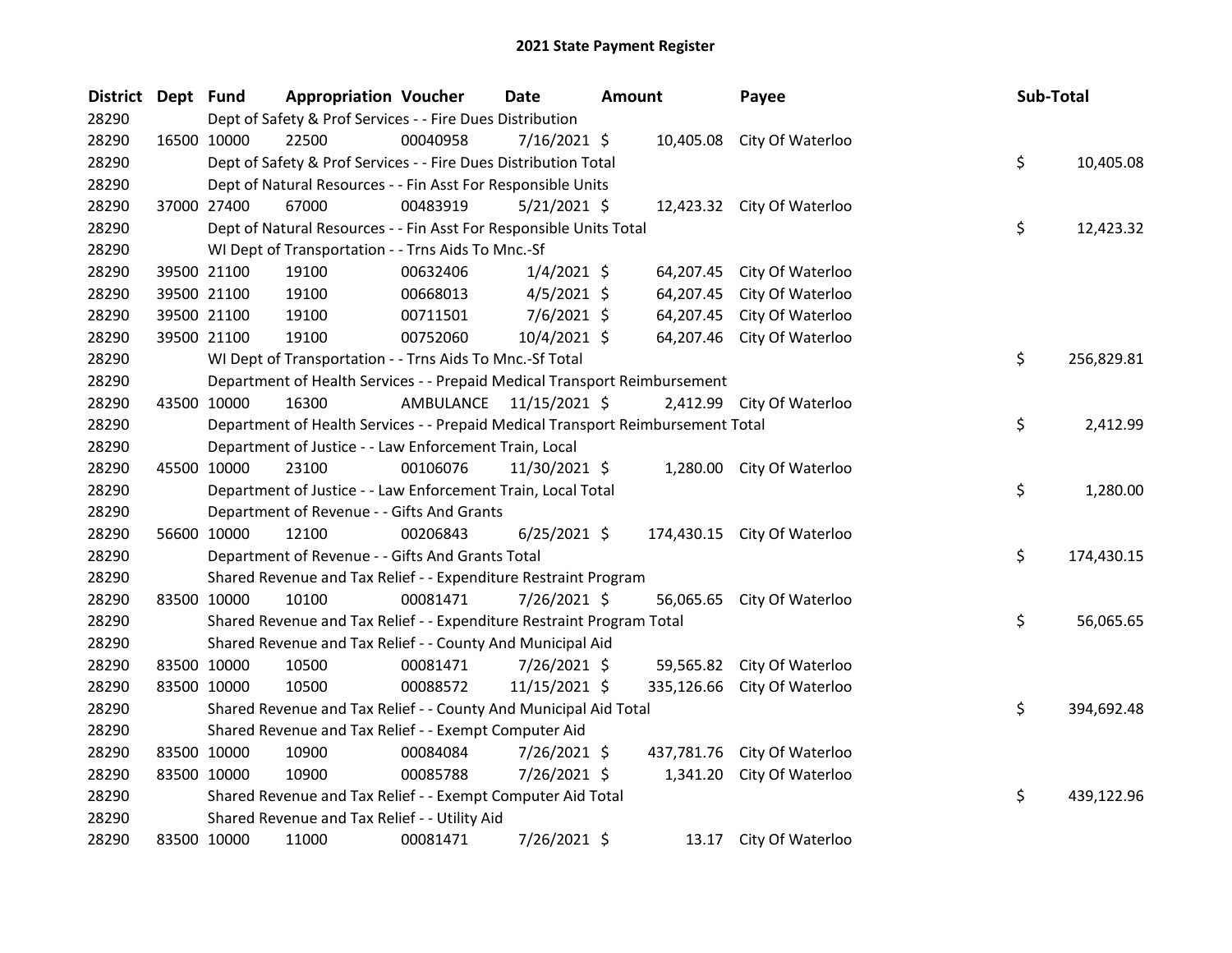## 2021 State Payment Register

| <b>District</b> | Dept Fund   | <b>Appropriation Voucher</b>                                                  |          | Date            | <b>Amount</b> |          | Payee                     | Sub-Total |              |
|-----------------|-------------|-------------------------------------------------------------------------------|----------|-----------------|---------------|----------|---------------------------|-----------|--------------|
| 28290           | 83500 10000 | 11000                                                                         | 00088572 | $11/15/2021$ \$ |               | 76.99    | City Of Waterloo          |           |              |
| 28290           |             | Shared Revenue and Tax Relief - - Utility Aid Total                           |          |                 |               |          |                           | \$        | 90.16        |
| 28290           |             | Shared Revenue and Tax Relief - - Personal Property Aid                       |          |                 |               |          |                           |           |              |
| 28290           | 83500 10000 | 11100                                                                         | 00077262 | $5/3/2021$ \$   |               | 5,813.17 | City Of Waterloo          |           |              |
| 28290           | 83500 10000 | 11100                                                                         | 00078878 | $5/3/2021$ \$   |               |          | 5,029.55 City Of Waterloo |           |              |
| 28290           |             | Shared Revenue and Tax Relief - - Personal Property Aid Total                 |          |                 |               |          |                           | \$        | 10,842.72    |
| 28290           |             | Shared Revenue and Tax Relief - - State Aid; Video Service Provider Fee       |          |                 |               |          |                           |           |              |
| 28290           | 83500 10000 | 11200                                                                         | 00082974 | $7/26/2021$ \$  |               | 8,065.67 | City Of Waterloo          |           |              |
| 28290           |             | Shared Revenue and Tax Relief - - State Aid; Video Service Provider Fee Total |          |                 |               |          |                           | \$        | 8,065.67     |
| 28290           |             | Shared Revenue and Tax Relief - - Lottery & Gaming Credit                     |          |                 |               |          |                           |           |              |
| 28290           | 83500 52100 | 36300                                                                         | 00074224 | $3/22/2021$ \$  |               |          | 9,515.16 City Of Waterloo |           |              |
| 28290           |             | Shared Revenue and Tax Relief - - Lottery & Gaming Credit Total               |          |                 |               |          |                           |           | 9,515.16     |
| 28290 Total     |             |                                                                               |          |                 |               |          |                           |           | 1,376,176.15 |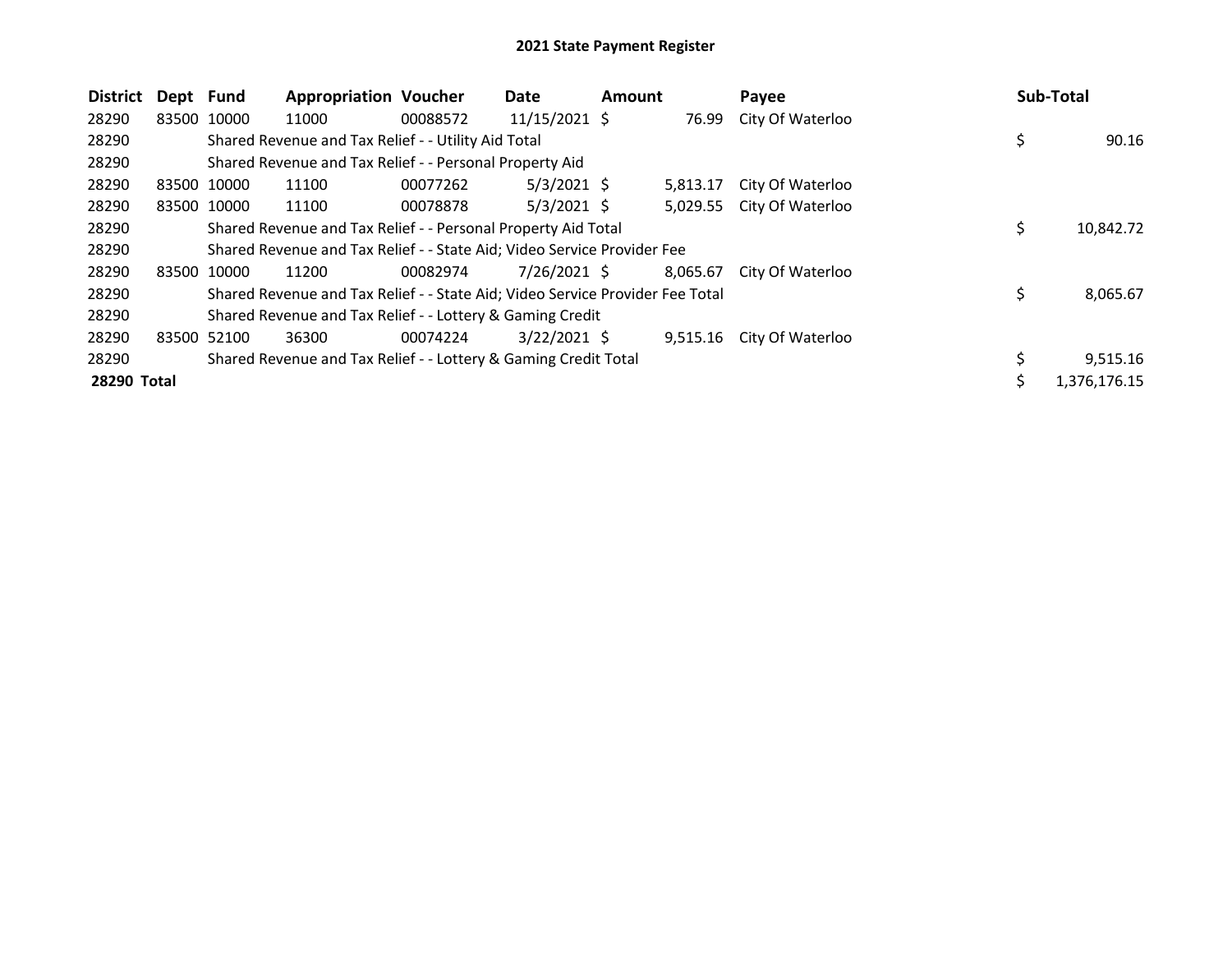| <b>District</b> | Dept Fund |             | <b>Appropriation Voucher</b>                                              |           | Date           | <b>Amount</b> |            | Payee                       | Sub-Total |              |
|-----------------|-----------|-------------|---------------------------------------------------------------------------|-----------|----------------|---------------|------------|-----------------------------|-----------|--------------|
| 28291           |           |             | Dept of Natural Resources - - Rec & Resource Aids, Fed                    |           |                |               |            |                             |           |              |
| 28291           |           | 37000 21200 | 58300                                                                     | 00526651  | 12/29/2021 \$  |               | 25,000.00  | City of Watertown           |           |              |
| 28291           |           |             | Dept of Natural Resources - - Rec & Resource Aids, Fed Total              |           |                |               |            |                             | \$        | 25,000.00    |
| 28291           |           |             | Dept of Natural Resources - - Fin Asst For Responsible Units              |           |                |               |            |                             |           |              |
| 28291           |           | 37000 27400 | 67000                                                                     | 00484932  | $5/27/2021$ \$ |               |            | 99,694.86 City of Watertown |           |              |
| 28291           |           |             | Dept of Natural Resources - - Fin Asst For Responsible Units Total        |           |                |               |            |                             | \$        | 99,694.86    |
| 28291           |           |             | Dept of Natural Resources - - Recycling Consolidation Grants              |           |                |               |            |                             |           |              |
| 28291           |           | 37000 27400 | 67300                                                                     | 00484932  | 5/27/2021 \$   |               |            | 6,119.90 City of Watertown  |           |              |
| 28291           |           |             | Dept of Natural Resources - - Recycling Consolidation Grants Total        |           |                |               |            |                             | \$        | 6,119.90     |
| 28291           |           |             | WI Dept of Transportation - - Conn Hwy Aids St Fds                        |           |                |               |            |                             |           |              |
| 28291           |           | 39500 21100 | 16200                                                                     | 00633557  | $1/4/2021$ \$  |               | 12,490.31  | City of Watertown           |           |              |
| 28291           |           | 39500 21100 | 16200                                                                     | 00669164  | $4/5/2021$ \$  |               | 12,490.31  | City of Watertown           |           |              |
| 28291           |           | 39500 21100 | 16200                                                                     | 00712652  | 7/6/2021 \$    |               | 12,490.31  | City of Watertown           |           |              |
| 28291           |           | 39500 21100 | 16200                                                                     | 00753211  | 10/4/2021 \$   |               | 12,490.34  | City of Watertown           |           |              |
| 28291           |           |             | WI Dept of Transportation - - Conn Hwy Aids St Fds Total                  |           |                |               |            |                             | \$        | 49,961.27    |
| 28291           |           |             | WI Dept of Transportation - - Tc, Trns Oper Aid Sf                        |           |                |               |            |                             |           |              |
| 28291           |           | 39500 21100 | 17700                                                                     | 00710162  | $6/22/2021$ \$ |               | 63,585.00  | City of Watertown           |           |              |
| 28291           |           | 39500 21100 | 17700                                                                     | 00754741  | $9/29/2021$ \$ |               | 190,746.00 | City of Watertown           |           |              |
| 28291           |           |             | WI Dept of Transportation - - Tc, Trns Oper Aid Sf Total                  |           |                |               |            |                             | \$        | 254,331.00   |
| 28291           |           |             | WI Dept of Transportation - - Trnst/Trns-Rel Aid F                        |           |                |               |            |                             |           |              |
| 28291           |           | 39500 21100 | 18200                                                                     | 00683728  | $4/23/2021$ \$ |               | 105,517.87 | City of Watertown           |           |              |
| 28291           |           | 39500 21100 | 18200                                                                     | 00747074  | $9/16/2021$ \$ |               | 151,111.86 | City of Watertown           |           |              |
| 28291           |           |             | WI Dept of Transportation - - Trnst/Trns-Rel Aid F Total                  |           |                |               |            |                             | \$        | 256,629.73   |
| 28291           |           |             | WI Dept of Transportation - - Trns Aids To Mnc.-Sf                        |           |                |               |            |                             |           |              |
| 28291           |           | 39500 21100 | 19100                                                                     | 00632407  | $1/4/2021$ \$  |               | 259,846.33 | City of Watertown           |           |              |
| 28291           |           | 39500 21100 | 19100                                                                     | 00668014  | $4/5/2021$ \$  |               | 259,846.33 | City of Watertown           |           |              |
| 28291           |           | 39500 21100 | 19100                                                                     | 00711502  | 7/6/2021 \$    |               | 259,846.33 | City of Watertown           |           |              |
| 28291           |           | 39500 21100 | 19100                                                                     | 00752061  | 10/4/2021 \$   |               | 259,846.33 | City of Watertown           |           |              |
| 28291           |           |             | WI Dept of Transportation - - Trns Aids To Mnc.-Sf Total                  |           |                |               |            |                             | \$        | 1,039,385.32 |
| 28291           |           |             | WI Dept of Transportation - - Aero Assistance Ffd                         |           |                |               |            |                             |           |              |
| 28291           |           | 39500 21100 | 28400                                                                     | 00676848  | $4/9/2021$ \$  |               | 60,957.00  | City of Watertown           |           |              |
| 28291           |           |             | WI Dept of Transportation - - Aero Assistance Ffd Total                   |           |                |               |            |                             | \$        | 60,957.00    |
| 28291           |           |             | Department of Health Services - - Prepaid Medical Transport Reimbursement |           |                |               |            |                             |           |              |
| 28291           |           | 43500 10000 | 16300                                                                     | AMBULANCE | 11/15/2021 \$  |               |            | 29,019.44 City of Watertown |           |              |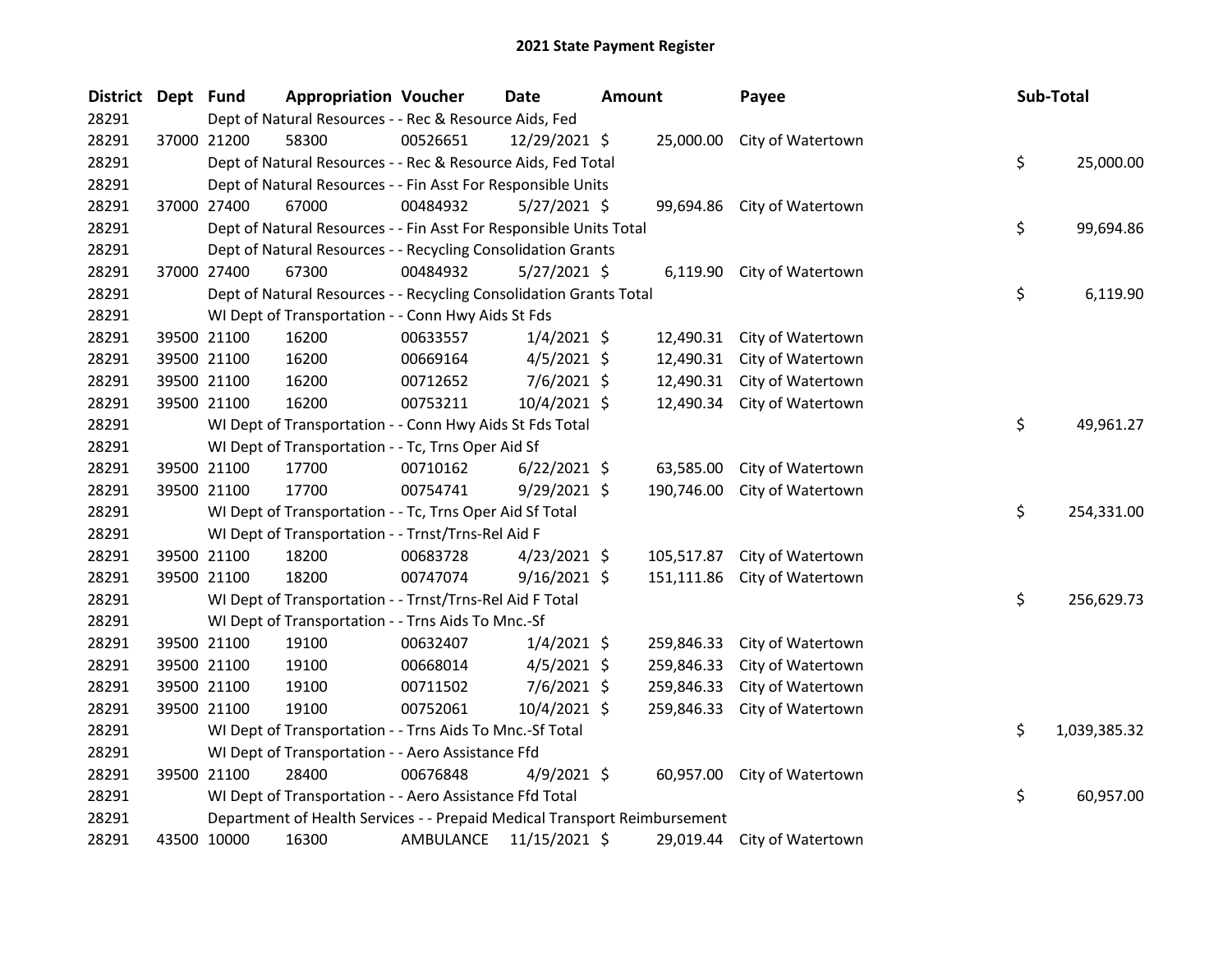| District Dept Fund |             | <b>Appropriation Voucher</b>                                                    |          | <b>Date</b>    | <b>Amount</b> |              | Payee                                                                                                   | Sub-Total          |
|--------------------|-------------|---------------------------------------------------------------------------------|----------|----------------|---------------|--------------|---------------------------------------------------------------------------------------------------------|--------------------|
| 28291              |             | Department of Health Services - - Prepaid Medical Transport Reimbursement Total |          |                |               |              |                                                                                                         | \$<br>29,019.44    |
| 28291              |             | Public Defender Board - - Trial Representation                                  |          |                |               |              |                                                                                                         |                    |
| 28291              | 55000 10000 | 10300                                                                           | 00292852 | $6/9/2021$ \$  |               |              | 7.00 City of Watertown                                                                                  |                    |
| 28291              |             | Public Defender Board - - Trial Representation Total                            |          |                |               |              |                                                                                                         | \$<br>7.00         |
| 28291              |             |                                                                                 |          |                |               |              | Public Defender Board - - Transcript, Discovery and Records Provided to the Public Defender Board       |                    |
| 28291              | 55000 10000 | 10600                                                                           | 00311431 | 11/19/2021 \$  |               |              | 1.40 City of Watertown                                                                                  |                    |
| 28291              |             |                                                                                 |          |                |               |              | Public Defender Board - - Transcript, Discovery and Records Provided to the Public Defender Board Total | \$<br>1.40         |
| 28291              |             | Department of Revenue - - Gifts And Grants                                      |          |                |               |              |                                                                                                         |                    |
| 28291              | 56600 10000 | 12100                                                                           | 00206844 | $6/25/2021$ \$ |               |              | 1,228,756.50 City of Watertown                                                                          |                    |
| 28291              |             | Department of Revenue - - Gifts And Grants Total                                |          |                |               |              |                                                                                                         | \$<br>1,228,756.50 |
| 28291              |             | Shared Revenue and Tax Relief - - Expenditure Restraint Program                 |          |                |               |              |                                                                                                         |                    |
| 28291              | 83500 10000 | 10100                                                                           | 00081472 | 7/26/2021 \$   |               |              | 424,485.31 City of Watertown                                                                            |                    |
| 28291              |             | Shared Revenue and Tax Relief - - Expenditure Restraint Program Total           |          |                |               |              |                                                                                                         | \$<br>424,485.31   |
| 28291              |             | Shared Revenue and Tax Relief - - County And Municipal Aid                      |          |                |               |              |                                                                                                         |                    |
| 28291              | 83500 10000 | 10500                                                                           | 00081472 | 7/26/2021 \$   |               | 390,738.39   | City of Watertown                                                                                       |                    |
| 28291              | 83500 10000 | 10500                                                                           | 00088573 | 11/15/2021 \$  |               | 2,185,164.77 | City of Watertown                                                                                       |                    |
| 28291              |             | Shared Revenue and Tax Relief - - County And Municipal Aid Total                |          |                |               |              |                                                                                                         | \$<br>2,575,903.16 |
| 28291              |             | Shared Revenue and Tax Relief - - Exempt Computer Aid                           |          |                |               |              |                                                                                                         |                    |
| 28291              | 83500 10000 | 10900                                                                           | 00084085 | 7/26/2021 \$   |               | 35,209.60    | City of Watertown                                                                                       |                    |
| 28291              | 83500 10000 | 10900                                                                           | 00085789 | 7/26/2021 \$   |               | 7,114.26     | City of Watertown                                                                                       |                    |
| 28291              |             | Shared Revenue and Tax Relief - - Exempt Computer Aid Total                     |          |                |               |              |                                                                                                         | \$<br>42,323.86    |
| 28291              |             | Shared Revenue and Tax Relief - - Utility Aid                                   |          |                |               |              |                                                                                                         |                    |
| 28291              | 83500 10000 | 11000                                                                           | 00081472 | 7/26/2021 \$   |               | 1,779.77     | City of Watertown                                                                                       |                    |
| 28291              | 83500 10000 | 11000                                                                           | 00088573 | 11/15/2021 \$  |               | 13,117.66    | City of Watertown                                                                                       |                    |
| 28291              |             | Shared Revenue and Tax Relief - - Utility Aid Total                             |          |                |               |              |                                                                                                         | \$<br>14,897.43    |
| 28291              |             | Shared Revenue and Tax Relief - - Personal Property Aid                         |          |                |               |              |                                                                                                         |                    |
| 28291              | 83500 10000 | 11100                                                                           | 00077263 | $5/3/2021$ \$  |               | 30,061.53    | City of Watertown                                                                                       |                    |
| 28291              | 83500 10000 | 11100                                                                           | 00078879 | $5/3/2021$ \$  |               | 64,040.39    | City of Watertown                                                                                       |                    |
| 28291              |             | Shared Revenue and Tax Relief - - Personal Property Aid Total                   |          |                |               |              |                                                                                                         | \$<br>94,101.92    |
| 28291              |             | Shared Revenue and Tax Relief - - State Aid; Video Service Provider Fee         |          |                |               |              |                                                                                                         |                    |
| 28291              | 83500 10000 | 11200                                                                           | 00082975 | 7/26/2021 \$   |               | 51,958.13    | City of Watertown                                                                                       |                    |
| 28291              |             | Shared Revenue and Tax Relief - - State Aid; Video Service Provider Fee Total   |          |                |               |              |                                                                                                         | \$<br>51,958.13    |
| 28291              |             | Shared Revenue and Tax Relief - - School Lvy Tx/First Dollar Cr                 |          |                |               |              |                                                                                                         |                    |
| 28291              | 83500 10000 | 30200                                                                           | 00082667 | 7/26/2021 \$   |               |              | 1,526,259.87 City of Watertown                                                                          |                    |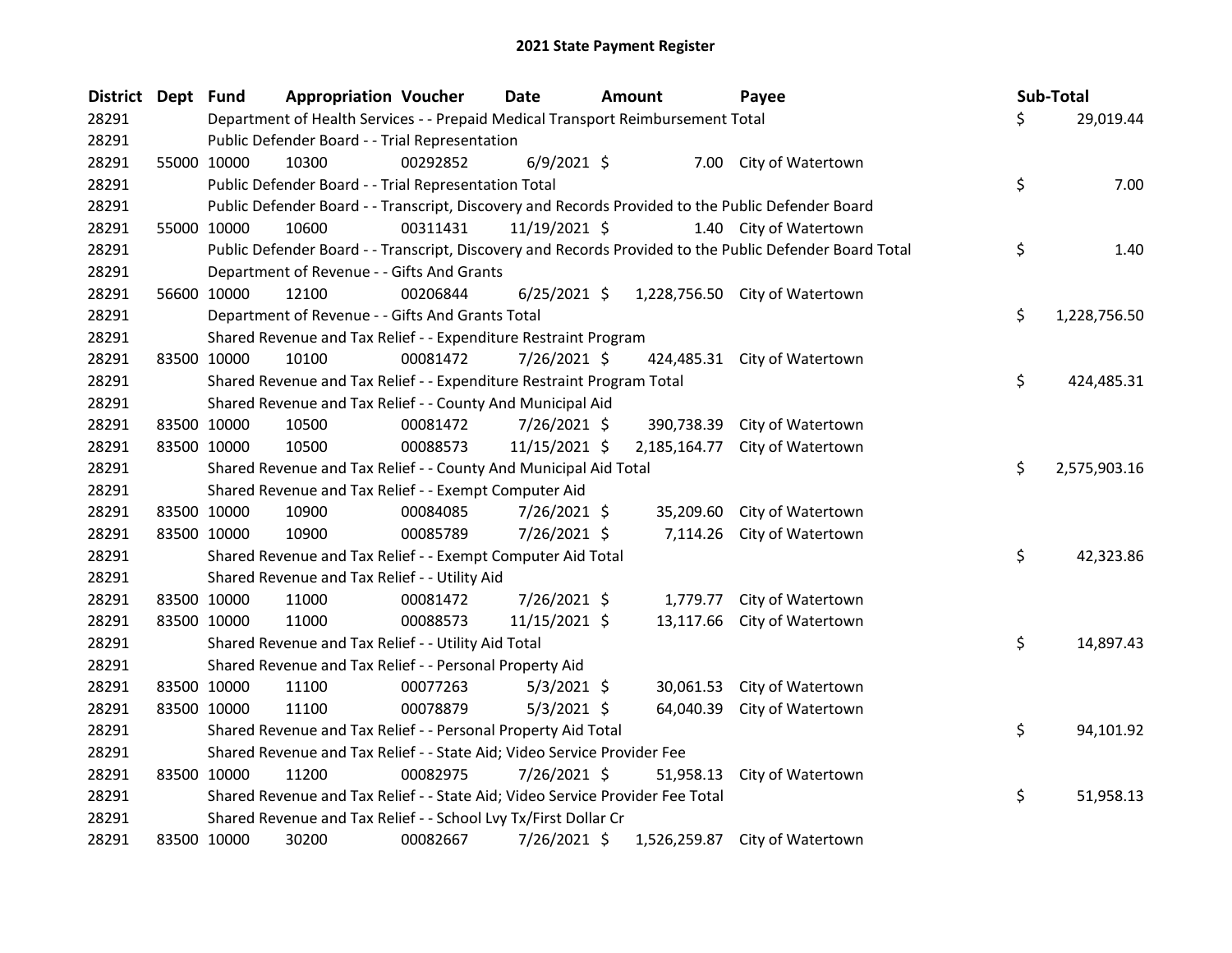| District Dept Fund |             | <b>Appropriation Voucher</b>                                          |          | Date           | <b>Amount</b> |            | Pavee                        | Sub-Total    |
|--------------------|-------------|-----------------------------------------------------------------------|----------|----------------|---------------|------------|------------------------------|--------------|
| 28291              | 83500 10000 | 30200                                                                 | 00086063 | 7/26/2021 \$   |               | 298,937.01 | City of Watertown            |              |
| 28291              |             | Shared Revenue and Tax Relief - - School Lvy Tx/First Dollar Cr Total |          |                |               |            |                              | 1,825,196.88 |
| 28291              |             | Shared Revenue and Tax Relief - - Payments For Municipal Svcs         |          |                |               |            |                              |              |
| 28291              | 83500 10000 | 50100                                                                 | 00073644 | $2/1/2021$ \$  |               |            | 3,441.32 City of Watertown   |              |
| 28291              |             | Shared Revenue and Tax Relief - - Payments For Municipal Svcs Total   |          |                |               |            |                              | 3,441.32     |
| 28291              |             | Shared Revenue and Tax Relief - - Lottery & Gaming Credit             |          |                |               |            |                              |              |
| 28291              | 83500 52100 | 36300                                                                 | 00074546 | $3/22/2021$ \$ |               |            | 493,658.56 City of Watertown |              |
| 28291              |             | Shared Revenue and Tax Relief - - Lottery & Gaming Credit Total       |          |                |               |            |                              | 493,658.56   |
| 28291 Total        |             |                                                                       |          |                |               |            |                              | 8,575,829.99 |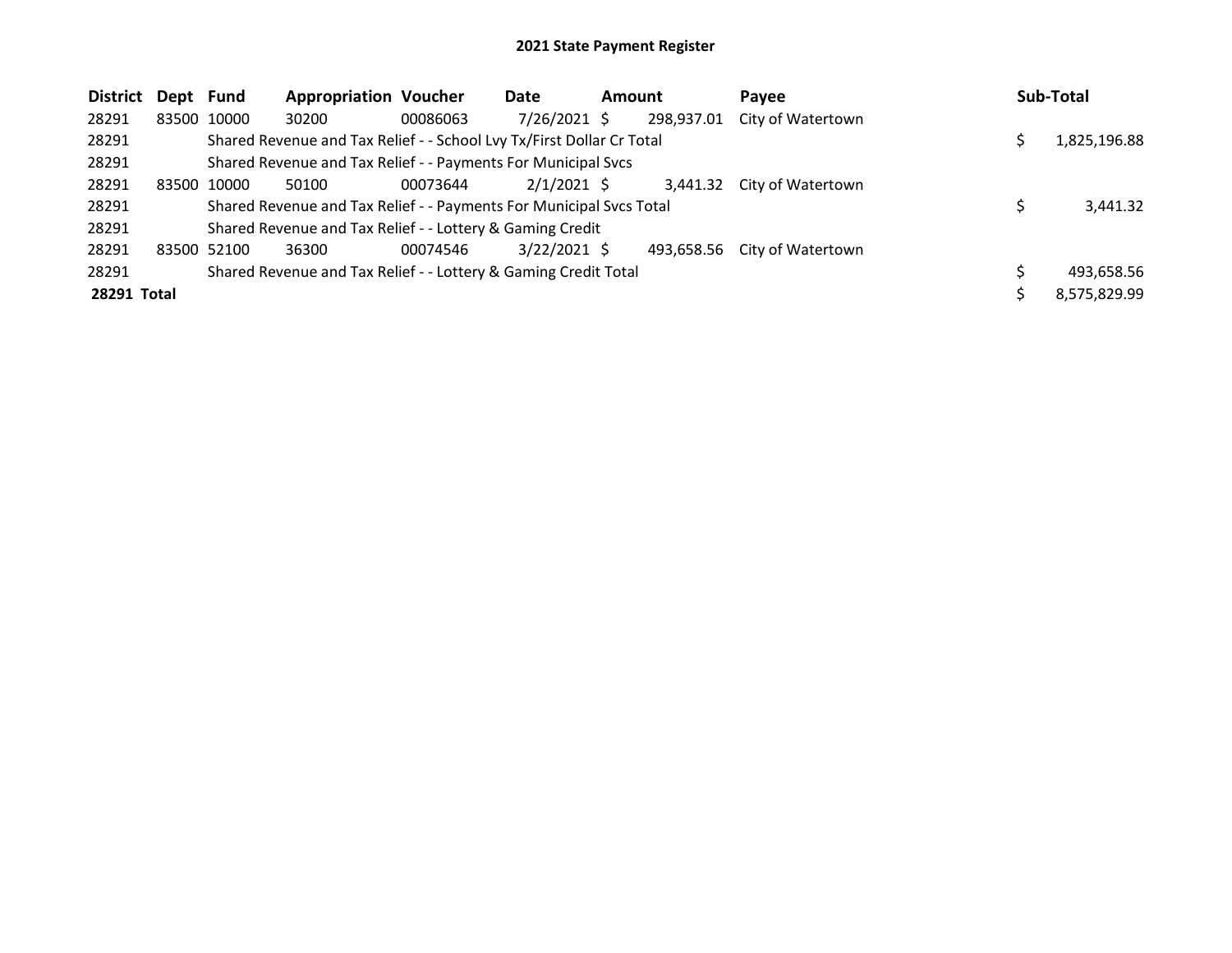| District Dept Fund |             | <b>Appropriation Voucher</b>                                     |          | <b>Date</b>    | <b>Amount</b> |           | Payee                    | Sub-Total |           |
|--------------------|-------------|------------------------------------------------------------------|----------|----------------|---------------|-----------|--------------------------|-----------|-----------|
| 28292              |             | Dept of Natural Resources - - Rec & Resource Aids, Fed           |          |                |               |           |                          |           |           |
| 28292              | 37000 21200 | 58300                                                            | 00480716 | $5/19/2021$ \$ |               |           | 2,709.76 City Whitewater |           |           |
| 28292              |             | Dept of Natural Resources - - Rec & Resource Aids, Fed Total     |          |                |               |           |                          | \$        | 2,709.76  |
| 28292              |             | Dept of Natural Resources - - Dnr-Dam Safety Projects            |          |                |               |           |                          |           |           |
| 28292              | 37000 36300 | <b>TX100</b>                                                     | 00526538 | 12/29/2021 \$  |               | 69,358.00 | City Whitewater          |           |           |
| 28292              |             | Dept of Natural Resources - - Dnr-Dam Safety Projects Total      |          |                |               |           |                          | \$        | 69,358.00 |
| 28292              |             | Department of Justice - - Law Enforcement Train, Local           |          |                |               |           |                          |           |           |
| 28292              | 45500 10000 | 23100                                                            | 00105977 | 11/26/2021 \$  |               | 3,360.00  | City Whitewater          |           |           |
| 28292              |             | Department of Justice - - Law Enforcement Train, Local Total     |          |                |               |           |                          | \$        | 3,360.00  |
| 28292              |             | Department of Military Affairs - - Federal Aid-Service Contracts |          |                |               |           |                          |           |           |
| 28292              | 46500 10000 | 14100                                                            | 00087616 | $1/11/2021$ \$ |               | 329.81    | City Whitewater          |           |           |
| 28292              | 46500 10000 | 14100                                                            | 00087617 | $1/11/2021$ \$ |               | 334.01    | City Whitewater          |           |           |
| 28292              | 46500 10000 | 14100                                                            | 00089554 | $2/8/2021$ \$  |               | 327.49    | City Whitewater          |           |           |
| 28292              | 46500 10000 | 14100                                                            | 00089556 | 2/8/2021 \$    |               | 336.04    | City Whitewater          |           |           |
| 28292              | 46500 10000 | 14100                                                            | 00090818 | $3/8/2021$ \$  |               | 343.72    | City Whitewater          |           |           |
| 28292              | 46500 10000 | 14100                                                            | 00090819 | 3/8/2021 \$    |               | 336.33    | City Whitewater          |           |           |
| 28292              | 46500 10000 | 14100                                                            | 00092376 | $4/9/2021$ \$  |               | 340.67    | City Whitewater          |           |           |
| 28292              | 46500 10000 | 14100                                                            | 00092378 | $4/9/2021$ \$  |               | 375.60    | City Whitewater          |           |           |
| 28292              | 46500 10000 | 14100                                                            | 00093588 | 5/7/2021 \$    |               | 362.12    | City Whitewater          |           |           |
| 28292              | 46500 10000 | 14100                                                            | 00093590 | $5/7/2021$ \$  |               | 350.10    | City Whitewater          |           |           |
| 28292              | 46500 10000 | 14100                                                            | 00094938 | $6/8/2021$ \$  |               | 354.00    | City Whitewater          |           |           |
| 28292              | 46500 10000 | 14100                                                            | 00094941 | $6/8/2021$ \$  |               | 346.17    | City Whitewater          |           |           |
| 28292              | 46500 10000 | 14100                                                            | 00096947 | 7/8/2021 \$    |               | 399.36    | City Whitewater          |           |           |
| 28292              | 46500 10000 | 14100                                                            | 00096948 | 7/8/2021 \$    |               | 337.78    | City Whitewater          |           |           |
| 28292              | 46500 10000 | 14100                                                            | 00098328 | $8/6/2021$ \$  |               | 346.76    | City Whitewater          |           |           |
| 28292              | 46500 10000 | 14100                                                            | 00098329 | 8/6/2021 \$    |               | 332.56    | City Whitewater          |           |           |
| 28292              | 46500 10000 | 14100                                                            | 00099719 | $9/9/2021$ \$  |               | 344.30    | City Whitewater          |           |           |
| 28292              | 46500 10000 | 14100                                                            | 00099720 | $9/9/2021$ \$  |               | 339.51    | City Whitewater          |           |           |
| 28292              | 46500 10000 | 14100                                                            | 00101233 | 10/12/2021 \$  |               | 331.55    | City Whitewater          |           |           |
| 28292              | 46500 10000 | 14100                                                            | 00101234 | 10/12/2021 \$  |               | 339.52    | City Whitewater          |           |           |
| 28292              | 46500 10000 | 14100                                                            | 00102178 | 11/8/2021 \$   |               | 346.62    | City Whitewater          |           |           |
| 28292              | 46500 10000 | 14100                                                            | 00102180 | 11/8/2021 \$   |               | 341.69    | City Whitewater          |           |           |
| 28292              | 46500 10000 | 14100                                                            | 00103390 | 12/9/2021 \$   |               | 336.33    | City Whitewater          |           |           |
| 28292              | 46500 10000 | 14100                                                            | 00103391 | 12/9/2021 \$   |               | 330.97    | City Whitewater          |           |           |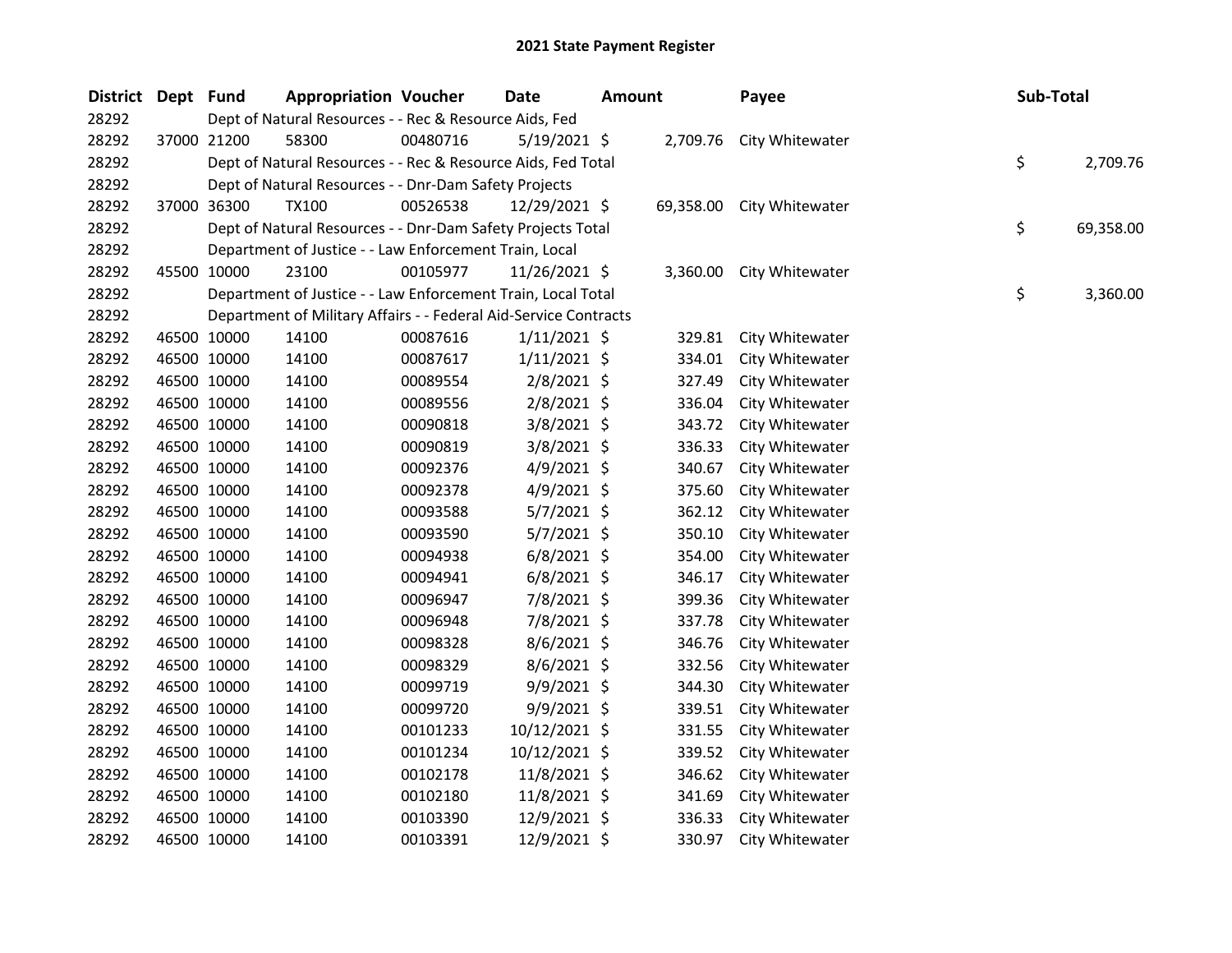| District Dept Fund | <b>Appropriation Voucher</b> |                                                                        | Date     | <b>Amount</b>  |  | Payee     | Sub-Total       |    |          |
|--------------------|------------------------------|------------------------------------------------------------------------|----------|----------------|--|-----------|-----------------|----|----------|
| 28292              |                              | Department of Military Affairs - - Federal Aid-Service Contracts Total |          |                |  |           |                 | \$ | 8,263.01 |
| 28292              |                              | Department of Revenue - - Misc Revenue Holding Clearing                |          |                |  |           |                 |    |          |
| 28292              | 56600 10000                  | 99500                                                                  | 00189035 | $1/8/2021$ \$  |  | 3,189.87  | City Whitewater |    |          |
| 28292              | 56600 10000                  | 99500                                                                  | 00191103 | $2/5/2021$ \$  |  | 8,603.95  | City Whitewater |    |          |
| 28292              | 56600 10000                  | 99500                                                                  | 00192057 | $2/22/2021$ \$ |  | 68.12     | City Whitewater |    |          |
| 28292              | 56600 10000                  | 99500                                                                  | 00192977 | $3/1/2021$ \$  |  | 270.70    | City Whitewater |    |          |
| 28292              | 56600 10000                  | 99500                                                                  | 00193736 | 3/5/2021 \$    |  | 13,164.39 | City Whitewater |    |          |
| 28292              | 56600 10000                  | 99500                                                                  | 00194346 | $3/8/2021$ \$  |  | 352.13    | City Whitewater |    |          |
| 28292              | 56600 10000                  | 99500                                                                  | 00195204 | $3/15/2021$ \$ |  | 58.00     | City Whitewater |    |          |
| 28292              | 56600 10000                  | 99500                                                                  | 00196675 | $3/29/2021$ \$ |  | 402.00    | City Whitewater |    |          |
| 28292              | 56600 10000                  | 99500                                                                  | 00196677 | $3/29/2021$ \$ |  | 211.91    | City Whitewater |    |          |
| 28292              | 56600 10000                  | 99500                                                                  | 00197424 | $4/5/2021$ \$  |  | 439.70    | City Whitewater |    |          |
| 28292              | 56600 10000                  | 99500                                                                  | 00198020 | $4/7/2021$ \$  |  | 15,994.74 | City Whitewater |    |          |
| 28292              | 56600 10000                  | 99500                                                                  | 00198604 | $4/12/2021$ \$ |  | 21.99     | City Whitewater |    |          |
| 28292              | 56600 10000                  | 99500                                                                  | 00199349 | $4/20/2021$ \$ |  | 160.00    | City Whitewater |    |          |
| 28292              | 56600 10000                  | 99500                                                                  | 00199993 | 4/26/2021 \$   |  | 24.99     | City Whitewater |    |          |
| 28292              | 56600 10000                  | 99500                                                                  | 00200576 | $5/3/2021$ \$  |  | 183.98    | City Whitewater |    |          |
| 28292              | 56600 10000                  | 99500                                                                  | 00201368 | $5/7/2021$ \$  |  | 7,612.79  | City Whitewater |    |          |
| 28292              | 56600 10000                  | 99500                                                                  | 00201757 | $5/10/2021$ \$ |  | 139.40    | City Whitewater |    |          |
| 28292              | 56600 10000                  | 99500                                                                  | 00202412 | $5/17/2021$ \$ |  | 73.99     | City Whitewater |    |          |
| 28292              | 56600 10000                  | 99500                                                                  | 00203153 | $5/24/2021$ \$ |  | 345.36    | City Whitewater |    |          |
| 28292              | 56600 10000                  | 99500                                                                  | 00203835 | $6/1/2021$ \$  |  | 20.00     | City Whitewater |    |          |
| 28292              | 56600 10000                  | 99500                                                                  | 00204596 | $6/7/2021$ \$  |  | 6,875.22  | City Whitewater |    |          |
| 28292              | 56600 10000                  | 99500                                                                  | 00204849 | $6/7/2021$ \$  |  | 106.85    | City Whitewater |    |          |
| 28292              | 56600 10000                  | 99500                                                                  | 00205461 | $6/14/2021$ \$ |  | 45.00     | City Whitewater |    |          |
| 28292              | 56600 10000                  | 99500                                                                  | 00205948 | $6/21/2021$ \$ |  | 499.39    | City Whitewater |    |          |
| 28292              | 56600 10000                  | 99500                                                                  | 00208164 | $6/28/2021$ \$ |  | 45.00     | City Whitewater |    |          |
| 28292              | 56600 10000                  | 99500                                                                  | 00209164 | 7/8/2021 \$    |  | 5,662.92  | City Whitewater |    |          |
| 28292              | 56600 10000                  | 99500                                                                  | 00210869 | 7/26/2021 \$   |  | 127.00    | City Whitewater |    |          |
| 28292              | 56600 10000                  | 99500                                                                  | 00211903 | 8/6/2021 \$    |  | 5,506.50  | City Whitewater |    |          |
| 28292              | 56600 10000                  | 99500                                                                  | 00212230 | 8/9/2021 \$    |  | 90.00     | City Whitewater |    |          |
| 28292              | 56600 10000                  | 99500                                                                  | 00214524 | 9/8/2021 \$    |  | 5,126.97  | City Whitewater |    |          |
| 28292              | 56600 10000                  | 99500                                                                  | 00216774 | $10/7/2021$ \$ |  | 2,760.27  | City Whitewater |    |          |
| 28292              | 56600 10000                  | 99500                                                                  | 00219362 | 11/5/2021 \$   |  | 3,620.45  | City Whitewater |    |          |